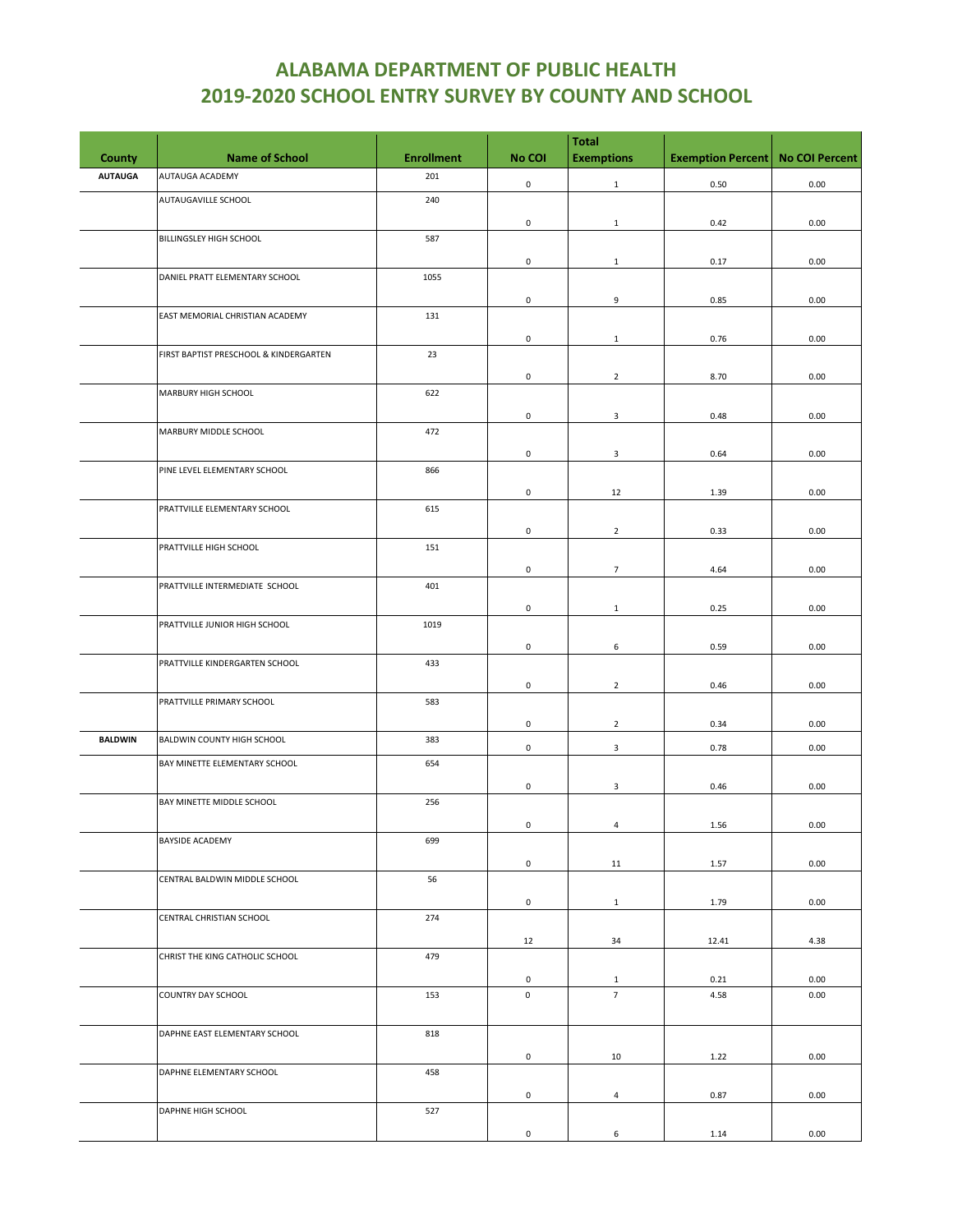| DAPHNE MIDDLE SCHOOL            | 72   |                     |                         |      |      |
|---------------------------------|------|---------------------|-------------------------|------|------|
|                                 |      | $\mathsf 0$         | $\mathsf{O}\xspace$     | 0.00 | 0.00 |
| DELTA ELEMENTARY SCHOOL         | 155  |                     |                         |      |      |
|                                 |      |                     |                         |      |      |
|                                 |      | 0                   | $\mathsf{o}$            | 0.00 | 0.00 |
| ELBERTA ELEMENTARY SCHOOL       | 652  |                     |                         |      |      |
|                                 |      | $\mathsf{O}\xspace$ | 17                      | 2.61 | 0.00 |
|                                 |      |                     |                         |      |      |
| ELBERTA MIDDLE/HIGH SCHOOL      | 380  |                     |                         |      |      |
|                                 |      | 0                   | 8                       | 2.11 | 0.00 |
| ELSANOR ELEMENTARY SCHOOL       | 289  |                     |                         |      |      |
|                                 |      |                     |                         |      |      |
|                                 |      | 0                   | $\mathbf{1}$            | 0.35 | 0.00 |
| FAIRHOPE ELEMENTARY SCHOOL      | 445  |                     |                         |      |      |
|                                 |      | 0                   | 8                       | 1.80 | 0.00 |
|                                 |      |                     |                         |      |      |
| FAIRHOPE HIGH SCHOOL            | 353  |                     |                         |      |      |
|                                 |      | 0                   | $\mathbf 0$             | 0.00 | 0.00 |
| FAIRHOPE INTERMEDIATE SCHOOL    | 330  |                     |                         |      |      |
|                                 |      |                     |                         |      |      |
|                                 |      | 0                   | 5                       | 1.52 | 0.00 |
| FAIRHOPE MIDDLE SCHOOL          | 67   |                     |                         |      |      |
|                                 |      | 0                   | 3                       | 4.48 | 0.00 |
| FOLEY ELEMENTARY SCHOOL         | 1192 |                     |                         |      |      |
|                                 |      |                     |                         |      |      |
|                                 |      | 0                   | 13                      | 1.09 | 0.00 |
| FOLEY HIGH SCHOOL               | 576  |                     |                         |      |      |
|                                 |      |                     |                         |      |      |
|                                 |      | 0                   | $\overline{\mathbf{3}}$ | 0.52 | 0.00 |
| FOLEY INTERMEDIATE SCHOOL       | 220  |                     |                         |      |      |
|                                 |      | $\mathsf{O}\xspace$ | $\overline{2}$          | 0.91 | 0.00 |
|                                 |      |                     |                         |      |      |
| FOLEY MIDDLE SCHOOL             | 181  |                     |                         |      |      |
|                                 |      | 0                   | $\overline{\mathbf{3}}$ | 1.66 | 0.00 |
| GULF SHORES ELEMENTARY SCHOOL   | 795  |                     |                         |      |      |
|                                 |      |                     |                         |      |      |
|                                 |      | 0                   | 25                      | 3.14 | 0.00 |
| <b>GULF SHORES HIGH SCHOOL</b>  | 824  |                     |                         |      |      |
|                                 |      | 0                   | 12                      | 1.46 | 0.00 |
| GULF SHORES MIDDLE SCHOOL       | 199  |                     |                         |      |      |
|                                 |      |                     |                         |      |      |
|                                 |      | 0                   | 6                       | 3.02 | 0.00 |
| <b>J LARRY NEWTON SCHOOL</b>    | 471  |                     |                         |      |      |
|                                 |      |                     |                         |      |      |
|                                 |      | 0                   | 3                       | 0.64 | 0.00 |
| LOXLEY ELEMENTARY SCHOOL        | 416  |                     |                         |      |      |
|                                 |      | $\mathsf{O}\xspace$ | $\overline{2}$          | 0.48 | 0.00 |
| MAGNOLIA SCHOOL                 | 479  |                     |                         |      |      |
|                                 |      |                     |                         |      |      |
|                                 |      | $\mathsf 0$         | 11                      | 2.30 | 0.00 |
| ORANGE BEACH ELEMENTARY SCHOOL  | 337  |                     |                         |      |      |
|                                 |      |                     |                         |      |      |
|                                 |      | $\mathbf 0$         | 10                      | 2.97 | 0.00 |
| ORANGE BEACH MIDDLE/HIGH SCHOOL | 269  |                     |                         |      |      |
|                                 |      | $\mathsf{O}\xspace$ | 9                       | 3.35 | 0.00 |
| PERDIDO SCHOOL                  | 359  |                     |                         |      |      |
|                                 |      |                     |                         |      |      |
|                                 |      | $\mathsf 0$         | $\overline{4}$          | 1.11 | 0.00 |
| PINE GROVE ELEMENTARY SCHOOL    | 391  |                     |                         |      |      |
|                                 |      |                     |                         |      |      |
|                                 |      | $\mathsf{O}\xspace$ | 5                       | 1.28 | 0.00 |
| ROBERTSDALE ELEMENTARY SCHOOL   | 687  |                     |                         |      |      |
|                                 |      | $\mathsf{O}\xspace$ | $7\overline{ }$         | 1.02 | 0.00 |
| ROBERTSDALE HIGH SCHOOL         | 458  |                     |                         |      |      |
|                                 |      |                     |                         |      |      |
|                                 |      | 0                   | $\overline{a}$          | 0.87 | 0.00 |
|                                 |      |                     |                         |      |      |

| ELEMENTARY SCHOOL<br><b>DOCUMP</b><br>. | 682 |  |               |      |
|-----------------------------------------|-----|--|---------------|------|
|                                         |     |  | $\Omega$<br>. | 0.00 |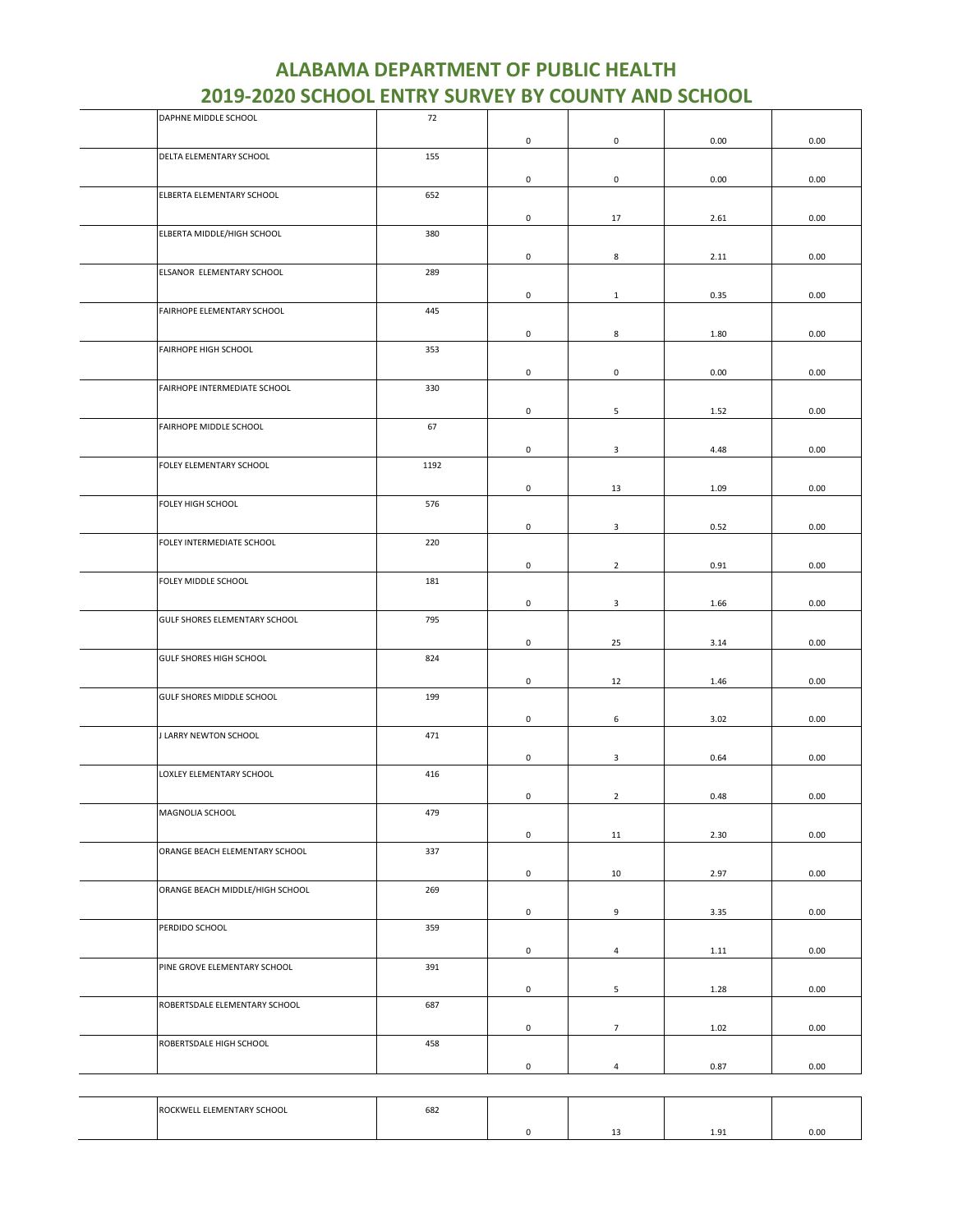|                | ROSINTON SCHOOL                      | 238  |                     |                     |      |          |
|----------------|--------------------------------------|------|---------------------|---------------------|------|----------|
|                |                                      |      | $\mathsf 0$         | 8                   | 3.36 | 0.00     |
|                | SILVERHILL ELEMENTARY SCHOOL         | 305  |                     |                     |      |          |
|                |                                      |      | 0                   | $\mathsf 0$         | 0.00 | 0.00     |
|                | SNOOK CHRISTIAN ACADEMY              | 238  |                     |                     |      |          |
|                |                                      |      | 0                   | $\overline{7}$      | 2.94 | 0.00     |
|                | SPANISH FORT ELEMENTARY SCHOOL       | 375  |                     |                     |      |          |
|                |                                      |      | $\mathsf 0$         | $\mathsf{O}\xspace$ | 0.00 | 0.00     |
|                | SPANISH FORT HIGH SCHOOL             | 291  |                     |                     |      |          |
|                |                                      |      | 0                   | $\mathbf{1}$        | 0.34 | 0.00     |
|                | SPANISH FORT MIDDLE SCHOOL           | 637  |                     |                     |      |          |
|                |                                      |      | 0                   | $\overline{7}$      | 1.10 | 0.00     |
|                | ST. BENEDICT CATHOLIC SCHOOL         | 116  |                     |                     |      |          |
|                |                                      |      |                     |                     |      |          |
|                |                                      |      | 0                   | $\mathsf 0$         | 0.00 | 0.00     |
|                | ST. MICHAEL CATHOLIC HIGH SCHOOL     | 243  |                     |                     |      |          |
|                |                                      |      | 0                   | $\mathbf{1}$        | 0.41 | 0.00     |
|                | ST. PATRICK CATHOLIC SCHOOL          | 147  |                     |                     |      |          |
|                |                                      |      | 0                   | $\mathsf 0$         | 0.00 | 0.00     |
|                | STAPLETON ELEMENTARY SCHOOL          | 119  |                     |                     |      |          |
|                |                                      |      | 0                   | 0                   | 0.00 | 0.00     |
|                | SUMMERDALE SCHOOL                    | 446  |                     |                     |      |          |
|                |                                      |      | $\mathsf 0$         | 14                  | 3.14 | 0.00     |
|                | SWIFT CONSOLIDATED ELEMENTARY SCHOOL | 150  |                     |                     |      |          |
|                |                                      |      | 0                   | $\mathbf 0$         | 0.00 | 0.00     |
|                | WJ CARROLL INTERMEDIATE SCHOOL       | 257  |                     |                     |      |          |
|                |                                      |      | 0                   | 3                   | 1.17 | 0.00     |
| <b>BARBOUR</b> | ALABAMA VIRTUAL ACADEMY AT ECS       | 2915 | 0                   | 47                  | 1.61 | 0.00     |
|                | BARBOUR COUNTY HIGH SCHOOL           | 268  |                     |                     |      |          |
|                |                                      |      | 0                   | $\mathbf{1}$        | 0.37 | 0.00     |
|                | BARBOUR COUNTY INTERMEDIATE SCHOOL   | 300  |                     |                     |      |          |
|                |                                      |      | $\mathsf 0$         | $\pmb{0}$           | 0.00 | 0.00     |
|                | BARBOUR COUNTY PRIMARY SCHOOL        | 83   |                     |                     |      |          |
|                |                                      |      | $\mathsf{O}\xspace$ | 0                   | 0.00 | $0.00\,$ |
|                | EUFAULA ELEMENTARY SCHOOL            | 567  |                     |                     |      |          |
|                |                                      |      | $\mathsf 0$         | $\overline{a}$      | 0.71 | 0.00     |
|                | EUFAULA HIGH SCHOOL                  | 750  |                     |                     |      |          |
|                |                                      |      | $\mathsf 0$         | $\overline{2}$      | 0.27 | 0.00     |
|                | EUFAULA PRIMARY SCHOOL               | 571  |                     |                     |      |          |
|                |                                      |      | $\mathsf 0$         | $\overline{2}$      | 0.35 | 0.00     |
|                | MOORER MIDDLE SCHOOL                 | 634  |                     |                     |      |          |
|                |                                      |      | $\mathsf 0$         | $\mathbf{1}$        | 0.16 | 0.00     |
|                | PARKVIEW CHRISTIAN SCHOOL            | 39   |                     |                     |      |          |
|                |                                      |      |                     |                     |      |          |
|                |                                      |      | $\mathsf 0$         | $\mathbf{1}$        | 2.56 | 0.00     |
|                | THE LAKESIDE SCHOOL                  | 250  |                     |                     |      |          |
|                |                                      |      | $\mathsf 0$         | $\mathsf 0$         | 0.00 | 0.00     |
| <b>BIBB</b>    | BIBB COUNTY HIGH SCHOOL              | 471  | $\mathsf{O}\xspace$ | $\mathbf{1}$        | 0.21 | 0.00     |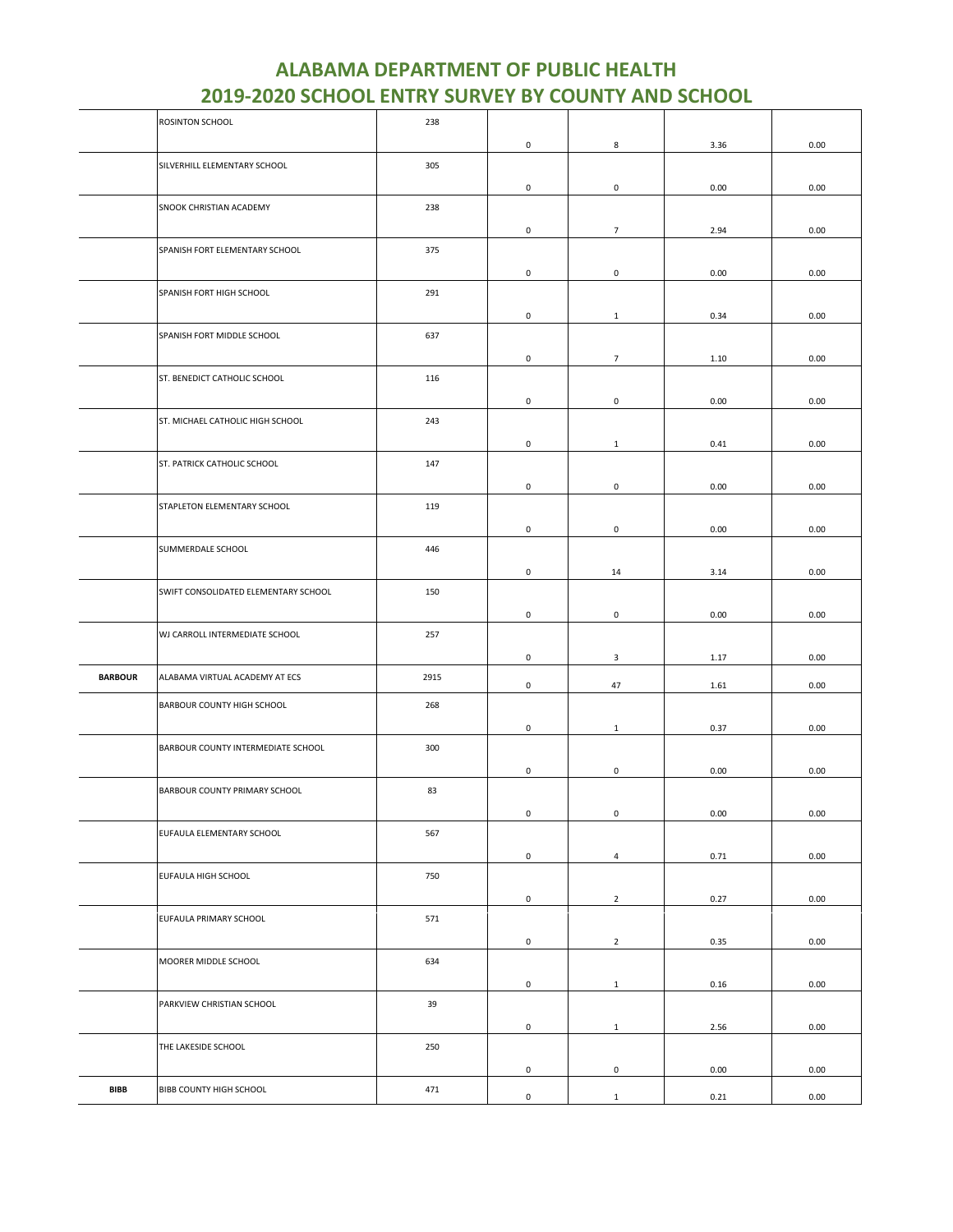|               | BRENT ELEMENTARY SCHOOL          | 559            |                     |                         |      |      |
|---------------|----------------------------------|----------------|---------------------|-------------------------|------|------|
|               |                                  |                | $\mathsf 0$         | $\overline{4}$          | 0.72 | 0.00 |
|               | CAHAWBA CHRISTIAN ACADEMY        | $\overline{3}$ |                     |                         |      |      |
|               |                                  |                |                     |                         |      |      |
|               |                                  |                | 0                   | $\mathsf 0$             | 0.00 | 0.00 |
|               | CENTREVILLE MIDDLE SCHOOL        | 488            |                     |                         |      |      |
|               |                                  |                | $\mathsf 0$         | $\overline{2}$          | 0.41 | 0.00 |
|               | PORTA CRAS                       | 13             |                     |                         |      |      |
|               |                                  |                | $\mathsf{O}\xspace$ | $\mathsf 0$             | 0.00 | 0.00 |
|               |                                  |                |                     |                         |      |      |
|               | RANDOLPH ELEMENTARY SCHOOL       | 177            |                     |                         |      |      |
|               |                                  |                | 0                   | $\mathbf{1}$            | 0.56 | 0.00 |
|               | WEST BLOCTON ELEMENTARY SCHOOL   | 244            |                     |                         |      |      |
|               |                                  |                | 0                   | 3                       | 1.23 | 0.00 |
|               | WEST BLOCTON HIGH SCHOOL         | 395            |                     |                         |      |      |
|               |                                  |                |                     |                         |      |      |
|               |                                  |                | $\mathsf 0$         | $\mathbf{1}$            | 0.25 | 0.00 |
|               | WEST BLOCTON MIDDLE SCHOOL       | 429            |                     |                         |      |      |
|               |                                  |                | 0                   | $\overline{2}$          | 0.47 | 0.00 |
|               | WOODSTOCK ELEMENTARY SCHOOL      | 279            |                     |                         |      |      |
|               |                                  |                | 0                   | 8                       | 2.87 | 0.00 |
|               |                                  |                |                     |                         |      |      |
| <b>BLOUNT</b> | APPALACHIAN SCHOOL               | 554            | $\mathsf 0$         | 5                       | 0.90 | 0.00 |
|               | BLOUNT COUNTY MULTI-NEEDS CENTER | 47             |                     |                         |      |      |
|               |                                  |                | $\mathsf 0$         | $\overline{2}$          | 4.26 | 0.00 |
|               |                                  |                |                     |                         |      |      |
|               | BLOUNTSVILLE ELEMENTARY SCHOOL   | 707            |                     |                         |      |      |
|               |                                  |                | 0                   | 12                      | 1.70 | 0.00 |
|               | CLEVELAND ELEMENTARY SCHOOL      | 432            |                     |                         |      |      |
|               |                                  |                | $\mathsf 0$         | $\mathbf{3}$            | 0.69 | 0.00 |
|               | CLEVELAND HIGH SCHOOL            | 256            |                     |                         |      |      |
|               |                                  |                |                     |                         |      |      |
|               |                                  |                | 0                   | $\mathbf{1}$            | 0.39 | 0.00 |
|               | HAYDEN ELEMENTARY SCHOOL         | 366            |                     |                         |      |      |
|               |                                  |                | $\mathsf 0$         | 3                       | 0.82 | 0.00 |
|               | HAYDEN HIGH SCHOOL               | 809            |                     |                         |      |      |
|               |                                  |                | 0                   | $\overline{4}$          | 0.49 | 0.00 |
|               |                                  |                |                     |                         |      |      |
|               | HAYDEN MIDDLE SCHOOL             | 529            |                     |                         |      |      |
|               |                                  |                | $\mathsf{O}\xspace$ | $\overline{\mathbf{7}}$ | 1.32 | 0.00 |
|               | HAYDEN PRIMARY SCHOOL            | 466            |                     |                         |      |      |
|               |                                  |                | $\mathsf{O}\xspace$ | 8                       | 1.72 | 0.00 |
|               | J B PENNINGTON HIGH SCHOOL       | 565            |                     |                         |      |      |
|               |                                  |                |                     |                         |      |      |
|               |                                  |                | $\mathsf{O}\xspace$ | 9                       | 1.59 | 0.00 |
|               | LOCUST FORK ELEMENTARY           | 490            |                     |                         |      |      |
|               |                                  |                | $\mathsf 0$         | $\overline{4}$          | 0.82 | 0.00 |
|               | LOCUST FORK HIGH SCHOOL          | 418            |                     |                         |      |      |
|               |                                  |                | $\mathsf 0$         | $\mathsf 0$             | 0.00 | 0.00 |
|               |                                  |                |                     |                         |      |      |
|               | MT. PLEASANT CHRISTIAN SCHOOL    | 165            |                     |                         |      |      |
|               |                                  |                | $\mathsf{O}\xspace$ | $\overline{2}$          | 1.21 | 0.00 |
|               | ONEONTA ELEMENTARY SCHOOL        | 587            |                     |                         |      |      |
|               |                                  |                | 0                   | $\overline{2}$          | 0.34 | 0.00 |
|               | ONEONTA HIGH SCHOOL              | 480            |                     |                         |      |      |
|               |                                  |                |                     |                         |      |      |
|               |                                  |                | 0                   | $\mathbf{3}$            | 0.63 | 0.00 |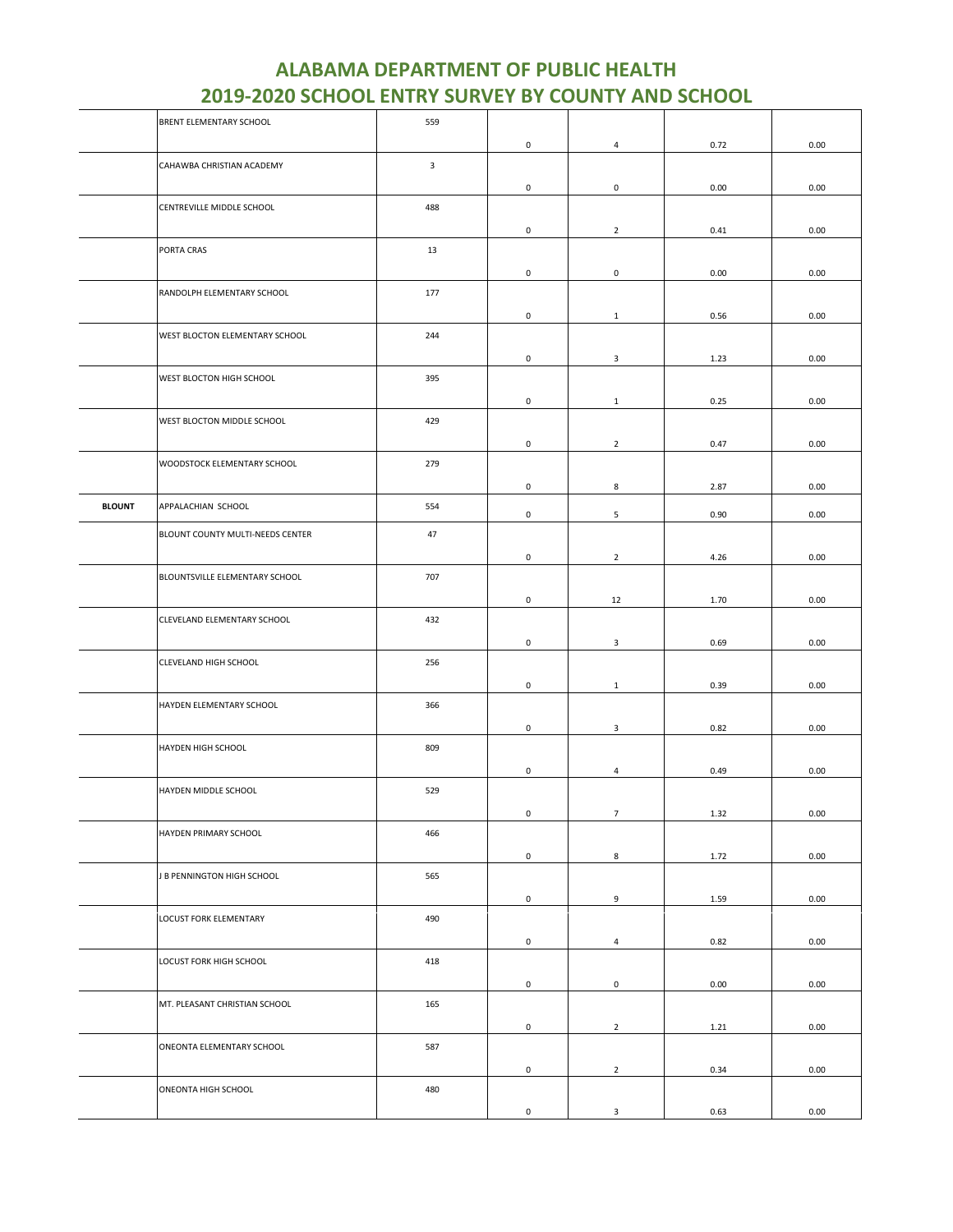| ONEONTA MIDDLE SCHOOL          | 332 |  |      |      |
|--------------------------------|-----|--|------|------|
|                                |     |  | 0.90 | 0.00 |
| SOUTHEASTERN ELEMENTARY SCHOOL | 744 |  |      |      |
|                                |     |  | 0.00 | 0.00 |
| SUSAN MOORE ELEMENTARY SCHOOL  | 568 |  |      |      |
|                                |     |  | 1.06 | 0.00 |

|                | SUSAN MOORE HIGH SCHOOL           | 526          |                     |                     |      |          |
|----------------|-----------------------------------|--------------|---------------------|---------------------|------|----------|
|                |                                   |              | 0                   | $\overline{2}$      | 0.38 | 0.00     |
|                | <b>VICTORY CHRISTIAN</b>          | 9            |                     |                     |      |          |
|                |                                   |              | 0                   | 0                   | 0.00 | 0.00     |
| <b>BULLOCK</b> | <b>BULLOCK COUNTY HIGH SCHOOL</b> | 267          | $\mathsf{O}\xspace$ | $\mathsf 0$         | 0.00 | 0.00     |
|                | CONECUH SPRINGS CHRISTIAN SCHOOL  | 66           |                     |                     |      |          |
|                |                                   |              | 0                   | $\mathsf 0$         | 0.00 | 0.00     |
|                | SOUTH HIGHLANDS MIDDLE SCHOOL     | 464          |                     |                     |      |          |
|                |                                   |              | $\mathsf{O}\xspace$ | $\mathsf{O}\xspace$ | 0.00 | 0.00     |
|                | UNION SPRINGS ELEMENTARY SCHOOL   | 556          |                     |                     |      |          |
|                |                                   |              |                     |                     |      |          |
|                | FORT DALE ACADEMY                 | 426          | 0                   | 3                   | 0.54 | 0.00     |
|                |                                   |              |                     |                     |      |          |
|                | <b>GEORGIANA SCHOOL</b>           | 394          | $\mathsf 0$         | $\mathbf{1}$        | 0.23 | 0.00     |
|                |                                   |              |                     |                     |      |          |
|                |                                   |              | $\mathsf 0$         | $\mathsf 0$         | 0.00 | 0.00     |
|                | GREENVILLE ELEMENTARY SCHOOL      | 321          |                     |                     |      |          |
|                |                                   |              | $\mathsf{O}\xspace$ | $\mathbf{1}$        | 0.31 | 0.00     |
|                | <b>GREENVILLE HIGH SCHOOL</b>     | 640          |                     |                     |      |          |
|                |                                   |              | 0                   | 3                   | 0.47 | 0.00     |
|                | GREENVILLE MIDDLE SCHOOL          | 667          |                     |                     |      |          |
|                |                                   |              | $\mathsf{O}\xspace$ | $\overline{2}$      | 0.30 | 0.00     |
|                | MCKENZIE SCHOOL                   | 395          |                     |                     |      |          |
|                |                                   |              | 0                   | $\overline{4}$      | 1.01 | 0.00     |
|                | WO PARMER ELEMENTARY SCHOOL       | 513          |                     |                     |      |          |
|                |                                   |              | $\mathsf{O}\xspace$ | $\overline{2}$      | 0.39 | 0.00     |
| CALHOUN        | ALEXANDRIA ELEMENTARY SCHOOL      | 635          |                     |                     |      |          |
|                | ALEXANDRIA HIGH SCHOOL            | 503          | $\mathsf{O}\xspace$ | 13                  | 2.05 | 0.00     |
|                |                                   |              |                     |                     |      |          |
|                |                                   |              | $\mathsf{O}\xspace$ | $\overline{4}$      | 0.80 | 0.00     |
|                | ALEXANDRIA MIDDLE SCHOOL          | 556          |                     |                     |      |          |
|                |                                   |              | $\mathsf{O}\xspace$ | 8                   | 1.44 | 0.00     |
|                | ANNISTON HIGH SCHOOL              | 228          |                     |                     |      |          |
|                |                                   |              | $\mathsf{O}\xspace$ | $\mathsf{O}\xspace$ | 0.00 | 0.00     |
|                | ANNISTON MIDDLE SCHOOL            | 346          |                     |                     |      |          |
|                |                                   |              | 0                   | $\overline{2}$      | 0.58 | 0.00     |
|                | CE HANNA SCHOOL                   | 654          |                     |                     |      |          |
|                |                                   |              | $\mathsf 0$         | $\overline{4}$      | 0.61 | $0.00\,$ |
|                | COBB ELEMENTARY SCHOOL            | $\mathbf{3}$ |                     |                     |      |          |
|                |                                   |              | $\mathsf{O}\xspace$ | $\mathsf{O}\xspace$ | 0.00 | 0.00     |
|                | COLDWATER ELEMENTARY SCHOOL       | 366          |                     |                     |      |          |
|                |                                   |              | 0                   | 5                   | 1.37 | 0.00     |
|                | DE ARMANVILLE ELEMENTARY SCHOOL   | 442          |                     |                     |      |          |
|                |                                   |              | 0                   | 9                   | 2.04 | 0.00     |
|                | FAITH CHRISTIAN SCHOOL            | 316          |                     |                     |      |          |
|                |                                   |              |                     |                     |      |          |
|                |                                   |              | $\mathsf{O}\xspace$ | 9                   | 2.85 | 0.00     |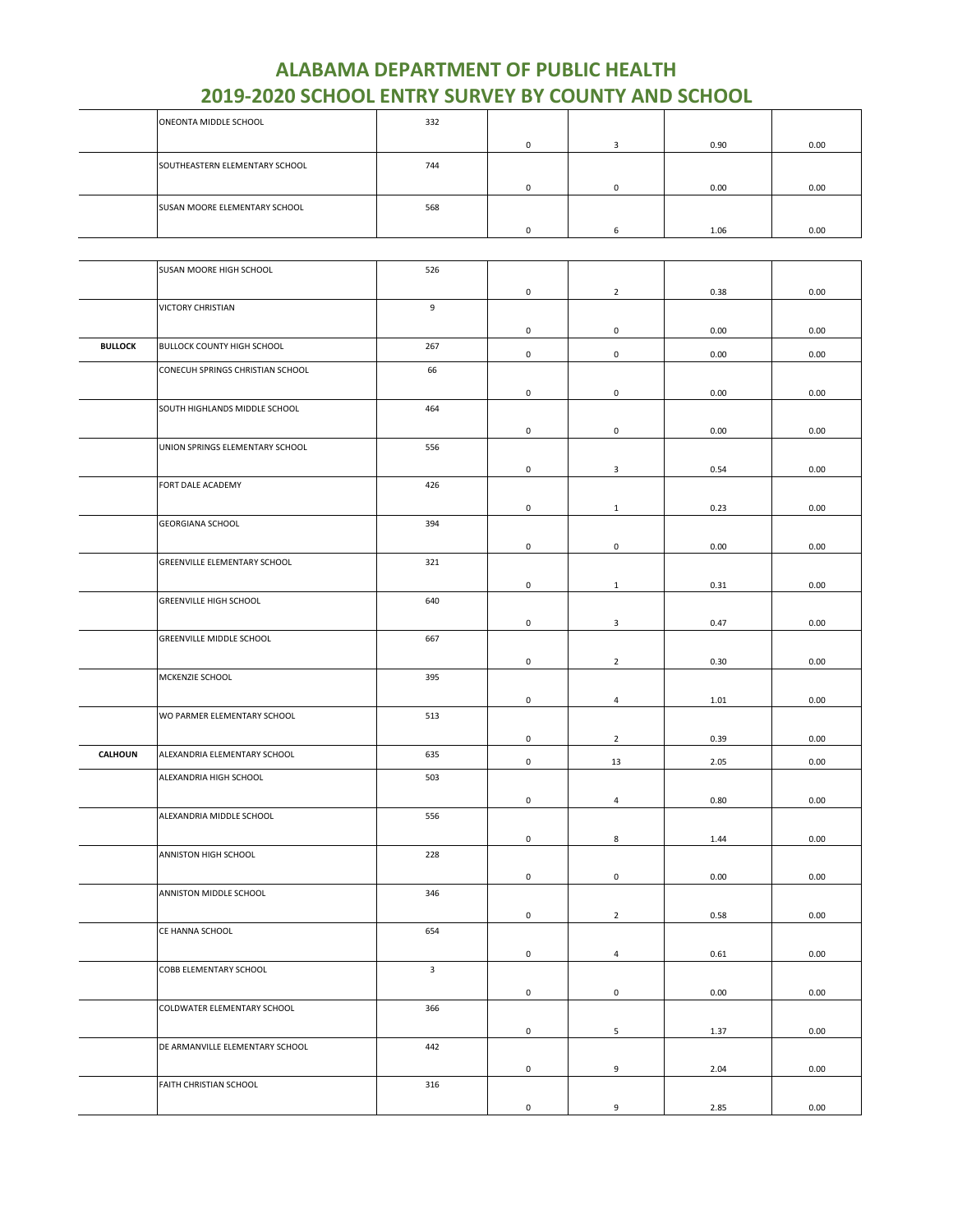| GOLDEN SPRINGS ELEMENTARY SCHOOL  | 370            |                     |                         |        |      |
|-----------------------------------|----------------|---------------------|-------------------------|--------|------|
|                                   |                | $\mathsf{O}\xspace$ | 5                       | 1.35   | 0.00 |
| JACKSONVILLE CHRISTIAN ACADEMY    |                |                     |                         |        |      |
|                                   |                |                     |                         |        |      |
|                                   | $\overline{3}$ | 0                   | 3                       | 100.00 | 0.00 |
| JACKSONVILLE HIGH SCHOOL          | 721            | $\mathsf 0$         | 9                       | 1.25   | 0.00 |
|                                   |                |                     |                         |        |      |
| KITTY STONE ELEMENTARY SCHOOL     | 734            |                     |                         |        |      |
|                                   |                |                     |                         |        |      |
|                                   |                | 0                   | 6                       | 0.82   | 0.00 |
| OHATCHEE ELEMENTARY SCHOOL        | 405            |                     |                         |        |      |
|                                   |                | 0                   | 0                       | 0.00   | 0.00 |
|                                   |                |                     |                         |        |      |
| OHATCHEE HIGH SCHOOL              | 458            |                     |                         |        |      |
|                                   |                | 0                   | $\overline{4}$          | 0.87   | 0.00 |
| OXFORD ELEMENTARY SCHOOL          | 756            |                     |                         |        |      |
|                                   |                |                     |                         |        |      |
|                                   |                | 0                   | 5                       | 0.66   | 0.00 |
| OXFORD HIGH SCHOOL                | 1231           |                     |                         |        |      |
|                                   |                | 0                   | 9                       | 0.73   | 0.00 |
| OXFORD MIDDLE SCHOOL              | 656            |                     |                         |        |      |
|                                   |                |                     |                         |        |      |
|                                   |                | 0                   | 6                       | 0.91   | 0.00 |
| PIEDMONT ELEMENTARY SCHOOL        | 476            |                     |                         |        |      |
|                                   |                | 0                   | 8                       | 1.68   | 0.00 |
| PIEDMONT HIGH SCHOOL              | 315            |                     |                         |        |      |
|                                   |                |                     |                         |        |      |
|                                   |                | 0                   | $\mathsf{o}$            | 0.00   | 0.00 |
| PIEDMONT MIDDLE SCHOOL            | 268            |                     |                         |        |      |
|                                   |                | 0                   | $\mathbf{1}$            | 0.37   | 0.00 |
|                                   |                |                     |                         |        |      |
| PLEASANT VALLEY ELEMENTARY SCHOOL | 489            |                     |                         |        |      |
|                                   |                | 0                   | 5                       | 1.02   | 0.00 |
| PLEASANT VALLEY HIGH SCHOOL       | 437            |                     |                         |        |      |
|                                   |                |                     |                         |        |      |
|                                   |                | $\mathsf{O}\xspace$ | $\mathbf{3}$            | 0.69   | 0.00 |
| RANDOLPH PARK ELEMENTARY SCHOOL   | 295            |                     |                         |        |      |
|                                   |                | 0                   | $\mathbf{1}$            | 0.34   | 0.00 |
| SACRED HEART OF JESUS CATHOLIC    | 142            |                     |                         |        |      |
|                                   |                |                     |                         |        |      |
|                                   |                | $\mathsf 0$         | $\mathbf{1}$            | 0.70   | 0.00 |
| SAKS ELEMENTARY SCHOOL            | 387            |                     |                         |        |      |
|                                   |                | 0                   | 5                       | 1.29   | 0.00 |
| SAKS HIGH SCHOOL                  | 361            |                     |                         |        |      |
|                                   |                |                     |                         |        |      |
|                                   |                | 0                   | $\mathbf{1}$            | 0.28   | 0.00 |
| SAKS MIDDLE SCHOOL                | 331            |                     |                         |        |      |
|                                   |                | 0                   | $\overline{2}$          | 0.60   | 0.00 |
| TENTH STREET ELEMENTARY SCHOOL    | 228            |                     |                         |        |      |
|                                   |                |                     |                         |        |      |
|                                   |                | 0                   | $\mathbf{1}$            | 0.44   | 0.00 |
| THE DONOHO SCHOOOL                | 341            | $\mathsf 0$         | $\overline{\mathbf{3}}$ | 0.88   | 0.00 |
|                                   |                |                     |                         |        |      |
| THE LEARNING TREE                 | 32             |                     |                         |        |      |
|                                   |                |                     |                         |        |      |
|                                   |                | 0                   | $\mathsf 0$             | 0.00   | 0.00 |
| TRINITY CHRISTIAN ACADEMY         | 31             |                     |                         |        |      |
|                                   |                | $\mathsf{O}\xspace$ | $\mathsf 0$             | 0.00   | 0.00 |
|                                   |                |                     |                         |        |      |
| WEAVER ELEMENTARY SCHOOL          | 623            |                     |                         |        |      |
|                                   |                | $\mathsf{O}\xspace$ | $\overline{2}$          | 0.32   | 0.00 |
| WEAVER HIGH SCHOOL                | 513            |                     |                         |        |      |
|                                   |                |                     |                         |        |      |
|                                   |                | $\mathsf{O}\xspace$ | $\mathbf{3}$            | 0.58   | 0.00 |
| WELLBORN ELEMENTARY SCHOOL        | 600            |                     |                         |        |      |
|                                   |                | $\mathsf 0$         | $\overline{7}$          | 1.17   | 0.00 |
|                                   |                |                     |                         |        |      |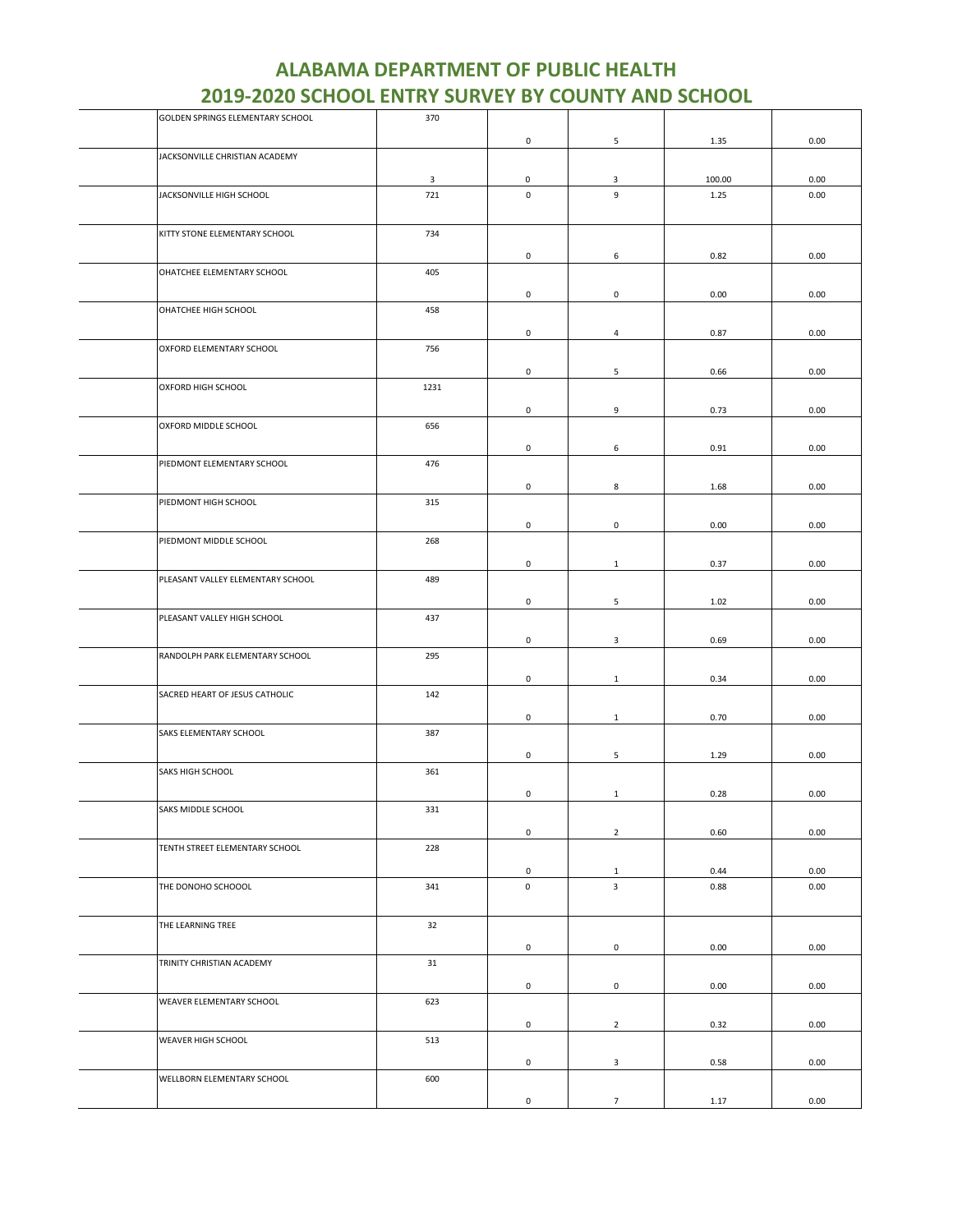| WELLBORN HIGH SCHOOL           | 535 |          |   |      |      |
|--------------------------------|-----|----------|---|------|------|
|                                |     | 0        |   | 0.37 | 0.00 |
| WHITE PLAINS ELEMENTARY SCHOOL | 543 |          |   |      |      |
|                                |     | ŋ        | 6 | 1.10 | 0.00 |
| WHITE PLAINS HIGH SCHOOL       | 416 |          |   |      |      |
|                                |     | 0        |   | 1.68 | 0.00 |
| WHITE PLAINS MIDDLE SCHOOL     | 419 |          |   |      |      |
|                                |     | $\Omega$ |   | 0.72 | 0.00 |

| <b>CHAMBERS</b> | <b>ACTS ACADEMY</b>                        | 26  | $\mathsf 0$         | $\mathsf{O}\xspace$ | 0.00 | 0.00 |
|-----------------|--------------------------------------------|-----|---------------------|---------------------|------|------|
|                 | BOB HARDING-SHAWMUT ELEMENTARY             | 222 |                     |                     |      |      |
|                 |                                            |     | 0                   | $\mathsf 0$         | 0.00 | 0.00 |
|                 | CHAMBERS ACADEMY                           | 209 |                     |                     |      |      |
|                 |                                            |     | 0                   | $\mathbf{1}$        | 0.48 | 0.00 |
|                 | FAIRFAX ELEMENTARY SCHOOL                  | 442 |                     |                     |      |      |
|                 |                                            |     | $\mathsf{O}\xspace$ | $\mathbf{1}$        | 0.23 | 0.00 |
|                 | FIVE POINTS ELEMENTARY SCHOOL-CHAMBERS CO. | 87  |                     |                     |      |      |
|                 |                                            |     | $\mathsf{O}\xspace$ | $\mathsf 0$         | 0.00 | 0.00 |
|                 | HUGULEY ELEMENTARY SCHOOL                  | 371 |                     |                     |      |      |
|                 |                                            |     | 0                   | $\mathbf{1}$        | 0.27 | 0.00 |
|                 | JOHN P POWELL MIDDLE SCHOOL                | 134 |                     |                     |      |      |
|                 |                                            |     | 0                   | $\mathbf{1}$        | 0.75 | 0.00 |
|                 | LAFAYETTE EASTSIDE ELEMENTARY SCHOOL       | 265 |                     |                     |      |      |
|                 |                                            | 231 | $\mathsf 0$         | $\overline{2}$      | 0.75 | 0.00 |
|                 | LAFAYETTE HIGH SCHOOL                      |     |                     | $\mathsf 0$         |      |      |
|                 | LAFAYETTE LANIER ELEMENTARY SCHOOL         | 213 | 0                   |                     | 0.00 | 0.00 |
|                 |                                            |     | 0                   | 0                   | 0.00 | 0.00 |
|                 | LANETT JUNIOR HIGH                         | 116 |                     |                     |      |      |
|                 |                                            |     | $\mathsf{O}\xspace$ | $\mathbf 0$         | 0.00 | 0.00 |
|                 | LANETT SENIOR HIGH SCHOOL                  | 174 |                     |                     |      |      |
|                 |                                            |     | $\mathsf{O}\xspace$ | $\mathsf{O}\xspace$ | 0.00 | 0.00 |
|                 | SPRINGWOOD SCHOOL                          | 262 |                     |                     |      |      |
|                 |                                            |     | 0                   | 3                   | 1.15 | 0.00 |
|                 | TEMPLE CHRISTIAN SCHOOL                    | 17  |                     |                     |      |      |
|                 |                                            |     | $\mathsf{O}\xspace$ | $\mathsf 0$         | 0.00 | 0.00 |
|                 | VALLEY HIGH SCHOOL                         | 752 |                     |                     |      |      |
|                 |                                            |     | $\mathsf 0$         | $\overline{2}$      | 0.27 | 0.00 |
|                 | WF BURNS MIDDLE SCHOOL                     | 617 |                     |                     |      |      |
|                 |                                            |     | 0                   | $\overline{2}$      | 0.32 | 0.00 |
|                 | WO LANCE ELEMENTARY SCHOOL                 | 456 |                     |                     |      |      |
|                 |                                            |     | $\mathsf{O}\xspace$ | $\mathsf 0$         | 0.00 | 0.00 |
| <b>CHEROKEE</b> | CEDAR BLUFF HIGH SCHOOL                    | 699 | 0                   | $\overline{7}$      | 1.00 | 0.00 |
|                 | CENTRE ELEMENTARY SCHOOL                   | 577 |                     |                     |      |      |
|                 |                                            |     | $\mathsf{O}\xspace$ | $10\,$              | 1.73 | 0.00 |
|                 | CENTRE MIDDLE SCHOOL                       | 451 |                     |                     |      |      |
|                 |                                            |     | $\mathsf 0$         | $\overline{a}$      | 0.89 | 0.00 |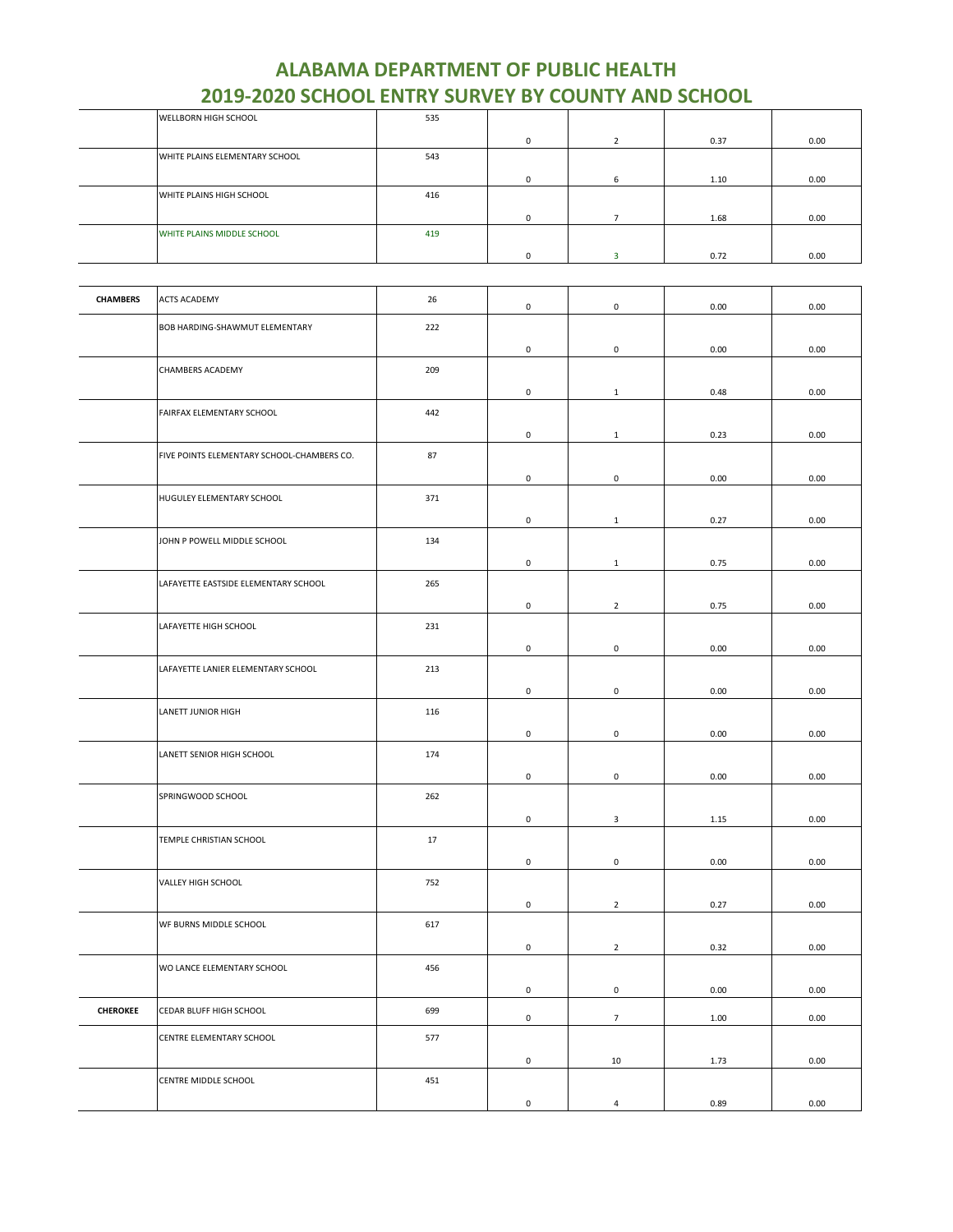| <b>ALABAMA DEPARTMENT OF PUBLIC HEALTH</b>                |
|-----------------------------------------------------------|
| <b>2019-2020 SCHOOL ENTRY SURVEY BY COUNTY AND SCHOOL</b> |

|                | CHEROKEE COUNTY HIGH SCHOOL        | 398 |                                    |                                       |              |              |
|----------------|------------------------------------|-----|------------------------------------|---------------------------------------|--------------|--------------|
|                |                                    |     | 0                                  | $\overline{4}$                        | 1.01         | 0.00         |
|                | GAYLESVILLE HIGH SCHOOL            | 416 | $\mathsf 0$                        | $\overline{2}$                        | 0.48         | 0.00         |
|                | SAND ROCK HIGH SCHOOL              | 864 |                                    |                                       |              |              |
|                | SPRING GARDEN HIGH SCHOOL          | 480 | 0                                  | 9                                     | 1.04         | 0.00         |
| <b>CHILTON</b> | CHILTON CHRISTIAN ACADEMY          | 170 | 0<br>0                             | 3<br>$\mathsf{O}\xspace$              | 0.63<br>0.00 | 0.00<br>0.00 |
|                | CHILTON COUNTY HIGH SCHOOL         | 56  |                                    |                                       |              |              |
|                | CLANTON ELEMENTARY SCHOOL          | 63  | $\mathsf 0$<br>$\mathsf 0$         | $\mathsf{O}\xspace$<br>$\mathsf 0$    | 0.00<br>0.00 | 0.00<br>0.00 |
|                | CLANTON INTERMEDIATE SCHOOL        | 77  | $\mathsf{O}\xspace$                | $\mathsf{O}\xspace$                   | 0.00         | 0.00         |
|                | CLANTON MIDDLE SCHOOL              | 648 | 0                                  | 8                                     |              |              |
|                | ISABELLA HIGH SCHOOL               | 739 |                                    |                                       | 1.23         | 0.00         |
|                | JEMISON ELEMENTARY SCHOOL          | 160 | $\mathsf 0$                        | $\overline{2}$                        | 0.27         | 0.00         |
|                | JEMISON HIGH SCHOOL                | 685 | 0                                  | $\mathsf 0$                           | 0.00         | 0.00         |
|                | JEMISON INTERMEDIATE SCHOOL        | 211 | 0                                  | $\mathbf{1}$                          | 0.15         | 0.00         |
|                | JEMISON MIDDLE SCHOOL              | 349 | $\mathsf{O}\xspace$                | $\mathbf 0$                           | 0.00         | 0.00         |
|                | MAPLESVILLE HIGH SCHOOL            | 490 | $\mathsf 0$                        | $\mathbf{1}$                          | 0.29         | 0.00         |
|                | THORSBY HIGH SCHOOL                | 600 | $\mathsf{O}\xspace$                | 0                                     | 0.00         | 0.00         |
|                | VERBENA HIGH SCHOOL                | 102 | $\mathsf{O}\xspace$                | $\overline{4}$                        | 0.67         | 0.00         |
| CHOCTAW        | CHOCTAW COUNTY ELEMENTARY          | 162 | $\mathsf{O}\xspace$<br>$\mathsf 0$ | $\overline{2}$<br>$\mathsf{O}\xspace$ | 1.96<br>0.00 | 0.00<br>0.00 |
|                | CHOCTAW COUNTY HIGH SCHOOL         | 199 |                                    |                                       |              |              |
|                | PATRICIAN ACADEMY                  | 287 | 0                                  | $\mathbf 0$                           | 0.00         | 0.00         |
|                | SOUTH CHOCTAW ACADEMY              | 207 | 0                                  | $\mathsf{O}\xspace$                   | 0.00         | 0.00         |
|                | SOUTHERN CHOCTAW ELEMENTARY SCHOOL | 258 | $\mathsf{O}\xspace$                | $\overline{2}$                        | 0.97         | 0.00         |
|                |                                    |     | $\mathsf{O}\xspace$                | $\overline{2}$                        | 0.78         | 0.00         |
|                | SOUTHERN CHOCTAW HIGH SCHOOL       | 294 | $\mathsf{O}\xspace$                | $\mathsf{O}\xspace$                   | 0.00         | 0.00         |
| <b>CLARKE</b>  | CLARKE COUNTY HIGH SCHOOL          | 297 | $\mathsf{O}\xspace$                | $\mathsf{O}\xspace$                   | 0.00         | 0.00         |
|                | CLARKE PREP SCHOOL                 | 360 |                                    |                                       |              |              |
|                |                                    |     | 0                                  | $\mathsf 0$                           | 0.00         | 0.00         |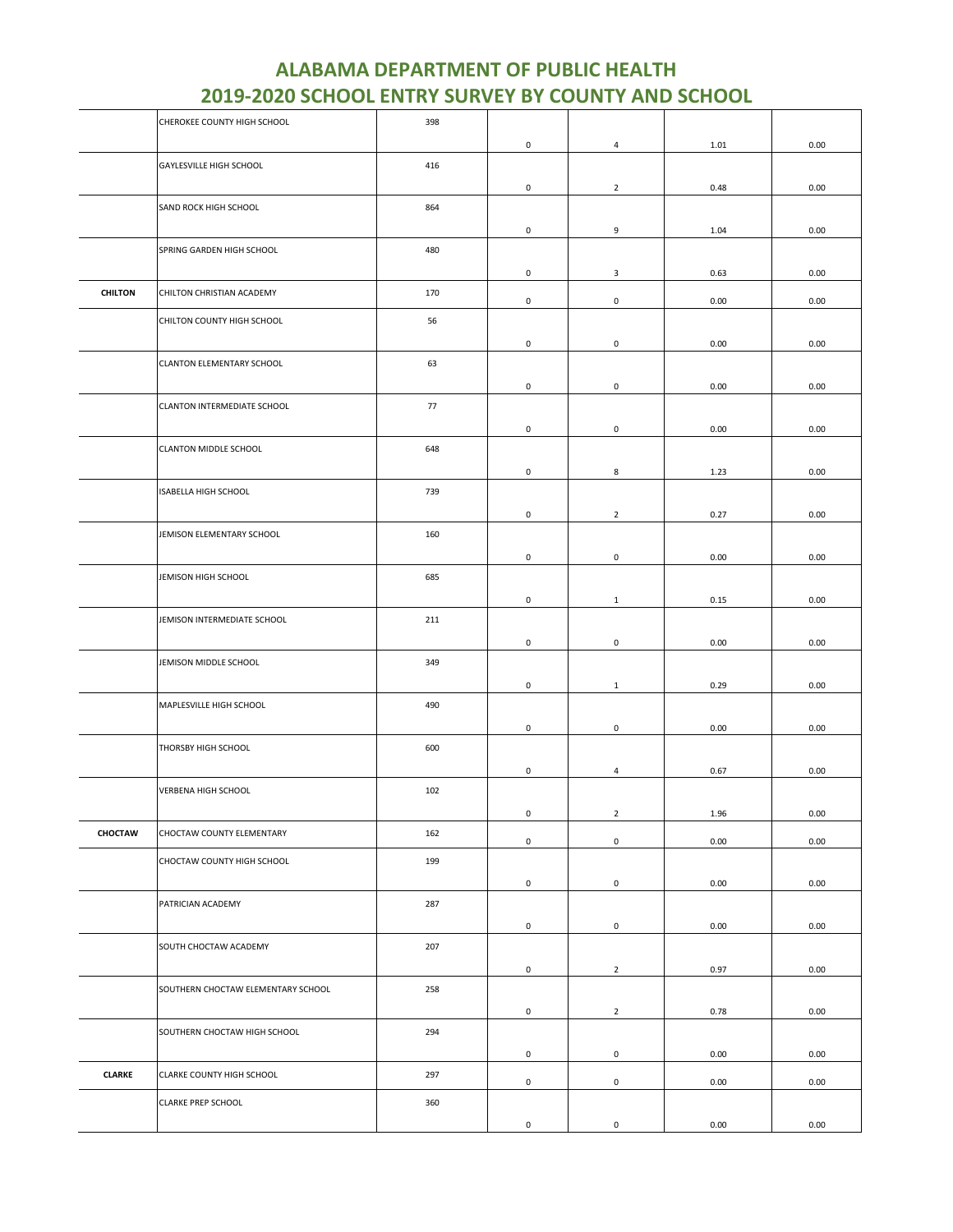| <b>GROVE HILL ELEMENTARY SCHOOL</b> | 302 |             |              |      |      |
|-------------------------------------|-----|-------------|--------------|------|------|
|                                     |     | $\mathbf 0$ | $\mathbf{1}$ | 0.33 | 0.00 |
| <b>JACKSON ACADEMY</b>              | 156 |             |              |      |      |
|                                     |     | $\mathbf 0$ | 0            | 0.00 | 0.00 |
| JACKSON HIGH SCHOOL                 | 444 |             |              |      |      |
|                                     |     | $\mathbf 0$ | $\mathbf{1}$ | 0.23 | 0.00 |
| JACKSON INTERMEDIATE SCHOOL         | 323 |             |              |      |      |
|                                     |     | 0           | 0            | 0.00 | 0.00 |
| JACKSON MIDDLE SCHOOL               | 317 |             |              |      |      |
|                                     |     | 0           | $\mathbf{1}$ | 0.32 | 0.00 |
| JOE M GILLMORE ELEMENTARY SCHOOL    | 335 |             |              |      |      |
|                                     |     | $\mathbf 0$ | 3            | 0.90 | 0.00 |
| THOMASVILLE ELEMENTARY SCHOOL       | 580 |             |              |      |      |
|                                     |     | 0           | 1            | 0.17 | 0.00 |

|                 | THOMASVILLE HIGH SCHOOL                  | 538 |                     |                 |      |      |
|-----------------|------------------------------------------|-----|---------------------|-----------------|------|------|
|                 |                                          |     | $\mathbf 0$         | $\mathbf 0$     | 0.00 | 0.00 |
|                 | WILSON HALL MIDDLE SCHOOL                | 245 |                     |                 |      |      |
|                 |                                          |     | $\mathbf 0$         | $\pmb{0}$       | 0.00 | 0.00 |
| <b>CLAY</b>     | ASHLAND ELEMENTARY SCHOOL                | 507 | $\mathsf 0$         | $\overline{7}$  | 1.38 | 0.00 |
|                 | CENTRAL HIGH SCHOOL OF CLAY COUNTY       | 515 |                     |                 |      |      |
|                 |                                          |     | $\mathbf 0$         | 5               | 0.97 | 0.00 |
|                 | CENTRAL JR HIGH SCHOOL OF CLAY COUNTY    | 284 |                     |                 |      |      |
|                 |                                          |     | $\mathsf{O}\xspace$ | 0               | 0.00 | 0.00 |
|                 | CLAY COUNTY CHRISTIAN ACADEMY            | 136 | 0                   | 6               | 4.41 | 0.00 |
|                 | FIRST ASSEMBLY CHRISTIAN SCHOOL          | 89  |                     |                 |      |      |
|                 |                                          |     | 0                   | $\overline{2}$  | 2.25 | 0.00 |
|                 | LINEVILLE ELEMENTARY SCHOOL              | 516 |                     |                 |      |      |
|                 |                                          |     |                     |                 |      |      |
|                 |                                          |     | $\mathsf{O}\xspace$ | 5               | 0.97 | 0.00 |
| <b>CLEBURNE</b> | CLEBURNE COUNTY ELEMENTARY SCHOOL        | 323 | $\mathbf 0$         | $7\overline{ }$ | 2.17 | 0.00 |
|                 | CLEBURNE COUNTY HIGH SCHOOL              | 656 |                     |                 |      |      |
|                 |                                          |     | $\mathbf 0$         | 6               | 0.91 | 0.00 |
|                 | CLEBURNE COUNTY MIDDLE SCHOOL            | 268 |                     |                 |      |      |
|                 |                                          |     | $\mathsf 0$         | $\overline{2}$  | 0.75 | 0.00 |
|                 | FRUITHURST ELEMENTARY SCHOOL             | 207 |                     |                 |      |      |
|                 |                                          |     | $\mathsf 0$         | $\overline{2}$  | 0.97 | 0.00 |
|                 | PLEASANT GROVE ELEMENTARY SCHOOL-CLEBURN | 223 |                     |                 |      |      |
|                 |                                          |     | $\mathbf 0$         | $\pmb{0}$       | 0.00 | 0.00 |
|                 | RANBURNE ELEMENTARY SCHOOL               | 284 |                     |                 |      |      |
|                 |                                          |     | $\mathbf 0$         | 0               | 0.00 | 0.00 |
|                 | RANBURNE HIGH SCHOOL                     | 519 |                     |                 |      |      |
|                 |                                          |     | $\mathsf 0$         | $\mathbf{1}$    | 0.19 | 0.00 |
| <b>COFFEE</b>   | COPPINVILLE SCHOOL                       | 614 | $\mathbf 0$         | 11              | 1.79 | 0.00 |
|                 | DAUPHIN JUNIOR HIGH SCHOOL               | 521 |                     |                 |      |      |
|                 |                                          |     | $\mathbf 0$         | 10              | 1.92 | 0.00 |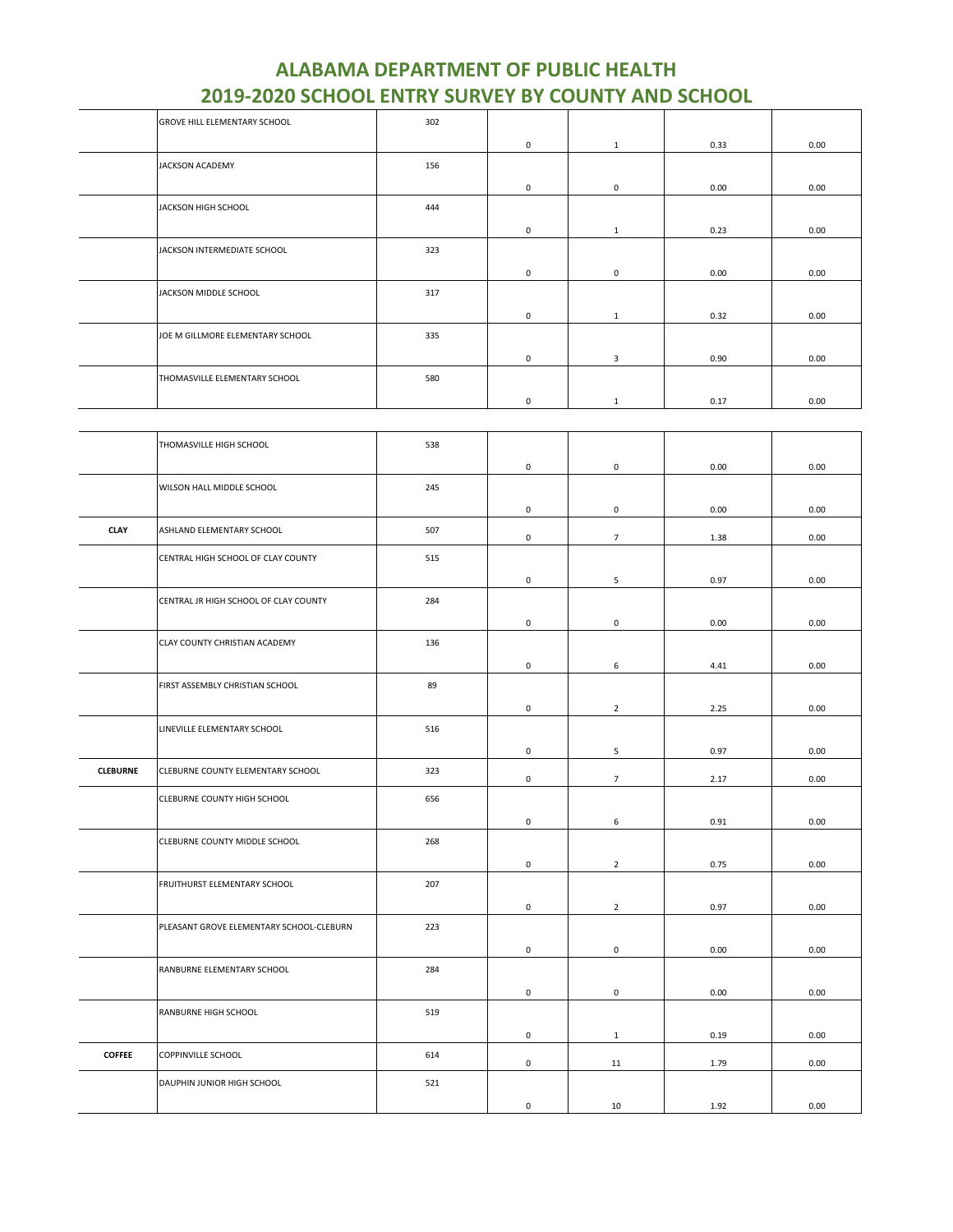|                | ELBA ELEMENTARY SCHOOL                | 298            |                     |                     |      |      |
|----------------|---------------------------------------|----------------|---------------------|---------------------|------|------|
|                |                                       |                | $\mathsf{O}\xspace$ | $\mathsf{O}\xspace$ | 0.00 | 0.00 |
|                | ELBA HIGH SCHOOL                      | 273            |                     |                     |      |      |
|                |                                       |                | $\mathsf{O}\xspace$ |                     |      |      |
|                |                                       |                |                     | $\mathbf{1}$        | 0.37 | 0.00 |
|                | ENTERPRISE EARLY EDUCATION CENTER     | 357            |                     |                     |      |      |
|                |                                       |                | $\mathsf{O}\xspace$ | $\overline{7}$      | 1.96 | 0.00 |
|                | <b>ENTERPRISE HIGH SCHOOL</b>         | 1732           |                     |                     |      |      |
|                |                                       |                | 0                   | 9                   | 0.52 | 0.00 |
|                | HARRAND CREEK ELEMENTARY SCHOOL       | 605            |                     |                     |      |      |
|                |                                       |                | 0                   | 13                  | 2.15 | 0.00 |
|                | HILLCREST ELEMENTARY SCHOOL           | 813            |                     |                     |      |      |
|                |                                       |                |                     |                     |      |      |
|                |                                       |                | 0                   | $\overline{a}$      | 0.49 | 0.00 |
|                | HOLLY HILL ELEMENTARY SCHOOL          | 830            |                     |                     |      |      |
|                |                                       |                | $\mathsf{O}\xspace$ | 23                  | 2.77 | 0.00 |
|                | KINSTON SCHOOL                        | 484            |                     |                     |      |      |
|                |                                       |                | 0                   | $\overline{2}$      | 0.41 | 0.00 |
|                | NEW BROCKTON ELEMENTARY SCHOOL        | 639            |                     |                     |      |      |
|                |                                       |                |                     |                     |      |      |
|                |                                       |                | 0                   | 8                   | 1.25 | 0.00 |
|                | NEW BROCKTON HIGH SCHOOL              | 446            |                     |                     |      |      |
|                |                                       |                | $\mathsf{O}\xspace$ | 3                   | 0.67 | 0.00 |
|                | PATHWAY INC                           | 118            |                     |                     |      |      |
|                |                                       |                | 0                   | $\mathsf{O}\xspace$ | 0.00 | 0.00 |
|                | PINEDALE ELEMENTARY SCHOOL            | 414            |                     |                     |      |      |
|                |                                       |                | 0                   | $\mathbf{1}$        | 0.24 | 0.00 |
|                |                                       |                |                     |                     |      |      |
|                | REFUGE CHRISTIAN ACADEMY              | $\overline{7}$ |                     |                     |      |      |
|                |                                       |                | 0                   | 0                   | 0.00 | 0.00 |
|                | RUCKER BOULEVARD ELEMENTARY SCHOOL    | 594            |                     |                     |      |      |
|                |                                       |                | 0                   | $\overline{4}$      | 0.67 | 0.00 |
|                | WIREGRASS CHRISTIAN ACADEMY           | 88             |                     |                     |      |      |
|                |                                       |                | 0                   | 0                   | 0.00 | 0.00 |
|                | ZION CHAPEL HIGH SCHOOL               | 754            |                     |                     |      |      |
|                |                                       |                |                     |                     |      |      |
|                |                                       |                | 0                   | $\overline{4}$      | 0.53 | 0.00 |
| <b>COLBERT</b> | CHEROKEE ELEMENTARY SCHOOL (CHEROKEE) | 278            | $\mathsf{O}\xspace$ | 3                   | 1.08 | 0.00 |
|                | CHEROKEE HIGH SCHOOL                  | 229            |                     |                     |      |      |
|                |                                       |                | $\mathsf 0$         | $\mathbf{3}$        | 1.31 | 0.00 |
|                | COLBERT COUNTY HIGH SCHOOL            | 416            |                     |                     |      |      |
|                |                                       |                |                     |                     |      |      |
|                |                                       |                | $\mathsf{O}\xspace$ | $1\,$               | 0.24 | 0.00 |
|                | COLBERT HEIGHTS ELEMENTARY SCHOOL     | 501            |                     |                     |      |      |
|                |                                       |                | 0                   | $\overline{2}$      | 0.40 | 0.00 |
|                | COLBERT HEIGHTS HIGH SCHOOL           | 496            |                     |                     |      |      |
|                |                                       |                | 0                   | $\overline{2}$      | 0.40 | 0.00 |
|                | DESHLER HIGH SCHOOL                   | 348            |                     |                     |      |      |
|                |                                       |                |                     |                     |      |      |
|                |                                       |                | $\mathsf{O}\xspace$ | $\mathbf 0$         | 0.00 | 0.00 |
|                | DESHLER MIDDLE SCHOOL                 | 243            |                     |                     |      |      |
|                |                                       |                | 0                   | $\overline{2}$      | 0.82 | 0.00 |
|                | GW TRENHOLM PRIMARY SCHOOL            | 227            |                     |                     |      |      |
|                |                                       |                | 0                   | $\overline{2}$      | 0.88 | 0.00 |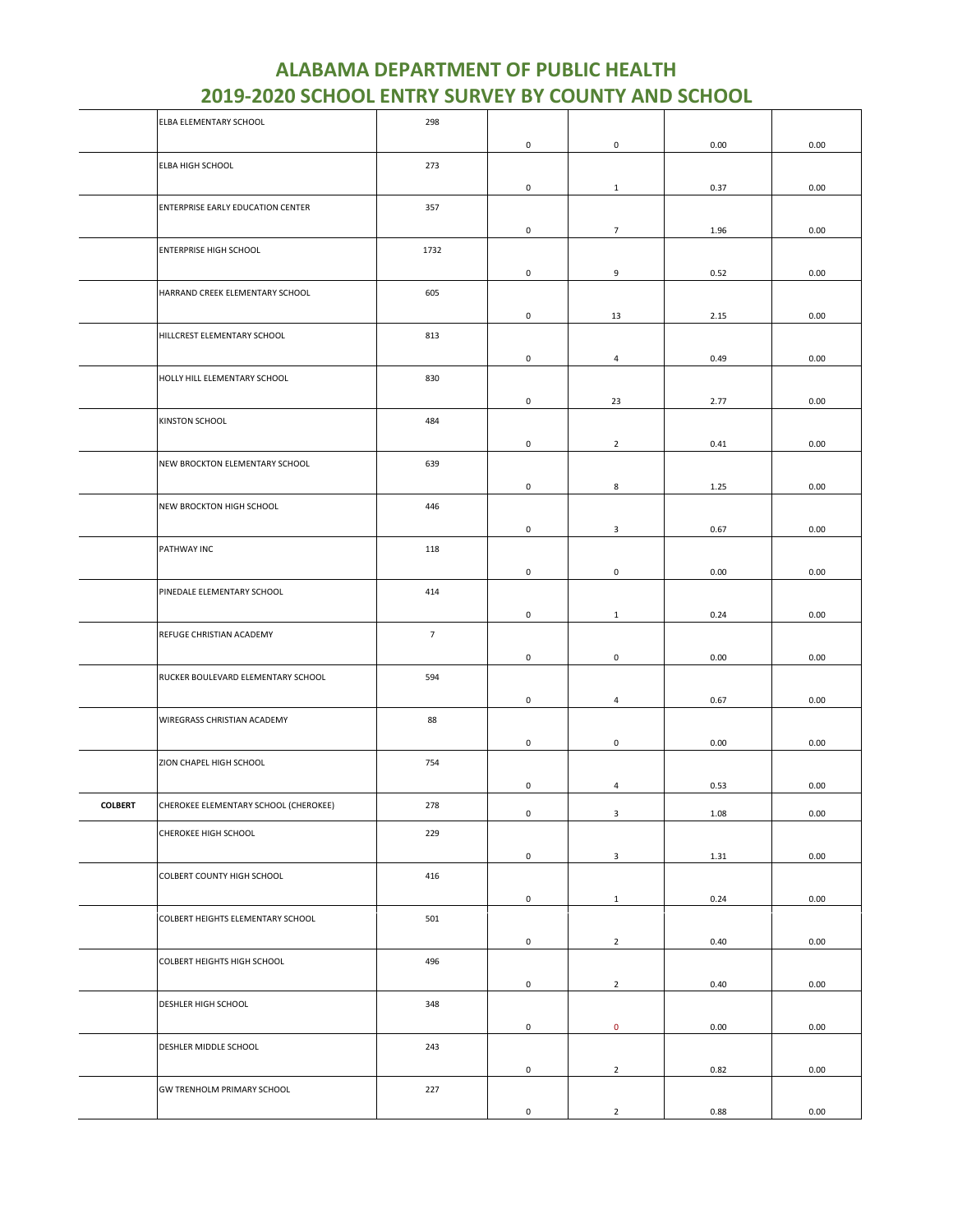| HATTON ELEMENTARY SCHOOL-COLBERT COUNT | 174 |              |                |      |      |
|----------------------------------------|-----|--------------|----------------|------|------|
|                                        |     | $\mathbf 0$  | $\mathsf 0$    | 0.00 | 0.00 |
| HIGHLAND PARK ELEMENTARY SCHOOL        | 191 |              |                |      |      |
|                                        |     | $\mathbf 0$  | $\mathbf{1}$   | 0.52 | 0.00 |
| HOWELL GRAVES PRESCHOOL                | 234 |              |                |      |      |
|                                        |     | $\mathbf 0$  | $\mathbf{1}$   | 0.43 | 0.00 |
| LE WILLSON ELEMENTARY SCHOOL           | 353 |              |                |      |      |
|                                        |     | $\mathsf 0$  | 5              | 1.42 | 0.00 |
| LEIGHTON ELEMENTARY SCHOOL             | 335 |              |                |      |      |
|                                        |     | $\mathbf{0}$ | $\overline{2}$ | 0.60 | 0.00 |
| MCBRIDE ELEMENTARY SCHOOL              | 617 |              |                |      |      |
|                                        |     | $\mathbf 0$  | $\mathsf 0$    | 0.00 | 0.00 |
| MUSCLE SHOALS HIGH SCHOOL              | 859 |              |                |      |      |
|                                        |     | 0            | 3              | 0.35 | 0.00 |
| MUSCLE SHOALS MIDDLE SCHOOL            | 667 |              |                |      |      |
|                                        |     | $\mathsf 0$  | $\mathbf{1}$   | 0.15 | 0.00 |
| NEW BETHEL ELEMENTARY SCHOOL           | 145 |              |                |      |      |
|                                        |     | 0            | 0              | 0.00 | 0.00 |
| R E THOMPSON INTERMEDIATE SCHOOL       | 66  |              |                |      |      |
|                                        |     | $\mathbf 0$  | $\mathsf 0$    | 0.00 | 0.00 |
| SHEFFIELD HIGH SCHOOL                  | 182 |              |                |      |      |
|                                        |     | $\mathbf 0$  | $\mathbf 0$    | 0.00 | 0.00 |

| <b>ALABAMA DEPARTMENT OF PUBLIC HEALTH</b>                |
|-----------------------------------------------------------|
| <b>2019-2020 SCHOOL ENTRY SURVEY BY COUNTY AND SCHOOL</b> |

|                  | SHEFFIELD JUNIOR HIGH SCHOOL           | 61  |              |                |      |      |
|------------------|----------------------------------------|-----|--------------|----------------|------|------|
|                  |                                        |     | 0            | $\mathsf 0$    | 0.00 | 0.00 |
|                  | WA THREADGILL PRIMARY SCHOOL           | 216 |              |                |      |      |
|                  |                                        |     | 0            | $\mathbf{1}$   | 0.46 | 0.00 |
|                  | WEBSTER ELEMENTARY SCHOOL              | 212 |              |                |      |      |
|                  |                                        |     | $\mathbf 0$  | $\mathbf{1}$   | 0.47 | 0.00 |
| <b>CONECUH</b>   | CONECUH COUNTY JUNIOR HIGH SCHOOL      | 119 | $\mathbf{0}$ | $\mathbf 0$    | 0.00 | 0.00 |
|                  | EVERGREEN ELEMENTARY SCHOOL            | 308 |              |                |      |      |
|                  |                                        |     | 0            | $\overline{2}$ | 0.65 | 0.00 |
|                  | HILLCREST HIGH SCHOOL (CONECUH COUNTY) | 318 |              |                |      |      |
|                  |                                        |     | 0            | $\overline{2}$ | 0.63 | 0.00 |
|                  | LYEFFION JUNIOR HIGH SCHOOL            | 126 |              |                |      |      |
|                  |                                        |     | 0            | $\mathsf 0$    | 0.00 | 0.00 |
|                  | REPTON JUNIOR HIGH SCHOOL              | 122 |              |                |      |      |
|                  |                                        |     | 0            | 0              | 0.00 | 0.00 |
|                  | SPARTA ACADEMY                         | 192 |              |                |      |      |
|                  |                                        |     | 0            | $\mathsf 0$    | 0.00 | 0.00 |
|                  | THURGOOD MARSHALL MIDDLE SCHOOL        | 179 |              |                |      |      |
|                  |                                        |     | 0            | $\overline{2}$ | 1.12 | 0.00 |
| COOSA            | CENTRAL ELEMENTARY SCHOOL - ROCKFORD   | 465 | $\mathbf 0$  | 0              | 0.00 | 0.00 |
|                  | CENTRAL HIGH SCHOOL - ROCKFORD         | 376 |              |                |      |      |
|                  |                                        |     | 0            | 3              | 0.80 | 0.00 |
| <b>COVINGTON</b> | ANDALUSIA ELEMENTARY SCHOOL            | 924 | 0            | 9              | 0.97 | 0.00 |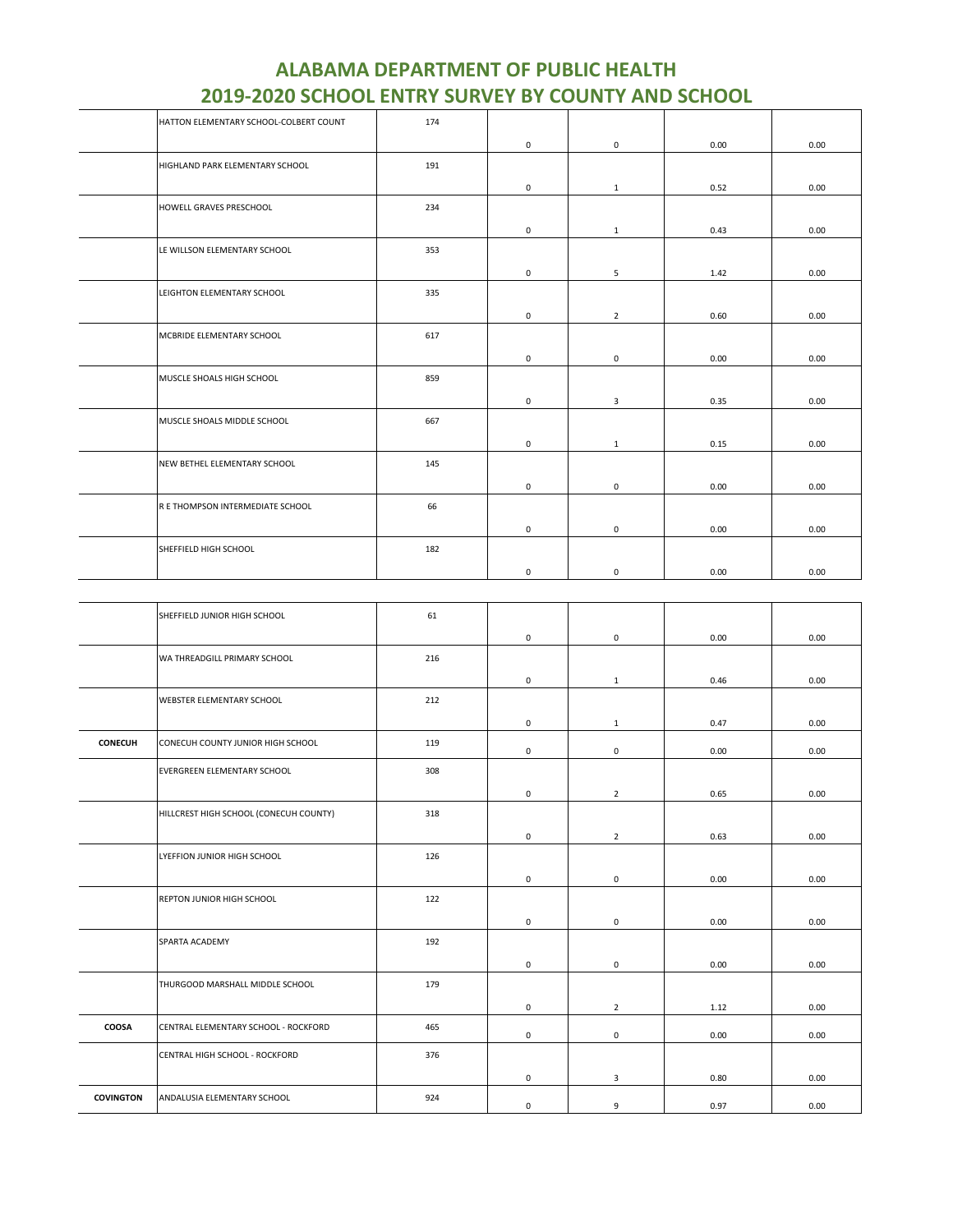|                | ANDALUSIA HIGH SCHOOL            | 532 |                     |                     |      |      |
|----------------|----------------------------------|-----|---------------------|---------------------|------|------|
|                |                                  |     | $\mathsf 0$         | $\overline{4}$      | 0.75 | 0.00 |
|                | ANDALUSIA JUNIOR HIGH SCHOOL     | 271 |                     |                     |      |      |
|                |                                  |     | 0                   | $\mathbf{1}$        | 0.37 | 0.00 |
|                | FLEETA SCHOOL                    | 176 |                     |                     |      |      |
|                |                                  |     | 0                   | $\mathbf{1}$        | 0.57 | 0.00 |
|                | FLORALA HIGH SCHOOL              | 231 |                     |                     |      |      |
|                |                                  |     | 0                   | $\overline{2}$      | 0.87 | 0.00 |
|                | OPP ELEMENTARY SCHOOL            | 479 |                     |                     |      |      |
|                |                                  |     | 0                   | $\mathbf{1}$        | 0.21 | 0.00 |
|                | OPP HIGH SCHOOL                  | 375 |                     |                     |      |      |
|                |                                  |     | $\mathsf{O}\xspace$ | $\overline{2}$      | 0.53 | 0.00 |
|                | OPP MIDDLE SCHOOL                | 402 |                     |                     |      |      |
|                |                                  |     | $\mathsf 0$         | $\mathsf{O}\xspace$ | 0.00 | 0.00 |
|                | PLEASANT HOME SCHOOL             | 489 |                     |                     |      |      |
|                |                                  |     | 0                   | $\overline{4}$      | 0.82 | 0.00 |
|                | RED LEVEL ELEMENTARY SCHOOL      | 271 |                     |                     |      |      |
|                |                                  |     | $\mathsf 0$         | $\overline{2}$      | 0.74 | 0.00 |
|                | RED LEVEL HIGH SCHOOL            | 233 |                     |                     |      |      |
|                |                                  |     | $\mathsf 0$         | $\overline{2}$      | 0.86 | 0.00 |
|                | STRAUGHN ELEMENTARY SCHOOL       | 555 |                     |                     |      |      |
|                |                                  |     | 0                   | 6                   | 1.08 | 0.00 |
|                | STRAUGHN HIGH SCHOOL             | 385 |                     |                     |      |      |
|                |                                  |     | 0                   | 6                   | 1.56 | 0.00 |
|                | STRAUGHN MIDDLE SCHOOL           | 272 |                     |                     |      |      |
|                |                                  |     | $\mathsf{O}\xspace$ | $\mathbf{1}$        | 0.37 | 0.00 |
|                | WS HARLAN ELEMENTARY SCHOOL      | 259 |                     |                     |      |      |
|                |                                  |     | 0                   | 0                   | 0.00 | 0.00 |
| CRENSHAW       | <b>BRANTLEY HIGH SCHOOL</b>      | 529 |                     |                     |      |      |
|                |                                  |     | $\mathsf 0$         | $\mathsf{O}\xspace$ | 0.00 | 0.00 |
|                | CRENSHAW CHRISTIAN ACADEMY       | 70  |                     |                     |      |      |
|                |                                  |     | 0                   | $\mathbf{1}$        | 1.43 | 0.00 |
|                | HIGHLAND HOME HIGH SCHOOL        | 818 |                     |                     |      |      |
|                |                                  |     | $\pmb{0}$           | 10                  | 1.22 | 0.00 |
|                | LUVERNE HIGH SCHOOL              | 828 |                     |                     |      |      |
|                |                                  |     | $\mathsf{O}\xspace$ | $\overline{4}$      | 0.48 | 0.00 |
|                | NEW COVENANT CHRISTIAN ACADEMY   | 21  |                     |                     |      |      |
|                |                                  |     | $\mathsf 0$         | $\mathsf 0$         | 0.00 | 0.00 |
| <b>CULLMAN</b> | COLD SPRINGS ELEMENTARY SCHOOL   | 490 | $\mathsf 0$         | $7\overline{ }$     | 1.43 | 0.00 |
|                | COLD SPRINGS HIGH SCHOOL         | 260 |                     |                     |      |      |
|                |                                  |     | 0                   | 6                   | 2.31 | 0.00 |
|                | CULLMAN CHILD DEVELOPMENT CENTER | 132 |                     |                     |      |      |
|                |                                  |     | $\mathsf{O}\xspace$ | 5                   | 3.79 | 0.00 |
|                | CULLMAN CITY PRIMARY SCHOOL      | 474 |                     |                     |      |      |
|                |                                  |     | $\mathsf 0$         | 13                  | 2.74 | 0.00 |
|                | CULLMAN HIGH SCHOOL              | 952 |                     |                     |      |      |
|                |                                  |     | $\mathsf{O}\xspace$ | 14                  | 1.47 | 0.00 |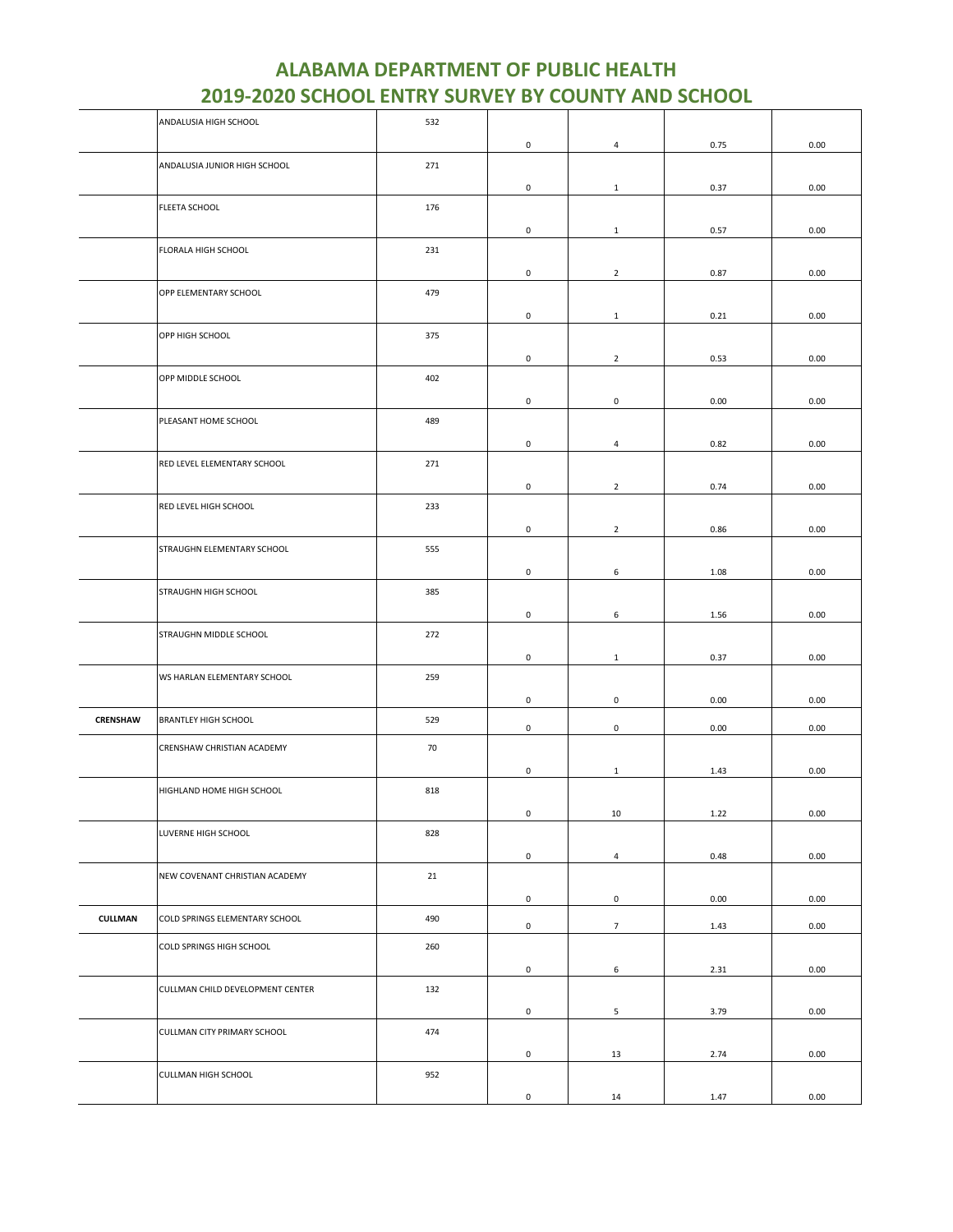| <u>2015-2020 SCHOOL ENTRY SURVET BY COUNTY AND SCHOOL</u> |     |                     |                |      |      |
|-----------------------------------------------------------|-----|---------------------|----------------|------|------|
| CULLMAN MIDDLE SCHOOL                                     | 516 |                     |                |      |      |
|                                                           |     | $\mathsf 0$         | 11             | 2.13 | 0.00 |
| EAST ELEMENTARY SCHOOL (CULLMAN)                          | 592 |                     |                |      |      |
|                                                           |     | $\mathsf 0$         | 8              | 1.35 | 0.00 |
| FAIRVIEW ELEMENTARY SCHOOL                                | 565 |                     |                |      |      |
|                                                           |     | $\mathsf 0$         | 5              | 0.88 | 0.00 |
| FAIRVIEW HIGH SCHOOL                                      | 505 |                     |                |      |      |
|                                                           |     | $\mathsf 0$         | 5              | 0.99 | 0.00 |
| FAIRVIEW MIDDLE SCHOOL                                    | 322 |                     |                |      |      |
|                                                           |     | $\mathsf 0$         | 3              | 0.93 | 0.00 |
| GOOD HOPE ELEMENTARY SCHOOL                               | 364 |                     |                |      |      |
|                                                           |     | $\mathsf 0$         | 6              | 1.65 | 0.00 |
| GOOD HOPE HIGH SCHOOL                                     | 419 |                     |                |      |      |
|                                                           |     | 0                   | 4              | 0.95 | 0.00 |
| GOOD HOPE MIDDLE SCHOOL                                   | 340 |                     |                |      |      |
|                                                           |     | 0                   | 6              | 1.76 | 0.00 |
| GOOD HOPE PRIMARY SCHOOL                                  | 335 |                     |                |      |      |
|                                                           |     | $\mathsf 0$         | $\mathbf{3}$   | 0.90 | 0.00 |
| HANCEVILLE ELEMENTARY SCHOOL                              | 583 |                     |                |      |      |
|                                                           |     | 0                   | 8              | 1.37 | 0.00 |
| HANCEVILLE HIGH SCHOOL                                    | 365 |                     |                |      |      |
|                                                           |     | $\mathsf{O}\xspace$ | 4              | 1.10 | 0.00 |
| HANCEVILLE MIDDLE SCHOOL                                  | 293 |                     |                |      |      |
|                                                           |     | 0                   | $\overline{7}$ | 2.39 | 0.00 |
| HARMONY SCHOOL                                            | 200 |                     |                |      |      |
|                                                           |     | 0                   | 5              | 2.50 | 0.00 |
| HOLLY POND ELEMENTARY SCHOOL                              | 332 |                     |                |      |      |
|                                                           |     | $\mathsf 0$         | 5              | 1.51 | 0.00 |
| HOLLY POND HIGH SCHOOL                                    | 303 |                     |                |      |      |
|                                                           |     | $\mathsf{O}\xspace$ | 3              | 0.99 | 0.00 |
|                                                           |     |                     |                |      |      |

| HOLLY POND MIDDLE                | 202 |             |                |      |      |
|----------------------------------|-----|-------------|----------------|------|------|
|                                  |     | $\mathbf 0$ | $\overline{4}$ | 1.98 | 0.00 |
| PARKSIDE ELEMENTARY SCHOOL       | 329 |             |                |      |      |
|                                  |     | $\mathbf 0$ | $\overline{4}$ | 1.22 | 0.00 |
| SACRED HEART SCHOOL              | 157 | $\mathbf 0$ | 13             | 8.28 | 0.00 |
|                                  |     |             |                |      |      |
| ST. BERNARD PREPARATORY SCHOOL   | 176 | $\mathbf 0$ | 13             | 7.39 | 0.00 |
|                                  |     |             |                |      |      |
| VINEMONT HIGH SCHOOL             | 331 |             |                |      |      |
|                                  |     | $\mathbf 0$ | 4              | 1.21 | 0.00 |
| VINEMONT MIDDLE SCHOOL           | 281 |             |                |      |      |
|                                  |     | 0           | 1              | 0.36 | 0.00 |
| WELTI ELEMENTARY SCHOOL          | 146 |             |                |      |      |
|                                  |     | $\mathbf 0$ | $\overline{2}$ | 1.37 | 0.00 |
| WEST ELEMENTARY SCHOOL (CULLMAN) | 617 |             |                |      |      |
|                                  |     | $\mathbf 0$ | 9              | 1.46 | 0.00 |
| WEST POINT ELEMENTARY SCHOOL     | 515 |             |                |      |      |
|                                  |     | $\mathsf 0$ | 14             | 2.72 | 0.00 |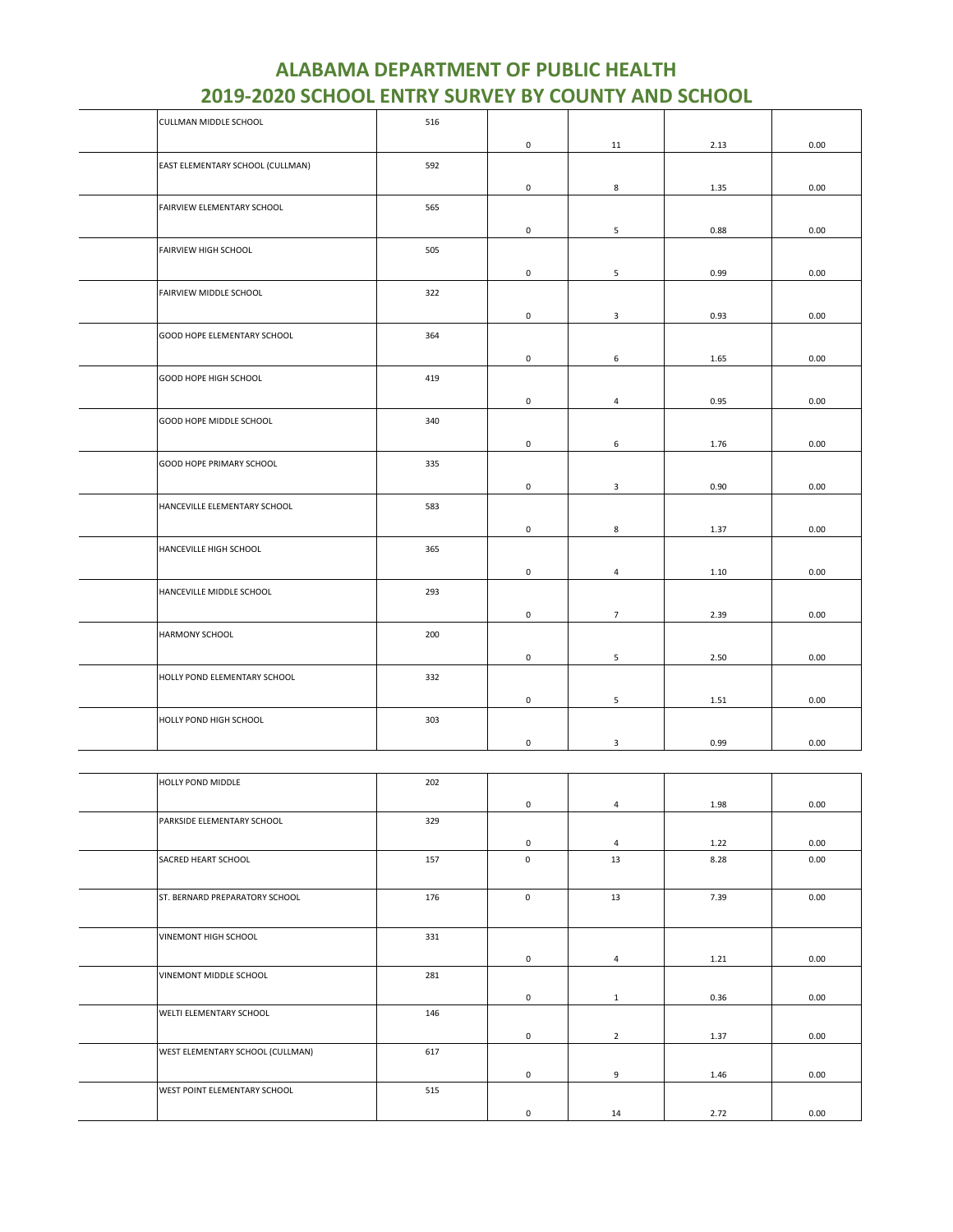|               | WEST POINT HIGH SCHOOL                | 535            |             |                |      |      |
|---------------|---------------------------------------|----------------|-------------|----------------|------|------|
|               |                                       |                | 0           | 13             | 2.43 | 0.00 |
|               | WEST POINT INTERMEDIATE SCHOOL        | 244            |             |                |      |      |
|               |                                       |                |             |                |      |      |
|               | WEST POINT MIDDLE SCHOOL              | 402            | 0           | 3              | 1.23 | 0.00 |
|               |                                       |                |             |                |      |      |
|               |                                       |                | 0           | $\overline{7}$ | 1.74 | 0.00 |
| <b>DALE</b>   | AM WINDHAM ELEMENTARY SCHOOL          | 613            | 0           | 8              | 1.31 | 0.00 |
|               | ARITON SCHOOL                         | 618            |             |                |      |      |
|               |                                       |                |             |                |      |      |
|               |                                       |                | 0           | 3              | 0.49 | 0.00 |
|               | CARROLL HIGH SCHOOL                   | 662            |             |                |      |      |
|               |                                       |                | 0           | 3              | 0.45 | 0.00 |
|               | D A SMITH MIDDLE SCHOOL               | 414            |             |                |      |      |
|               |                                       |                | 0           | 4              | 0.97 | 0.00 |
|               | DALE COUNTY HIGH SCHOOL               | 481            |             |                |      |      |
|               |                                       |                | 0           | $\mathbf{1}$   | 0.21 | 0.00 |
|               | DALEVILLE HIGH SCHOOL                 | 469            |             |                |      |      |
|               |                                       |                |             |                |      |      |
|               |                                       |                | 0           | $\overline{2}$ | 0.43 | 0.00 |
|               | GEORGE W LONG HIGH SCHOOL             | 384            |             |                |      |      |
|               |                                       |                | 0           | 3              | 0.78 | 0.00 |
|               | GW LONG ELEMENTARY SCHOOL             | 444            |             |                |      |      |
|               |                                       |                | 0           | 9              | 2.03 | 0.00 |
|               | HARRY N MIXON INTERMEDIATE SCHOOL     | 453            |             |                |      |      |
|               |                                       |                | 0           | $\overline{4}$ | 0.88 | 0.00 |
|               | HARVEST CHRISTIAN SCHOOL              | 37             |             |                |      |      |
|               |                                       |                |             |                |      |      |
|               |                                       |                | 0           | 0              | 0.00 | 0.00 |
|               | JOSEPH W LISENBY PRIMARY SCHOOL       | 466            |             |                |      |      |
|               |                                       |                | 0           | $\overline{4}$ | 0.86 | 0.00 |
|               | MIDLAND CITY ELEMENTARY SCHOOL        | 403            |             |                |      |      |
|               |                                       |                | 0           | 1              | 0.25 | 0.00 |
|               | NEWTON ELEMENTARY SCHOOL              | 258            |             |                |      |      |
|               |                                       |                |             |                |      |      |
|               | SOUTH DALE MIDDLE SCHOOL              | 411            | 0           | $\overline{2}$ | 0.78 | 0.00 |
|               |                                       |                |             |                |      |      |
|               |                                       |                | 0           | $\overline{2}$ | 0.49 | 0.00 |
|               | VIVIAN B ADAMS SCHOOL                 | 14             |             |                |      |      |
|               |                                       |                | 0           | 0              | 0.00 | 0.00 |
| <b>DALLAS</b> | BRANTLEY ELEMENTARY SCHOOL            | 202            | 0           | $\mathsf 0$    | 0.00 | 0.00 |
| <b>DALLAS</b> | BRUCE K CRAIG ELEMENTARY SCHOOL       | 118            |             |                |      |      |
|               |                                       |                | 0           | $\mathsf 0$    | 0.00 | 0.00 |
| <b>DALLAS</b> | CLARK ELEMENTARY SCHOOL               | 226            | 0           | $\mathbf 0$    | 0.00 | 0.00 |
| <b>DALLAS</b> | DALLAS COUNTY HIGH SCHOOL             | 281            |             |                |      |      |
| <b>DALLAS</b> | EDGEWOOD ELEMENTARY SCHOOL (SELMA)    | 369            | 0           | $\mathbf 0$    | 0.00 | 0.00 |
|               |                                       |                | 0           | $\overline{4}$ | 1.08 | 0.00 |
|               | ELLWOOD CHRISTIAN ACADEMY             | $\overline{4}$ |             |                |      |      |
|               |                                       |                | 0           | $\mathbf 0$    | 0.00 | 0.00 |
|               | JE TERRY ELEMENTARY SCHOOL            | 118            |             |                |      |      |
|               |                                       |                | 0           | $\mathbf 0$    | 0.00 | 0.00 |
|               | JOHN T. MORGAN ACADEMY                | 351            | $\mathsf 0$ | 5              | 1.42 | 0.00 |
|               |                                       |                |             |                |      |      |
|               |                                       |                |             |                |      |      |
|               | KEITH MIDDLE-HIGH SCHOOL              | 261            |             |                |      |      |
|               |                                       |                | 0           | $\mathbf 0$    | 0.00 | 0.00 |
|               | KNOX ELEMENTARY SCHOOL                | 140            |             |                |      |      |
|               |                                       |                | 0           | $\mathbf 0$    | 0.00 | 0.00 |
|               | MCRAE - GAINES LEARNING CENTER SCHOOL | $2^{\circ}$    |             |                |      |      |
|               |                                       |                | $\mathbf 0$ | $\pmb{0}$      | 0.00 | 0.00 |
|               |                                       |                |             |                |      |      |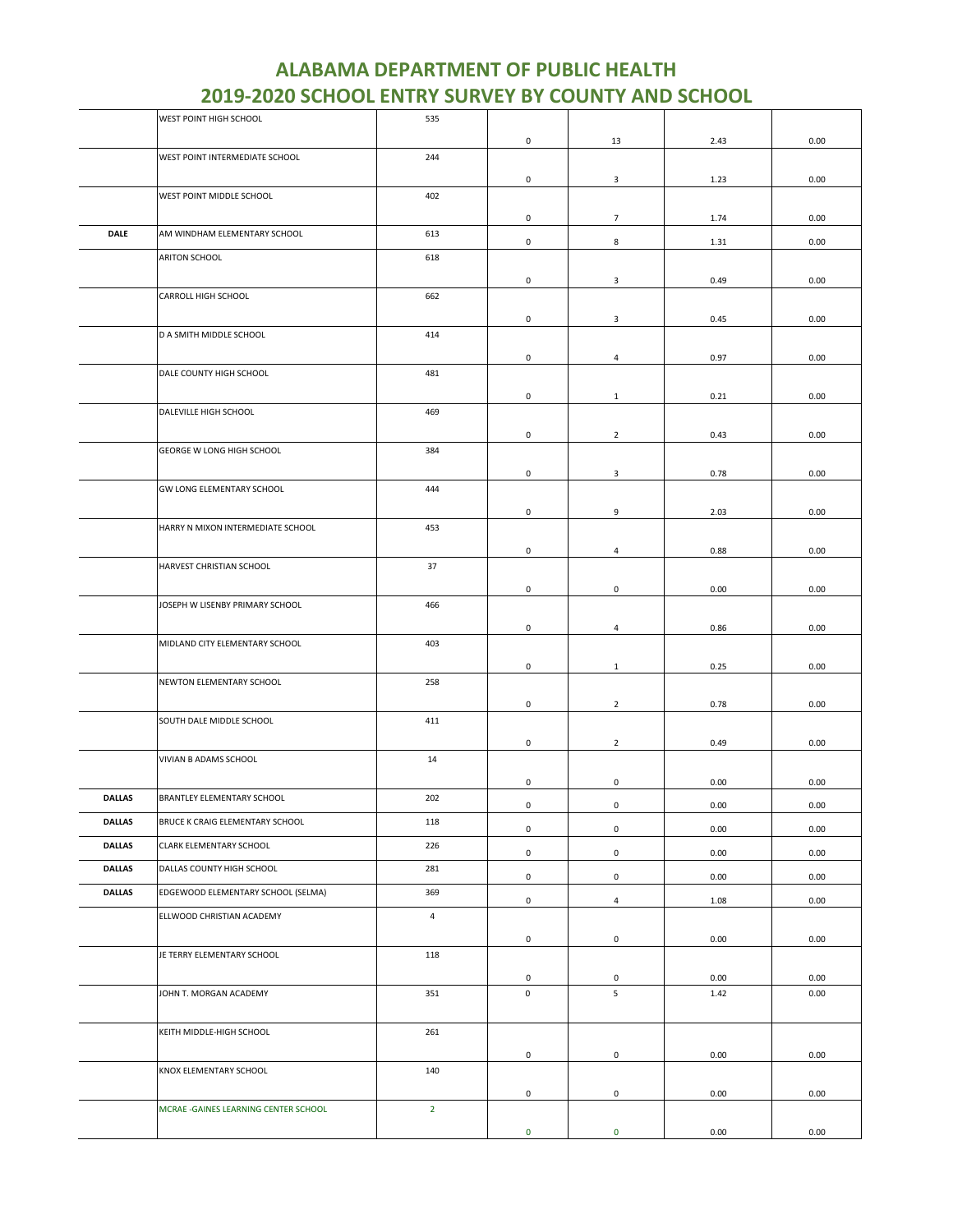|               | MEADOWVIEW CHRISTIAN SCHOOL           | 146 | 0           | $\mathbf{1}$        | 0.68 | 0.00 |
|---------------|---------------------------------------|-----|-------------|---------------------|------|------|
|               | MEADOWVIEW ELEMENTARY SCHOOL (SELMA)  | 201 | $\mathbf 0$ | $\mathbf 0$         | 0.00 | 0.00 |
|               |                                       |     |             |                     |      |      |
|               | PAYNE ELEMENTARY SCHOOL               | 59  |             |                     |      |      |
|               |                                       |     | 0           | $\mathsf 0$         | 0.00 | 0.00 |
|               | R B HUDSON MIDDLE SCHOOL              | 59  |             |                     |      |      |
|               |                                       |     | 0           | $\mathbf{1}$        | 1.69 | 0.00 |
|               | SALEM PRIMARY SCHOOL                  | 179 |             |                     |      |      |
|               |                                       |     | 0           | $\mathsf 0$         | 0.00 | 0.00 |
|               | SCHOOL OF DISCOVERY GENESIS CENTER    | 146 |             |                     |      |      |
|               |                                       |     | 0           | $\mathsf 0$         | 0.00 | 0.00 |
|               | SELMA HIGH SCHOOL                     | 169 |             |                     |      |      |
|               |                                       |     | 0           | 0                   | 0.00 | 0.00 |
|               | SOPHIA P KINGSTON ELEMENTARY SCHOOL   | 113 |             |                     |      |      |
|               |                                       |     |             |                     |      |      |
|               | SOUTHSIDE HIGH SCHOOL (DALLAS COUNTY) | 310 | 0           | $\mathsf 0$         | 0.00 | 0.00 |
|               |                                       |     |             |                     |      |      |
|               |                                       |     | 0           | $\mathsf 0$         | 0.00 | 0.00 |
|               | SOUTHSIDE PRIMARY SCHOOL              | 217 |             |                     |      |      |
|               |                                       |     | 0           | $\mathbf 0$         | 0.00 | 0.00 |
|               | TIPTON DURANT MIDDLE SCHOOL           | 229 |             |                     |      |      |
|               |                                       |     | 0           | $\mathsf 0$         | 0.00 | 0.00 |
|               | VALLEY GRANDE ELEMENTARY SCHOOL       | 439 |             |                     |      |      |
|               |                                       |     | 0           | $\mathbf{1}$        | 0.23 | 0.00 |
|               | WILLIAM R MARTIN MIDDLE SCHOOL        | 260 |             |                     |      |      |
|               |                                       |     | 0           | $\mathsf{O}\xspace$ | 0.00 | 0.00 |
| <b>DEKALB</b> | BETH HAVEN CHRISTIAN ACADEMY          | 43  | 0           | $\mathbf{1}$        | 2.33 | 0.00 |
|               | COLLINSVILLE HIGH SCHOOL              | 729 | $\mathbf 0$ | $\overline{4}$      | 0.55 | 0.00 |
|               |                                       |     |             |                     |      |      |

| CORNERSTONE CHRISTIAN ACADEMY | 445  | $\mathbf 0$  | 24             | 5.39 | 0.00 |
|-------------------------------|------|--------------|----------------|------|------|
| CROSSVILLE ELEMENTARY SCHOOL  | 598  |              |                |      |      |
|                               |      | $\mathbf 0$  | 3              | 0.50 | 0.00 |
| CROSSVILLE HIGH SCHOOL        | 591  |              |                |      |      |
|                               |      | $\mathbf{0}$ | $\mathsf 0$    | 0.00 | 0.00 |
| CROSSVILLE MIDDLE SCHOOL      | 796  |              |                |      |      |
|                               |      | $\mathbf 0$  | $\mathbf 0$    | 0.00 | 0.00 |
| FORT PAYNE HIGH SCHOOL        | 238  |              |                |      |      |
|                               |      | $\mathbf 0$  | $\mathbf 0$    | 0.00 | 0.00 |
| FORT PAYNE MIDDLE SCHOOL      | 715  |              |                |      |      |
|                               |      | $\mathbf 0$  | $\overline{2}$ | 0.28 | 0.00 |
| FYFFE HIGH SCHOOL             | 923  |              |                |      |      |
|                               |      | $\mathbf 0$  | 18             | 1.95 | 0.00 |
| <b>GERALDINE HIGH SCHOOL</b>  | 1130 |              |                |      |      |
|                               |      | 0            | 8              | 0.71 | 0.00 |
| HENAGAR JUNIOR HIGH SCHOOL    | 218  |              |                |      |      |
|                               |      | $\mathbf 0$  | 5              | 2.29 | 0.00 |
| <b>IDER SCHOOL</b>            | 613  |              |                |      |      |
|                               |      | 0            | $\overline{7}$ | 1.14 | 0.00 |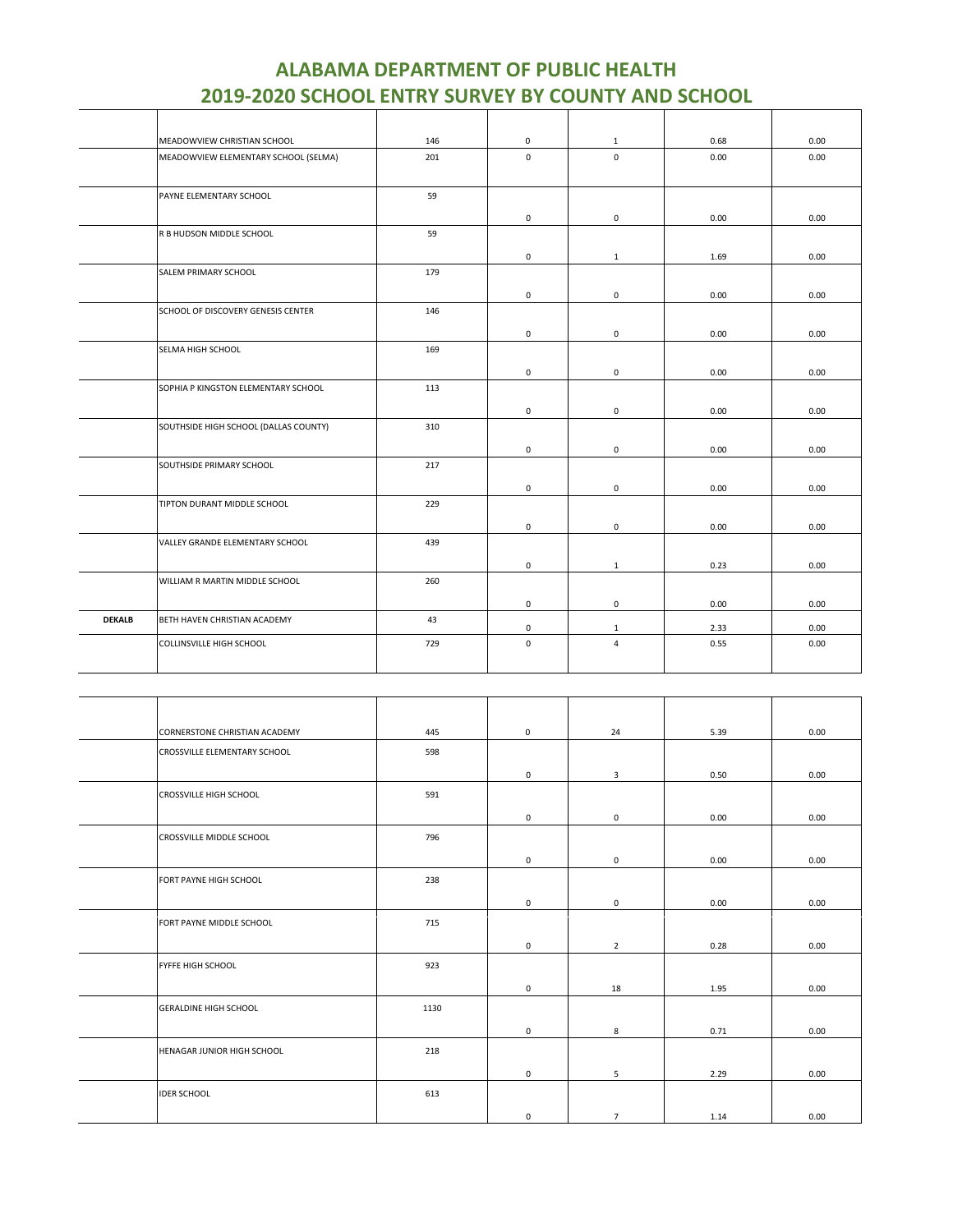|               | MOON LAKE SCHOOL                  | 75   |                     |                     |      |          |
|---------------|-----------------------------------|------|---------------------|---------------------|------|----------|
|               |                                   |      | $\mathsf 0$         | $\mathsf{O}\xspace$ | 0.00 | 0.00     |
|               | PLAINVIEW SCHOOL                  | 1230 |                     |                     |      |          |
|               |                                   |      | 0                   | 6                   | 0.49 | 0.00     |
|               |                                   |      |                     |                     |      |          |
|               | RUHUMA JUNIOR HIGH SCHOOL         | 163  |                     |                     |      |          |
|               |                                   |      | $\mathsf 0$         | $\overline{7}$      | 4.29 | 0.00     |
|               | SYLVANIA SCHOOL                   | 902  |                     |                     |      |          |
|               |                                   |      | 0                   | 8                   | 0.89 | 0.00     |
|               | VALLEY HEAD HIGH SCHOOL           | 453  |                     |                     |      |          |
|               |                                   |      | 0                   | $\overline{7}$      | 1.55 | 0.00     |
|               | WILLIAMS AVENUE ELEMENTARY SCHOOL | 506  |                     |                     |      |          |
|               |                                   |      |                     |                     |      |          |
|               |                                   |      | $\mathsf{O}\xspace$ | $\mathbf{1}$        | 0.20 | 0.00     |
|               | WILLS VALLEY ELEMENTARY SCHOOL    | 689  |                     |                     |      |          |
|               |                                   |      | $\mathsf{O}\xspace$ | $\mathbf{3}$        | 0.44 | 0.00     |
| <b>ELMORE</b> | AIRPORT ROAD INTERMEDIATE SCHOOL  | 640  | $\mathsf{O}\xspace$ | 3                   | 0.47 | 0.00     |
|               |                                   |      |                     |                     |      |          |
|               |                                   |      |                     |                     |      |          |
|               | CHAPMAN CHRISTIAN ACADEMY         | 184  | 16                  | 17                  | 9.24 | 8.70     |
|               | COOSADA ELEMENTARY SCHOOL         | 979  |                     |                     |      |          |
|               |                                   |      | 0                   | 13                  | 1.33 | 0.00     |
|               | ECLECTIC ELEMENTARY SCHOOL        | 528  |                     |                     |      |          |
|               |                                   |      | 0                   | 8                   | 1.52 | 0.00     |
|               | ECLECTIC MIDDLE SCHOOL            | 517  |                     |                     |      |          |
|               |                                   |      | 0                   | 3                   | 0.58 | 0.00     |
|               | EDGEWOOD ACADEMY                  | 200  |                     |                     |      |          |
|               |                                   |      |                     |                     |      |          |
|               |                                   |      | 0                   | 0                   | 0.00 | 0.00     |
|               | ELMORE COUNTY HIGH SCHOOL         | 517  |                     |                     |      |          |
|               |                                   |      | $\mathsf{O}\xspace$ | $\overline{a}$      | 0.77 | 0.00     |
|               | HOLTVILLE ELEMENTARY SCHOOL       | 703  |                     |                     |      |          |
|               |                                   |      | $\mathsf{O}\xspace$ | 16                  | 2.28 | 0.00     |
|               | HOLTVILLE HIGH SCHOOL             | 507  |                     |                     |      |          |
|               |                                   |      |                     |                     |      | 0.00     |
|               |                                   |      | 0                   | $\overline{2}$      | 0.39 |          |
|               | HOLTVILLE MIDDLE SCHOOL           | 556  |                     |                     |      |          |
|               |                                   |      | $\pmb{0}$           | 11                  | 1.98 | 0.00     |
|               | MILLBROOK MIDDLE SCHOOL           | 970  |                     |                     |      |          |
|               |                                   |      | $\mathsf{O}\xspace$ | 7 <sup>7</sup>      | 0.72 | 0.00     |
|               | NEW LIFE CHRISTIAN ACADEMY        | 205  |                     |                     |      |          |
|               |                                   |      | $\mathsf 0$         | $\overline{4}$      | 1.95 | 0.00     |
|               | PRATTVILL CHRISTIAN ACADEMY       | 681  | 8                   | $\overline{2}$      | 0.29 | 1.17     |
|               |                                   |      |                     |                     |      |          |
|               |                                   |      |                     |                     |      |          |
|               | REDLAND ELEMENTARY SCHOOL         | 933  |                     |                     |      |          |
|               |                                   |      | $\mathsf{O}\xspace$ | $7\overline{ }$     | 0.75 | 0.00     |
|               | SOUTHSIDE MIDDLE SCHOOL           | 523  |                     |                     |      |          |
|               |                                   |      | $\mathsf 0$         | $\overline{4}$      | 0.76 | $0.00\,$ |
|               | STANHOPE ELMORE HIGH SCHOOL       | 1131 |                     |                     |      |          |
|               |                                   |      | 0                   | 8                   | 0.71 | 0.00     |
|               | TALLASSEE ELEMENTARY SCHOOL       | 581  |                     |                     |      |          |
|               |                                   |      |                     |                     |      |          |
|               |                                   |      | $\mathsf{O}\xspace$ | 9                   | 1.55 | 0.00     |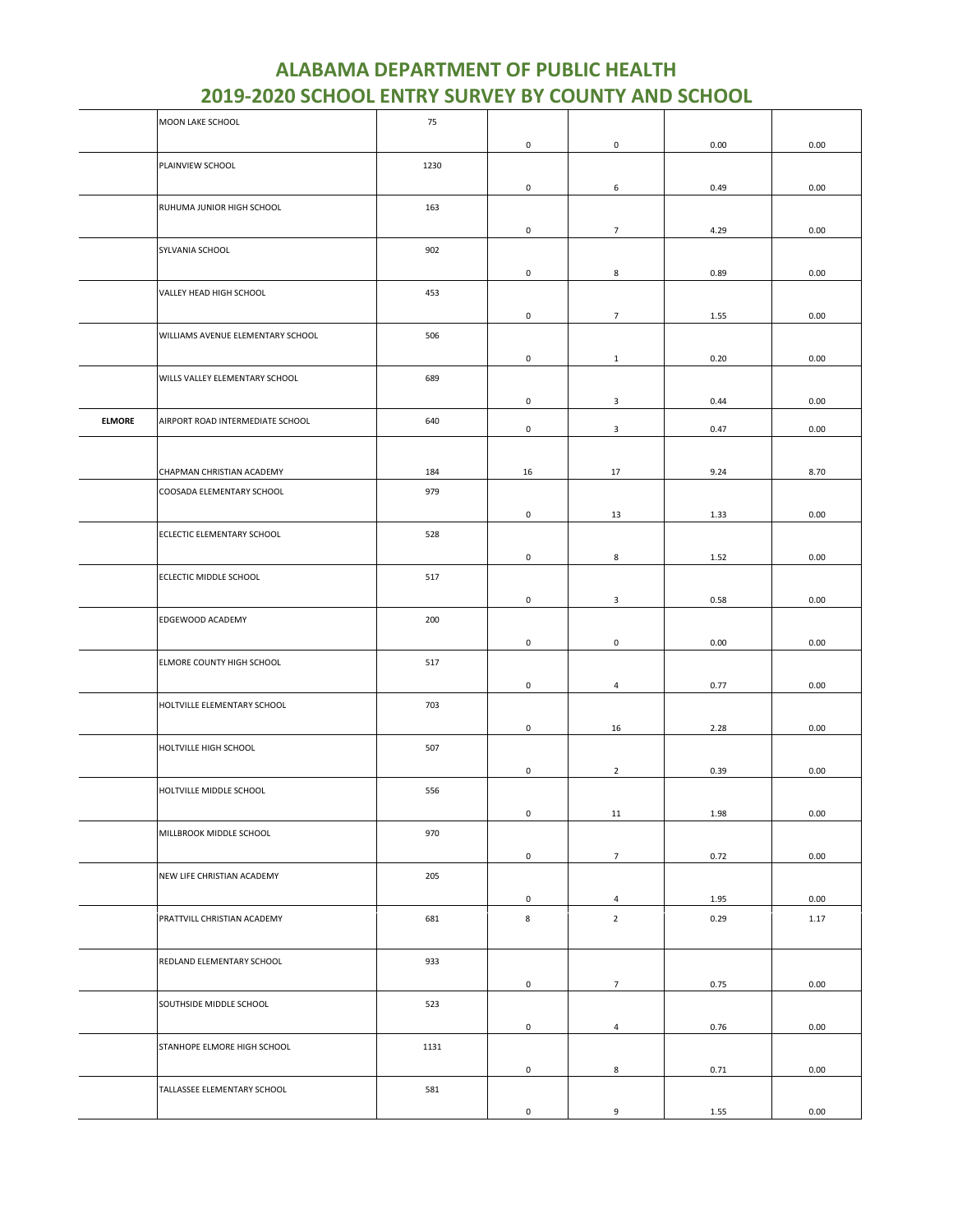|                 | TALLASSEE HIGH SCHOOL              | 528  |             |                |      |      |
|-----------------|------------------------------------|------|-------------|----------------|------|------|
|                 |                                    |      | $\mathsf 0$ | $\mathsf 0$    | 0.00 | 0.00 |
|                 | VICTORY CHRISTIAN ACADEMY          | 147  |             |                |      |      |
|                 |                                    |      | $\mathsf 0$ | $\overline{2}$ | 1.36 | 0.00 |
|                 | WETUMPKA ELEMENTARY SCHOOL         | 858  |             |                |      |      |
|                 |                                    |      | 0           | 5              | 0.58 | 0.00 |
|                 | WETUMPKA HIGH SCHOOL               | 1225 |             |                |      |      |
|                 |                                    |      | 0           | $\mathbf{1}$   | 0.08 | 0.00 |
|                 | WETUMPKA MIDDLE SCHOOL             | 1023 |             |                |      |      |
|                 |                                    |      | 0           | $\mathbf{1}$   | 0.10 | 0.00 |
| <b>ESCAMBIA</b> | BREWTON ELEMENTARY SCHOOL          | 366  | 0           | $\mathbf{1}$   | 0.27 | 0.00 |
|                 | BREWTON MIDDLE SCHOOL              | 328  |             |                |      |      |
|                 |                                    |      | 0           | $\overline{2}$ | 0.61 | 0.00 |
|                 | ESCAMBIA ACADEMY                   | 197  |             |                |      |      |
|                 |                                    |      | $\mathsf 0$ | 5              | 2.54 | 0.00 |
|                 | ESCAMBIA COUNTY HIGH SCHOOL        | 375  |             |                |      |      |
|                 |                                    |      | $\mathsf 0$ | $\overline{2}$ | 0.53 | 0.00 |
|                 | ESCAMBIA COUNTY MIDDLE SCHOOL      | 573  |             |                |      |      |
|                 |                                    |      | 0           | 0              | 0.00 | 0.00 |
|                 | FLOMATON ELEMENTARY SCHOOL         | 397  |             |                |      |      |
|                 |                                    |      | 0           | $\mathsf 0$    | 0.00 | 0.00 |
|                 | FLOMATON HIGH SCHOOL               | 488  |             |                |      |      |
|                 |                                    |      | $\mathsf 0$ | $\mathbf 2$    | 0.41 | 0.00 |
|                 | HUXFORD ELEMENTARY SCHOOL          | 257  |             |                |      |      |
|                 |                                    |      | $\mathsf 0$ | $\overline{2}$ | 0.78 | 0.00 |
|                 | POLLARD-MCCALL JUNIOR HIGH SCHOOL  | 249  |             |                |      |      |
|                 |                                    |      | 0           | $\mathbf{1}$   | 0.40 | 0.00 |
|                 | RACHEL PATTERSON ELEMENTARY SCHOOL | 435  |             |                |      |      |
|                 |                                    |      | 0           | 0              | 0.00 | 0.00 |
|                 |                                    | 38   | $\mathsf 0$ | $\mathbf{1}$   |      |      |
|                 | TEMPLE CHRISTIAN ACADEMY           |      |             |                | 2.63 | 0.00 |
|                 | TR MILLER HIGH SCHOOL              | 293  |             |                |      |      |
|                 |                                    |      | $\mathsf 0$ | $\overline{2}$ | 0.68 | 0.00 |
|                 | WS NEAL ELEMENTARY SCHOOL          | 547  |             |                |      |      |
|                 |                                    |      | 0           | 6              | 1.10 | 0.00 |

|               | WS NEAL HIGH SCHOOL        | 297 |             |                |      |      |
|---------------|----------------------------|-----|-------------|----------------|------|------|
|               |                            |     | $\mathbf 0$ | $\mathbf{0}$   | 0.00 | 0.00 |
|               | WS NEAL MIDDLE SCHOOL      | 289 |             |                |      |      |
|               |                            |     | 0           | 6              | 2.08 | 0.00 |
| <b>ETOWAH</b> | ADAMS ELEMENTARY SCHOOL    | 414 | $^{\circ}$  | $\overline{2}$ | 0.48 | 0.00 |
|               | ATTALLA ELEMENTARY SCHOOL  | 532 |             |                |      |      |
|               |                            |     | $^{\circ}$  | 1              | 0.19 | 0.00 |
|               | CARLISLE ELEMENTARY SCHOOL | 346 |             |                |      |      |
|               |                            |     | $^{\circ}$  | 6              | 1.73 | 0.00 |
|               | COOSA CHRISTIAN SCHOOL     | 209 |             |                |      |      |
|               |                            |     | 0           | 8              | 3.83 | 0.00 |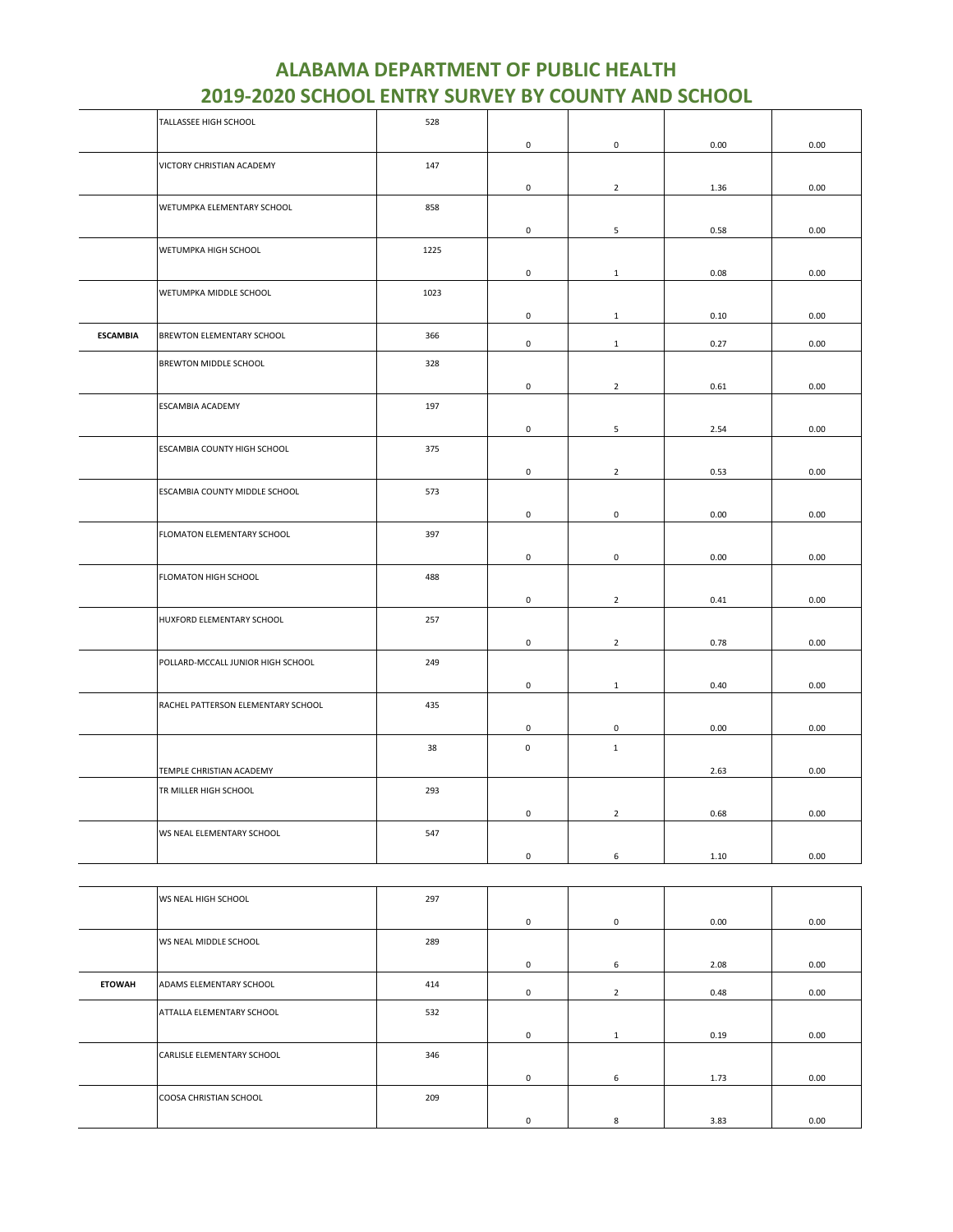| DONEHOO ELEMENTARY SCHOOL           | 254  |                     |                 |      |      |
|-------------------------------------|------|---------------------|-----------------|------|------|
|                                     |      | $\mathsf{O}\xspace$ | $\pmb{0}$       | 0.00 | 0.00 |
|                                     | 190  |                     |                 |      |      |
| DUCK SPRINGS ELEMENTARY SCHOOL      |      |                     |                 |      |      |
|                                     |      | 0                   | 3               | 1.58 | 0.00 |
| ETOWAH HIGH SCHOOL                  | 509  |                     |                 |      |      |
|                                     |      | 0                   | $\mathbf{1}$    | 0.20 | 0.00 |
| ETOWAH MIDDLE SCHOOL                | 337  |                     |                 |      |      |
|                                     |      |                     |                 |      |      |
|                                     |      | 0                   | $\mathbf{1}$    | 0.30 | 0.00 |
| EURA BROWN ELEMENTARY SCHOOL        | 353  |                     |                 |      |      |
|                                     |      | 0                   | 4               | 1.13 | 0.00 |
|                                     |      |                     |                 |      |      |
| FLOYD ELEMENTARY SCHOOL (GADSDEN)   | 314  |                     |                 |      |      |
|                                     |      | 0                   | $\mathsf 0$     | 0.00 | 0.00 |
| GADSDEN CITY HIGH SCHOOL            | 1411 |                     |                 |      |      |
|                                     |      |                     |                 |      |      |
|                                     |      | 0                   | 6               | 0.43 | 0.00 |
| GADSDEN MIDDLE SCHOOL               | 487  |                     |                 |      |      |
|                                     |      | 0                   | $5\phantom{.0}$ | 1.03 | 0.00 |
| <b>GASTON HIGH SCHOOL</b>           | 623  |                     |                 |      |      |
|                                     |      |                     |                 |      |      |
|                                     |      | 0                   | 6               | 0.96 | 0.00 |
| GLENCOE ELEMENTARY SCHOOL           | 352  |                     |                 |      |      |
|                                     |      | 0                   | $\overline{4}$  | 1.14 | 0.00 |
| <b>GLENCOE HIGH SCHOOL</b>          | 321  |                     |                 |      |      |
|                                     |      |                     |                 |      |      |
|                                     |      | 0                   | $\overline{7}$  | 2.18 | 0.00 |
| <b>GLENCOE MIDDLE SCHOOL</b>        | 308  |                     |                 |      |      |
|                                     |      | 0                   | 5               | 1.62 | 0.00 |
|                                     |      |                     |                 |      |      |
| HIGHLAND ELEMENTARY SCHOOL (ETOWAH) | 159  |                     |                 |      |      |
|                                     |      | 0                   | $\mathbf{1}$    | 0.63 | 0.00 |
| HOKES BLUFF ELEMENTARY SCHOOL       | 608  |                     |                 |      |      |
|                                     |      |                     |                 |      |      |
|                                     |      | 0                   | 9               | 1.48 | 0.00 |
| HOKES BLUFF HIGH SCHOOL             | 395  |                     |                 |      |      |
|                                     |      | 0                   | $\overline{2}$  | 0.51 | 0.00 |
| HOKES BLUFF MIDDLE SCHOOL           | 300  |                     |                 |      |      |
|                                     |      |                     |                 |      |      |
|                                     |      | 0                   | 3               | 1.00 | 0.00 |
| HOLY COMFORTER EPISCOPAL DAY SCHOOL | 39   |                     |                 |      |      |
|                                     |      | 0                   | $\overline{2}$  | 5.13 | 0.00 |
| <b>IVALEE ELEMENTARY SCHOOL</b>     | 236  |                     |                 |      |      |
|                                     |      |                     |                 |      |      |
|                                     |      | 0                   | $\overline{2}$  | 0.85 | 0.00 |
| JOHN S JONES ELEMENTARY SCHOOL      | 693  |                     |                 |      |      |
|                                     |      | 0                   | $\overline{4}$  | 0.58 | 0.00 |
|                                     |      |                     |                 |      |      |
| LITCHFIELD MIDDLE SCHOOL            | 230  |                     |                 |      |      |
|                                     |      | 0                   | $\overline{2}$  | 0.87 | 0.00 |
| MITCHELL ELEMENTARY SCHOOL          | 331  |                     |                 |      |      |
|                                     |      | $\mathsf{O}\xspace$ | $\overline{2}$  | 0.60 | 0.00 |
|                                     |      |                     |                 |      |      |
| RAINBOW MIDDLE SCHOOL               | 355  |                     |                 |      |      |
|                                     |      | 0                   | $\mathbf{3}$    | 0.85 | 0.00 |
| SANSOM MIDDLE SCHOOL                | 350  |                     |                 |      |      |
|                                     |      |                     |                 |      |      |
|                                     |      | 0                   | $\overline{2}$  | 0.57 | 0.00 |
| SARDIS HIGH SCHOOL                  | 540  |                     |                 |      |      |
|                                     |      | 0                   | $\overline{4}$  | 0.74 | 0.00 |
|                                     |      |                     |                 |      |      |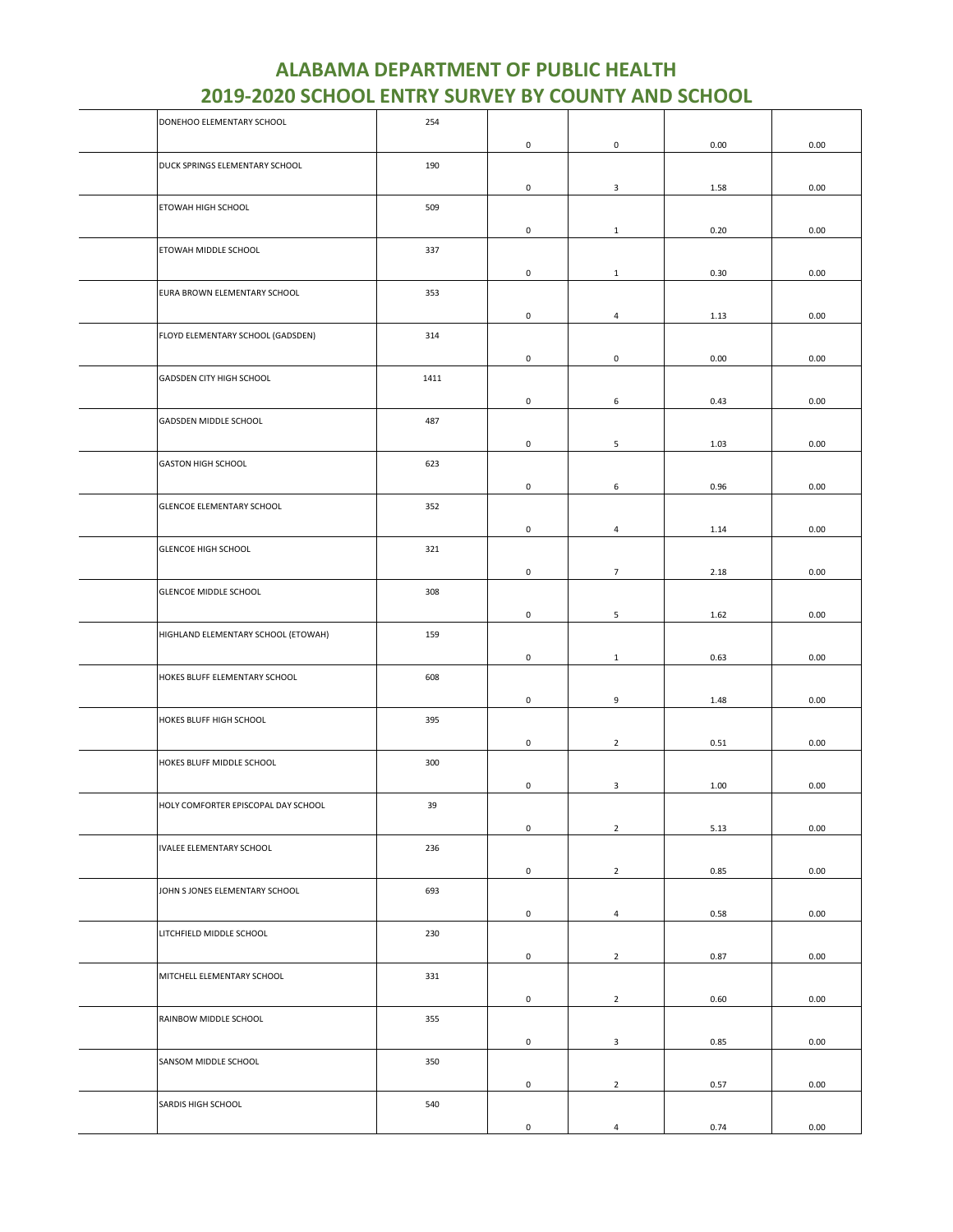|                 | SARDIS MIDDLE SCHOOL                  | 380 |                     |                         |      |      |
|-----------------|---------------------------------------|-----|---------------------|-------------------------|------|------|
|                 |                                       |     | 0                   | 3                       | 0.79 | 0.00 |
|                 | SOUTHSIDE ELEMENTARY SCHOOL           | 536 |                     |                         |      |      |
|                 |                                       |     | $\mathsf 0$         | 8                       | 1.49 | 0.00 |
|                 | SOUTHSIDE HIGH SCHOOL (ETOWAH COUNTY) | 245 |                     |                         |      |      |
|                 |                                       |     | 0                   | $\overline{\mathbf{3}}$ | 1.22 | 0.00 |
|                 | ST. JAMES CATHOLIC SCHOOL             | 111 |                     |                         |      |      |
|                 |                                       |     | 0                   | $\mathsf 0$             | 0.00 | 0.00 |
|                 | THOMPSON ELEMENTARY SCHOOL            | 199 |                     |                         |      |      |
|                 |                                       |     | $\mathsf 0$         | $\mathbf 0$             | 0.00 | 0.00 |
|                 | WALNUT PARK ELEMENTARY SCHOOL         | 211 |                     |                         |      |      |
|                 |                                       |     | $\mathsf 0$         | $\mathbf 0$             | 0.00 | 0.00 |
|                 | WE STRIPLIN ELEMENTARY SCHOOL         | 407 |                     |                         |      |      |
|                 |                                       |     | $\mathsf 0$         | $\mathbf{1}$            | 0.25 | 0.00 |
|                 | WEST END ELEMENTARY SCHOOL            | 390 |                     |                         |      |      |
|                 |                                       |     | $\mathsf 0$         | $\overline{4}$          | 1.03 | 0.00 |
|                 | WEST END HIGH SCHOOL                  | 371 |                     |                         |      |      |
|                 |                                       |     |                     |                         |      |      |
|                 | WESTBROOK CHRISTIAN SCHOOL            | 584 | $\mathsf 0$         | 5                       | 1.35 | 0.00 |
|                 |                                       |     |                     |                         |      |      |
|                 |                                       |     | $\mathsf 0$         | 5                       | 0.86 | 0.00 |
|                 | WHITESBORO ELEMENTARY SCHOOL          | 287 |                     |                         |      |      |
|                 |                                       |     | 0                   | 4                       | 1.39 | 0.00 |
| <b>FAYETTE</b>  | BERRY ELEMENTARY SCHOOL               | 294 | 0                   | $\overline{4}$          | 1.36 | 0.00 |
|                 | <b>BERRY HIGH SCHOOL</b>              | 236 |                     |                         |      |      |
|                 |                                       |     | $\mathsf 0$         | $\mathbf 0$             | 0.00 | 0.00 |
|                 | FAYETTE COUNTY HIGH SCHOOL            | 397 |                     |                         |      |      |
|                 |                                       |     | 0                   | 1                       | 0.25 | 0.00 |
|                 | FAYETTE ELEMENTARY SCHOOL             | 460 |                     |                         |      |      |
|                 |                                       |     | $\mathsf 0$         | $\mathbf{1}$            | 0.22 | 0.00 |
|                 | FAYETTE MIDDLE SCHOOL                 | 373 |                     |                         |      |      |
|                 |                                       |     | $\mathsf 0$         | $\overline{2}$          | 0.54 | 0.00 |
|                 | HUBBERTVILLE SCHOOL                   | 250 |                     |                         |      |      |
|                 |                                       |     | 0                   | 0                       | 0.00 | 0.00 |
| <b>FRANKLIN</b> | BELGREEN HIGH SCHOOL                  | 540 |                     |                         |      |      |
|                 |                                       |     | $\mathsf{O}\xspace$ | $\overline{4}$          | 0.74 | 0.00 |
|                 | EAST FRANKLIN JUNIOR HIGH SCHOOL      | 214 |                     |                         |      |      |
|                 |                                       |     | 0                   | $\mathbf{1}$            | 0.47 | 0.00 |
|                 | PHIL CAMPBELL ELEMENTARY SCHOOL       | 395 |                     |                         |      |      |
|                 |                                       |     | 0                   | $\mathbf 0$             | 0.00 | 0.00 |
|                 | PHIL CAMPBELL HIGH SCHOOL             | 452 |                     |                         |      |      |
|                 |                                       |     | $\mathsf{O}\xspace$ | $\mathbf{1}$            | 0.22 | 0.00 |
|                 | RED BAY ELEMENTARY SCHOOL             | 435 |                     |                         |      |      |
|                 |                                       |     | 0                   | $\mathbf{1}$            | 0.23 | 0.00 |

| RED BAY HIGH SCHOOL            | 389 |  |      |      |
|--------------------------------|-----|--|------|------|
|                                |     |  | 0.00 | 0.00 |
| RUSSELLVILLE ELEMENTARY SCHOOL | 566 |  |      |      |
|                                |     |  | 0.00 | 0.00 |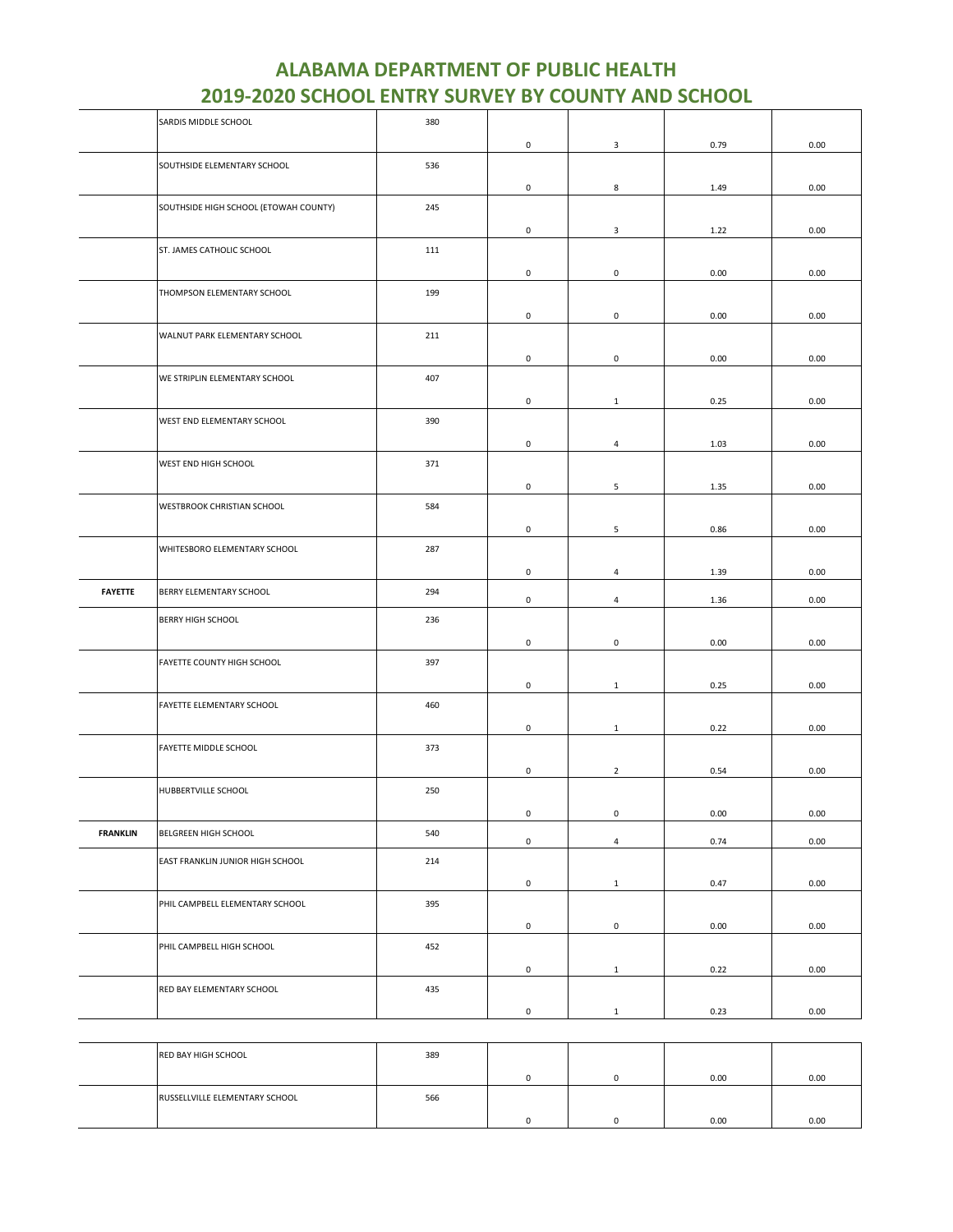|               | RUSSELLVILLE HIGH SCHOOL              | 682 |                     |                     |      |          |
|---------------|---------------------------------------|-----|---------------------|---------------------|------|----------|
|               |                                       |     | $\mathsf 0$         | $\mathbf{1}$        | 0.15 | 0.00     |
|               | RUSSELLVILLE MIDDLE SCHOOL            | 570 |                     |                     |      |          |
|               |                                       |     | $\mathbf 0$         | 0                   | 0.00 | 0.00     |
|               | THARPTOWN ELEMENTARY SCHOOL           | 528 |                     |                     |      |          |
|               |                                       |     |                     |                     |      |          |
|               |                                       |     | $\mathsf{O}\xspace$ | $\overline{7}$      | 1.33 | 0.00     |
|               | THARPTOWN HIGH SCHOOL                 | 371 |                     |                     |      |          |
|               |                                       |     | $\mathsf 0$         | $\overline{2}$      | 0.54 | 0.00     |
|               | VINA HIGH SCHOOL                      | 249 |                     |                     |      |          |
|               |                                       |     | $\mathbf 0$         | $\overline{2}$      | 0.80 | 0.00     |
|               | WEST ELEMENTARY SCHOOL (RUSSELLVILLE) | 593 |                     |                     |      |          |
|               |                                       |     | $\mathbf 0$         | 0                   | 0.00 | 0.00     |
| <b>GENEVA</b> | GENEVA COUNTY ELEMENTARY SCHOOL       | 366 |                     |                     |      |          |
|               |                                       |     | $\mathsf 0$         | 5                   | 1.37 | 0.00     |
|               | GENEVA COUNTY HIGH SCHOOL             | 222 |                     |                     |      |          |
|               |                                       |     | 0                   | 0                   | 0.00 | 0.00     |
|               | GENEVA COUNTY MIDDLE SCHOOL           | 181 |                     |                     |      |          |
|               |                                       |     | $\mathbf 0$         | $\mathbf{1}$        | 0.55 | 0.00     |
|               | <b>GENEVA HIGH SCHOOL</b>             | 362 |                     |                     |      |          |
|               |                                       |     |                     |                     |      |          |
|               |                                       |     | $\mathbf 0$         | 0                   | 0.00 | 0.00     |
|               | GENEVA MIDDLE SCHOOL                  | 330 |                     |                     |      |          |
|               |                                       |     | 0                   | $\overline{4}$      | 1.21 | 0.00     |
|               | MULKEY ELEMENTARY SCHOOL              | 566 |                     |                     |      |          |
|               |                                       |     | $\mathsf 0$         | 3                   | 0.53 | 0.00     |
|               | SAMSON ELEMENTARY SCHOOL              | 313 |                     |                     |      |          |
|               |                                       |     | $\mathsf 0$         | $\mathsf 0$         | 0.00 | 0.00     |
|               | SAMSON HIGH SCHOOL                    | 173 |                     |                     |      |          |
|               |                                       |     |                     |                     |      |          |
|               |                                       |     | $\mathbf 0$         | 0                   | 0.00 | 0.00     |
|               | SAMSON MIDDLE SCHOOL                  | 139 |                     |                     |      |          |
|               |                                       |     | 0                   | $\mathbf{1}$        | 0.72 | 0.00     |
|               | SLOCOMB ELEMENTARY SCHOOL             | 557 |                     |                     |      |          |
|               |                                       |     | $\mathbf 0$         | 6                   | 1.08 | 0.00     |
|               | SLOCOMB HIGH SCHOOL                   | 349 |                     |                     |      |          |
|               |                                       |     | $\mathsf{O}\xspace$ | $\mathbf{1}$        | 0.29 | $0.00\,$ |
|               | SLOCOMB MIDDLE SCHOOL                 | 309 |                     |                     |      |          |
|               |                                       |     | $\mathbf 0$         | $\mathbf{1}$        | 0.32 | 0.00     |
| <b>GREENE</b> | EUTAW PRIMARY SCHOOL                  | 305 |                     |                     |      |          |
|               |                                       |     | $\mathsf{O}\xspace$ | $\overline{2}$      | 0.66 | 0.00     |
|               | GREENE COUNTY HIGH SCHOOL             | 267 |                     |                     |      |          |
|               |                                       |     | $\mathsf 0$         | 0                   | 0.00 | 0.00     |
|               | ROBERT BROWN MIDDLE SCHOOL            | 329 |                     |                     |      |          |
|               |                                       |     | $\mathsf 0$         | $\mathsf{O}\xspace$ | 0.00 | 0.00     |
| <b>HALE</b>   | GREENSBORO ELEMENTARY SCHOOL          | 509 |                     |                     |      |          |
|               |                                       |     | $\mathbf 0$         | $\mathbf{1}$        | 0.20 | 0.00     |
|               | <b>GREENSBORO HIGH SCHOOL</b>         | 322 |                     |                     |      |          |
|               |                                       |     | $\mathsf 0$         | 0                   | 0.00 | 0.00     |
|               | GREENSBORO MIDDLE SCHOOL              | 255 |                     |                     |      |          |
|               |                                       |     | $\mathbf 0$         | $\mathsf{O}\xspace$ | 0.00 | 0.00     |
|               | HALE COUNTY HIGH SCHOOL               | 330 |                     |                     |      |          |
|               |                                       |     |                     |                     |      |          |
|               |                                       |     | $\mathsf 0$         | $\mathsf{O}\xspace$ | 0.00 | 0.00     |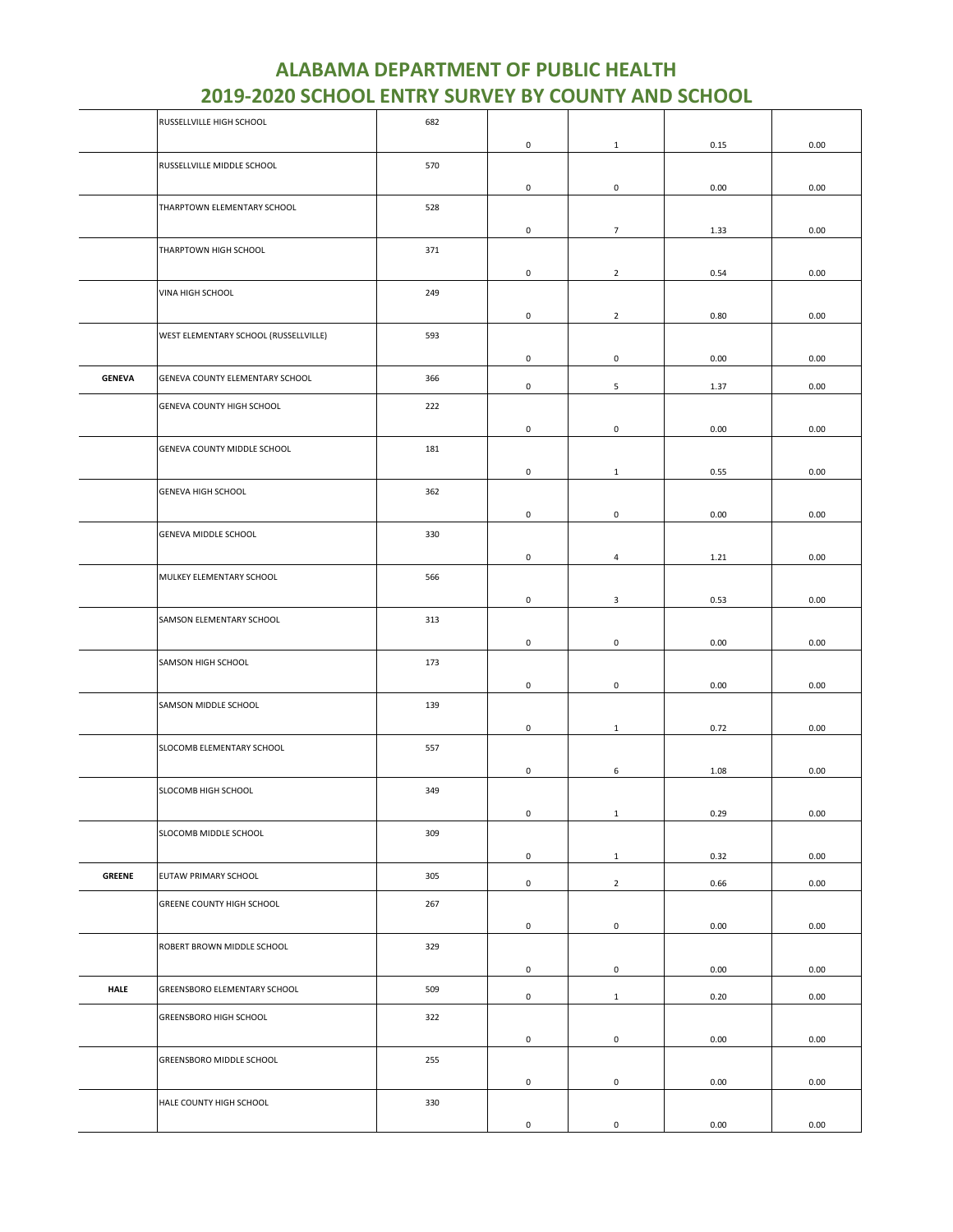|                | HALE COUNTY MIDDLE SCHOOL       | 302  |                     |                         |      |      |
|----------------|---------------------------------|------|---------------------|-------------------------|------|------|
|                |                                 |      | 0                   | $\mathbf{1}$            | 0.33 | 0.00 |
|                | MOUNDVILLE ELEMENTARY SCHOOL    | 560  |                     |                         |      |      |
|                |                                 |      | 0                   | 4                       | 0.71 | 0.00 |
|                | SOUTHERN ACADEMY                | 284  |                     |                         |      |      |
|                |                                 |      | 0                   | $\mathbf 0$             | 0.00 | 0.00 |
| <b>HENRY</b>   | ABBEVILLE CHRISTIAN ACADEMY     | 195  | 0                   | $\mathbf{1}$            | 0.51 | 0.00 |
|                | ABBEVILLE ELEMENTARY SCHOOL     | 362  |                     |                         |      |      |
|                |                                 |      | 0                   | 0                       | 0.00 | 0.00 |
|                | ABBEVILLE HIGH SCHOOL           | 349  |                     |                         |      |      |
|                |                                 |      |                     |                         |      |      |
|                |                                 |      | 0                   | 5                       | 1.43 | 0.00 |
|                | HEADLAND ELEMENTARY SCHOOL      | 746  |                     |                         |      |      |
|                |                                 |      | 0                   | 19                      | 2.55 | 0.00 |
|                | HEADLAND HIGH SCHOOL            | 406  |                     |                         |      |      |
|                |                                 |      | $\mathsf{O}\xspace$ | $\overline{2}$          | 0.49 | 0.00 |
|                | HEADLAND MIDDLE SCHOOL          | 603  |                     |                         |      |      |
|                |                                 |      | 0                   | 4                       | 0.66 | 0.00 |
| <b>HOUSTON</b> | ASHFORD ELEMENTARY SCHOOL       | 659  | 0                   | $\mathbf 0$             | 0.00 | 0.00 |
|                | ASHFORD HIGH SCHOOL             | 800  |                     |                         |      |      |
|                |                                 |      |                     |                         |      |      |
|                | BETHEL CHRISTIAN ACADEMY        | 74   | 0                   | 4                       | 0.50 | 0.00 |
|                |                                 |      |                     |                         |      |      |
|                |                                 |      | 0                   | $\overline{\mathbf{3}}$ | 4.05 | 0.00 |
|                | BEULAH LAND CHRISTIAN ACADEMY   | 11   |                     |                         |      |      |
|                |                                 |      | 0                   | 0                       | 0.00 | 0.00 |
|                | BEVERLYE INTERMEDIATE SCHOOL    | 384  |                     |                         |      |      |
|                |                                 |      | 0                   | $\mathbf{1}$            | 0.26 | 0.00 |
|                | CARVER MAGNET ELEMENTARY SCHOOL | 445  |                     |                         |      |      |
|                |                                 |      | 0                   | $\mathsf 0$             | 0.00 | 0.00 |
|                | COTTONWOOD HIGH SCHOOL          | 757  |                     |                         |      |      |
|                |                                 |      | $\mathsf{O}\xspace$ | $\overline{2}$          | 0.26 | 0.00 |
|                | DOTHAN HIGH SCHOOL              | 1615 |                     |                         |      |      |
|                |                                 |      | 0                   | $\overline{a}$          | 0.25 | 0.00 |
|                | DOTHAN PREPARATORY ACADEMY      | 1687 |                     |                         |      |      |
|                |                                 |      | 0                   | 6                       | 0.36 | 0.00 |
|                | EMMANUEL CHRISTIAN SCHOOL       | 366  |                     |                         |      |      |
|                |                                 |      | 0                   | $7\overline{ }$         | 1.91 | 0.00 |
|                | FAINE ELEMENTARY SCHOOL         | 462  |                     |                         |      |      |
|                |                                 |      | 0                   | $\overline{4}$          | 0.87 | 0.00 |
|                | GIRARD INTERMEDIATE SCHOOL      | 192  |                     |                         |      |      |
|                |                                 |      |                     |                         |      |      |
|                |                                 |      | 0                   | $\overline{2}$          | 1.04 | 0.00 |
|                | <b>GIRARD PRIMARY SCHOOL</b>    | 371  |                     |                         |      |      |
|                |                                 |      | 0                   | $\overline{\mathbf{3}}$ | 0.81 | 0.00 |
|                | HEARD ELEMENTARY SCHOOL         | 278  |                     |                         |      |      |
|                |                                 |      | $\mathsf{O}\xspace$ | $\mathbf{3}$            | 1.08 | 0.00 |
|                | HIDDEN LAKE PRIMARY SCHOOL      | 469  |                     |                         |      |      |
|                |                                 |      | 0                   | $\mathbf{1}$            | 0.21 | 0.00 |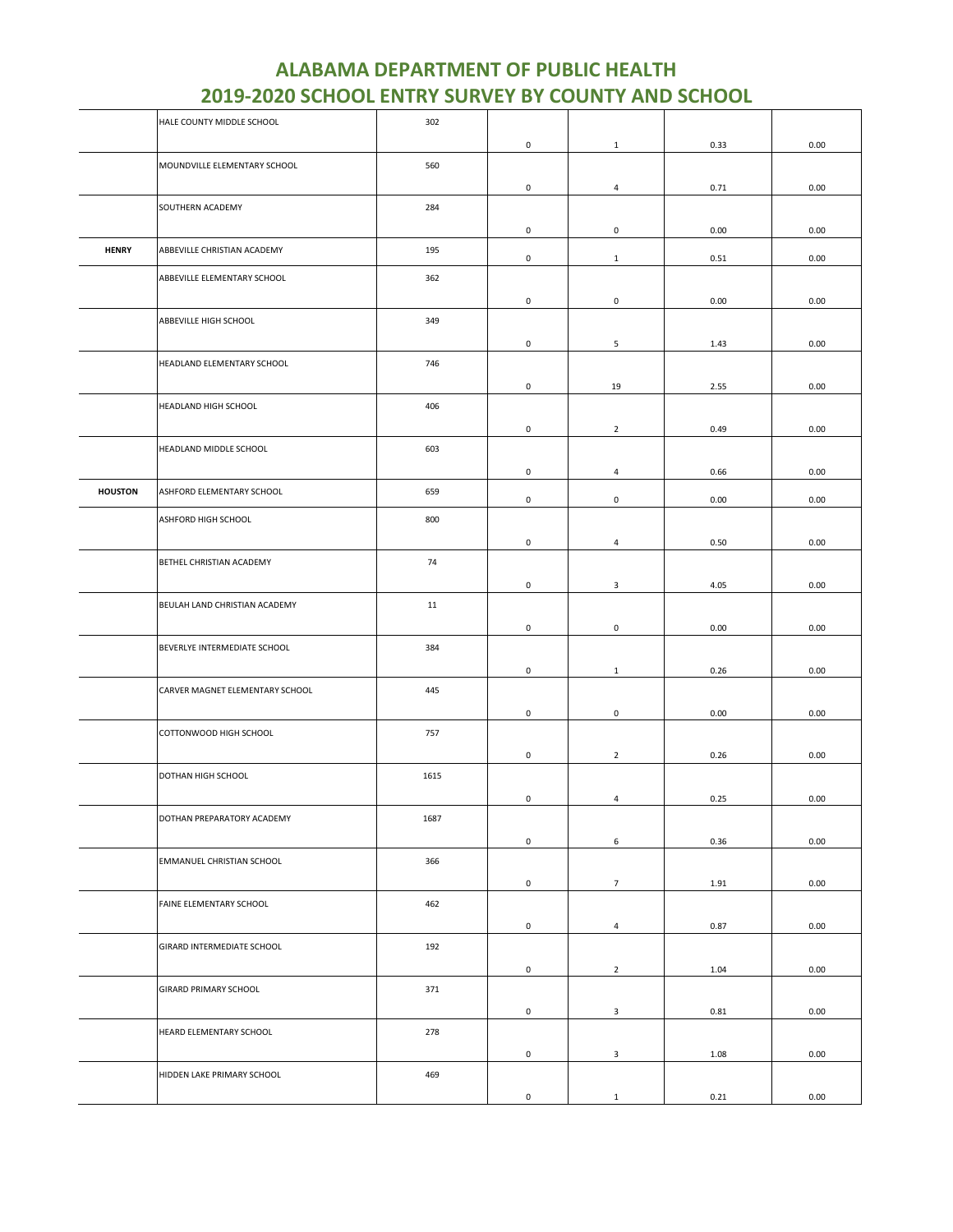|                | HIGHLANDS ELEMENTARY SCHOOL (DOTHAN)            | 562  |                     |                     |      |      |
|----------------|-------------------------------------------------|------|---------------------|---------------------|------|------|
|                |                                                 |      | $\mathbf 0$         | 10                  | 1.78 | 0.00 |
|                |                                                 |      |                     |                     |      |      |
|                |                                                 |      |                     |                     |      |      |
|                | HOUSTON ACADEMY                                 | 656  |                     |                     |      |      |
|                |                                                 |      | 0                   | 9                   | 1.37 | 0.00 |
|                | HOUSTON COUNTY HIGH SCHOOL                      | 394  |                     |                     |      |      |
|                |                                                 |      |                     |                     |      |      |
|                |                                                 |      | 0                   | $\mathbf{1}$        | 0.25 | 0.00 |
|                | JERRY LEE FAINE ELEMENTARY                      | 414  | 17                  | $\overline{2}$      | 0.48 | 4.11 |
|                |                                                 |      |                     |                     |      |      |
|                | KELLY SPRINGS ELEMENTARY SCHOOL                 | 511  |                     |                     |      |      |
|                |                                                 |      |                     |                     |      |      |
|                |                                                 |      | 0                   | $\overline{2}$      | 0.39 | 0.00 |
|                | MORRIS SLINGLUFF ELEMENTARY SCHOOL              | 227  |                     |                     |      |      |
|                |                                                 |      | $\mathsf 0$         | $\mathbf 0$         | 0.00 | 0.00 |
|                | NORTHSIDE METHODIST ACADEMY                     | 619  |                     |                     |      |      |
|                |                                                 |      |                     |                     |      |      |
|                |                                                 |      | 0                   | 11                  | 1.78 | 0.00 |
|                | PROVIDENCE CHRISTIAN SCHOOL                     | 648  |                     |                     |      |      |
|                |                                                 |      | 0                   | 12                  | 1.85 | 0.00 |
|                | PROVIDENCE EARLY CHILDHOOD/FIRST PRESBYTERIAN P | 182  | $\mathsf 0$         | $\mathsf 0$         | 0.00 | 0.00 |
|                |                                                 |      |                     |                     |      |      |
|                |                                                 |      |                     |                     |      |      |
|                | REHOBETH ELEMENTARY SCHOOL                      | 1182 |                     |                     |      |      |
|                |                                                 |      | $\mathsf{O}\xspace$ | 10                  | 0.85 | 0.00 |
|                | REHOBETH HIGH SCHOOL                            | 708  |                     |                     |      |      |
|                |                                                 |      |                     |                     |      |      |
|                |                                                 |      | 0                   | $\mathbf{1}$        | 0.14 | 0.00 |
|                | REHOBETH MIDDLE SCHOOL                          | 529  |                     |                     |      |      |
|                |                                                 |      | 0                   | $\mathbf{1}$        | 0.19 | 0.00 |
|                | SELMA STREET ELEMENTARY SCHOOL                  | 548  |                     |                     |      |      |
|                |                                                 |      |                     |                     |      |      |
|                |                                                 |      | 0                   | $\mathsf 0$         | 0.00 | 0.00 |
|                | THE CARVER MATH SCIENCE AND TECHNOLOGY SCHOO    | 456  | $\mathsf 0$         | 6                   | 1.32 | 0.00 |
|                |                                                 |      |                     |                     |      |      |
|                | WEBB ELEMENTARY SCHOOL                          | 439  |                     |                     |      |      |
|                |                                                 |      | 0                   |                     | 0.23 | 0.00 |
|                | WESTGATE CHRISTIAN SCHOOL                       | 62   |                     | $\mathbf{1}$        |      |      |
|                |                                                 |      |                     |                     |      |      |
|                |                                                 |      | $\mathbf 0$         | $\overline{2}$      | 3.23 | 0.00 |
|                | WICKSBURG HIGH SCHOOL                           | 937  |                     |                     |      |      |
|                |                                                 |      | 0                   | 3                   | 0.32 | 0.00 |
| <b>JACKSON</b> | BRIDGEPORT ELEMENTARY SCHOOL                    | 175  |                     |                     |      |      |
|                |                                                 |      |                     |                     |      |      |
|                |                                                 |      | $\mathsf{O}\xspace$ | $\mathsf 0$         | 0.00 | 0.00 |
|                | BRIDGEPORT MIDDLE SCHOOL                        | 128  |                     |                     |      |      |
|                |                                                 |      | $\mathsf{O}\xspace$ | $\mathsf{O}\xspace$ | 0.00 | 0.00 |
|                | <b>BRYANT SCHOOL</b>                            | 120  |                     |                     |      |      |
|                |                                                 |      |                     |                     |      |      |
|                |                                                 |      | $\mathsf 0$         | $\mathbf{1}$        | 0.83 | 0.00 |
|                | CALDWELL ELEMENTARY SCHOOL                      | 545  |                     |                     |      |      |
|                |                                                 |      | $\mathsf 0$         | 3                   | 0.55 | 0.00 |
|                | COLLINS INTERMEDIATE SCHOOL                     | 571  |                     |                     |      |      |
|                |                                                 |      |                     |                     |      |      |
|                |                                                 |      | 0                   | 5                   | 0.88 | 0.00 |
|                | DUTTON ELEMENTARY SCHOOL                        | 204  |                     |                     |      |      |
|                |                                                 |      | $\mathsf{O}\xspace$ | $\overline{2}$      | 0.98 | 0.00 |
|                | FLAT ROCK SCHOOL                                | 113  |                     |                     |      |      |
|                |                                                 |      |                     |                     |      |      |
|                |                                                 |      | 0                   | $\mathbf{1}$        | 0.88 | 0.00 |
|                | HOLLYWOOD ELEMENTARY SCHOOL                     | 121  |                     |                     |      |      |
|                |                                                 |      | $\mathsf 0$         | $\overline{2}$      | 1.65 | 0.00 |
|                | MACEDONIA SCHOOL                                | 113  |                     |                     |      |      |
|                |                                                 |      |                     |                     |      |      |
|                |                                                 |      | $\mathsf{O}\xspace$ | $\mathsf 0$         | 0.00 | 0.00 |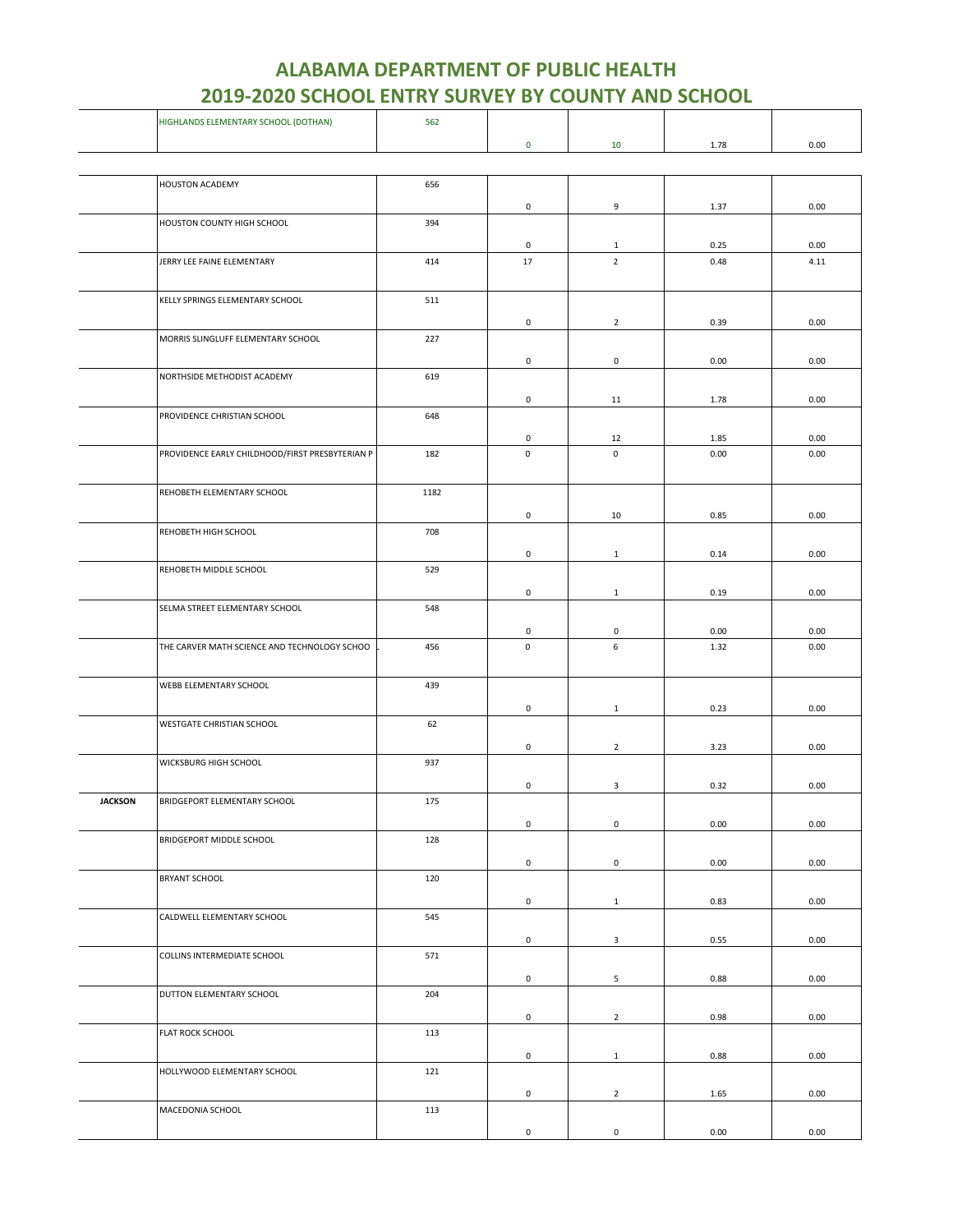|                  | NORTH JACKSON HIGH SCHOOL           | 453 |                     |                     |      |      |
|------------------|-------------------------------------|-----|---------------------|---------------------|------|------|
|                  |                                     |     | 0                   | 0                   | 0.00 | 0.00 |
|                  | NORTH SAND MOUNTAIN SCHOOL          | 625 |                     |                     |      |      |
|                  |                                     |     |                     |                     |      |      |
|                  |                                     |     | 0                   | 9                   | 1.44 | 0.00 |
|                  | PISGAH HIGH SCHOOL                  | 575 |                     |                     |      |      |
|                  |                                     |     | 0                   | $7\overline{ }$     | 1.22 | 0.00 |
|                  | ROSALIE ELEMENTARY SCHOOL           | 152 |                     |                     |      |      |
|                  |                                     |     | 0                   | 6                   | 3.95 | 0.00 |
|                  | SCOTTSBORO HIGH SCHOOL              | 846 |                     |                     |      |      |
|                  |                                     |     |                     |                     |      |      |
|                  |                                     |     | $\mathsf 0$         | 9                   | 1.06 | 0.00 |
|                  | SCOTTSBORO JUNIOR HIGH SCHOOL       | 351 |                     |                     |      |      |
|                  |                                     |     | 0                   | $\mathbf{1}$        | 0.28 | 0.00 |
|                  | SECTION HIGH SCHOOL                 | 551 |                     |                     |      |      |
|                  |                                     |     |                     |                     |      |      |
|                  |                                     |     | 0                   | 5                   | 0.91 | 0.00 |
|                  | SKYLINE HIGH SCHOOL                 | 545 |                     |                     |      |      |
|                  |                                     |     | 0                   | 22                  | 4.04 | 0.00 |
|                  | STEVENSON ELEMENTARY SCHOOL         | 334 |                     |                     |      |      |
|                  |                                     |     |                     |                     |      |      |
|                  |                                     |     | 0                   | $\mathbf{1}$        | 0.30 | 0.00 |
|                  | STEVENSON MIDDLE SCHOOL             | 283 |                     |                     |      |      |
|                  |                                     |     | 0                   | $\mathbf{1}$        | 0.35 | 0.00 |
|                  | THURSTON T NELSON ELEMENTARY SCHOOL | 174 |                     |                     |      |      |
|                  |                                     |     | $\mathsf{O}\xspace$ | $\mathbf{1}$        | 0.57 | 0.00 |
|                  | WOODVILLE HIGH SCHOOL               | 481 |                     |                     |      |      |
|                  |                                     |     |                     |                     |      |      |
|                  |                                     |     | 0                   | 14                  | 2.91 | 0.00 |
| <b>JEFFERSON</b> | ABRAMS ELEMENTARY SCHOOL            | 261 |                     |                     |      |      |
|                  |                                     |     | $\mathsf 0$         | $\mathsf{O}\xspace$ | 0.00 | 0.00 |
|                  | ADAMSVILLE ELEMENTARY SCHOOL        | 323 |                     |                     |      |      |
|                  |                                     |     |                     |                     |      |      |
|                  |                                     |     | 0                   | $\mathbf{1}$        | 0.31 | 0.00 |
|                  | ADVENT EPISCOPAL SCHOOL             | 236 |                     |                     |      |      |
|                  |                                     |     | 0                   | $\mathbf{1}$        | 0.42 | 0.00 |
|                  | ALABAMA SCHOOL OF FINE ARTS         | 305 |                     |                     |      |      |
|                  |                                     |     |                     |                     |      |      |
|                  |                                     |     | 0                   | 8                   | 2.62 | 0.00 |
|                  | ALLAN COTT SCHOOL                   | 36  |                     |                     |      |      |
|                  |                                     |     | 0                   | $\mathbf{1}$        | 2.78 | 0.00 |
|                  | ARLINGTON SCHOOL                    | 10  |                     |                     |      |      |
|                  |                                     |     | 0                   | 0                   | 0.00 | 0.00 |
|                  | ARRINGTON MIDDLE SCHOOL             | 346 |                     |                     |      |      |
|                  |                                     |     |                     |                     |      |      |
|                  |                                     |     | $\mathsf 0$         | $\overline{2}$      | 0.58 | 0.00 |
|                  | AVONDALE ELEMENTARY SCHOOL          | 458 |                     |                     |      |      |
|                  |                                     |     | $\mathsf{O}\xspace$ | $\overline{4}$      | 0.87 | 0.00 |
|                  | <b>BAGLEY ELEMENTARY</b>            | 519 |                     |                     |      |      |
|                  |                                     |     |                     |                     |      |      |
|                  |                                     |     | $\mathbf 0$         | 8                   | 1.54 | 0.00 |
|                  | <b>BANKS ACADEMY</b>                | 62  |                     |                     |      |      |
|                  |                                     |     | $\mathsf{O}\xspace$ | $\mathsf{O}\xspace$ | 0.00 | 0.00 |
|                  | BARRETT ELEMENTARY SCHOOL           | 418 |                     |                     |      |      |
|                  |                                     |     | $\mathsf 0$         |                     | 0.00 | 0.00 |
|                  |                                     |     |                     | $\mathsf 0$         |      |      |
|                  | BESSEMER CITY HIGH SCHOOL           | 889 |                     |                     |      |      |
|                  |                                     |     | $\mathsf 0$         | $\mathsf 0$         | 0.00 | 0.00 |
|                  | BESSEMER CITY MIDDLE SCHOOL         | 779 |                     |                     |      |      |
|                  |                                     |     | $\mathsf 0$         | $\overline{2}$      | 0.26 | 0.00 |
|                  | BLUFF PARK ELEMENTARY SCHOOL        | 139 |                     |                     |      |      |
|                  |                                     |     |                     |                     |      |      |
|                  |                                     |     | $\mathsf{O}\xspace$ | $\mathbf 0$         | 0.00 | 0.00 |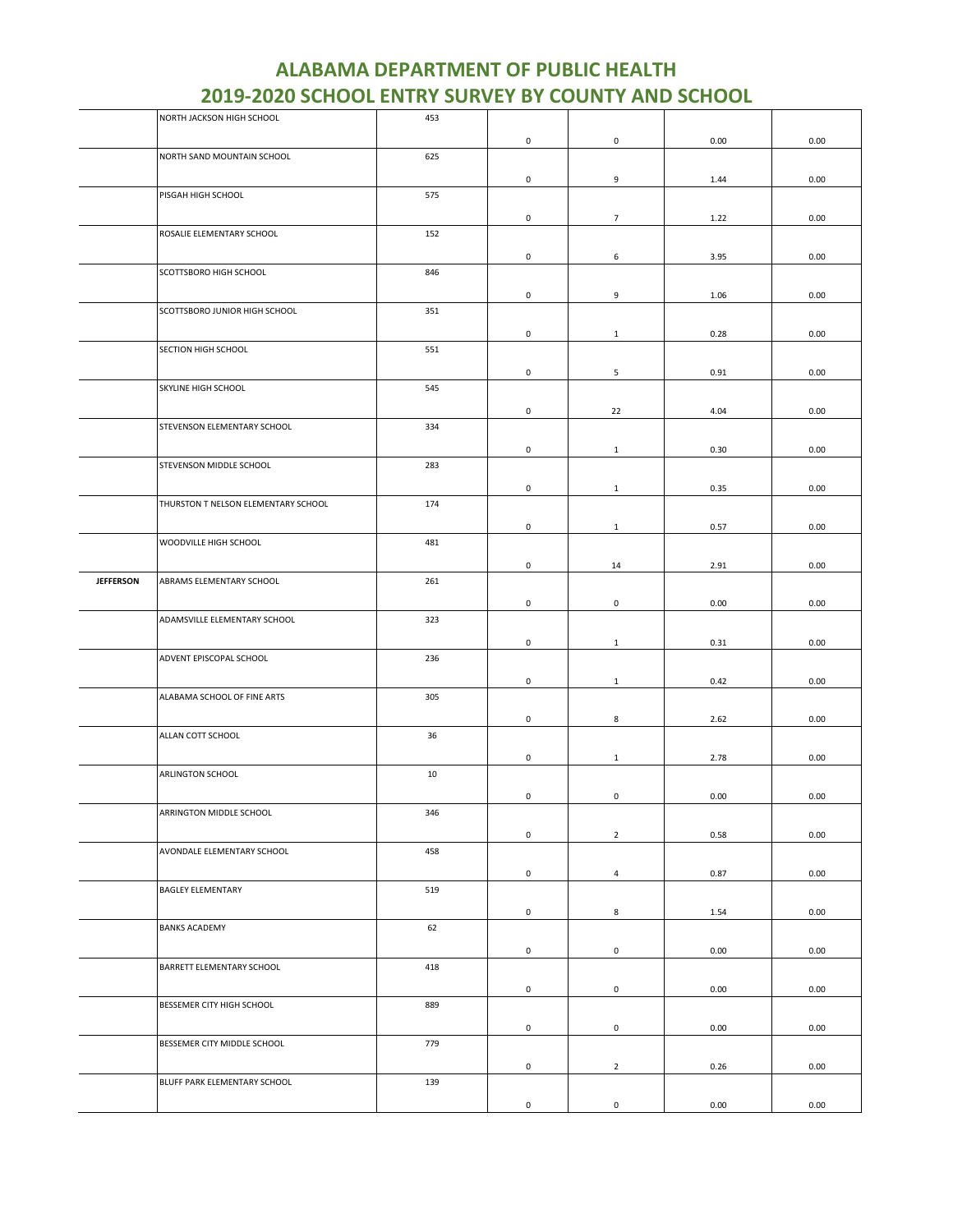| <b>BRAGG MIDDLE SCHOOL</b>                  | 803  |                     |                     |      |      |
|---------------------------------------------|------|---------------------|---------------------|------|------|
|                                             |      | $\mathbf 0$         | 5                   | 0.62 | 0.00 |
| BRIARWOOD CHRISTIAN SCHOOL - NORTH CAMPUS   | 133  |                     |                     |      |      |
|                                             |      | $\mathbf 0$         | 0                   | 0.00 | 0.00 |
|                                             |      |                     |                     |      |      |
|                                             |      |                     |                     |      |      |
| <b>BRIGHTON SCHOOL</b>                      | 368  |                     |                     |      |      |
|                                             |      | $\mathbf 0$         | 0                   | 0.00 | 0.00 |
| BROCK'S GAP INTERMEDIATE SCHOOL             | 86   |                     |                     |      |      |
|                                             |      | 0                   | $\overline{2}$      | 2.33 | 0.00 |
| BROOKVILLE ELEMENTARY SCHOOL                | 186  |                     |                     |      |      |
|                                             |      | $\mathbf 0$         | 0                   | 0.00 | 0.00 |
| BROOKWOOD FOREST ELEMENTARY SCHOOL          | 524  |                     |                     |      |      |
|                                             |      | $\mathbf 0$         | 12                  | 2.29 | 0.00 |
| BRYAN ELEMENTARY SCHOOL                     | 872  |                     |                     |      |      |
|                                             |      | $\mathbf 0$         | $\overline{7}$      | 0.80 | 0.00 |
| <b>BUSH HILLS ACADEMY</b>                   | 481  |                     |                     |      |      |
|                                             |      | 0                   | 3                   | 0.62 | 0.00 |
| <b>BUSH K-8</b>                             | 21   |                     |                     |      |      |
|                                             |      | $\mathbf 0$         | 0                   | 0.00 | 0.00 |
| CAHABA ELEMENTARY SCHOOL                    | 528  |                     |                     |      |      |
|                                             |      | 0                   | 5                   | 0.95 | 0.00 |
| CENTER POINT ELEMENTARY SCHOOL              | 603  |                     |                     |      |      |
|                                             |      | 0                   | 3                   | 0.50 | 0.00 |
| CENTER POINT HIGH SCHOOL                    | 757  |                     |                     |      |      |
|                                             |      | $\mathbf 0$         | $\mathbf{1}$        | 0.13 | 0.00 |
| CENTRAL PARK CHRISTIAN SCHOOL               | 121  |                     |                     |      |      |
|                                             |      | $\mathbf 0$         | $\mathsf 0$         | 0.00 | 0.00 |
| CENTRAL PARK ELEMENTARY SCHOOL              | 514  |                     |                     |      |      |
|                                             |      | 0                   | $\mathbf{1}$        | 0.19 | 0.00 |
| CHALKVILLE ELEMENTARY SCHOOL                | 1104 |                     |                     |      |      |
|                                             |      | $\mathbf 0$         | $\overline{2}$      | 0.18 | 0.00 |
| CHARLES A BROWN ELEMENTARY SCHOOL           | 325  |                     |                     |      |      |
|                                             |      | 0                   | 0                   | 0.00 | 0.00 |
| CHARLES F HARD ELEMENTARY SCHOOL            | 373  |                     |                     |      |      |
|                                             |      | 0                   | 0                   | 0.00 | 0.00 |
| CHEROKEE BEND ELEMENTARY SCHOOL             | 509  |                     |                     |      |      |
|                                             |      | 0                   | 5                   | 0.98 | 0.00 |
| CHRISTIAN SCHOOL                            | 609  |                     |                     |      |      |
|                                             |      | $\mathbf 0$         | $\mathbf 1$         | 0.16 | 0.00 |
| CLAY ELEMENTARY SCHOOL                      | 580  |                     |                     |      |      |
|                                             |      | $\mathbf 0$         | $\mathsf{O}\xspace$ | 0.00 | 0.00 |
| CLAY-CHALKVILLE HIGH SCHOOL                 | 1234 |                     |                     |      |      |
|                                             |      | $\mathbf 0$         | 3                   | 0.24 | 0.00 |
| CLAY-CHALKVILLE MIDDLE SCHOOL               | 990  |                     |                     |      |      |
|                                             |      | $\mathbf 0$         | $\overline{2}$      | 0.20 | 0.00 |
| CONCORD ELEMENTARY SCHOOL                   | 236  |                     |                     |      |      |
|                                             |      | $\mathsf{O}\xspace$ | $\pmb{0}$           | 0.00 | 0.00 |
| CORNER HIGH SCHOOL                          | 525  |                     |                     |      |      |
|                                             |      | $\mathbf 0$         | 3                   | 0.57 | 0.00 |
| CORNER MIDDLE SCHOOL                        | 507  |                     |                     |      |      |
|                                             |      | $\mathsf{O}\xspace$ | $\overline{7}$      | 1.38 | 0.00 |
| CORNERSTONE SCHOOLS OF ALABAMA (ELEMENTARY) | 272  |                     |                     |      |      |
|                                             |      | $\mathbf 0$         | $\mathbf{2}$        | 0.74 | 0.00 |
| CORNERSTONE SCHOOLS OF ALABAMA (MIDDLE/HIGH | 273  |                     |                     |      |      |
| SCHOOL)                                     |      | $\mathsf 0$         | $\pmb{0}$           | 0.00 | 0.00 |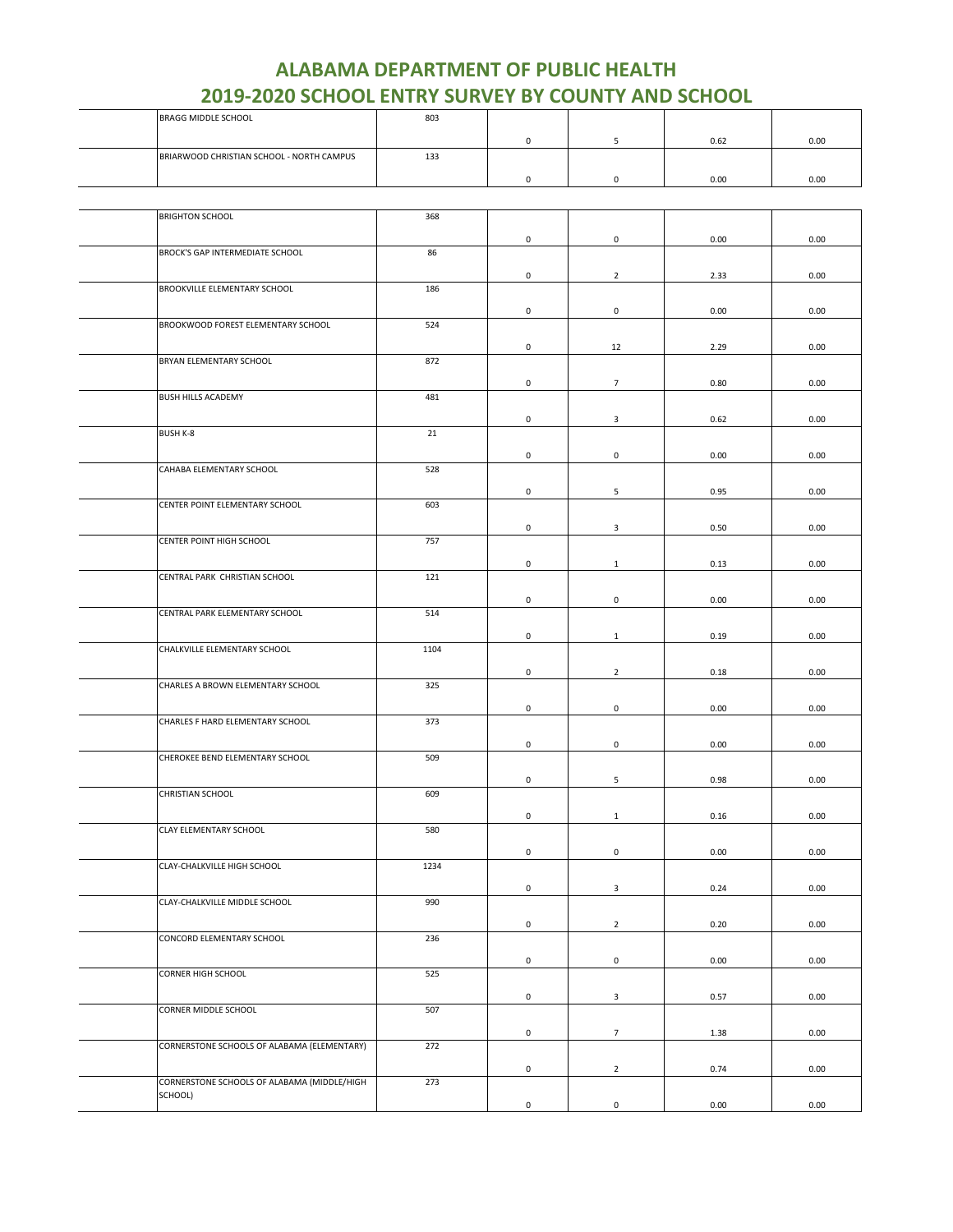| <b>ALABAMA DEPARTMENT OF PUBLIC HEALTH</b>                |
|-----------------------------------------------------------|
| <b>2019-2020 SCHOOL ENTRY SURVEY BY COUNTY AND SCHOOL</b> |

| CREATIVE MONTESSORI SCHOOL                   | 234  |                     |                         |      |      |
|----------------------------------------------|------|---------------------|-------------------------|------|------|
|                                              |      | $\pmb{0}$           | $\overline{\mathbf{4}}$ | 1.71 | 0.00 |
| CRESTLINE ELEMENTARY SCHOOL (MOUNTAIN BROOK) | 765  |                     |                         |      |      |
|                                              |      |                     |                         |      |      |
|                                              |      | 0                   | 6                       | 0.78 | 0.00 |
| CRUMLY CHAPEL ELEMENTARY SCHOOL              | 340  |                     |                         |      |      |
|                                              |      | $\mathsf{O}\xspace$ | $\mathbf{1}$            | 0.29 | 0.00 |
| DEEPER LIFE ACADEMY                          | 19   |                     |                         |      |      |
|                                              |      |                     |                         |      |      |
| DEER VALLEY ELEMENTARY SCHOOL                | 887  | 0                   | $\mathbf 0$             | 0.00 | 0.00 |
|                                              |      |                     |                         |      |      |
|                                              |      | $\mathsf{O}\xspace$ | 8                       | 0.90 | 0.00 |
| DONALD ELEMENTARY SCHOOL                     | 217  |                     |                         |      |      |
|                                              |      | $\mathsf{O}\xspace$ | $\mathsf{O}\xspace$     | 0.00 | 0.00 |
| DUNNAMS PRIVATE SCHOOL INC                   | 27   |                     |                         |      |      |
|                                              |      |                     |                         |      |      |
|                                              |      | 0                   | 0                       | 0.00 | 0.00 |
| EDGEWOOD ELEMENTARY SCHOOL (HOMEWOOD)        | 784  |                     |                         |      |      |
|                                              |      | 0                   | 6                       | 0.77 | 0.00 |
| EPHESUS JUNIOR ACADEMY                       | 28   |                     |                         |      |      |
|                                              |      |                     |                         |      |      |
|                                              |      | $\mathbf 0$         | 0                       | 0.00 | 0.00 |
| EPIC SCHOOL                                  | 309  |                     |                         |      |      |
|                                              |      | 0                   | $\overline{2}$          | 0.65 | 0.00 |
| ERWIN INTERMEDIATE SCHOOL                    | 618  |                     |                         |      |      |
|                                              |      |                     |                         |      |      |
|                                              |      | 0                   | $\mathbf{1}$            | 0.16 | 0.00 |
| ERWIN MIDDLE SCHOOL                          | 639  |                     |                         |      |      |
|                                              |      | $\mathsf{O}\xspace$ | $\overline{4}$          | 0.63 | 0.00 |
| FAIRFIELD HIGH PREPARATORY SCHOOL            | 803  |                     |                         |      |      |
|                                              |      |                     |                         |      |      |
|                                              |      | $\mathsf 0$         | $\mathsf 0$             | 0.00 | 0.00 |
| FULTONDALE ELEMENTARY SCHOOL                 | 913  |                     |                         |      |      |
|                                              |      | $\mathsf{O}\xspace$ | $\mathbf{1}$            | 0.11 | 0.00 |
| FULTONDALE HIGH SCHOOL                       | 597  |                     |                         |      |      |
|                                              |      |                     |                         |      |      |
|                                              |      | $\mathsf 0$         | $\mathsf 0$             | 0.00 | 0.00 |
| GARDENDALE CHRISTIAN ACADEMY                 | 57   |                     |                         |      |      |
|                                              |      | $\pmb{0}$           | $\mathsf{O}\xspace$     | 0.00 | 0.00 |
| GARDENDALE ELEMENTARY SCHOOL                 | 870  |                     |                         |      |      |
|                                              |      |                     |                         |      |      |
| GARDENDALE HIGH SCHOOL                       | 1046 | 0                   | 3                       | 0.34 | 0.00 |
|                                              |      |                     |                         |      |      |
|                                              |      | $\pmb{0}$           | 5                       | 0.48 | 0.00 |
| GEORGE WASHINGTON CARVER HIGH SCHOOL (BHM)   | 719  |                     |                         |      |      |
|                                              |      | 0                   | 4                       | 0.56 | 0.00 |
| <b>GLEN IRIS BAPTIST SCHOOL</b>              | 94   | $\mathsf 0$         | $\mathbf 0$             | 0.00 | 0.00 |
|                                              |      |                     |                         |      |      |
|                                              |      |                     |                         |      |      |
| GLEN IRIS ELEMENTARY SCHOOL                  | 641  |                     |                         |      |      |
|                                              |      | $\mathsf 0$         | $\overline{2}$          | 0.31 | 0.00 |
| <b>GLEN OAKS ELEMENTARY</b>                  | 323  |                     |                         |      |      |
|                                              |      |                     |                         |      |      |
|                                              |      | 0                   | 3                       | 0.93 | 0.00 |
| GRANTSWOOD COMMUNITY ELEMENTARY SCHOOL       | 432  |                     |                         |      |      |
|                                              |      | $\mathsf{O}\xspace$ | $\overline{2}$          | 0.46 | 0.00 |
| GREEN ACRES MIDDLE SCHOOL                    | 354  |                     |                         |      |      |
|                                              |      |                     |                         |      |      |
|                                              |      | 0                   | $\mathbf 0$             | 0.00 | 0.00 |
| GREEN VALLEY ELEMENTARY SCHOOL               | 412  |                     |                         |      |      |
|                                              |      | $\mathsf 0$         | 9                       | 2.18 | 0.00 |
| GREENWOOD ELEMENTARY SCHOOL (BESSEMER CITY   | 273  |                     |                         |      |      |
| SCHOOLS)                                     |      |                     |                         |      |      |
| GREENWOOD ELEMENTARY SCHOOL (JEFFERSON       |      | $\mathsf 0$         | $\mathbf{1}$            | 0.37 | 0.00 |
| COUNTY SCHOOLs)                              | 249  |                     |                         |      |      |
|                                              |      | $\pmb{0}$           | $\mathbf{1}$            | 0.40 | 0.00 |
| GRESHAM ELEMENTARY SCHOOL                    | 16   |                     |                         |      |      |
|                                              |      | $\mathsf 0$         | $\mathbf 0$             |      | 0.00 |
|                                              |      |                     |                         | 0.00 |      |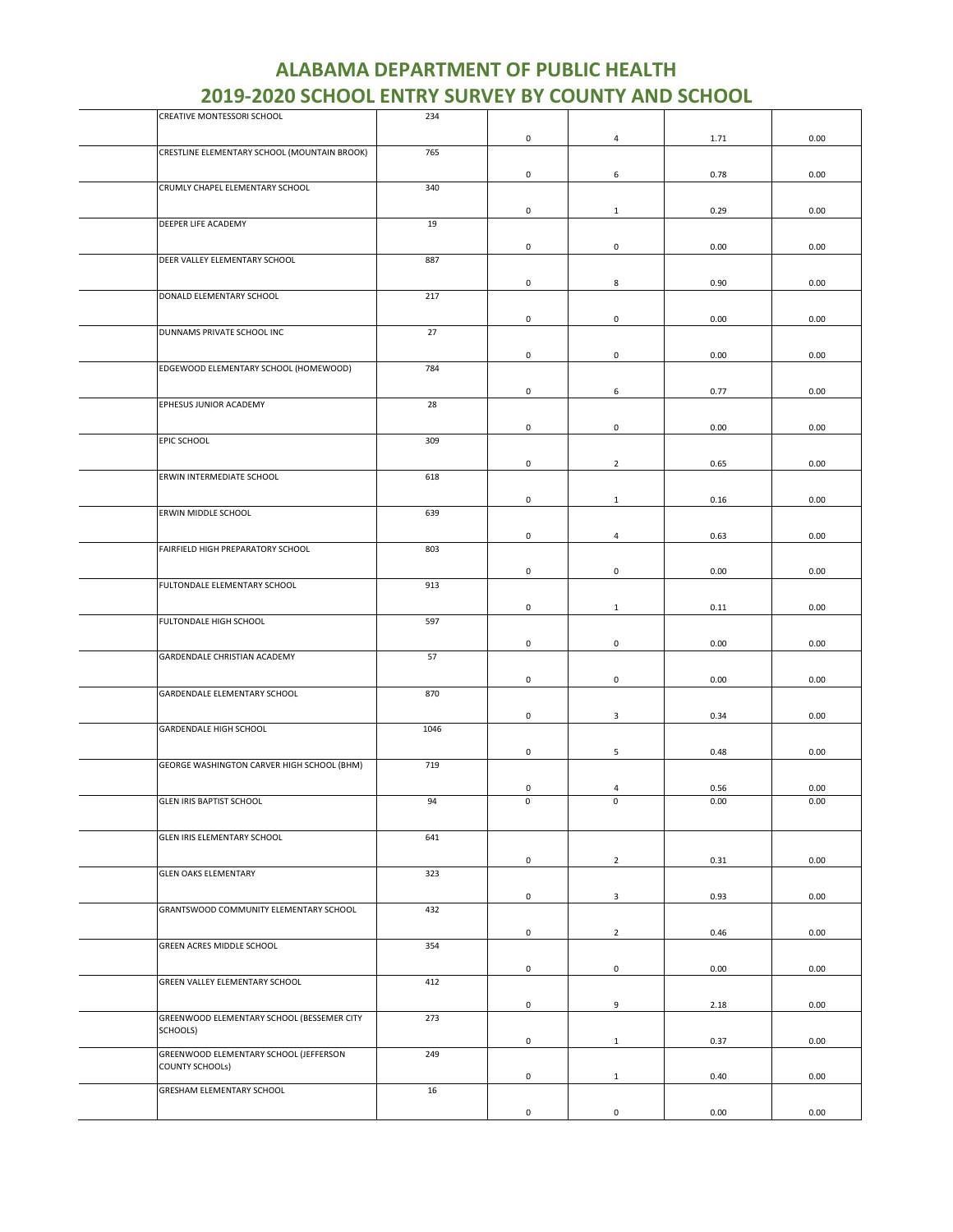| <b>GWIN ELEMENTARY SCHOOL</b>               | 163  |                     |                     |      |      |
|---------------------------------------------|------|---------------------|---------------------|------|------|
|                                             |      | 0                   | 3                   | 1.84 | 0.00 |
| HALL KENT ELEMENTARY SCHOOL                 | 669  |                     |                     |      |      |
|                                             |      |                     |                     |      |      |
|                                             |      | 0                   | $\mathbf{1}$        | 0.15 | 0.00 |
| HARRIETTE W GWIN ELEMENTARY SCHOOL          | 606  | 0                   | 5                   | 0.83 | 0.00 |
|                                             |      |                     |                     |      |      |
| HAYES K-8                                   | 719  |                     |                     |      |      |
|                                             |      |                     |                     |      |      |
|                                             |      | 0                   | $\mathbf{1}$        | 0.14 | 0.00 |
| HEMPHILL ELEMENTARY SCHOOL                  | 280  |                     |                     |      |      |
|                                             |      | 0                   | $\mathbf 0$         | 0.00 | 0.00 |
| HEWITT-TRUSSVILLE HIGH SCHOOL               | 1507 |                     |                     |      |      |
|                                             |      |                     |                     |      |      |
|                                             |      | 0                   | 10                  | 0.66 | 0.00 |
| HEWITT-TRUSSVILLE MIDDLE SCHOOL             | 1141 |                     |                     |      |      |
|                                             |      | 0                   | 11                  | 0.96 | 0.00 |
| HIGDON HILL SCHOOL                          | 81   |                     |                     |      |      |
|                                             |      |                     |                     |      |      |
|                                             |      | 0                   | 0                   | 0.00 | 0.00 |
| HIGHLANDS SCHOOL                            | 290  |                     |                     |      |      |
|                                             |      | 0                   | 6                   | 2.07 | 0.00 |
| HILLVIEW ELEMENTARY SCHOOL                  | 241  |                     |                     |      |      |
|                                             |      |                     |                     |      |      |
|                                             |      | 0                   | $\mathbf{1}$        | 0.41 | 0.00 |
| HOLY FAMILY CRISTO REY CATHOLIC HIGH SCHOOL | 156  |                     |                     |      |      |
|                                             |      | 0                   | $\mathbf 0$         | 0.00 | 0.00 |
| HOMEWOOD HIGH SCHOOL                        | 1227 |                     |                     |      |      |
|                                             |      |                     |                     |      |      |
|                                             |      | $\mathsf 0$         | 10                  | 0.81 | 0.00 |
| HOMEWOOD MIDDLE SCHOOL                      | 1087 |                     |                     |      |      |
|                                             |      | 0                   | 10                  | 0.92 | 0.00 |
| HOOVER CHRISTIAN SCHOOL                     | 37   |                     |                     |      |      |
|                                             |      |                     |                     |      |      |
|                                             |      | 0                   | $\mathsf{O}\xspace$ | 0.00 | 0.00 |
| HOOVER HIGH SCHOOL                          | 293  |                     |                     |      |      |
|                                             |      | 0                   | 0                   | 0.00 | 0.00 |
| HUDSON K-EIGHT SCHOOL                       | 638  |                     |                     |      |      |
|                                             |      |                     |                     |      |      |
|                                             |      | 0                   | $\mathbf{1}$        | 0.16 | 0.00 |
| HUEYTOWN ELEMENTARY SCHOOL                  | 863  |                     |                     |      |      |
|                                             |      | 0                   | 6                   | 0.70 | 0.00 |
| HUEYTOWN HIGH SCHOOL                        | 1158 |                     |                     |      |      |
|                                             |      | $\mathsf 0$         | $\pmb{0}$           | 0.00 | 0.00 |
| HUEYTOWN MIDDLE SCHOOL                      | 863  |                     |                     |      |      |
|                                             |      |                     |                     |      |      |
|                                             |      | $\mathsf 0$         | $\mathbf 0$         | 0.00 | 0.00 |
| HUFFMAN ACADEMY                             | 774  |                     |                     |      |      |
|                                             |      | $\mathbf 0$         | $\overline{2}$      | 0.26 | 0.00 |
| HUFFMAN HIGH SCHOOL MAGNET                  | 1197 |                     |                     |      |      |
|                                             |      |                     |                     |      |      |
|                                             |      | $\mathsf{O}\xspace$ | $\overline{4}$      | 0.33 | 0.00 |
| HUFFMAN MIDDLE SCHOOL                       | 415  |                     |                     |      |      |
|                                             |      | $\mathsf 0$         | $\mathsf 0$         | 0.00 | 0.00 |
| <b>INGLENOOK SCHOOL</b>                     | 332  |                     |                     |      |      |
|                                             |      |                     |                     |      |      |
|                                             |      | $\mathsf{O}\xspace$ | $\mathbf 0$         | 0.00 | 0.00 |
| INTEGRITY CHRISTIAN ACADEMY                 | 21   |                     |                     |      |      |
|                                             |      | $\mathsf{O}\xspace$ | $\mathsf 0$         | 0.00 | 0.00 |
| IRA F SIMMONS MIDDLE SCHOOL                 | 559  |                     |                     |      |      |
|                                             |      |                     |                     |      |      |
|                                             |      | 0                   | 6                   | 1.07 | 0.00 |
| IRONDALE COMMUNITY SCHOOL                   | 519  |                     |                     |      |      |
|                                             |      | $\mathsf{O}\xspace$ | $\mathsf{O}\xspace$ | 0.00 | 0.00 |
|                                             |      |                     |                     |      |      |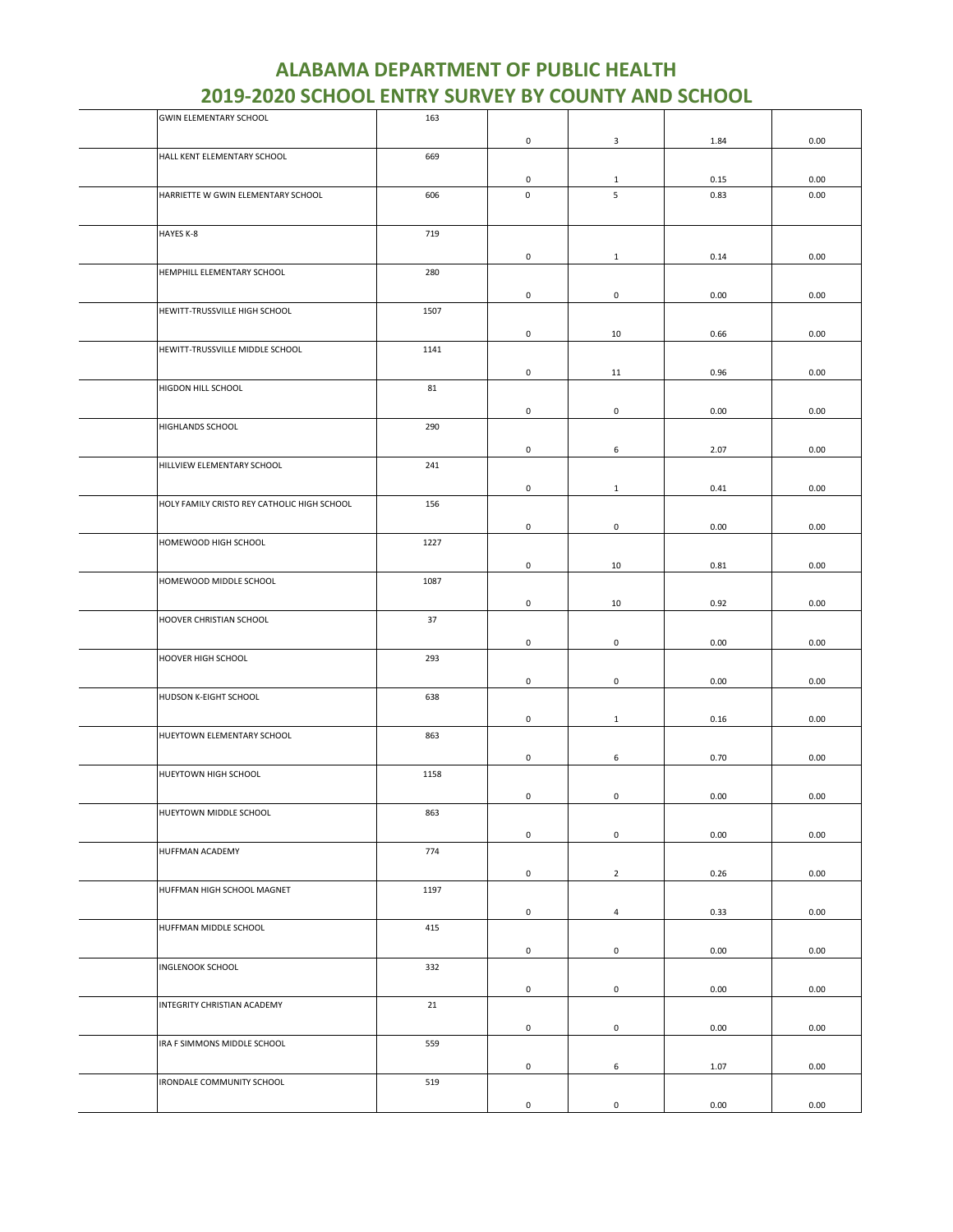| IRONDALE MIDDLE SCHOOL                 | 555  |                     |                     |      |      |
|----------------------------------------|------|---------------------|---------------------|------|------|
|                                        |      | $\mathsf{O}\xspace$ | $\overline{2}$      | 0.36 | 0.00 |
| ISLAMIC ACADEMY OF ALABAMA             | 198  |                     |                     |      |      |
|                                        |      |                     |                     |      |      |
|                                        |      | 0                   | $\mathsf 0$         | 0.00 | 0.00 |
| JACKSON OLIN HIGH SCHOOL               | 921  |                     |                     |      |      |
|                                        |      | 0                   | 0                   | 0.00 | 0.00 |
| JCIB MIDDLE SCHOOL                     | 337  |                     |                     |      |      |
|                                        |      | $\mathsf{O}\xspace$ | $\mathbf{1}$        | 0.30 | 0.00 |
| JEFFERSON CHRISTIAN ACADEMY            | 216  |                     |                     |      |      |
|                                        |      |                     |                     |      |      |
|                                        |      | $\mathsf 0$         | $\mathbf{1}$        | 0.46 | 0.00 |
| JOHN CARROLL CATHOLIC HIGH SCHOOL      | 508  |                     |                     |      |      |
|                                        |      | 0                   | 0                   | 0.00 | 0.00 |
| JONES VALLEY MIDDLE SCHOOL (BHAM CITY) | 513  |                     |                     |      |      |
|                                        |      |                     |                     |      |      |
|                                        |      | $\mathsf{O}\xspace$ | $\overline{2}$      | 0.39 | 0.00 |
| JONESBORO ELEMENTARY SCHOOL            | 459  |                     |                     |      |      |
|                                        |      | 0                   | 0                   | 0.00 | 0.00 |
| KERMIT JOHNSON SCHOOL                  | 791  |                     |                     |      |      |
|                                        |      |                     |                     |      |      |
|                                        |      | $\mathsf 0$         | $\mathbf{1}$        | 0.13 | 0.00 |
| LAKEVIEW SCHOOL (BIRMINGHAM)           | 20   |                     |                     |      |      |
|                                        |      | 0                   | $\mathsf{O}\xspace$ | 0.00 | 0.00 |
| LEEDS ELEMENTARY SCHOOL                | 448  |                     |                     |      |      |
|                                        |      | $\mathsf{O}\xspace$ | $\mathbf{3}$        | 0.67 | 0.00 |
| LEEDS HIGH SCHOOL                      | 517  |                     |                     |      |      |
|                                        |      |                     |                     |      |      |
|                                        |      | $\mathsf{O}\xspace$ | $\mathbf{1}$        | 0.19 | 0.00 |
| LEEDS MIDDLE SCHOOL                    | 493  |                     |                     |      |      |
|                                        |      | $\mathsf{O}\xspace$ | $\mathbf{3}$        | 0.61 | 0.00 |
| LEEDS PRIMARY SCHOOL                   | 453  |                     |                     |      |      |
|                                        |      |                     |                     |      |      |
|                                        |      | 0                   | 3                   | 0.66 | 0.00 |
| LEGACY PREP CHARTER SCHOOL             | 121  |                     |                     |      |      |
|                                        |      | $\mathsf{O}\xspace$ | $\mathbf{1}$        | 0.83 | 0.00 |
| LIBERTY PARK ELEMENTARY                | 623  |                     |                     |      |      |
|                                        |      |                     |                     |      |      |
|                                        |      | 0                   | 9                   | 1.44 | 0.00 |
| LIBERTY PARK MIDDLE SCHOOL             | 501  |                     |                     |      |      |
|                                        |      | $\mathsf{O}\xspace$ | 11                  | 2.20 | 0.00 |
| LIPSCOMB ELEMENTARY SCHOOL             | 259  |                     |                     |      |      |
|                                        |      | 0                   | 0                   | 0.00 | 0.00 |
| MAGNOLIA ELEMENTARY SCHOOL             | 392  |                     |                     |      |      |
|                                        |      |                     |                     |      |      |
|                                        |      | $\mathsf{O}\xspace$ | 5                   | 1.28 | 0.00 |
| MARTHA GASKINS ELEMENTARY              | 483  |                     |                     |      |      |
|                                        |      | $\mathsf{O}\xspace$ | $\mathbf{1}$        | 0.21 | 0.00 |
| MC ADORY ELEMENTARY SCHOOL             | 1070 |                     |                     |      |      |
|                                        |      |                     |                     |      |      |
|                                        |      | $\mathsf 0$         | $\overline{4}$      | 0.37 | 0.00 |
| MC ADORY HIGH SCHOOL                   | 1050 |                     |                     |      |      |
|                                        |      | $\mathsf{O}\xspace$ | $\mathbf{1}$        | 0.10 | 0.00 |
| MC ADORY MIDDLE SCHOOL                 | 936  |                     |                     |      |      |
|                                        |      |                     |                     |      |      |
|                                        |      | $\mathsf{O}\xspace$ | 6                   | 0.64 | 0.00 |
| MCELWAIN CHRISTIAN ACADEMY             | 27   |                     |                     |      |      |
|                                        |      | $\mathsf{O}\xspace$ | $\mathbf{1}$        | 3.70 | 0.00 |
| MIDFIELD ELEMENTARY SCHOOL             | 397  |                     |                     |      |      |
|                                        |      | $\mathsf 0$         | $\mathsf 0$         | 0.00 | 0.00 |
| MIDFIELD HIGH SCHOOL                   | 308  |                     |                     |      |      |
|                                        |      |                     |                     |      |      |
|                                        |      | $\mathsf{O}\xspace$ | $\mathsf{O}\xspace$ | 0.00 | 0.00 |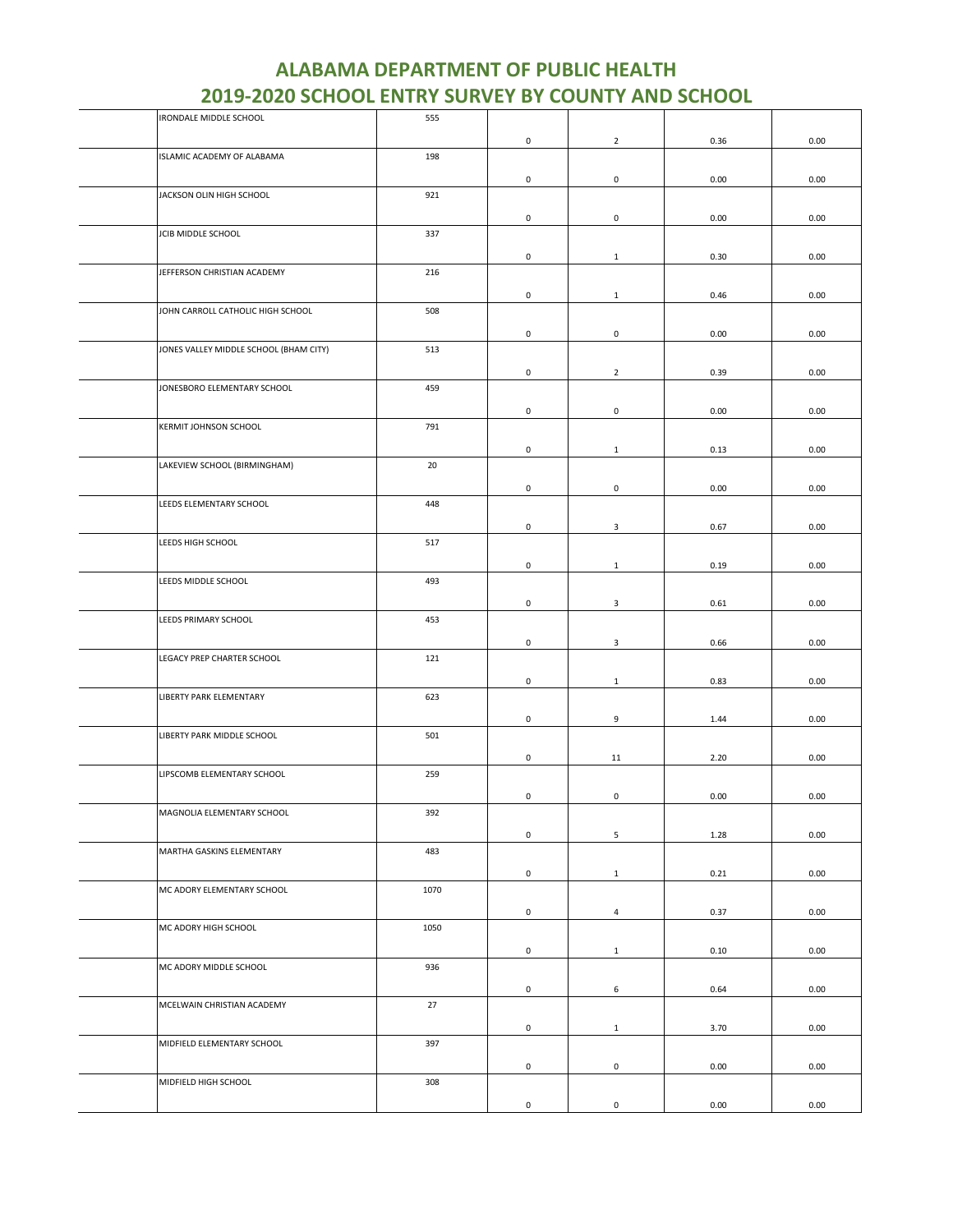| MINOR COMMUNITY SCHOOL (JEFF CO)             | 428          |                     |                     |      |      |
|----------------------------------------------|--------------|---------------------|---------------------|------|------|
|                                              |              | 0                   | $\mathsf{O}\xspace$ | 0.00 | 0.00 |
|                                              |              |                     |                     |      |      |
|                                              |              |                     |                     |      |      |
| MINOR ELEMENTARY SCHOOL (BHAM CITY)          | 503          |                     |                     |      |      |
|                                              |              | 0                   | $\mathbf{1}$        | 0.20 | 0.00 |
| MINOR HIGH SCHOOL (JEFF CO)                  | 921          |                     |                     |      |      |
|                                              |              |                     |                     |      |      |
|                                              |              | 0                   | $\mathbf 0$         | 0.00 | 0.00 |
| MINOR MIDDLE SCHOOL (JEFF CO)                | 689          |                     |                     |      |      |
|                                              |              | 0                   | $\overline{2}$      | 0.29 | 0.00 |
|                                              |              |                     |                     |      |      |
| MORTIMER JORDAN HIGH SCHOOL                  | 797          |                     |                     |      |      |
|                                              |              | 0                   | 0                   | 0.00 | 0.00 |
| MOUNT OLIVE ELEMENTARY SCHOOL (JEFFERSON CO) | 356          |                     |                     |      |      |
|                                              |              |                     |                     |      |      |
|                                              |              | 0                   | $\overline{4}$      | 1.12 | 0.00 |
| MOUNTAIN BROOK ELEMENTARY SCHOOL             | 491          |                     |                     |      |      |
|                                              |              | 0                   | 6                   | 1.22 | 0.00 |
|                                              |              |                     |                     |      |      |
| MOUNTAIN BROOK HIGH SCHOOL                   | 1015         |                     |                     |      |      |
|                                              |              | 0                   | 14                  | 1.38 | 0.00 |
| MOUNTAIN BROOK JUNIOR HIGH SCHOOL            | 992          |                     |                     |      |      |
|                                              |              |                     |                     |      |      |
|                                              |              | 0                   | 10                  | 1.01 | 0.00 |
| MT PILGRIM CHRISTIAN ACADEMY                 | $\mathbf{3}$ |                     |                     |      |      |
|                                              |              | 0                   | $\mathsf{O}\xspace$ | 0.00 | 0.00 |
|                                              |              |                     |                     |      |      |
| NEW LIFE CHRISTIAN SCHOOL OF EXCELLENCE      | 3            |                     |                     |      |      |
|                                              |              | 0                   | $\mathbf 0$         | 0.00 | 0.00 |
| NOAH'S PARK WEEKDAY EARLY EDUCATION          | 11           |                     |                     |      |      |
|                                              |              |                     |                     |      |      |
|                                              |              | 0                   | $\mathbf 0$         | 0.00 | 0.00 |
| NORTH HIGHLAND ELEMENTARY SCHOOL             | 317          |                     |                     |      |      |
|                                              |              | 0                   | 3                   | 0.95 | 0.00 |
| NORTH JEFFERSON MIDDLE SCHOOL                | 658          |                     |                     |      |      |
|                                              |              |                     |                     |      |      |
|                                              |              | 0                   | 3                   | 0.46 | 0.00 |
| NORWOOD ELEMENTARY SCHOOL                    | 273          |                     |                     |      |      |
|                                              |              | 0                   | $\mathbf{1}$        | 0.37 | 0.00 |
|                                              |              |                     |                     |      |      |
| OAK GROVE ELEMENTARY SCHOOL                  | 553          |                     |                     |      |      |
|                                              |              | $\mathsf{O}\xspace$ | 6                   | 1.08 | 0.00 |
| OAK GROVE HIGH SCHOOL                        | 801          |                     |                     |      |      |
|                                              |              |                     |                     |      |      |
|                                              |              | 0                   | $\overline{4}$      | 0.50 | 0.00 |
| OLIVER K5 SCHOOL (BIRMINGHAM)                | 403          |                     |                     |      |      |
|                                              |              | 0                   | $\overline{2}$      | 0.50 | 0.00 |
| OSSIE WARE MITCHELL MIDDLE SCHOOL            | 375          |                     |                     |      |      |
|                                              |              |                     |                     |      |      |
|                                              |              | 0                   | $\mathbf{1}$        | 0.27 | 0.00 |
| OUR LADY OF SORROWS SCHOOL                   | 379          |                     |                     |      |      |
|                                              |              | 0                   | $\overline{2}$      | 0.53 | 0.00 |
|                                              |              |                     |                     |      |      |
| OXMOOR K-5                                   | 442          |                     |                     |      |      |
|                                              |              | 0                   | $\overline{4}$      | 0.90 | 0.00 |
| PAINE ELEMENTARY SCHOOL                      | 1179         |                     |                     |      |      |
|                                              |              |                     |                     |      |      |
|                                              |              | 0                   | 13                  | 1.10 | 0.00 |
| PARKER HIGH SCHOOL                           | 675          |                     |                     |      |      |
|                                              |              | 0                   | 0                   | 0.00 | 0.00 |
|                                              |              |                     |                     |      |      |
| PHILLIPS ACADEMY                             | 646          |                     |                     |      |      |
|                                              |              | $\mathsf{O}\xspace$ | 9                   | 1.39 | 0.00 |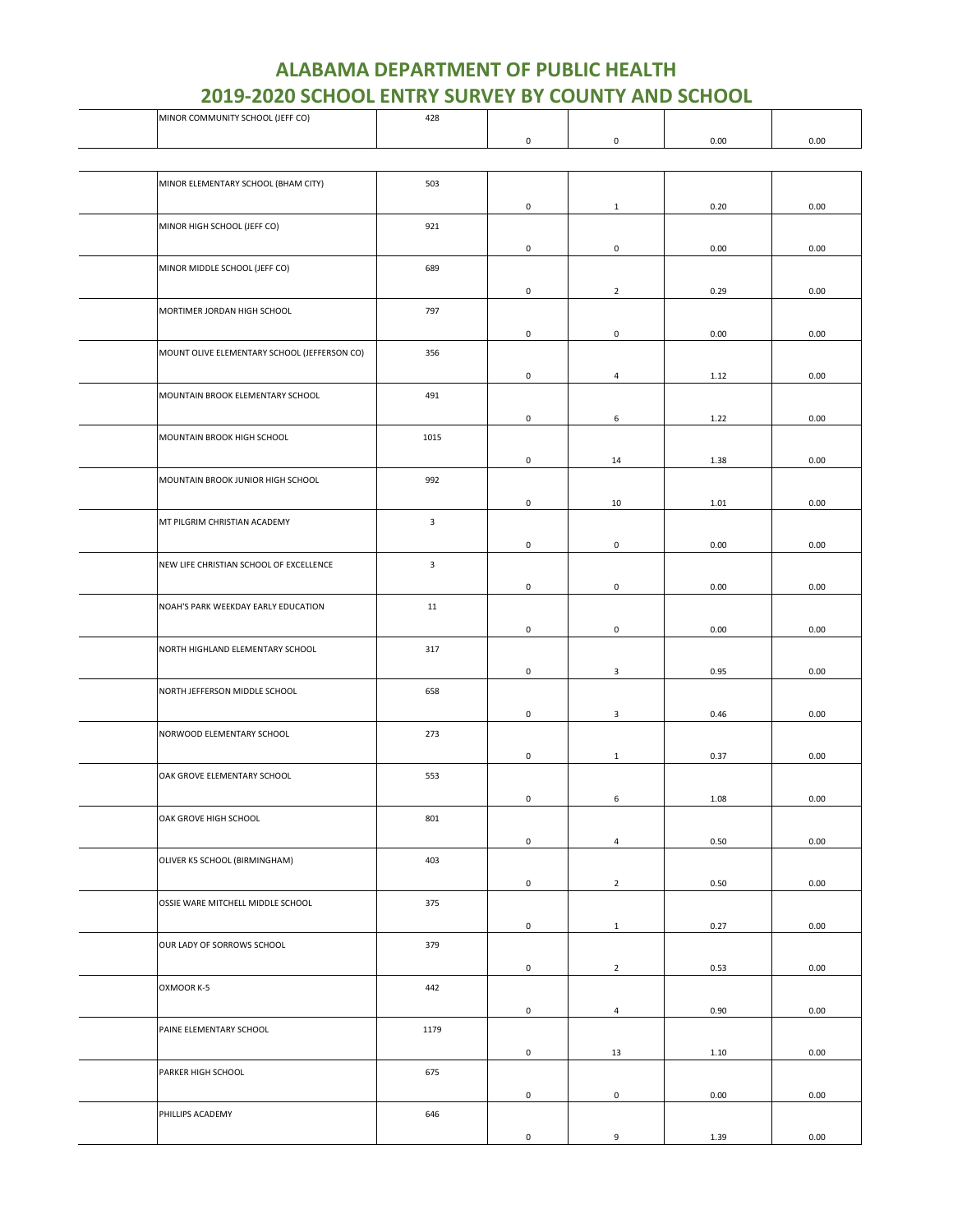| PINSON ELEMENTARY SCHOOL                   | 742  |                     |                |      |      |
|--------------------------------------------|------|---------------------|----------------|------|------|
|                                            |      | 0                   | $\overline{2}$ | 0.27 | 0.00 |
| PINSON VALLEY HIGH SCHOOL                  | 1037 |                     |                |      |      |
|                                            |      | 0                   | $\overline{2}$ | 0.19 | 0.00 |
| PIZITZ MIDDLE SCHOOL                       | 480  |                     |                |      |      |
|                                            |      |                     |                |      |      |
|                                            |      | 0                   | 14             | 2.92 | 0.00 |
| PLEASANT GROVE ELEMENTARY SCHOOL-JEFFERSON | 669  |                     |                |      |      |
|                                            |      | 0                   | 3              | 0.45 | 0.00 |
| PLEASANT GROVE HIGH SCHOOL                 | 762  |                     |                |      |      |
|                                            |      | 0                   | $\mathbf{3}$   | 0.39 | 0.00 |
| PRINCE OF PEACE CATHOLIC SCHOOL            | 384  |                     |                |      |      |
|                                            |      | 0                   | $\mathbf 0$    | 0.00 | 0.00 |
| PRINCETON SCHOOL                           | 226  |                     |                |      |      |
|                                            |      |                     |                |      |      |
|                                            |      | 0                   | $\overline{2}$ | 0.88 | 0.00 |
| RAMSAY HIGH SCHOOL                         | 782  |                     |                |      |      |
|                                            |      | 0                   | 5              | 0.64 | 0.00 |
| RESTORATION ACADEMY                        | 348  |                     |                |      |      |
|                                            |      | 0                   | $\mathsf 0$    | 0.00 | 0.00 |
| ROBINSON ELEMENTARY SCHOOL (BIRMINGHAM)    | 375  |                     |                |      |      |
|                                            |      | 0                   | $\mathbf 0$    | 0.00 | 0.00 |
| ROBINSON ELEMENTARY SCHOOL (FAIRFIELD)     | 202  |                     |                |      |      |
|                                            |      |                     |                |      |      |
|                                            |      | 0                   | $\mathbf{1}$   | 0.50 | 0.00 |
| ROCKY RIDGE ELEMENTARY SCHOOL              | 159  |                     |                |      |      |
|                                            |      | 0                   | $\overline{7}$ | 4.40 | 0.00 |
| RUDD MIDDLE SCHOOL                         | 810  |                     |                |      |      |
|                                            |      | 0                   | $\mathbf 0$    | 0.00 | 0.00 |
| RUTLEDGE SCHOOL                            | 341  |                     |                |      |      |
|                                            |      | $\mathsf{O}\xspace$ | $\mathbf{1}$   | 0.29 | 0.00 |
| SAINT FRANCIS XAVIER CATHOLIC SCHOOL       | 195  |                     |                |      |      |
|                                            |      |                     |                |      |      |
|                                            |      | 0                   | $\mathbf 0$    | 0.00 | 0.00 |
| SAINT ROSE ACADEMY                         | 164  |                     |                |      |      |
|                                            |      | 0                   | $\mathbf{1}$   | 0.61 | 0.00 |
| SHADES CAHABA ELEMENTARY SCHOOL            | 506  |                     |                |      |      |
|                                            |      | $\mathsf{O}\xspace$ | 8              | 1.58 | 0.00 |
| SHADES MOUNTAIN CHRISTIAN SCHOOL           | 147  |                     |                |      |      |
|                                            |      | 0                   | $\overline{2}$ | 1.36 | 0.00 |
| SHADES MOUNTAIN ELEMENTARY SCHOOL          | 313  |                     |                |      |      |
|                                            |      | 0                   | $\overline{4}$ | 1.28 | 0.00 |
|                                            |      |                     |                |      |      |
| SHADES VALLEY HIGH SCHOOL                  | 1238 |                     |                |      |      |
|                                            |      | 0                   | 9              | 0.73 | 0.00 |
|                                            |      |                     |                |      |      |
| SIMMONS MIDDLE SCHOOL                      | 1065 | 0                   | 13             | 1.22 | 0.00 |
| SMITH MIDDLE SCHOOL                        | 401  |                     |                |      |      |
|                                            |      | 0                   | $\overline{4}$ | 1.00 | 0.00 |
| SNOW ROGERS ELEMENTARY SCHOOL              | 258  |                     |                |      |      |
|                                            |      | 0                   | $\overline{2}$ | 0.78 | 0.00 |
| SOUTH HAMPTON K-8                          | 487  |                     |                |      |      |
|                                            |      |                     |                |      |      |
|                                            |      | 0                   | $\overline{2}$ | 0.41 | 0.00 |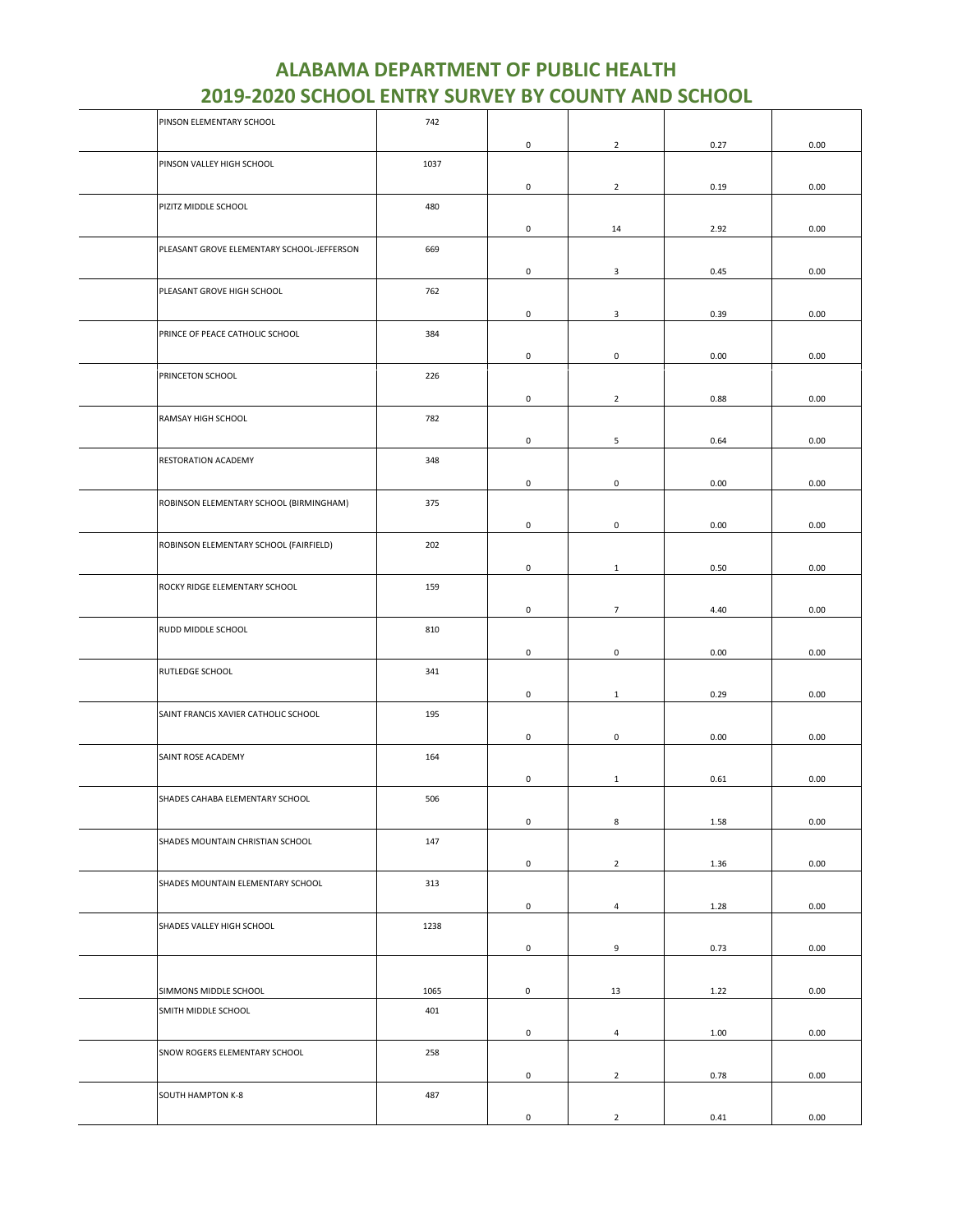| SOUTH SHADES CREST ELEMENTARY SCHOOL | 43  |             |          |      |      |
|--------------------------------------|-----|-------------|----------|------|------|
|                                      |     | 0           | 1        | 2.33 | 0.00 |
| SPRING VALLEY SCHOOL                 | 106 |             |          |      |      |
|                                      |     | 0           | 0        | 0.00 | 0.00 |
| <b>SUN VALLEY ELEMENTARY SCHOOL</b>  | 632 |             |          |      |      |
|                                      |     | $\mathbf 0$ | 0        | 0.00 | 0.00 |
| TARRANT ELEMENTARY SCHOOL            | 310 |             |          |      |      |
|                                      |     | $^{\circ}$  | 0        | 0.00 | 0.00 |
| <b>TARRANT HIGH SCHOOL</b>           | 468 |             |          |      |      |
|                                      |     | 0           | $\Omega$ | 0.00 | 0.00 |

| TARRANT INTERMEDIATE SCHOOL                | 412  |                     |                |      |      |
|--------------------------------------------|------|---------------------|----------------|------|------|
|                                            |      | 0                   | $\mathsf 0$    | 0.00 | 0.00 |
| THE ALTAMONT SCHOOL                        | 356  |                     |                |      |      |
|                                            |      | $\mathsf{O}\xspace$ | 6              | 1.69 | 0.00 |
| TRACE CROSSINGS ELEMENTARY SCHOOL          | 220  |                     |                |      |      |
|                                            |      | $\mathsf{O}\xspace$ | $\overline{4}$ | 1.82 | 0.00 |
| TUGGLE ELEMENTARY SCHOOL                   | 467  |                     |                |      |      |
|                                            |      | 0                   | $\overline{2}$ | 0.43 | 0.00 |
| VESTAVIA HILLS ELEMENTARY CAHABA HEIGHTS   | 455  |                     |                |      |      |
|                                            |      | $\mathsf{O}\xspace$ | 9              | 1.98 | 0.00 |
| VESTAVIA HILLS ELEMENTARY DOLLY RIDGE      | 741  |                     |                |      |      |
|                                            |      | $\mathbf 0$         | $\overline{7}$ | 0.94 | 0.00 |
| VESTAVIA HILLS ELEMENTARY SCHOOL EAST      | 373  |                     |                |      |      |
|                                            |      | 0                   | $\overline{2}$ | 0.54 | 0.00 |
| VESTAVIA HILLS ELEMENTARY SCHOOL WEST      | 856  |                     |                |      |      |
|                                            |      | $\mathsf 0$         | $\sqrt{5}$     | 0.58 | 0.00 |
| VESTAVIA HILLS HIGH SCHOOL                 | 1393 |                     |                |      |      |
|                                            |      | $\mathbf 0$         | $\mathbf{1}$   | 0.07 | 0.00 |
| WARRIOR ELEMENTARY SCHOOL                  | 329  |                     |                |      |      |
|                                            |      | 0                   | 4              | 1.22 | 0.00 |
| WASHINGTON ELEMENTARY SCHOOL (BHAM CITY)   | 527  |                     |                |      |      |
|                                            |      | $\mathsf 0$         | $\mathsf 0$    | 0.00 | 0.00 |
| WE PUTNAM MIDDLE SCHOOL-MAGNET             | 336  |                     |                |      |      |
|                                            |      | $\mathbf 0$         | $\mathbf{1}$   | 0.30 | 0.00 |
| WENONAH HIGH SCHOOL                        | 792  |                     |                |      |      |
|                                            |      | 0                   | $\mathsf 0$    | 0.00 | 0.00 |
| WEST END ACADEMY                           | 458  |                     |                |      |      |
|                                            |      | 0                   | $\mathbf{1}$   | 0.22 | 0.00 |
| WEST JEFFERSON ELEMENTARY SCHOOL           | 131  |                     |                |      |      |
|                                            |      | $\mathsf{O}\xspace$ | $\mathbf{1}$   | 0.76 | 0.00 |
| WESTHILLS ELEMENTARY                       | 343  |                     |                |      |      |
|                                            |      | 0                   | $\overline{2}$ | 0.58 | 0.00 |
| WILKERSON MIDDLE SCHOOL                    | 251  |                     |                |      |      |
|                                            |      | 0                   | $\mathsf 0$    | 0.00 | 0.00 |
| WILLIAM E BURKETT MULTI-HANDICAPPED CENTER | 93   |                     |                |      |      |
|                                            |      | $\mathsf 0$         | $\mathbf{3}$   | 3.23 | 0.00 |
| WOODLAWN HIGH SCHOOL MAGNET                | 800  |                     |                |      |      |
|                                            |      | $\mathsf 0$         | $\mathbf{3}$   | 0.38 | 0.00 |
|                                            |      |                     |                |      |      |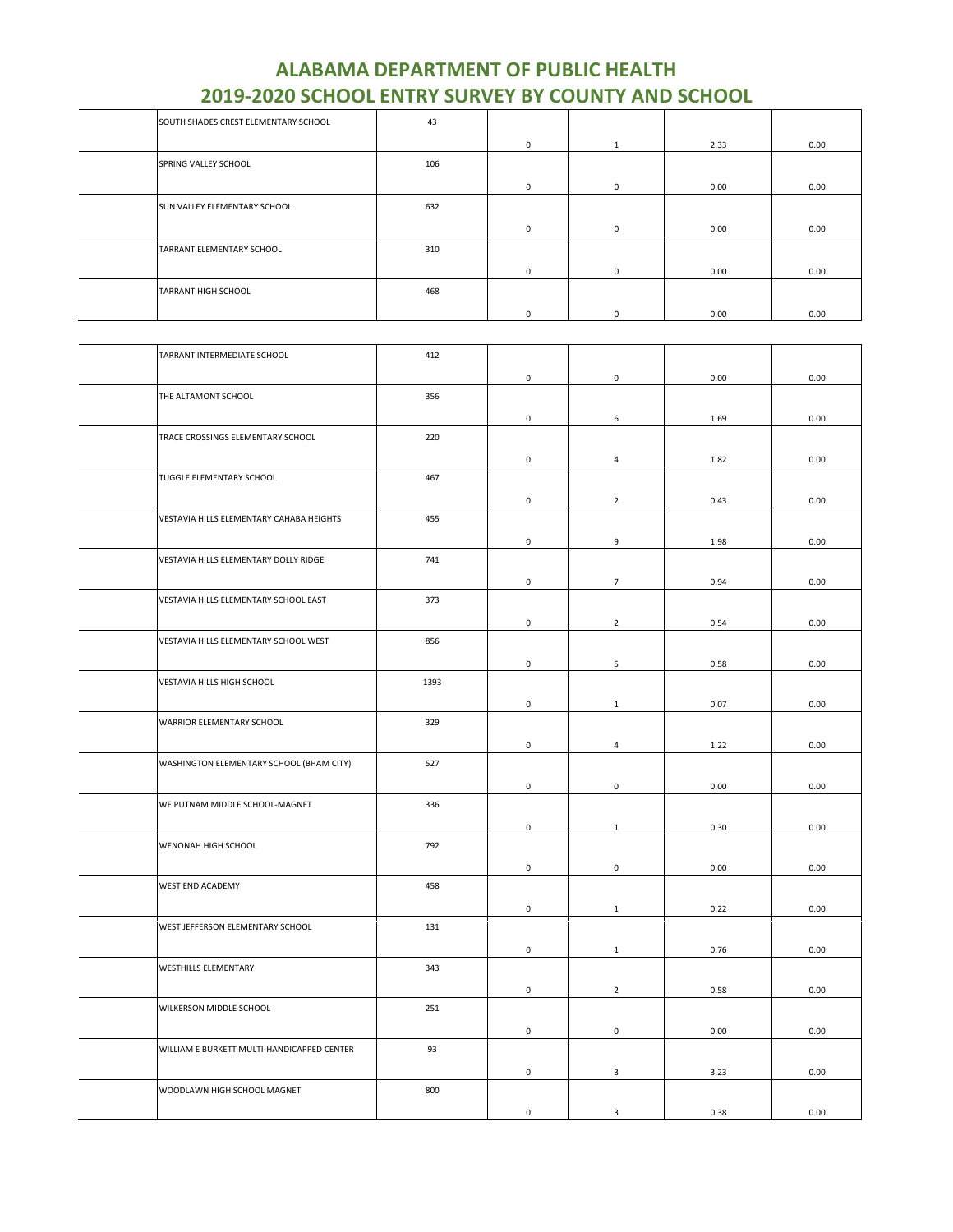| 0<br>0.27<br>0.00<br>$\mathbf{1}$<br>LAMAR<br>271<br>LAMAR COUNTY HIGH SCHOOL<br>$\overline{2}$<br>0<br>0.74<br>0.00<br>585<br>SOUTH LAMAR SCHOOL<br>0<br>$\mathbf{1}$<br>0.17<br>0.00<br>SULLIGENT SCHOOL<br>725<br>5<br>0<br>0.69<br>0.00<br>VERNON INTERMEDIATE SCHOOL<br>368<br>0<br>$\pmb{0}$<br>0.00<br>0.00<br>VERNON ELEMENTARY SCHOOL<br>274<br>0.00<br>0<br>0.36<br>$\mathbf{1}$<br>LAUDERDALE<br>BROOKS ELEMENTARY SCHOOL<br>822<br>0<br>17<br>2.07<br>0.00<br><b>BROOKS HIGH SCHOOL</b><br>759<br>0<br>15<br>1.98<br>0.00<br>CENTRAL HIGH SCHOOL - FLORENCE<br>1256<br>0<br>$\overline{4}$<br>0.32<br>0.00<br>FLORENCE FRESHMAN CENTER<br>340<br>0<br>$\overline{4}$<br>0.00<br>1.18<br>FLORENCE HIGH SCHOOL<br>245<br>0<br>$\mathbf 0$<br>0.00<br>0.00<br>FLORENCE MIDDLE SCHOOL<br>536<br>0<br>8<br>1.49<br>0.00<br>767<br>FOREST HILLS SCHOOL (FLORENCE)<br>0<br>0.00<br>17<br>2.22<br>387<br>HARLAN ELEMENTARY SCHOOL<br>0<br>0.78<br>0.00<br>3<br>HIBBETT SCHOOL<br>628<br>0<br>12<br>1.91<br>0.00<br>KILBY LABORATORY SCHOOL<br>162<br>$\mathsf{O}\xspace$<br>$\mathbf{3}$<br>0.00<br>1.85<br>LAUDERDALE COUNTY HIGH SCHOOL<br>1060<br>0<br>8<br>0.75<br>0.00<br>816<br>LEXINGTON SCHOOL<br>$\mathbf 0$<br>12<br>1.47<br>0.00<br>MARS HILL BIBLE SCHOOL<br>372<br>0<br>0.00<br>$\overline{4}$<br>1.08<br>ROGERS HIGH SCHOOL<br>1154<br>0<br>21<br>1.82<br>0.00<br>0<br>$\overline{4}$<br>132<br>0.00<br>ST. JOSEPH CATHOLIC SCHOOL<br>3.03<br>303<br>UNDERWOOD ELEMENTARY SCHOOL<br>0<br>5<br>1.65<br>0.00<br>WATERLOO HIGH SCHOOL<br>371<br>0<br>$\mathbf{1}$<br>0.27<br>0.00<br>412<br>WEEDEN ELEMENTARY SCHOOL<br>$\mathsf{O}\xspace$<br>$\overline{2}$<br>0.49<br>0.00<br>WILSON HIGH SCHOOL<br>1157<br>0<br>$7\overline{ }$<br>0.61<br>0.00<br><b>LAWRENCE</b><br>HATTON ELEMENTARY SCHOOL-LAWRENCE COUNTY<br>449<br>6<br>0<br>1.34<br>0.00 | WYLAM K-8 SCHOOL | 371 |  |  |
|--------------------------------------------------------------------------------------------------------------------------------------------------------------------------------------------------------------------------------------------------------------------------------------------------------------------------------------------------------------------------------------------------------------------------------------------------------------------------------------------------------------------------------------------------------------------------------------------------------------------------------------------------------------------------------------------------------------------------------------------------------------------------------------------------------------------------------------------------------------------------------------------------------------------------------------------------------------------------------------------------------------------------------------------------------------------------------------------------------------------------------------------------------------------------------------------------------------------------------------------------------------------------------------------------------------------------------------------------------------------------------------------------------------------------------------------------------------------------------------------------------------------------------------------------------------------------------------------------------------------------------------------------------------------------------------------------------------------------------------------------------------------------------------------------------------------------------------------------------------------|------------------|-----|--|--|
|                                                                                                                                                                                                                                                                                                                                                                                                                                                                                                                                                                                                                                                                                                                                                                                                                                                                                                                                                                                                                                                                                                                                                                                                                                                                                                                                                                                                                                                                                                                                                                                                                                                                                                                                                                                                                                                                    |                  |     |  |  |
|                                                                                                                                                                                                                                                                                                                                                                                                                                                                                                                                                                                                                                                                                                                                                                                                                                                                                                                                                                                                                                                                                                                                                                                                                                                                                                                                                                                                                                                                                                                                                                                                                                                                                                                                                                                                                                                                    |                  |     |  |  |
|                                                                                                                                                                                                                                                                                                                                                                                                                                                                                                                                                                                                                                                                                                                                                                                                                                                                                                                                                                                                                                                                                                                                                                                                                                                                                                                                                                                                                                                                                                                                                                                                                                                                                                                                                                                                                                                                    |                  |     |  |  |
|                                                                                                                                                                                                                                                                                                                                                                                                                                                                                                                                                                                                                                                                                                                                                                                                                                                                                                                                                                                                                                                                                                                                                                                                                                                                                                                                                                                                                                                                                                                                                                                                                                                                                                                                                                                                                                                                    |                  |     |  |  |
|                                                                                                                                                                                                                                                                                                                                                                                                                                                                                                                                                                                                                                                                                                                                                                                                                                                                                                                                                                                                                                                                                                                                                                                                                                                                                                                                                                                                                                                                                                                                                                                                                                                                                                                                                                                                                                                                    |                  |     |  |  |
|                                                                                                                                                                                                                                                                                                                                                                                                                                                                                                                                                                                                                                                                                                                                                                                                                                                                                                                                                                                                                                                                                                                                                                                                                                                                                                                                                                                                                                                                                                                                                                                                                                                                                                                                                                                                                                                                    |                  |     |  |  |
|                                                                                                                                                                                                                                                                                                                                                                                                                                                                                                                                                                                                                                                                                                                                                                                                                                                                                                                                                                                                                                                                                                                                                                                                                                                                                                                                                                                                                                                                                                                                                                                                                                                                                                                                                                                                                                                                    |                  |     |  |  |
|                                                                                                                                                                                                                                                                                                                                                                                                                                                                                                                                                                                                                                                                                                                                                                                                                                                                                                                                                                                                                                                                                                                                                                                                                                                                                                                                                                                                                                                                                                                                                                                                                                                                                                                                                                                                                                                                    |                  |     |  |  |
|                                                                                                                                                                                                                                                                                                                                                                                                                                                                                                                                                                                                                                                                                                                                                                                                                                                                                                                                                                                                                                                                                                                                                                                                                                                                                                                                                                                                                                                                                                                                                                                                                                                                                                                                                                                                                                                                    |                  |     |  |  |
|                                                                                                                                                                                                                                                                                                                                                                                                                                                                                                                                                                                                                                                                                                                                                                                                                                                                                                                                                                                                                                                                                                                                                                                                                                                                                                                                                                                                                                                                                                                                                                                                                                                                                                                                                                                                                                                                    |                  |     |  |  |
|                                                                                                                                                                                                                                                                                                                                                                                                                                                                                                                                                                                                                                                                                                                                                                                                                                                                                                                                                                                                                                                                                                                                                                                                                                                                                                                                                                                                                                                                                                                                                                                                                                                                                                                                                                                                                                                                    |                  |     |  |  |
|                                                                                                                                                                                                                                                                                                                                                                                                                                                                                                                                                                                                                                                                                                                                                                                                                                                                                                                                                                                                                                                                                                                                                                                                                                                                                                                                                                                                                                                                                                                                                                                                                                                                                                                                                                                                                                                                    |                  |     |  |  |
|                                                                                                                                                                                                                                                                                                                                                                                                                                                                                                                                                                                                                                                                                                                                                                                                                                                                                                                                                                                                                                                                                                                                                                                                                                                                                                                                                                                                                                                                                                                                                                                                                                                                                                                                                                                                                                                                    |                  |     |  |  |
|                                                                                                                                                                                                                                                                                                                                                                                                                                                                                                                                                                                                                                                                                                                                                                                                                                                                                                                                                                                                                                                                                                                                                                                                                                                                                                                                                                                                                                                                                                                                                                                                                                                                                                                                                                                                                                                                    |                  |     |  |  |
|                                                                                                                                                                                                                                                                                                                                                                                                                                                                                                                                                                                                                                                                                                                                                                                                                                                                                                                                                                                                                                                                                                                                                                                                                                                                                                                                                                                                                                                                                                                                                                                                                                                                                                                                                                                                                                                                    |                  |     |  |  |
|                                                                                                                                                                                                                                                                                                                                                                                                                                                                                                                                                                                                                                                                                                                                                                                                                                                                                                                                                                                                                                                                                                                                                                                                                                                                                                                                                                                                                                                                                                                                                                                                                                                                                                                                                                                                                                                                    |                  |     |  |  |
|                                                                                                                                                                                                                                                                                                                                                                                                                                                                                                                                                                                                                                                                                                                                                                                                                                                                                                                                                                                                                                                                                                                                                                                                                                                                                                                                                                                                                                                                                                                                                                                                                                                                                                                                                                                                                                                                    |                  |     |  |  |
|                                                                                                                                                                                                                                                                                                                                                                                                                                                                                                                                                                                                                                                                                                                                                                                                                                                                                                                                                                                                                                                                                                                                                                                                                                                                                                                                                                                                                                                                                                                                                                                                                                                                                                                                                                                                                                                                    |                  |     |  |  |
|                                                                                                                                                                                                                                                                                                                                                                                                                                                                                                                                                                                                                                                                                                                                                                                                                                                                                                                                                                                                                                                                                                                                                                                                                                                                                                                                                                                                                                                                                                                                                                                                                                                                                                                                                                                                                                                                    |                  |     |  |  |
|                                                                                                                                                                                                                                                                                                                                                                                                                                                                                                                                                                                                                                                                                                                                                                                                                                                                                                                                                                                                                                                                                                                                                                                                                                                                                                                                                                                                                                                                                                                                                                                                                                                                                                                                                                                                                                                                    |                  |     |  |  |
|                                                                                                                                                                                                                                                                                                                                                                                                                                                                                                                                                                                                                                                                                                                                                                                                                                                                                                                                                                                                                                                                                                                                                                                                                                                                                                                                                                                                                                                                                                                                                                                                                                                                                                                                                                                                                                                                    |                  |     |  |  |
|                                                                                                                                                                                                                                                                                                                                                                                                                                                                                                                                                                                                                                                                                                                                                                                                                                                                                                                                                                                                                                                                                                                                                                                                                                                                                                                                                                                                                                                                                                                                                                                                                                                                                                                                                                                                                                                                    |                  |     |  |  |
|                                                                                                                                                                                                                                                                                                                                                                                                                                                                                                                                                                                                                                                                                                                                                                                                                                                                                                                                                                                                                                                                                                                                                                                                                                                                                                                                                                                                                                                                                                                                                                                                                                                                                                                                                                                                                                                                    |                  |     |  |  |
|                                                                                                                                                                                                                                                                                                                                                                                                                                                                                                                                                                                                                                                                                                                                                                                                                                                                                                                                                                                                                                                                                                                                                                                                                                                                                                                                                                                                                                                                                                                                                                                                                                                                                                                                                                                                                                                                    |                  |     |  |  |
|                                                                                                                                                                                                                                                                                                                                                                                                                                                                                                                                                                                                                                                                                                                                                                                                                                                                                                                                                                                                                                                                                                                                                                                                                                                                                                                                                                                                                                                                                                                                                                                                                                                                                                                                                                                                                                                                    |                  |     |  |  |
|                                                                                                                                                                                                                                                                                                                                                                                                                                                                                                                                                                                                                                                                                                                                                                                                                                                                                                                                                                                                                                                                                                                                                                                                                                                                                                                                                                                                                                                                                                                                                                                                                                                                                                                                                                                                                                                                    |                  |     |  |  |
|                                                                                                                                                                                                                                                                                                                                                                                                                                                                                                                                                                                                                                                                                                                                                                                                                                                                                                                                                                                                                                                                                                                                                                                                                                                                                                                                                                                                                                                                                                                                                                                                                                                                                                                                                                                                                                                                    |                  |     |  |  |
|                                                                                                                                                                                                                                                                                                                                                                                                                                                                                                                                                                                                                                                                                                                                                                                                                                                                                                                                                                                                                                                                                                                                                                                                                                                                                                                                                                                                                                                                                                                                                                                                                                                                                                                                                                                                                                                                    |                  |     |  |  |
|                                                                                                                                                                                                                                                                                                                                                                                                                                                                                                                                                                                                                                                                                                                                                                                                                                                                                                                                                                                                                                                                                                                                                                                                                                                                                                                                                                                                                                                                                                                                                                                                                                                                                                                                                                                                                                                                    |                  |     |  |  |
|                                                                                                                                                                                                                                                                                                                                                                                                                                                                                                                                                                                                                                                                                                                                                                                                                                                                                                                                                                                                                                                                                                                                                                                                                                                                                                                                                                                                                                                                                                                                                                                                                                                                                                                                                                                                                                                                    |                  |     |  |  |
|                                                                                                                                                                                                                                                                                                                                                                                                                                                                                                                                                                                                                                                                                                                                                                                                                                                                                                                                                                                                                                                                                                                                                                                                                                                                                                                                                                                                                                                                                                                                                                                                                                                                                                                                                                                                                                                                    |                  |     |  |  |
|                                                                                                                                                                                                                                                                                                                                                                                                                                                                                                                                                                                                                                                                                                                                                                                                                                                                                                                                                                                                                                                                                                                                                                                                                                                                                                                                                                                                                                                                                                                                                                                                                                                                                                                                                                                                                                                                    |                  |     |  |  |
|                                                                                                                                                                                                                                                                                                                                                                                                                                                                                                                                                                                                                                                                                                                                                                                                                                                                                                                                                                                                                                                                                                                                                                                                                                                                                                                                                                                                                                                                                                                                                                                                                                                                                                                                                                                                                                                                    |                  |     |  |  |
|                                                                                                                                                                                                                                                                                                                                                                                                                                                                                                                                                                                                                                                                                                                                                                                                                                                                                                                                                                                                                                                                                                                                                                                                                                                                                                                                                                                                                                                                                                                                                                                                                                                                                                                                                                                                                                                                    |                  |     |  |  |
|                                                                                                                                                                                                                                                                                                                                                                                                                                                                                                                                                                                                                                                                                                                                                                                                                                                                                                                                                                                                                                                                                                                                                                                                                                                                                                                                                                                                                                                                                                                                                                                                                                                                                                                                                                                                                                                                    |                  |     |  |  |
|                                                                                                                                                                                                                                                                                                                                                                                                                                                                                                                                                                                                                                                                                                                                                                                                                                                                                                                                                                                                                                                                                                                                                                                                                                                                                                                                                                                                                                                                                                                                                                                                                                                                                                                                                                                                                                                                    |                  |     |  |  |
|                                                                                                                                                                                                                                                                                                                                                                                                                                                                                                                                                                                                                                                                                                                                                                                                                                                                                                                                                                                                                                                                                                                                                                                                                                                                                                                                                                                                                                                                                                                                                                                                                                                                                                                                                                                                                                                                    |                  |     |  |  |
|                                                                                                                                                                                                                                                                                                                                                                                                                                                                                                                                                                                                                                                                                                                                                                                                                                                                                                                                                                                                                                                                                                                                                                                                                                                                                                                                                                                                                                                                                                                                                                                                                                                                                                                                                                                                                                                                    |                  |     |  |  |
|                                                                                                                                                                                                                                                                                                                                                                                                                                                                                                                                                                                                                                                                                                                                                                                                                                                                                                                                                                                                                                                                                                                                                                                                                                                                                                                                                                                                                                                                                                                                                                                                                                                                                                                                                                                                                                                                    |                  |     |  |  |
|                                                                                                                                                                                                                                                                                                                                                                                                                                                                                                                                                                                                                                                                                                                                                                                                                                                                                                                                                                                                                                                                                                                                                                                                                                                                                                                                                                                                                                                                                                                                                                                                                                                                                                                                                                                                                                                                    |                  |     |  |  |
|                                                                                                                                                                                                                                                                                                                                                                                                                                                                                                                                                                                                                                                                                                                                                                                                                                                                                                                                                                                                                                                                                                                                                                                                                                                                                                                                                                                                                                                                                                                                                                                                                                                                                                                                                                                                                                                                    |                  |     |  |  |
|                                                                                                                                                                                                                                                                                                                                                                                                                                                                                                                                                                                                                                                                                                                                                                                                                                                                                                                                                                                                                                                                                                                                                                                                                                                                                                                                                                                                                                                                                                                                                                                                                                                                                                                                                                                                                                                                    |                  |     |  |  |
|                                                                                                                                                                                                                                                                                                                                                                                                                                                                                                                                                                                                                                                                                                                                                                                                                                                                                                                                                                                                                                                                                                                                                                                                                                                                                                                                                                                                                                                                                                                                                                                                                                                                                                                                                                                                                                                                    |                  |     |  |  |
|                                                                                                                                                                                                                                                                                                                                                                                                                                                                                                                                                                                                                                                                                                                                                                                                                                                                                                                                                                                                                                                                                                                                                                                                                                                                                                                                                                                                                                                                                                                                                                                                                                                                                                                                                                                                                                                                    |                  |     |  |  |
|                                                                                                                                                                                                                                                                                                                                                                                                                                                                                                                                                                                                                                                                                                                                                                                                                                                                                                                                                                                                                                                                                                                                                                                                                                                                                                                                                                                                                                                                                                                                                                                                                                                                                                                                                                                                                                                                    |                  |     |  |  |
|                                                                                                                                                                                                                                                                                                                                                                                                                                                                                                                                                                                                                                                                                                                                                                                                                                                                                                                                                                                                                                                                                                                                                                                                                                                                                                                                                                                                                                                                                                                                                                                                                                                                                                                                                                                                                                                                    |                  |     |  |  |
|                                                                                                                                                                                                                                                                                                                                                                                                                                                                                                                                                                                                                                                                                                                                                                                                                                                                                                                                                                                                                                                                                                                                                                                                                                                                                                                                                                                                                                                                                                                                                                                                                                                                                                                                                                                                                                                                    |                  |     |  |  |
|                                                                                                                                                                                                                                                                                                                                                                                                                                                                                                                                                                                                                                                                                                                                                                                                                                                                                                                                                                                                                                                                                                                                                                                                                                                                                                                                                                                                                                                                                                                                                                                                                                                                                                                                                                                                                                                                    |                  |     |  |  |
|                                                                                                                                                                                                                                                                                                                                                                                                                                                                                                                                                                                                                                                                                                                                                                                                                                                                                                                                                                                                                                                                                                                                                                                                                                                                                                                                                                                                                                                                                                                                                                                                                                                                                                                                                                                                                                                                    |                  |     |  |  |
|                                                                                                                                                                                                                                                                                                                                                                                                                                                                                                                                                                                                                                                                                                                                                                                                                                                                                                                                                                                                                                                                                                                                                                                                                                                                                                                                                                                                                                                                                                                                                                                                                                                                                                                                                                                                                                                                    |                  |     |  |  |
|                                                                                                                                                                                                                                                                                                                                                                                                                                                                                                                                                                                                                                                                                                                                                                                                                                                                                                                                                                                                                                                                                                                                                                                                                                                                                                                                                                                                                                                                                                                                                                                                                                                                                                                                                                                                                                                                    |                  |     |  |  |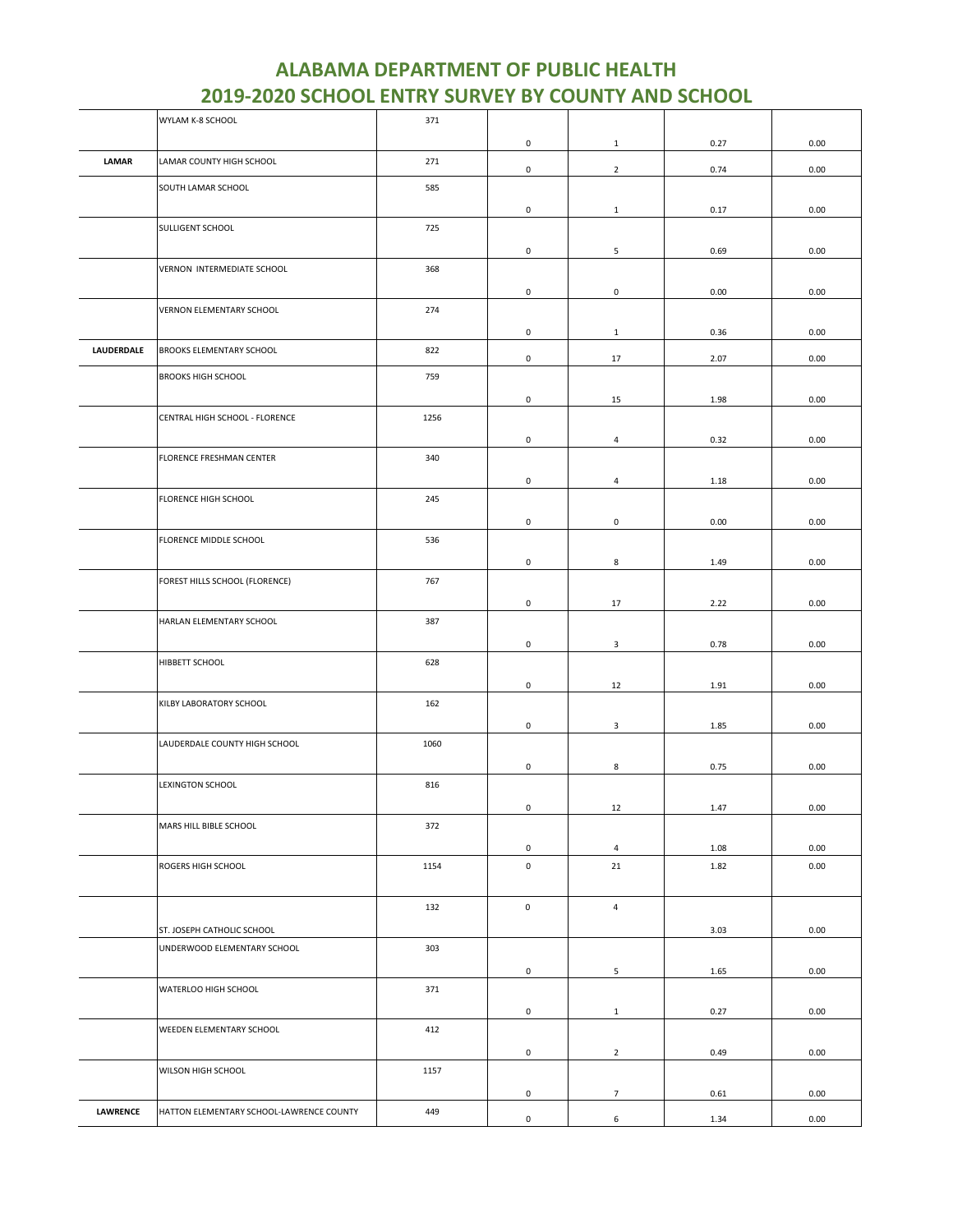| <b>HATTON HIGH SCHOOL</b> |                                      | 411 |              |                |      |      |
|---------------------------|--------------------------------------|-----|--------------|----------------|------|------|
|                           |                                      |     | $\mathbf 0$  | $\overline{2}$ | 0.49 | 0.00 |
|                           | HAZELWOOD ELEMENTARY SCHOOL          | 212 |              |                |      |      |
|                           |                                      |     | 0            | $\overline{2}$ | 0.94 | 0.00 |
|                           | LAWRENCE COUNTY DEVELOPMENTAL CENTER | 12  |              |                |      |      |
|                           |                                      |     | $\mathbf 0$  | 1              | 8.33 | 0.00 |
|                           | LAWRENCE COUNTY HIGH SCHOOL          | 621 |              |                |      |      |
|                           |                                      |     | $\mathbf{0}$ | 3              | 0.48 | 0.00 |
|                           | MOULTON ELEMENTARY SCHOOL            | 591 |              |                |      |      |
|                           |                                      |     | $\mathbf 0$  | $\overline{4}$ | 0.68 | 0.00 |
|                           | MOULTON MIDDLE SCHOOL                | 554 |              |                |      |      |
|                           |                                      |     | 0            | $\overline{7}$ | 1.26 | 0.00 |
|                           | MOUNT HOPE ELEMENTARY SCHOOL         | 88  |              |                |      |      |
|                           |                                      |     | 0            | $\mathbf{1}$   | 1.14 | 0.00 |
|                           |                                      |     |              |                |      |      |
|                           | R A HUBBARD HIGH SCHOOL              | 141 |              |                |      |      |
|                           |                                      |     | $\mathbf 0$  | 0              | 0.00 | 0.00 |
|                           | SPEAKE ELEMENTARY SCHOOL             | 169 |              |                |      |      |

|     |                                       |      | ັ            | ◡              | v.vv | v.vv |
|-----|---------------------------------------|------|--------------|----------------|------|------|
|     | SPEAKE ELEMENTARY SCHOOL              | 169  |              |                |      |      |
|     |                                       |      | 0            | 3              | 1.78 | 0.00 |
| LEE | AUBURN EARLY EDUCATION CENTER         | 468  | $\mathbf 0$  | $\overline{2}$ | 0.43 | 0.00 |
|     | AUBURN HIGH SCHOOL                    | 1895 |              |                |      |      |
|     |                                       |      | 0            | 26             | 1.37 | 0.00 |
|     | AUBURN JUNIOR HIGH SCHOOL             | 1402 |              |                |      |      |
|     |                                       |      | 0            | 29             | 2.07 | 0.00 |
|     | BEAUREGARD HIGH SCHOOL                | 581  |              |                |      |      |
|     |                                       |      | 0            | $\mathsf 0$    | 0.00 | 0.00 |
|     | BEAUREGAURD ELEMENTARY SCHOOL         | 615  |              |                |      |      |
|     |                                       |      | 0            | 5              | 0.81 | 0.00 |
|     | BEULAH ELEMENTARY SCHOOL              | 649  |              |                |      |      |
|     |                                       |      | 0            | $\mathbf 1$    | 0.15 | 0.00 |
|     | BEULAH HIGH SCHOOL                    | 515  |              |                |      |      |
|     |                                       |      | $\mathbf 0$  | $\mathbf{3}$   | 0.58 | 0.00 |
|     | CARVER PRIMARY SCHOOL                 | 387  |              |                |      |      |
|     |                                       |      | 0            | $\overline{2}$ | 0.52 | 0.00 |
|     | CARY WOODS ELEMENTARY SCHOOL          | 469  |              |                |      |      |
|     | CREEKSIDE ELEMENTARY SCHOOL AUBURN    | 493  | 0            | 8              | 1.71 | 0.00 |
|     |                                       |      |              |                |      |      |
|     | DEAN ROAD ELEMENTARY SCHOOL           | 392  | 0            | 10             | 2.03 | 0.00 |
|     |                                       |      |              |                |      |      |
|     | DRAKE MIDDLE SCHOOL                   | 722  | 0            | 6              | 1.53 | 0.00 |
|     |                                       |      | $\mathbf 0$  | 6              | 0.83 | 0.00 |
|     | EAST SAMFORD SCHOOL                   | 682  |              |                |      |      |
|     |                                       |      | 0            | 6              | 0.88 | 0.00 |
|     | EAST SMITHS STATION ELEMENTARY SCHOOL | 803  |              |                |      |      |
|     |                                       |      | 0            | 5              | 0.62 | 0.00 |
|     | GLENWOOD SCHOOL                       | 471  |              |                |      |      |
|     |                                       |      | $\mathbf 0$  | $\overline{2}$ | 0.42 | 0.00 |
|     | JETER PRIMARY SCHOOL                  | 346  |              |                |      |      |
|     |                                       |      | 0            | $\overline{2}$ | 0.58 | 0.00 |
|     | LAKEWOOD PRIMARY                      | 569  | $\mathbf{1}$ | $\overline{4}$ | 0.70 | 0.18 |
|     |                                       |      |              |                |      |      |
|     |                                       |      |              |                |      |      |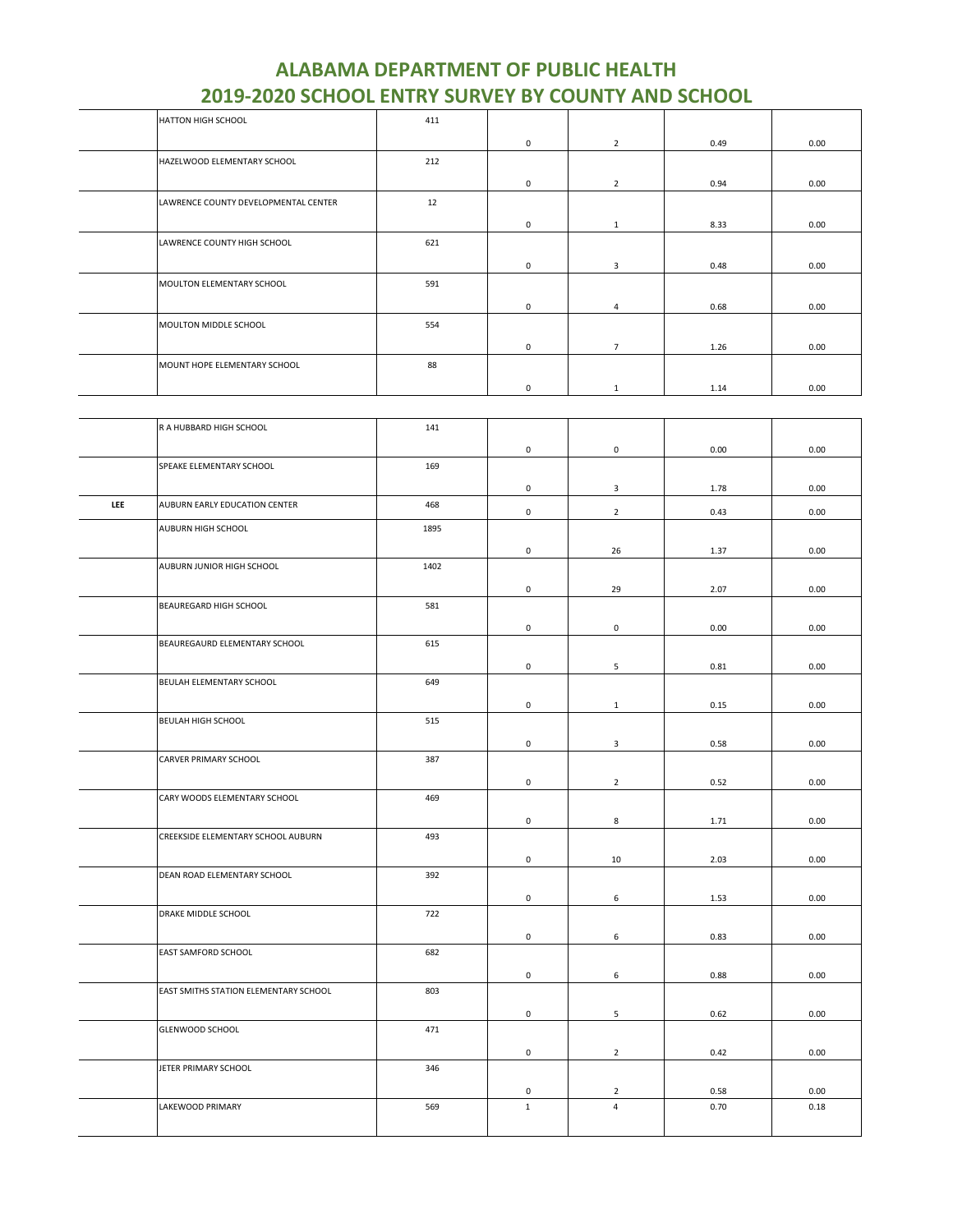|                  | LEE-SCOTT ACADEMY                      | 792  |                     |                         |      |      |
|------------------|----------------------------------------|------|---------------------|-------------------------|------|------|
|                  |                                        |      | 0                   | 6                       | 0.76 | 0.00 |
|                  | LOACHAPOKA ELEMENTARY SCHOOL           | 293  |                     |                         |      |      |
|                  |                                        |      | 0                   | $\mathbf{1}$            | 0.34 | 0.00 |
|                  | LOACHAPOKA HIGH SCHOOL                 | 213  |                     |                         |      |      |
|                  |                                        |      |                     |                         |      |      |
|                  |                                        |      | 0                   | $\mathbf 0$             | 0.00 | 0.00 |
|                  | MARGARET YARBROUGH ELEMENTARY SCHOOL   | 451  |                     |                         |      |      |
|                  |                                        |      | 0                   | 9                       | 2.00 | 0.00 |
|                  | MORRIS AVENUE INTERMEDIATE SCHOOL      | 308  |                     |                         |      |      |
|                  |                                        |      | 0                   | 3                       | 0.97 | 0.00 |
|                  | NORTHSIDE SCHOOL                       | 421  |                     |                         |      |      |
|                  |                                        |      |                     |                         |      |      |
|                  |                                        |      | 0                   | $\overline{\mathbf{3}}$ | 0.71 | 0.00 |
|                  | OGLETREE ELEMENTARY SCHOOL             | 455  |                     |                         |      |      |
|                  |                                        |      | 0                   | 5                       | 1.10 | 0.00 |
|                  | OPELIKA HIGH SCHOOL                    | 1205 |                     |                         |      |      |
|                  |                                        |      | 0                   | 6                       | 0.50 | 0.00 |
|                  | OPELIKA MIDDLE SCHOOL                  | 1100 |                     |                         |      |      |
|                  |                                        |      |                     |                         |      |      |
|                  | PICK ELEMENTARY SCHOOL                 | 505  | 0                   | 5                       | 0.45 | 0.00 |
|                  |                                        |      |                     |                         |      |      |
|                  |                                        |      | 0                   | $\overline{2}$          | 0.40 | 0.00 |
|                  | RICHLAND ELEMENTARY SCHOOL             | 500  |                     |                         |      |      |
|                  |                                        |      | 0                   | 6                       | 1.20 | 0.00 |
|                  | SANFORD MIDDLE SCHOOL                  | 544  |                     |                         |      |      |
|                  |                                        |      |                     |                         |      |      |
|                  |                                        |      | 0                   | $\mathbf 0$             | 0.00 | 0.00 |
|                  | SMITH STATION FRESHMAN CENTER          | 445  |                     |                         |      |      |
|                  |                                        |      | $\mathsf 0$         | $\mathsf 0$             | 0.00 | 0.00 |
|                  | SMITHS STATION HIGH SCHOOL             | 1165 |                     |                         |      |      |
|                  |                                        |      | 0                   | $\mathbf{1}$            | 0.09 | 0.00 |
|                  | SMITHS STATION JUNIOR HIGH SCHOOL      | 914  |                     |                         |      |      |
|                  |                                        |      |                     |                         |      |      |
|                  | SOUTH SMITHS STATION ELEMENTARY SCHOOL | 695  | 0                   | $\mathbf 0$             | 0.00 | 0.00 |
|                  |                                        |      |                     |                         |      |      |
|                  |                                        |      | 0                   | 3                       | 0.43 | 0.00 |
|                  | SOUTHVIEW PRIMARY SCHOOL               | 435  |                     |                         |      |      |
|                  |                                        |      | 0                   | 4                       | 0.92 | 0.00 |
|                  | WACOOCHEE ELEMENTARY SCHOOL            | 604  |                     |                         |      |      |
|                  |                                        |      | 0                   | $\mathbf{1}$            | 0.17 | 0.00 |
|                  | WEST FOREST INTERMEDIATE SCHOOL        | 348  |                     |                         |      |      |
|                  |                                        |      |                     |                         |      |      |
|                  |                                        |      | $\mathsf 0$         | $\mathsf 0$             | 0.00 | 0.00 |
|                  | WEST SMITHS STATION ELEMENTARY SCHOOL  | 749  |                     |                         |      |      |
|                  |                                        |      | 0                   | $\overline{\mathbf{3}}$ | 0.40 | 0.00 |
|                  | WRIGHTS MILL ROAD ELEMENTARY SCHOOL    | 392  |                     |                         |      |      |
|                  |                                        |      | 0                   | 5                       | 1.28 | 0.00 |
| <b>LIMESTONE</b> | ARDMORE HIGH SCHOOL                    | 1046 |                     |                         |      |      |
|                  |                                        |      | $\mathbf 0$         | 8                       | 0.76 | 0.00 |
|                  | ATHENS BIBLE SCHOOL                    | 234  |                     |                         |      |      |
|                  |                                        |      | $\mathsf{O}\xspace$ | 5                       | 2.14 | 0.00 |
|                  | ATHENS ELEMENTARY SCHOOL               | 296  |                     |                         |      |      |
|                  |                                        |      | 0                   | $\overline{\mathbf{3}}$ | 1.01 | 0.00 |
|                  | ATHENS HIGH SCHOOL                     | 1078 |                     |                         |      |      |
|                  |                                        |      |                     |                         |      |      |
|                  |                                        |      | 0                   | 13                      | 1.21 | 0.00 |
|                  | ATHENS INTERMEDIATE SCHOOL             | 641  |                     |                         |      |      |
|                  |                                        |      | 0                   | 6                       | 0.94 | 0.00 |
|                  | ATHENS MIDDLE SCHOOL                   | 878  |                     |                         |      |      |
|                  |                                        |      | $\mathsf{O}\xspace$ | 9                       | 1.03 | 0.00 |
|                  |                                        |      |                     |                         |      |      |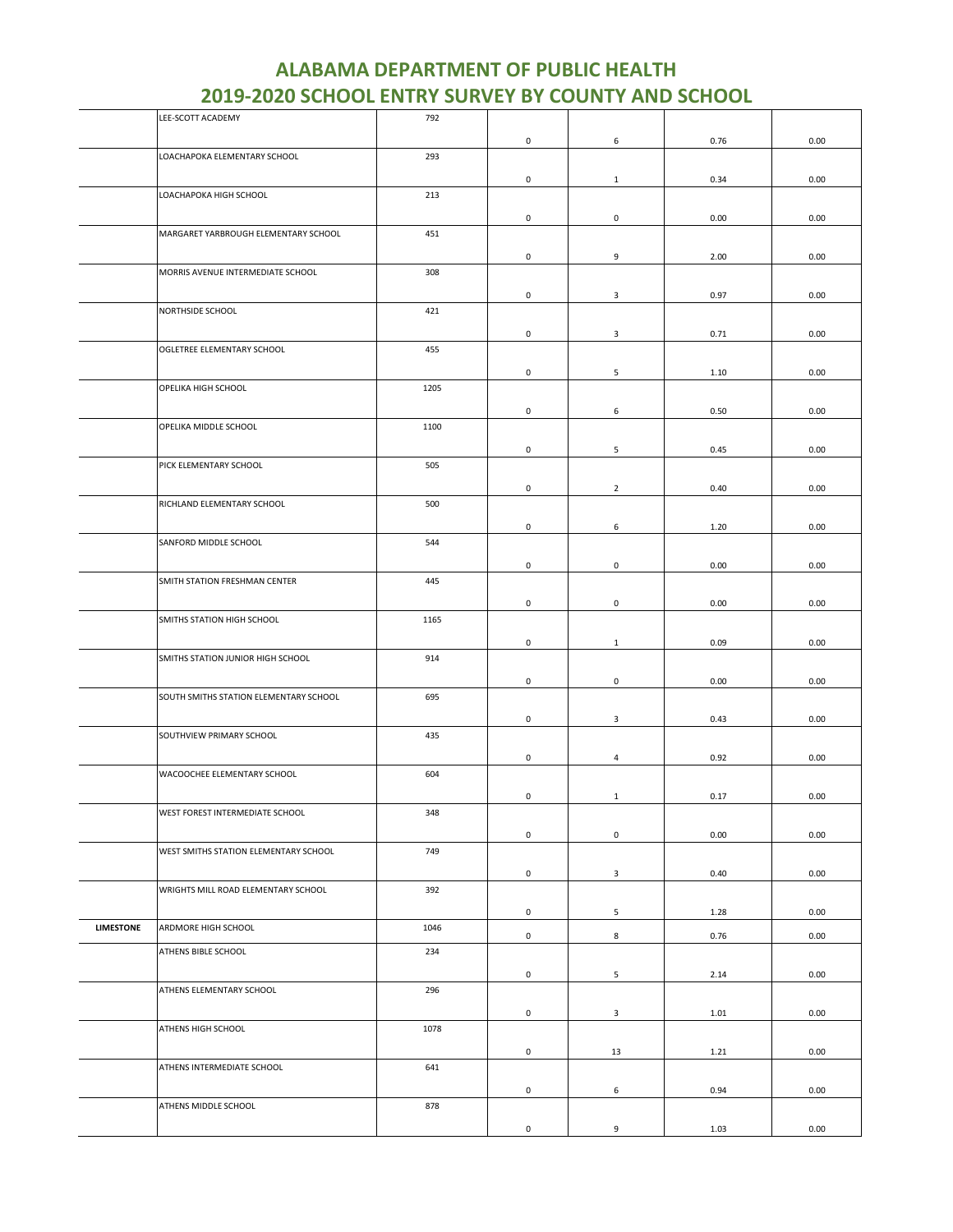| BLUE SPRINGS ELEMENTARY SCHOOL          | 464  |             |                |      |      |
|-----------------------------------------|------|-------------|----------------|------|------|
|                                         |      | $^{\circ}$  | 10             | 2.16 | 0.00 |
| <b>BROOKHILL ELEMENTARY SCHOOL</b>      | 278  |             |                |      |      |
|                                         |      | $^{\circ}$  | 4              | 1.44 | 0.00 |
| CEDAR HILL ELEMENTARY SCHOOL            | 563  |             |                |      |      |
|                                         |      | $\mathbf 0$ | 8              | 1.42 | 0.00 |
| <b>CLEMENTS HIGH SCHOOL</b>             | 501  |             |                |      |      |
|                                         |      | $\mathbf 0$ | 4              | 0.80 | 0.00 |
| CREEKSIDE ELEMENTARY SCHOOL (LIMESTONE) | 523  |             |                |      |      |
|                                         |      | $\mathbf 0$ | 8              | 1.53 | 0.00 |
| CREEKSIDE PRIMARY SCHOOL (LIMESTONE)    | 504  |             |                |      |      |
|                                         |      | 0           | 13             | 2.58 | 0.00 |
| EAST LIMESTONE HIGH SCHOOL              | 1238 |             |                |      |      |
|                                         |      | 0           | $\overline{7}$ | 0.57 | 0.00 |

|                | ELKMONT ELEMENTARY SCHOOL                    | 335 |             |                     |      |      |
|----------------|----------------------------------------------|-----|-------------|---------------------|------|------|
|                |                                              |     |             |                     |      |      |
|                | <b>ELKMONT HIGH SCHOOL</b>                   | 619 | 0           | $\mathbf{3}$        | 0.90 | 0.00 |
|                |                                              |     |             |                     |      |      |
|                |                                              |     | $\mathsf 0$ | $\mathbf{1}$        | 0.16 | 0.00 |
|                | JAMES L COWART ELEMENTARY SCHOOL             | 300 |             |                     |      |      |
|                |                                              |     | $\mathsf 0$ | $\mathbf{1}$        | 0.33 | 0.00 |
|                | JOHNSON ELEMENTARY SCHOOL (ATHENS)           | 298 |             |                     |      |      |
|                |                                              |     | 0           | 5                   | 1.68 | 0.00 |
|                | JULIAN NEWMAN ELEMENTARY SCHOOL              | 329 |             |                     |      |      |
|                |                                              |     |             |                     |      |      |
|                |                                              |     | $\pmb{0}$   | $\overline{2}$      | 0.61 | 0.00 |
|                | LIMESTONE CO AREA VOCATIONAL TECHNOLOGY      | 21  |             |                     |      |      |
|                |                                              |     | 0           | $\mathsf 0$         | 0.00 | 0.00 |
|                | LINDSAY LANE CHRISTIAN ACADEMY (EAST CAMPUS) | 56  |             |                     |      |      |
|                |                                              |     | $\mathsf 0$ | $\mathsf 0$         | 0.00 | 0.00 |
|                | LINDSAY LANE CHRISTIAN ACADEMY (MAIN CAMPUS) | 115 |             |                     |      |      |
|                |                                              |     |             |                     |      |      |
|                |                                              |     | 0           | $\mathsf 0$         | 0.00 | 0.00 |
|                | LINDSAY LANE CHRISTIAN ACADEMY (WEST CAMPUS) | 241 |             |                     |      |      |
|                |                                              |     | 0           | $\mathsf{O}\xspace$ | 0.00 | 0.00 |
|                | PINEY CHAPEL ELEMENTARY SCHOOL               | 184 |             |                     |      |      |
|                |                                              |     | 0           | $\mathbf{1}$        | 0.54 | 0.00 |
|                | SUGAR CREEK ELEMENTARY SCHOOL                | 630 |             |                     |      |      |
|                |                                              |     |             |                     |      |      |
|                | TANNER ELEMENTARY SCHOOL (LIMESTONE)         | 300 | $\mathsf 0$ | $\mathbf{1}$        | 0.16 | 0.00 |
|                |                                              |     |             |                     |      |      |
|                |                                              |     | 0           | $\mathsf 0$         | 0.00 | 0.00 |
|                | TANNER HIGH SCHOOL                           | 430 |             |                     |      |      |
|                |                                              |     | 0           | $\mathbf 0$         | 0.00 | 0.00 |
|                | WEST LIMESTONE HIGH SCHOOL                   | 726 |             |                     |      |      |
|                |                                              |     | 0           | $\overline{2}$      | 0.28 | 0.00 |
| <b>LOWNDES</b> | CALHOUN HIGH SCHOOL                          | 186 |             |                     |      |      |
|                |                                              |     | 0           | $\mathsf 0$         | 0.00 | 0.00 |
|                | CENTRAL ELEMENTARY SCHOOL - HAYNEVILLE       | 240 |             |                     |      |      |
|                |                                              |     | 0           | $\mathbf{1}$        | 0.42 | 0.00 |
|                | CENTRAL HIGH SCHOOL - HAYNEVILLE             | 187 |             |                     |      |      |
|                |                                              |     | $\mathsf 0$ | $\mathbf{1}$        | 0.53 | 0.00 |
|                | FORT DEPOSIT ELEMENTARY SCHOOL               | 196 |             |                     |      |      |
|                |                                              |     |             |                     |      |      |
|                | HAYNEVILLE MIDDLE SCHOOL                     | 173 | 0           | $\overline{2}$      | 1.02 | 0.00 |
|                |                                              |     |             |                     |      |      |
|                |                                              |     | 0           | $\mathbf 0$         | 0.00 | 0.00 |
|                | JACKSON STEELE ELEMENTARY SCHOOL             | 137 |             |                     |      |      |
|                |                                              |     | 0           | $\mathsf 0$         | 0.00 | 0.00 |
|                |                                              |     |             |                     |      |      |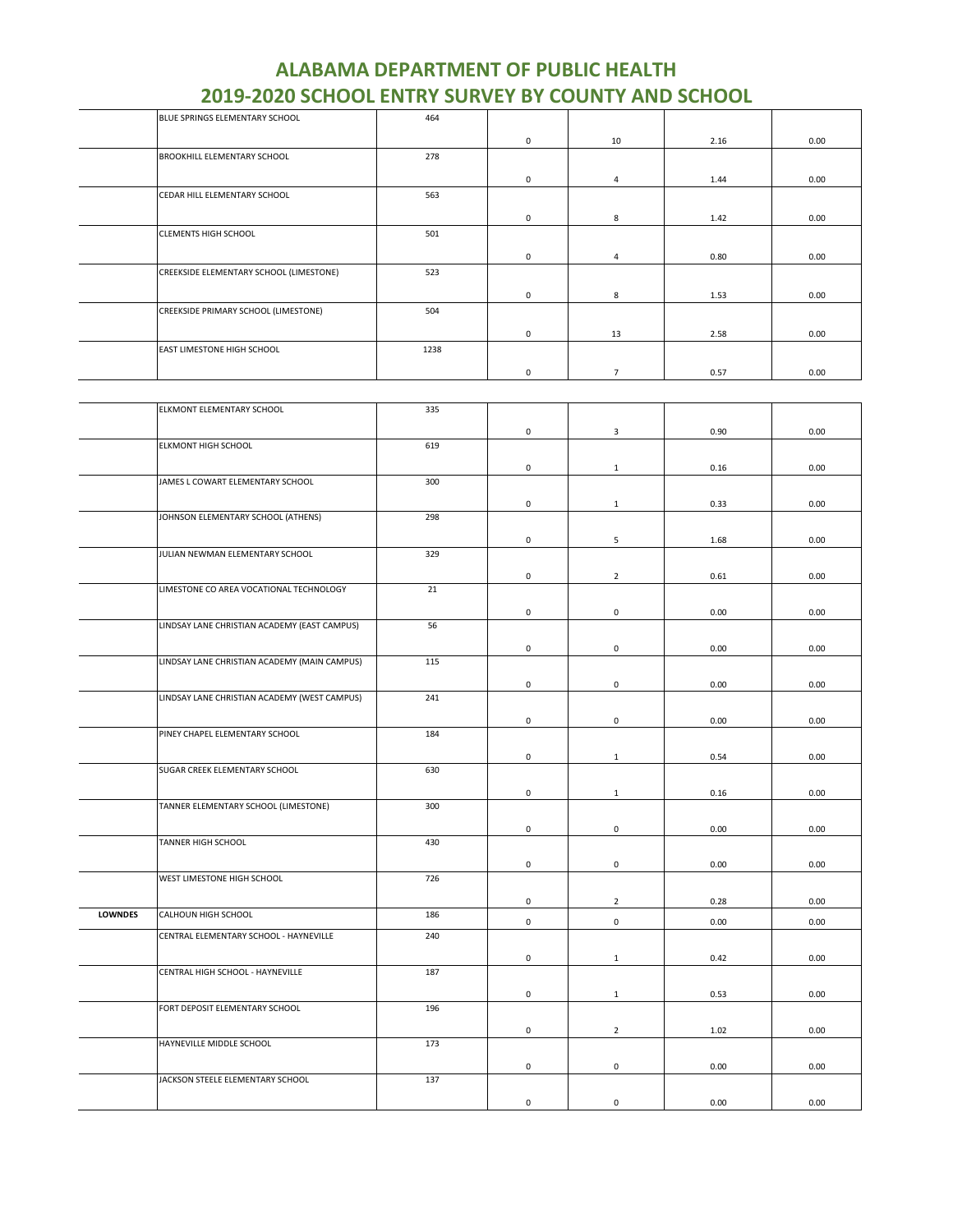|                | LOWNDES ACADEMY                                          | 230  |                     |                |      |      |
|----------------|----------------------------------------------------------|------|---------------------|----------------|------|------|
|                |                                                          |      | $\mathsf{O}\xspace$ | $\mathbf{1}$   | 0.43 | 0.00 |
|                | LOWNDES COUNTY MIDDLE SCHOOL                             | 136  |                     |                |      |      |
|                |                                                          |      |                     |                |      |      |
|                |                                                          |      | 0                   | 0              | 0.00 | 0.00 |
| <b>MACON</b>   | BOOKER T WASHINGTON HIGH SCHOOL (MACON CO)               | 448  | $\mathsf 0$         | $\overline{2}$ | 0.45 | 0.00 |
|                | DC WOLFE SCHOOL                                          | 100  |                     |                |      |      |
|                |                                                          |      |                     |                |      |      |
|                |                                                          |      | $\mathsf{O}\xspace$ | $\overline{2}$ | 2.00 | 0.00 |
|                | GEORGE WASHINGTON CARVER ELEMENTARY SCHOOL<br>(MACON CO) | 340  |                     |                |      |      |
|                |                                                          |      | 0                   | 0              | 0.00 | 0.00 |
|                | NOTASULGA HIGH SCHOOL                                    | 285  |                     |                |      |      |
|                |                                                          |      |                     |                |      |      |
|                | ST JOSEPH CATHOLIC SCHOOL                                |      | $\mathbf 0$         | 3              | 1.05 | 0.00 |
|                |                                                          | 28   |                     |                |      |      |
|                |                                                          |      | 0                   | 0              | 0.00 | 0.00 |
|                | TUSKEGEE INSTITUTE MIDDLE SCHOOL                         | 231  |                     |                |      |      |
|                |                                                          |      |                     |                |      |      |
|                |                                                          |      | $\mathsf{O}\xspace$ | $\mathbf{3}$   | 1.30 | 0.00 |
|                | TUSKEGEE PUBLIC ELEMENTARY                               | 321  |                     |                |      |      |
|                |                                                          |      | $\mathsf 0$         | $\mathbf{1}$   | 0.31 | 0.00 |
| <b>MADISON</b> | ACADEMY FOR ACADEMICS & ARTS                             | 585  |                     |                |      |      |
|                |                                                          |      | 0                   | 13             | 2.22 | 0.00 |
|                | ACADEMY FOR SCIENCE AND FOREIGN LANGUAGE                 | 466  |                     |                |      |      |
|                |                                                          |      | 0                   | 4              | 0.86 | 0.00 |
|                | BLOSSOMWOOD ELEMENTARY SCHOOL                            | 584  |                     |                |      |      |
|                |                                                          |      |                     |                |      |      |
|                |                                                          |      | 0                   | $\overline{7}$ | 1.20 | 0.00 |
|                | <b>BOB JONES HIGH SCHOOL</b>                             | 1723 |                     |                |      |      |
|                |                                                          |      | $\mathsf{O}\xspace$ | 9              | 0.52 | 0.00 |
|                | <b>BUCKHORN HIGH SCHOOL</b>                              | 1273 |                     |                |      |      |
|                |                                                          |      |                     |                |      |      |
|                |                                                          |      | 0                   | 10             | 0.79 | 0.00 |
|                | BUCKHORN MIDDLE SCHOOL                                   | 649  |                     |                |      |      |
|                |                                                          |      | 0                   | 8              | 1.23 | 0.00 |
|                | <b>CENTRAL SCHOOL</b>                                    | 698  |                     |                |      |      |
|                |                                                          |      |                     |                |      |      |
|                |                                                          |      | $\mathbf 0$         | 12             | 1.72 | 0.00 |
|                | CHALLENGER ELEMENTARY SCHOOL                             | 458  |                     |                |      |      |
|                |                                                          |      | 0                   | 9              | 1.97 | 0.00 |
|                | CHALLENGER MIDDLE SCHOOL                                 | 509  |                     |                |      |      |
|                |                                                          |      |                     |                |      |      |
|                | CHAPMAN ELEMENTARY SCHOOL                                |      | 0                   | 3              | 0.59 | 0.00 |
|                |                                                          | 340  |                     |                |      |      |
|                |                                                          |      | 0                   | 1              | 0.29 | 0.00 |
|                | COLUMBIA ELEMENTARY SCHOOL                               | 829  |                     |                |      |      |
|                |                                                          |      |                     |                |      |      |
|                |                                                          |      | $\mathsf 0$         | $\overline{7}$ | 0.84 | 0.00 |
|                | COLUMBIA HIGH SCHOOL                                     | 838  |                     |                |      |      |
|                |                                                          |      | 0                   | 6              | 0.72 | 0.00 |
|                | DISCOVERY MIDDLE SCHOOL                                  | 1327 |                     |                |      |      |
|                |                                                          |      |                     |                |      |      |
|                | ENDEAVOR ELEMENTARY SCHOOL                               | 578  | $\mathbf 0$         | 9              | 0.68 | 0.00 |
|                |                                                          |      |                     |                |      |      |
|                |                                                          |      | 0                   | 21             | 3.63 | 0.00 |
|                | FARLEY ELEMENTARY SCHOOL                                 | 337  |                     |                |      |      |
|                |                                                          |      | 0                   | 6              | 1.78 | 0.00 |
|                | GOLDSMITH-SCHIFFMAN ELEMENTARY                           | 900  |                     |                |      |      |
|                |                                                          |      |                     |                |      |      |
|                |                                                          |      | 0                   | 13             | 1.44 | 0.00 |
|                | GRACE LUTHERAN CDC AND SCHOOL                            | 121  |                     |                |      |      |
|                |                                                          |      | $\mathbf 0$         | 8              |      | 0.00 |
|                | HAMPTON COVE ELEMENTARY                                  | 556  |                     |                | 6.61 |      |
|                |                                                          |      |                     |                |      |      |
|                |                                                          |      | 0                   | $\overline{4}$ | 0.72 | 0.00 |
|                | HAMPTON COVE MIDDLE SCHOOL                               | 700  |                     |                |      |      |
|                |                                                          |      | $\mathsf{O}\xspace$ | 8              | 1.14 | 0.00 |
|                | HARVEST ELEMENTARY SCHOOL                                | 652  |                     |                |      |      |
|                |                                                          |      |                     |                |      |      |
|                |                                                          |      | 0                   | 14             | 2.15 | 0.00 |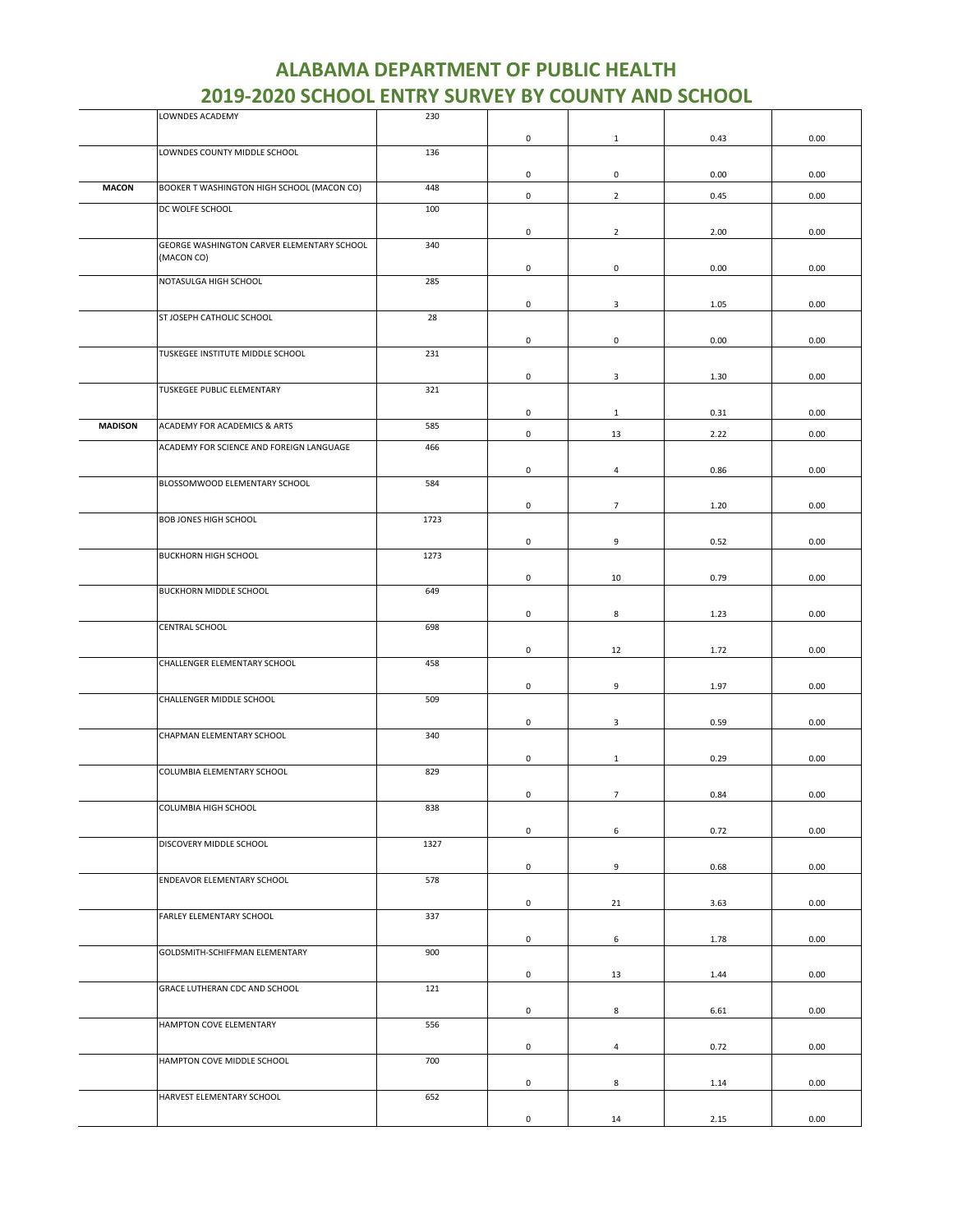| HAZEL GREEN ELEMENTARY SCHOOL | 622  |  |      |      |
|-------------------------------|------|--|------|------|
|                               |      |  | 0.80 | 0.00 |
| HAZEL GREEN HIGH SCHOOL       | 1136 |  |      |      |
|                               |      |  | 0.53 | 0.00 |
| HERITAGE ELEMENTARY SCHOOL    | 818  |  |      |      |
|                               |      |  | 0.00 | 0.00 |

| HIGHLANDS ELEMENTARY SCHOOL (HUNTSVILLE)    | 381   |                     |                     |      |      |
|---------------------------------------------|-------|---------------------|---------------------|------|------|
|                                             |       |                     |                     |      |      |
|                                             |       | 0                   | $\overline{2}$      | 0.52 | 0.00 |
| HOLY FAMILY REGIONAL SCHOOL                 | 226   |                     |                     |      |      |
|                                             |       | 0                   | $\mathsf{O}\xspace$ | 0.00 | 0.00 |
| HOLY SPIRIT REGIONAL SCHOOL                 | 348   |                     |                     |      |      |
|                                             |       | 0                   | $\mathbf{1}$        | 0.29 | 0.00 |
| HORIZON ELEMENTARY SCHOOL                   | 604   |                     |                     |      |      |
|                                             |       |                     |                     |      |      |
| HUNTSVILLE HIGH SCHOOL                      | 1799  | 0                   | 10                  | 1.66 | 0.00 |
|                                             |       |                     |                     |      |      |
|                                             |       | $\mathsf{O}\xspace$ | 19                  | 1.06 | 0.00 |
| HUNTSVILLE JUNIOR HIGH SCHOOL               | 433   |                     |                     |      |      |
|                                             |       | 0                   | $\overline{2}$      | 0.46 | 0.00 |
| ISLAMIC ACADEMY OF HUNTSVILLE               | 52    |                     |                     |      |      |
|                                             |       | 0                   | $\mathbf 0$         | 0.00 | 0.00 |
| JAMES CLEMENS HIGH SCHOOL                   | 1921  |                     |                     |      |      |
|                                             |       |                     |                     |      |      |
| JAMES DAWSON ELEMENTARY                     | 387   | 0                   | 12                  | 0.62 | 0.00 |
|                                             |       |                     |                     |      |      |
|                                             |       | 0                   | $\mathbf{1}$        | 0.26 | 0.00 |
| JONES VALLEY ELEMENTARY SCHOOL (HUNTSVILLE) | 413   |                     |                     |      |      |
|                                             |       | 0                   | 5                   | 1.21 | 0.00 |
| <b>KEMI LOFTIN</b>                          | 1279  | 5                   | 23                  | 1.80 | 0.39 |
|                                             |       |                     |                     |      |      |
| LAKEWOOD ELEMENTARY SCHOOL (HUNTSVILLE)     | 425   |                     |                     |      |      |
|                                             |       |                     |                     |      |      |
|                                             |       | $\mathsf 0$         | $\mathsf 0$         | 0.00 | 0.00 |
| LEE HIGH SCHOOL (HUNTSVILLE)                | 763   |                     |                     |      |      |
|                                             |       | $\mathsf{O}\xspace$ | 3                   | 0.39 | 0.00 |
| LEGACY ELEMENTARY SCHOOL                    | 691   |                     |                     |      |      |
|                                             |       | 0                   | 8                   | 1.16 | 0.00 |
| LIBERTY MIDDLE SCHOOL                       | 1396  |                     |                     |      |      |
|                                             |       |                     |                     |      |      |
| LOUIS J MORRIS P8                           | 1006  | $\mathsf{O}\xspace$ | 9                   | 0.64 | 0.00 |
|                                             |       |                     |                     |      |      |
|                                             |       | 0                   | 6                   | 0.60 | 0.00 |
| LYNN FANNING ELEMENTARY SCHOOL              | 612   |                     |                     |      |      |
|                                             |       | 0                   | 14                  | 2.29 | 0.00 |
| MADISON ACADEMY SCHOOL                      | 767   |                     |                     |      |      |
|                                             |       | 0                   | 9                   | 1.17 | 0.00 |
| MADISON COUNTY CAREER TECHNICAL CENTER      | $1\,$ |                     |                     |      |      |
|                                             |       |                     |                     |      |      |
|                                             |       | 0                   | 0                   | 0.00 | 0.00 |
| MADISON COUNTY ELEMENTARY SCHOOL            | 371   |                     |                     |      |      |
|                                             |       | 0                   | 3                   | 0.81 | 0.00 |
| MADISON COUNTY HIGH SCHOOL                  | 498   |                     |                     |      |      |
|                                             |       | 0                   | 0                   | 0.00 | 0.00 |
| MADISON COUNTY VIRTUAL SCHOOL               | 248   |                     |                     |      |      |
|                                             |       | 0                   | $\overline{4}$      |      | 0.00 |
| MADISON CROSS ROADS ELEMENTARY SCHOOL       | 852   |                     |                     | 1.61 |      |
|                                             |       |                     |                     |      |      |
|                                             |       | 0                   | 15                  | 1.76 | 0.00 |
| MADISON ELEMENTARY SCHOOL                   | 594   |                     |                     |      |      |
|                                             |       | 0                   | 3                   | 0.51 | 0.00 |
| MAE JEMISON HIGH SCHOOL                     | 724   |                     |                     |      |      |
|                                             |       | 0                   | $\mathbf{1}$        | 0.14 | 0.00 |
|                                             |       |                     |                     |      |      |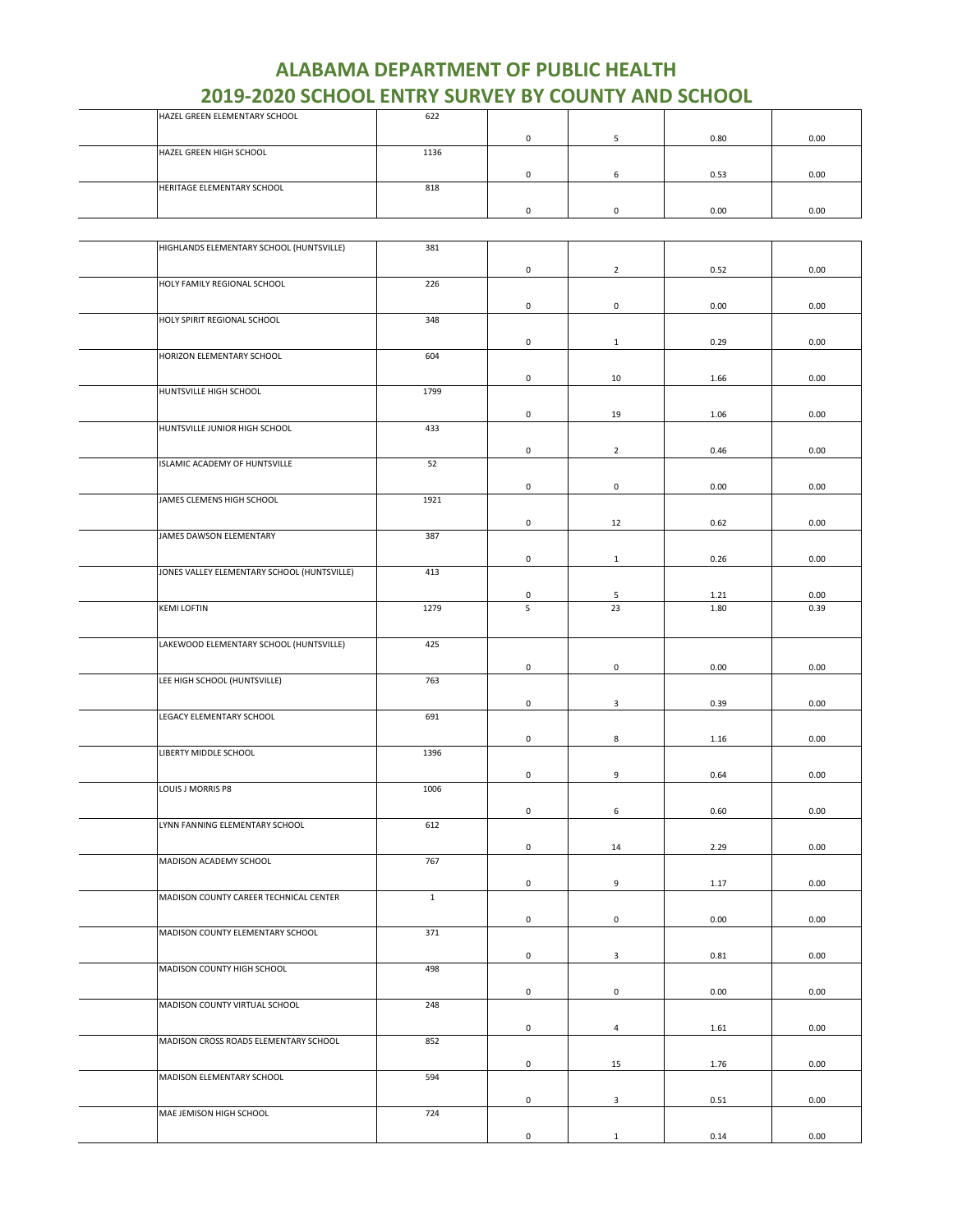| MARTIN LUTHER KING JR ELEMENTARY SCHOOL   | 342  |                     |                 |       |      |
|-------------------------------------------|------|---------------------|-----------------|-------|------|
| (HUNTSVILLE)                              |      | $\pmb{0}$           | $\mathbf{1}$    | 0.29  | 0.00 |
| MCDONNELL ELEMENTARY SCHOOL               | 460  |                     |                 |       |      |
|                                           |      | $\mathbf 0$         | $\overline{2}$  | 0.43  | 0.00 |
| MERIDIANVILLE MIDDLE SCHOOL               | 620  |                     |                 |       |      |
|                                           |      |                     |                 |       |      |
|                                           |      | $\mathsf 0$         | $\overline{7}$  | 1.13  | 0.00 |
| MILL CREEK ELEMENTARY SCHOOL              | 977  |                     |                 |       |      |
|                                           |      | $\mathbf 0$         | 13              | 1.33  | 0.00 |
| MONROVIA ELEMENTARY SCHOOL                | 562  |                     |                 |       |      |
|                                           |      | $\mathsf 0$         | 13              | 2.31  | 0.00 |
| MONROVIA MIDDLE SCHOOL                    | 1012 |                     |                 |       |      |
|                                           |      |                     |                 |       |      |
| MONTE SANO ELEMENTARY SCHOOL              | 251  | $\mathsf 0$         | 21              | 2.08  | 0.00 |
|                                           |      |                     |                 |       |      |
|                                           |      | $\mathsf 0$         | 3               | 1.20  | 0.00 |
| MONTESSORI SCHOOL OF HUNTSVILLE           | 54   |                     |                 |       |      |
|                                           |      | 0                   | 6               | 11.11 | 0.00 |
| MONTVIEW ELEMENTARY SCHOOL                | 195  |                     |                 |       |      |
|                                           |      | $\mathbf 0$         | $\overline{2}$  | 1.03  | 0.00 |
| MOORES MILL INTERMEDIATE SCHOOL           | 777  |                     |                 |       |      |
|                                           |      |                     |                 |       |      |
|                                           |      | 0                   | 14              | 1.80  | 0.00 |
| MOUNTAIN GAP P-8                          | 762  |                     |                 |       |      |
|                                           |      | 0                   | 10              | 1.31  | 0.00 |
| MT CARMEL ELEMENTARY SCHOOL               | 498  |                     |                 |       |      |
|                                           |      | $\mathsf 0$         | 5               | 1.00  | 0.00 |
| NEW CENTURY TECHNOLOGY HIGH SCHOOL        | 449  |                     |                 |       |      |
|                                           |      |                     |                 |       |      |
| NEW HOPE ELEMENTARY SCHOOL                | 659  | 0                   | 5               | 1.11  | 0.00 |
|                                           |      |                     |                 |       |      |
|                                           |      | $\mathsf 0$         | 14              | 2.12  | 0.00 |
| NEW HOPE HIGH SCHOOL                      | 415  |                     |                 |       |      |
|                                           |      | $\mathsf 0$         | $\overline{2}$  | 0.48  | 0.00 |
| NEW MARKET SCHOOL                         | 346  |                     |                 |       |      |
|                                           |      | $\mathsf{O}\xspace$ | 8               | 2.31  | 0.00 |
| OWENS CROSS ROADS SCHOOL                  | 354  |                     |                 |       |      |
|                                           |      |                     |                 |       |      |
|                                           |      | 0                   | $\overline{7}$  | 1.98  | 0.00 |
| PROVIDENCE CLASSICAL SCHOOL               | 277  | $\mathsf 0$         | 10              | 3.61  | 0.00 |
|                                           |      |                     |                 |       |      |
| PROVIDENCE ELEMENTARY                     | 737  |                     |                 |       |      |
|                                           |      | 0                   | 10              | 1.36  | 0.00 |
| RAINBOW ELEMENTARY SCHOOL                 | 613  |                     |                 |       |      |
|                                           |      |                     |                 |       |      |
| RANDOLPH SCHOOL                           | 678  | $\mathsf 0$         | 5               | 0.82  | 0.00 |
|                                           |      |                     |                 |       |      |
|                                           |      | $\mathsf 0$         | $\overline{4}$  | 0.59  | 0.00 |
| RIDGECREST ELEMENTARY SCHOOL (HUNTSVILLE) | 465  |                     |                 |       |      |
|                                           |      | 0                   | $\overline{4}$  | 0.86  | 0.00 |
| RIVERTON ELEMENTARY SCHOOL                | 484  |                     |                 |       |      |
|                                           |      | $\mathsf{O}\xspace$ | $7\overline{ }$ | 1.45  | 0.00 |
| RIVERTON INTERMEDIATE SCHOOL              | 812  |                     |                 |       |      |
|                                           |      |                     |                 |       |      |
|                                           |      | $\mathbf 0$         | $7\overline{ }$ | 0.86  | 0.00 |
| ROGER B CHAFFEE ELEMENTARY                | 363  |                     |                 |       |      |
|                                           |      | $\mathsf 0$         | $\mathbf{3}$    | 0.83  | 0.00 |
| ROLLING HILLS ELEMENTARY SCHOOL           | 404  |                     |                 |       |      |
|                                           |      | 0                   | $\mathbf{1}$    | 0.25  | 0.00 |
| RONALD MCNAIR 7-8                         | 380  |                     |                 |       |      |
|                                           |      |                     |                 |       |      |
| SONNIE HEREFORD ELEMENTARY                | 535  | $\pmb{0}$           | $\mathbf 0$     | 0.00  | 0.00 |
|                                           |      |                     |                 |       |      |
|                                           |      | $\mathsf 0$         | $\overline{4}$  | 0.75  | 0.00 |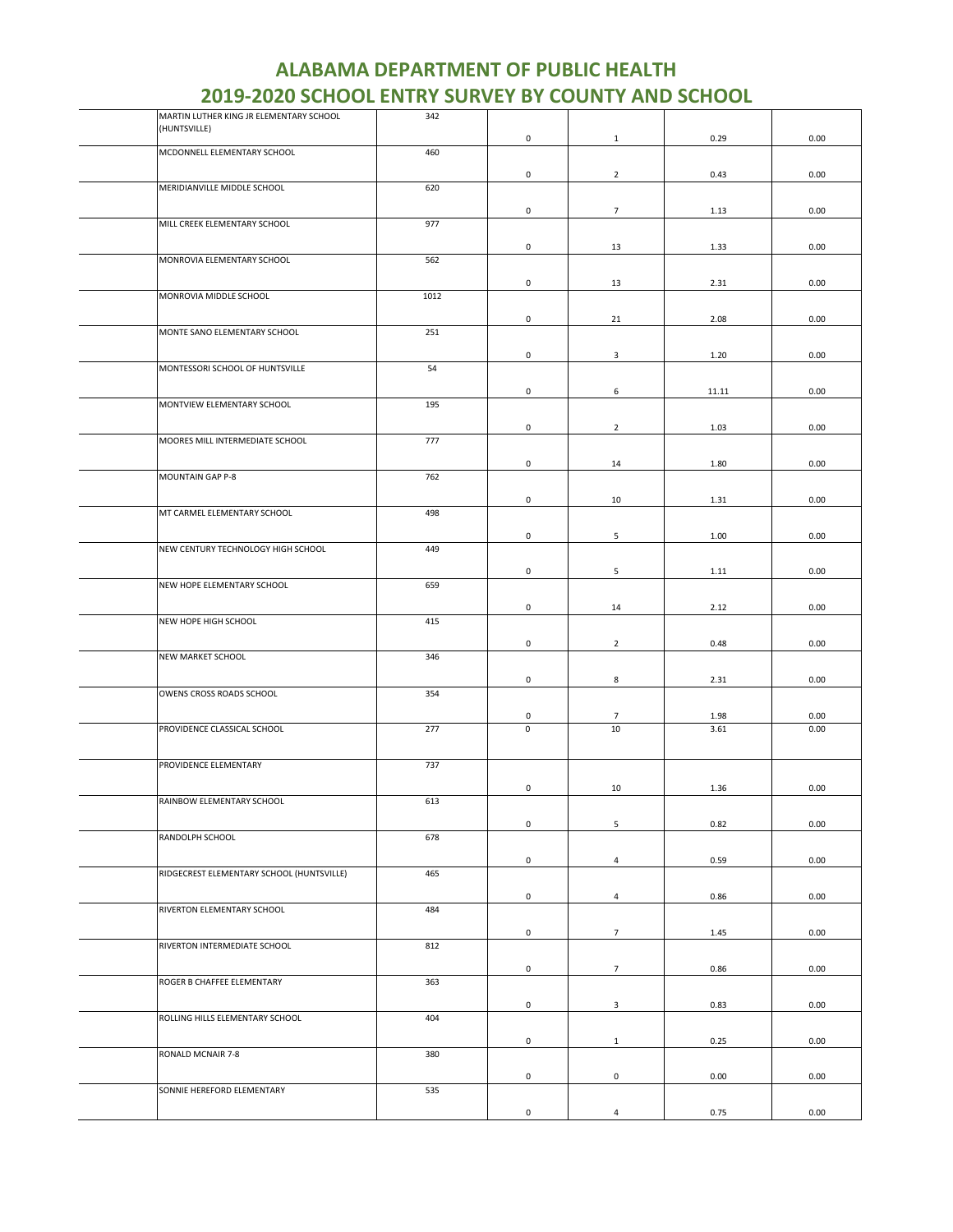|                | SPARKMAN HIGH SCHOOL                        | 1760 |                     |                     |       |      |
|----------------|---------------------------------------------|------|---------------------|---------------------|-------|------|
|                |                                             |      | $\mathsf{O}\xspace$ | 21                  | 1.19  | 0.00 |
|                | SPARKMAN MIDDLE SCHOOL                      | 882  |                     |                     |       |      |
|                |                                             |      |                     |                     |       |      |
|                |                                             |      | 0                   | 12                  | 1.36  | 0.00 |
|                | SPARKMAN NINTH GRADE SCHOOL                 | 604  |                     |                     |       |      |
|                |                                             |      | 0                   | $\overline{4}$      | 0.66  | 0.00 |
|                | ST. JOHN PAUL II HIGH SCHOOL                | 344  |                     |                     |       |      |
|                |                                             |      |                     |                     |       |      |
|                | VALLEY FELLOWSHIP CHRISTIAN ACADEMY         |      | 0                   | $\overline{2}$      | 0.58  | 0.00 |
|                |                                             | 167  |                     |                     |       |      |
|                |                                             |      | 0                   | $7\overline{ }$     | 4.19  | 0.00 |
|                | VIRGIL I GRISSOM HIGH SCHOOL                | 1820 |                     |                     |       |      |
|                |                                             |      | 0                   | 23                  | 1.26  | 0.00 |
|                | WALNUT GROVE SCHOOL                         | 221  |                     |                     |       |      |
|                |                                             |      |                     |                     |       |      |
|                |                                             |      | 0                   | $\mathbf{1}$        | 0.45  | 0.00 |
|                | WEATHERLY HEIGHTS ELEMENTARY SCHOOL         | 478  |                     |                     |       |      |
|                |                                             |      | 0                   | 10                  | 2.09  | 0.00 |
|                | WEST MADISON ELEMENTARY SCHOOL              | 476  |                     |                     |       |      |
|                |                                             |      |                     |                     |       |      |
|                |                                             |      | 0                   | 4                   | 0.84  | 0.00 |
|                | WESTMINSTER CHRISTIAN ACADEMY               | 8    |                     |                     |       |      |
|                |                                             |      | 0                   | $\mathbf{1}$        | 12.50 | 0.00 |
|                | WESTMINSTER CHRISTIAN ACADEMY, UPPER CAMPUS | 42   |                     |                     |       |      |
|                |                                             |      |                     |                     |       |      |
|                |                                             |      | 0                   | $\mathbf{1}$        | 2.38  | 0.00 |
|                |                                             |      |                     |                     |       |      |
|                | WHITESBURG CHRISTIAN ACADEMY                | 565  | 9                   | 12                  | 2.12  | 1.59 |
|                | WHITESBURG MIDDLE SCHOOL P-8                | 973  | $\mathsf 0$         | $\overline{2}$      | 0.21  | 0.00 |
|                |                                             |      |                     |                     |       |      |
|                | WILLIAMS P8                                 | 1087 |                     |                     |       |      |
|                |                                             |      |                     |                     |       |      |
|                |                                             |      | 0                   | 9                   | 0.83  | 0.00 |
| <b>MARENGO</b> | AMELIA L JOHNSON HIGH SCHOOL                | 170  | 0                   | 0                   | 0.00  | 0.00 |
|                | DEMOPOLIS HIGH SCHOOL                       | 706  |                     |                     |       |      |
|                |                                             |      |                     |                     |       |      |
|                |                                             |      | 0                   | $\mathbf{1}$        | 0.14  | 0.00 |
|                | DEMOPOLIS MIDDLE SCHOOL                     | 548  |                     |                     |       |      |
|                |                                             |      | 0                   | $\mathbf{1}$        | 0.18  | 0.00 |
|                | GEORGE P AUSTIN JUNIOR HIGH SCHOOL          | 94   |                     |                     |       |      |
|                |                                             |      |                     |                     |       |      |
|                |                                             |      | 0                   | $\mathsf{O}\xspace$ | 0.00  | 0.00 |
|                | LINDEN ELEMENTARY SCHOOL                    | 205  |                     |                     |       |      |
|                |                                             |      | 0                   | $1\,$               | 0.49  | 0.00 |
|                | LINDEN HIGH SCHOOL                          | 166  |                     |                     |       |      |
|                |                                             |      | $\mathsf 0$         | $\mathsf{O}\xspace$ | 0.00  | 0.00 |
|                | MARENGO HIGH SCHOOL                         | 232  |                     |                     |       |      |
|                |                                             |      |                     |                     |       |      |
|                |                                             |      | $\mathsf{O}\xspace$ | $\mathsf 0$         | 0.00  | 0.00 |
|                | SWEET WATER HIGH SCHOOL                     | 588  |                     |                     |       |      |
|                |                                             |      | $\mathsf 0$         | $\mathbf{1}$        | 0.17  | 0.00 |
|                | US JONES ELEMENTARY SCHOOL                  | 464  |                     |                     |       |      |
|                |                                             |      |                     |                     |       |      |
|                |                                             |      | 0                   | $\overline{4}$      | 0.86  | 0.00 |
|                | WESTSIDE ELEMENTARY SCHOOL                  | 490  |                     |                     |       |      |
|                |                                             |      | $\mathsf{O}\xspace$ | $\overline{4}$      | 0.82  | 0.00 |
| <b>MARION</b>  | BRILLIANT ELEMENTARY SCHOOL                 | 120  |                     |                     |       |      |
|                |                                             |      | $\mathsf{O}\xspace$ | $\mathsf 0$         | 0.00  | 0.00 |
|                | <b>BRILLIANT HIGH SCHOOL</b>                | 126  |                     |                     |       |      |
|                |                                             |      | 0                   | $\mathsf{O}\xspace$ | 0.00  | 0.00 |
|                | <b>GUIN ELEMENTARY SCHOOL</b>               | 245  |                     |                     |       |      |
|                |                                             |      |                     |                     |       |      |
|                |                                             |      | 0                   | 5                   | 2.04  | 0.00 |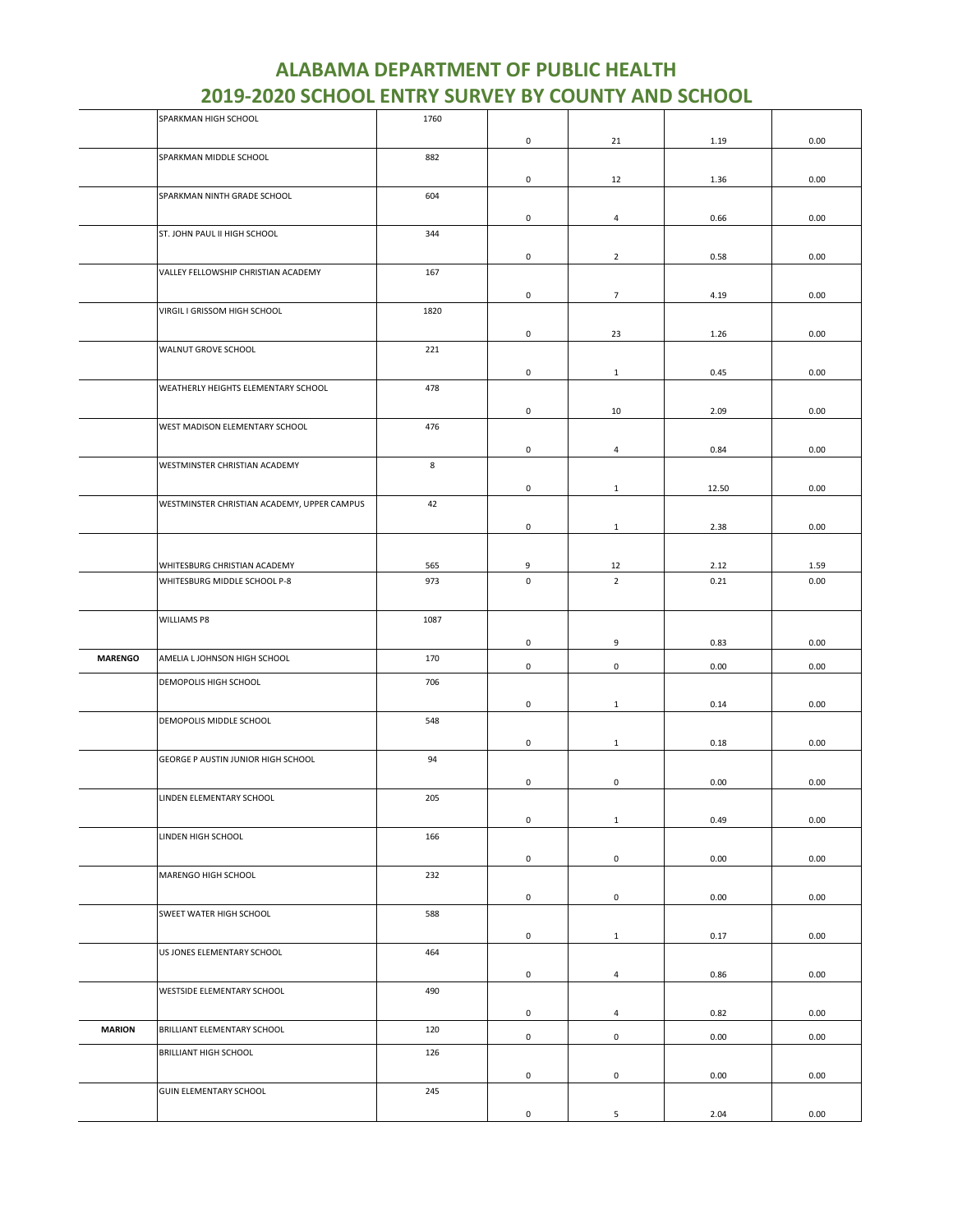|                 | HACKLEBURG ELEMENTARY SCHOOL       | 263  |                     |                     |      |      |
|-----------------|------------------------------------|------|---------------------|---------------------|------|------|
|                 |                                    |      | 0                   | $\mathbf{1}$        | 0.38 | 0.00 |
|                 | HACKLEBURG HIGH SCHOOL             | 213  |                     |                     |      |      |
|                 |                                    |      |                     |                     |      |      |
|                 |                                    |      | 0                   | $\mathbf{1}$        | 0.47 | 0.00 |
|                 | HAMILTON ELEMENTARY SCHOOL         | 618  |                     |                     |      |      |
|                 |                                    |      | $\mathsf{O}\xspace$ | $\overline{a}$      | 0.65 | 0.00 |
|                 | HAMILTON HIGH SCHOOL               | 465  |                     |                     |      |      |
|                 |                                    |      |                     |                     |      |      |
|                 |                                    |      | 0                   | 0                   | 0.00 | 0.00 |
|                 | HAMILTON MIDDLE SCHOOL             | 380  |                     |                     |      |      |
|                 |                                    |      | $\mathsf 0$         |                     |      |      |
|                 |                                    |      |                     | $\mathbf{1}$        | 0.26 | 0.00 |
|                 | MARION COUNTY HIGH SCHOOL          | 241  |                     |                     |      |      |
|                 |                                    |      | 0                   | 0                   | 0.00 | 0.00 |
|                 | PHILLIPS ELEMENTARY SCHOOL         | 203  |                     |                     |      |      |
|                 |                                    |      |                     |                     |      |      |
|                 |                                    |      | 0                   | $\mathbf{1}$        | 0.49 | 0.00 |
|                 | PHILLIPS HIGH SCHOOL               | 218  |                     |                     |      |      |
|                 |                                    |      | 0                   | 0                   | 0.00 | 0.00 |
|                 |                                    |      |                     |                     |      |      |
|                 | WINFIELD ELEMENTARY SCHOOL         | 486  |                     |                     |      |      |
|                 |                                    |      | 0                   | 8                   | 1.65 | 0.00 |
|                 | WINFIELD HIGH SCHOOL               | 348  |                     |                     |      |      |
|                 |                                    |      |                     |                     |      |      |
|                 |                                    |      | 0                   | $\overline{4}$      | 1.15 | 0.00 |
|                 | WINFIELD MIDDLE SCHOOL             | 402  |                     |                     |      |      |
|                 |                                    |      | $\mathsf{O}\xspace$ | $\mathbf{3}$        | 0.75 | 0.00 |
|                 |                                    |      |                     |                     |      |      |
| <b>MARSHALL</b> | ALBERTVILLE ELEMENTARY SCHOOL      | 935  | $\mathsf{O}\xspace$ | $7\overline{ }$     | 0.75 | 0.00 |
|                 | ALBERTVILLE HIGH SCHOOL            | 1507 |                     |                     |      |      |
|                 |                                    |      |                     |                     |      |      |
|                 |                                    |      | 0                   | 5                   | 0.33 | 0.00 |
|                 | ALBERTVILLE KINDERGARTEN AND PRE-K | 467  |                     |                     |      |      |
|                 |                                    |      | 0                   | 0                   | 0.00 | 0.00 |
|                 |                                    |      |                     |                     |      |      |
|                 | ALBERTVILLE MIDDLE SCHOOL          | 865  |                     |                     |      |      |
|                 |                                    |      | $\mathsf{O}\xspace$ | $\mathsf{O}\xspace$ | 0.00 | 0.00 |
|                 | ALBERTVILLE PRIMARY SCHOOL         | 944  |                     |                     |      |      |
|                 |                                    |      |                     |                     |      |      |
|                 |                                    |      | 0                   | $\overline{2}$      | 0.21 | 0.00 |
|                 | ARAB ELEMENTARY SCHOOL             | 590  |                     |                     |      |      |
|                 |                                    |      | 0                   | $\mathsf{O}\xspace$ | 0.00 | 0.00 |
|                 |                                    |      |                     |                     |      |      |
|                 | ARAB HIGH SCHOOL                   | 786  |                     |                     |      |      |
|                 |                                    |      | 0                   | 3                   | 0.38 | 0.00 |
|                 | ARAB JUNIOR HIGH SCHOOL            | 609  |                     |                     |      |      |
|                 |                                    |      |                     |                     |      |      |
|                 |                                    |      | $\mathsf{O}\xspace$ | $\overline{2}$      | 0.33 | 0.00 |
|                 | ARAB PRIMARY SCHOOL                | 643  |                     |                     |      |      |
|                 |                                    |      | $\mathsf 0$         | 10                  | 1.56 | 0.00 |
|                 |                                    | 89   |                     |                     |      |      |
|                 | ASBURY ELEMENTARY SCHOOL           |      |                     |                     |      |      |
|                 |                                    |      | $\mathsf 0$         | $\mathsf{O}\xspace$ | 0.00 | 0.00 |
|                 | ASBURY HIGH SCHOOL                 | 163  |                     |                     |      |      |
|                 |                                    |      |                     |                     |      |      |
|                 |                                    |      | $\mathsf 0$         | $\mathsf{O}\xspace$ | 0.00 | 0.00 |
|                 | <b>BOAZ ELEMENTARY SCHOOL</b>      | 369  |                     |                     |      |      |
|                 |                                    |      | $\mathsf{O}\xspace$ | $\mathbf{3}$        | 0.81 | 0.00 |
|                 |                                    |      |                     |                     |      |      |
|                 | <b>BOAZ HIGH SCHOOL</b>            | 615  |                     |                     |      |      |
|                 |                                    |      | 0                   | 6                   | 0.98 | 0.00 |
|                 | BOAZ INTERMEDIATE SCHOOL           | 363  |                     |                     |      |      |
|                 |                                    |      |                     |                     |      |      |
|                 |                                    |      | 0                   | $\mathsf 0$         | 0.00 | 0.00 |
|                 | <b>BOAZ MIDDLE SCHOOL</b>          | 546  |                     |                     |      |      |
|                 |                                    |      |                     |                     |      |      |
|                 |                                    |      | 0                   | 5                   | 0.92 | 0.00 |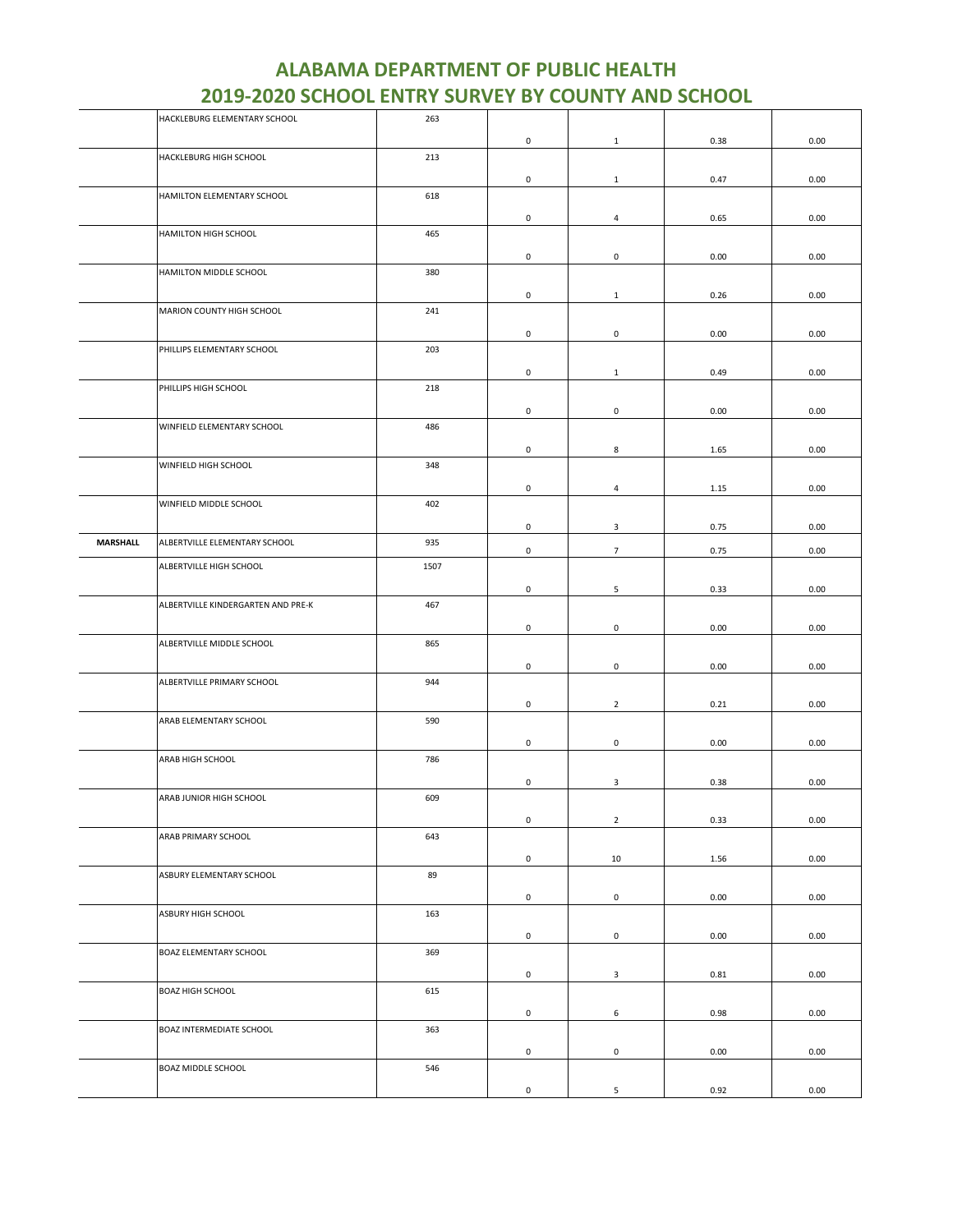|               | BRINDLEE MOUNTAIN ELEMENTARY SCHOOL        | 43             |              |                     |      |      |
|---------------|--------------------------------------------|----------------|--------------|---------------------|------|------|
|               |                                            |                | 0            | $\mathbf{1}$        | 2.33 | 0.00 |
|               | BRINDLEE MOUNTAIN HIGH SCHOOL              | 131            |              |                     |      |      |
|               |                                            |                | 0            | $\mathbf 0$         | 0.00 | 0.00 |
|               | BRINDLEE MOUNTAIN PRIMARY SCHOOL           | 113            |              |                     |      |      |
|               |                                            |                |              |                     |      |      |
|               |                                            |                | 0            | 3                   | 2.65 | 0.00 |
|               | CHEROKEE ELEMENTARY SCHOOL (GUNTERSVILLE)  | 406            |              |                     |      |      |
|               |                                            |                | 0            | $\overline{4}$      | 0.99 | 0.00 |
|               | CLAYSVILLE SCHOOL                          | $\overline{2}$ |              |                     |      |      |
|               |                                            |                | 0            | $\mathbf 0$         | 0.00 | 0.00 |
|               | CORLEY ELEMENTARY SCHOOL                   | 240            |              |                     |      |      |
|               |                                            |                |              |                     |      |      |
|               | DOUGLAS HIGH SCHOOL                        | $\overline{4}$ | 0            | $\overline{2}$      | 0.83 | 0.00 |
|               |                                            |                |              |                     |      |      |
|               |                                            |                | 0            | $\mathsf 0$         | 0.00 | 0.00 |
|               | DOUGLAS MIDDLE SCHOOL                      | 10             |              |                     |      |      |
|               |                                            |                | 0            | 0                   | 0.00 | 0.00 |
|               | EVANS ELEMENTARY SCHOOL                    | 920            |              |                     |      |      |
|               |                                            |                |              |                     |      |      |
|               |                                            | 404            | 0            | $\overline{4}$      | 0.43 | 0.00 |
|               | GUNTERSVILLE ELEMENTARY SCHOOL             |                |              |                     |      |      |
|               |                                            |                | 0            | 5                   | 1.24 | 0.00 |
|               | <b>GUNTERSVILLE HIGH SCHOOL</b>            | 589            |              |                     |      |      |
|               |                                            |                | 0            | $\overline{2}$      | 0.34 | 0.00 |
|               | <b>GUNTERSVILLE MIDDLE SCHOOL</b>          | 386            |              |                     |      |      |
|               |                                            |                |              |                     |      |      |
|               | KATE D SMITH DAR ELEMENTARY SCHOOL         | 96             | 0            | $\overline{2}$      | 0.52 | 0.00 |
|               |                                            |                |              |                     |      |      |
|               |                                            |                | 0            | $\overline{2}$      | 2.08 | 0.00 |
|               | KATE D SMITH DAR HIGH SCHOOL               | 63             |              |                     |      |      |
|               |                                            |                | 0            | $\mathbf 0$         | 0.00 | 0.00 |
|               | KATE DUNCAN SMITH DAR MIDDLE               | 134            |              |                     |      |      |
|               |                                            |                |              |                     |      |      |
|               | ROBERT D SLOMAN PRIMARY                    | 17             | $\mathsf 0$  | 3                   | 2.24 | 0.00 |
|               |                                            |                |              |                     |      |      |
|               |                                            |                | 0            | $\mathbf{1}$        | 5.88 | 0.00 |
| <b>MOBILE</b> | ACCEL DAY AND EVENING ACADEMY              | 283            | 0            | $\mathbf{1}$        | 0.35 | 0.00 |
|               | AL-IMAN ACADEMY OF MOBILE                  | $\overline{2}$ |              |                     |      |      |
|               |                                            |                | $\mathsf 0$  | 0                   | 0.00 |      |
|               | ALLENTOWN ELEMENTARY SCHOOL                | 785            |              |                     |      | 0.00 |
|               |                                            |                |              |                     |      |      |
|               |                                            |                | 0            | 22                  | 2.80 | 0.00 |
|               | ALMA BRYANT HIGH SCHOOL                    | 1573           |              |                     |      |      |
|               |                                            |                | $\mathbf{0}$ | 4                   | 0.25 | 0.00 |
|               | ANGELA DAVIS CHRISTIAN ACADEMY             | 23             |              |                     |      |      |
|               |                                            |                | 0            | $\mathsf{O}\xspace$ | 0.00 | 0.00 |
|               | ANNA F BOOTH ELEMENTARY                    | 420            |              |                     |      |      |
|               |                                            |                |              |                     |      |      |
|               |                                            |                | 0            | $\overline{2}$      | 0.48 | 0.00 |
|               | AUGUSTA EVANS SCHOOL                       | 246            |              |                     |      |      |
|               |                                            |                | 0            | $\mathbf{3}$        | 1.22 | 0.00 |
|               | <b>BAKER HIGH SCHOOL</b>                   | 2429           |              |                     |      |      |
|               |                                            |                | 0            | 18                  | 0.74 | 0.00 |
|               | BEN C RAIN HIGH SCHOOL                     | 582            |              |                     |      |      |
|               |                                            |                |              |                     |      |      |
|               |                                            |                | 0            | 0                   | 0.00 | 0.00 |
|               | BERNICE J CAUSEY MIDDLE SCHOOL             | 1644           |              |                     |      |      |
|               |                                            |                | 0            | 11                  | 0.67 | 0.00 |
|               | BOOKER T WASHINGTON MIDDLE SCHOOL (MOBILE) | 311            |              |                     |      |      |
|               |                                            |                | 0            | $\overline{4}$      | 1.29 | 0.00 |
|               | BREITLING ELEMENTARY SCHOOL                | 526            |              |                     |      |      |
|               |                                            |                |              |                     |      |      |
|               | BURNS MIDDLE SCHOOL                        | 804            | 0            | $\mathbf{3}$        | 0.57 | 0.00 |
|               |                                            |                |              |                     |      |      |
|               |                                            |                | 0            | 6                   | 0.75 | 0.00 |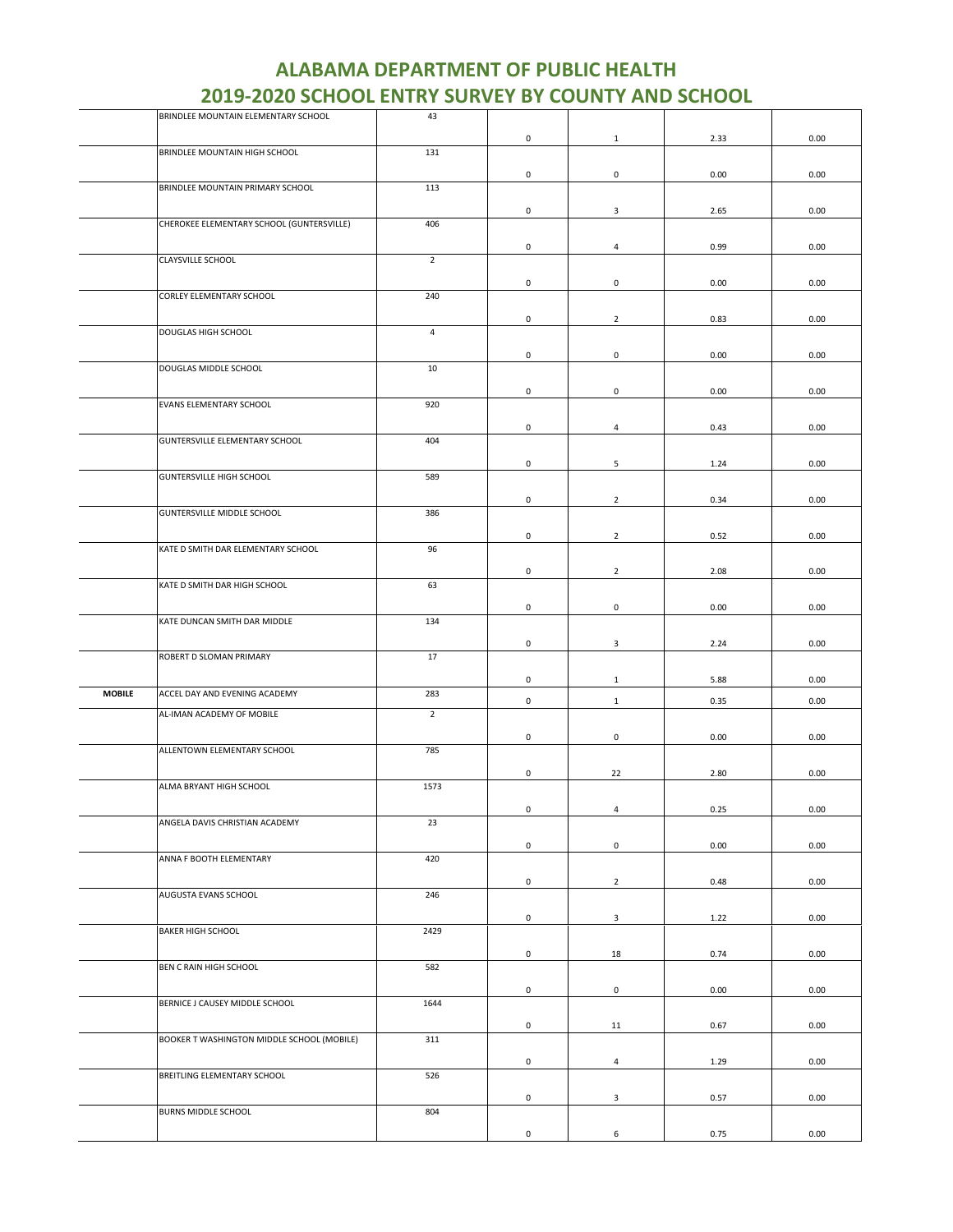| CALCEDEAVER ELEMENTARY SCHOOL                     | 213            |                     |                 |      |      |
|---------------------------------------------------|----------------|---------------------|-----------------|------|------|
|                                                   |                | 0                   | 0               | 0.00 | 0.00 |
| CALLOWAY SMITH MIDDLE SCHOOL                      | 581            |                     |                 |      |      |
|                                                   |                |                     |                 |      |      |
|                                                   |                | $\mathsf{O}\xspace$ | $\overline{4}$  | 0.69 | 0.00 |
| CF VIGOR HIGH SCHOOL                              | 468            |                     |                 |      |      |
|                                                   |                | 0                   | $\mathbf{1}$    | 0.21 | 0.00 |
| CHICKASAW CITY ELEMENTARY SCHOOL                  | 584            |                     |                 |      |      |
|                                                   |                |                     |                 |      |      |
|                                                   |                | 0                   | 9               | 1.54 | 0.00 |
| CHICKASAW CITY HIGH SCHOOL                        | 545            |                     |                 |      |      |
|                                                   |                | 0                   | 3               | 0.55 | 0.00 |
| CITRONELLE HIGH SCHOOL                            | 737            |                     |                 |      |      |
|                                                   |                | $\mathsf{O}\xspace$ | $\overline{2}$  | 0.27 | 0.00 |
| CL SCARBOROUGH MIDDLE SCHOOL                      | 662            |                     |                 |      |      |
|                                                   |                |                     |                 |      |      |
|                                                   |                | 0                   | 5               | 0.76 | 0.00 |
| CLARK-SHAW MAGNET SCHOOL                          | 740            |                     |                 |      |      |
|                                                   |                | $\mathsf{O}\xspace$ | 9               | 1.22 | 0.00 |
| COLLINS-RHODES ELEMENTARY SCHOOL                  | 563            |                     |                 |      |      |
|                                                   |                |                     |                 |      |      |
|                                                   |                | 0                   | $\mathbf{1}$    | 0.18 | 0.00 |
| CONTINUOUS LEARNING CENTER                        | 121            |                     |                 |      |      |
|                                                   |                | 0                   | $\mathbf 0$     | 0.00 | 0.00 |
| CORA CASTLEN ELEMENTARY                           | 414            |                     |                 |      |      |
|                                                   |                | 0                   |                 |      |      |
| COTTAGE HILL CHRISTIAN ACADEMY-CHURCH CAMPUS      | $\mathbf 1$    |                     | 5               | 1.21 | 0.00 |
|                                                   |                |                     |                 |      |      |
|                                                   |                | $\mathsf 0$         | $\mathsf 0$     | 0.00 | 0.00 |
| COTTAGE HILL CHRISTIAN ACADEMY-WEST CAMPUS        | $\overline{2}$ |                     |                 |      |      |
|                                                   |                | 0                   | $\mathsf 0$     | 0.00 | 0.00 |
| COVENANT CHRISTIAN SCHOOL (MOBILE)                | 220            |                     |                 |      |      |
|                                                   |                |                     |                 |      |      |
|                                                   |                | 0                   | 9               | 4.09 | 0.00 |
| DAUPHIN ISLAND ELEMENTARY SCHOOL                  | 70             |                     |                 |      |      |
|                                                   |                | 0                   | $\mathsf 0$     | 0.00 | 0.00 |
|                                                   |                |                     |                 |      |      |
|                                                   |                |                     |                 |      |      |
| DAVIDSON HIGH SCHOOL<br>DAWES INTERMEDIATE SCHOOL | 1709<br>519    | 29                  | $\overline{7}$  | 0.41 | 1.70 |
|                                                   |                |                     |                 |      |      |
|                                                   |                | 0                   | $\mathbf{3}$    | 0.58 | 0.00 |
| DIXON ELEMENTARY SCHOOL                           | 412            |                     |                 |      |      |
|                                                   |                | 0                   | $\overline{4}$  | 0.97 | 0.00 |
| DIXON'S TOTAL TOUCH CHILD DEVELOPMENT CENTER,     | $\overline{2}$ |                     |                 |      |      |
| INC.                                              |                |                     |                 |      |      |
|                                                   |                | 0                   | $\mathsf 0$     | 0.00 | 0.00 |
| DR. ROBERT W. GILLIARD ELEMENTARY                 | 693            |                     |                 |      |      |
|                                                   |                | 0                   | 6               | 0.87 | 0.00 |
| DUNBAR CREATIVE PERFORMING ARTS                   | 506            |                     |                 |      |      |
|                                                   |                |                     |                 |      |      |
| EICHOLD-MERTZ SCHOOL OF MATH AND SCIENCE          |                | $\mathsf{O}\xspace$ | 5               | 0.99 | 0.00 |
|                                                   | 491            |                     |                 |      |      |
|                                                   |                | $\mathsf 0$         | $7\overline{ }$ | 1.43 | 0.00 |
| ELIZABETH FONDE ELEMENTARY SCHOOL                 | 573            |                     |                 |      |      |
|                                                   |                |                     |                 |      |      |
|                                                   |                | $\mathsf 0$         | 5               | 0.87 | 0.00 |
|                                                   |                |                     |                 |      |      |

| ELIZABETH S CHASTANG MIDDLE SCHOOL | 473 |            |          |      |      |
|------------------------------------|-----|------------|----------|------|------|
|                                    |     | $^{\circ}$ |          | 0.42 | 0.00 |
| ELSIE COLLIER ELEMENTARY SCHOOL    | 720 |            |          |      |      |
|                                    |     | $^{\circ}$ | 22       | 3.06 | 0.00 |
| EMMANUEL SDA JR ACADEMY            |     |            |          |      |      |
|                                    |     | $^{\circ}$ | $\Omega$ | 0.00 | 0.00 |
| ER DICKSON ELEMENTARY SCHOOL       | 805 |            |          |      |      |
|                                    |     | $\Omega$   | 14       | 1.74 | 0.00 |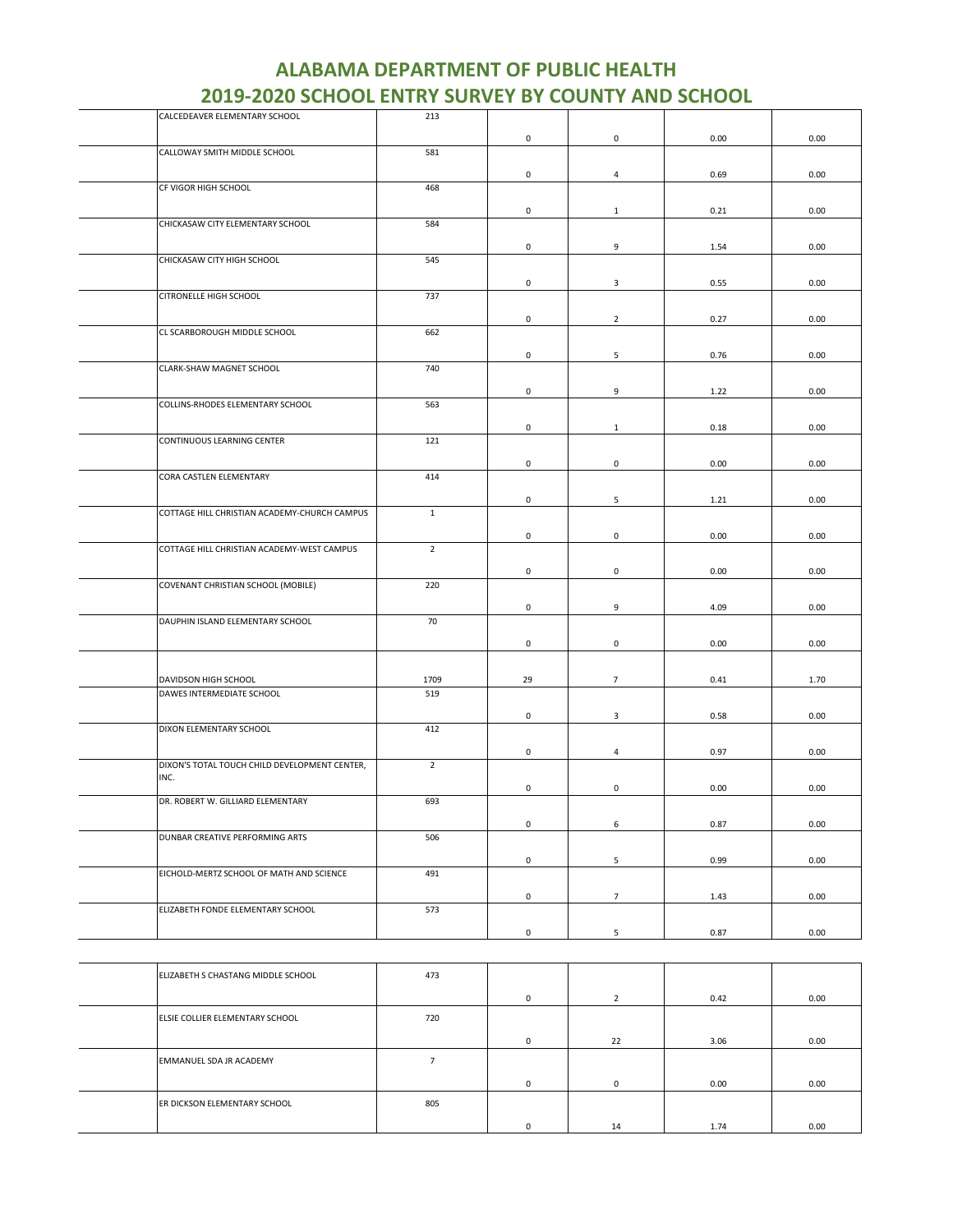| ERWIN CRAIGHEAD ELEMENTARY SCHOOL      | 470          |                     |                     |      |      |
|----------------------------------------|--------------|---------------------|---------------------|------|------|
|                                        |              | $\mathsf 0$         | $\mathsf{O}\xspace$ | 0.00 | 0.00 |
| EVANGEL CHRISTIAN SCHOOL               | 56           |                     |                     |      |      |
|                                        |              | 0                   | $\mathbf{1}$        | 1.79 | 0.00 |
| <b>FAITH ACADEMY</b>                   | 1507         |                     |                     |      |      |
|                                        |              |                     |                     |      |      |
|                                        |              | 0                   | 11                  | 0.73 | 0.00 |
| FLORENCE HOWARD ELEMENTARY SCHOOL      | 453          |                     |                     |      |      |
|                                        |              | 0                   | $\mathbf{1}$        | 0.22 | 0.00 |
|                                        |              |                     |                     |      |      |
| FONDE ELEMENTARY                       | 625          | $\overline{7}$      | $\overline{4}$      | 0.64 | 1.12 |
| FOREST HILL ELEMENTARY SCHOOL (MOBILE) | 494          |                     |                     |      |      |
|                                        |              | $\mathsf{O}\xspace$ | $\overline{2}$      | 0.40 | 0.00 |
| GEORGE HALL ELEMENTARY SCHOOL          | 279          |                     |                     |      |      |
|                                        |              |                     |                     |      |      |
|                                        |              | $\mathsf 0$         | $\mathsf{O}\xspace$ | 0.00 | 0.00 |
| GOVERNMENT STREET CHRISTIAN SCHOOL     | $\mathbf{1}$ |                     |                     |      |      |
|                                        |              | 0                   | 0                   | 0.00 | 0.00 |
| GRACE TEMPLE CHRISTIAN ACADEMY         | 25           |                     |                     |      |      |
|                                        |              | $\mathsf 0$         | $\mathsf{O}\xspace$ | 0.00 | 0.00 |
| GRAND BAY MIDDLE SCHOOL                | 803          |                     |                     |      |      |
|                                        |              | $\mathsf 0$         | $7\overline{ }$     | 0.87 | 0.00 |
| <b>GRANT ELEMENTARY SCHOOL</b>         | 230          |                     |                     |      |      |
|                                        |              |                     |                     |      |      |
|                                        |              | 0                   | $\mathsf{O}\xspace$ | 0.00 | 0.00 |
| HOLLINGERS ISLAND ELEMENTARY SCHOOL    | 280          |                     |                     |      |      |
|                                        |              | 0                   | $\overline{2}$      | 0.71 | 0.00 |
| HOLLOWAY ELEMENTARY                    | 607          |                     |                     |      |      |
|                                        |              | $\mathsf{O}\xspace$ | $\overline{4}$      | 0.66 | 0.00 |
| HUTCHENS ELEMENTARY SCHOOL             | 528          |                     |                     |      |      |
|                                        |              | 0                   | 12                  | 2.27 | 0.00 |
| INDIAN SPRINGS ELEMENTARY SCHOOL       | 366          |                     |                     |      |      |
|                                        |              |                     |                     |      |      |
|                                        |              | 0                   | 11                  | 3.01 | 0.00 |
| J E TURNER ELEMENTARY                  | 496          |                     |                     |      |      |
|                                        |              | 0                   | $\overline{7}$      | 1.41 | 0.00 |
| JEREMIAH A DENTON MIDDLE SCHOOL        | 403          |                     |                     |      |      |
|                                        |              | $\mathsf 0$         | 6                   | 1.49 | 0.00 |
| JOHN L LEFLORE MAGNET SCHOOL           | 415          |                     |                     |      |      |
|                                        |              | $\mathsf 0$         | $\mathsf 0$         | 0.00 | 0.00 |
| JOHN WILL ELEMENTARY SCHOOL            | 479          |                     |                     |      |      |
|                                        |              | $\mathsf{O}\xspace$ | $\overline{2}$      | 0.42 | 0.00 |
| KATE SHEPARD ELEMENTARY SCHOOL         | 510          |                     |                     |      |      |
|                                        |              |                     |                     |      |      |
|                                        |              | $\mathsf 0$         | $\mathbf{3}$        | 0.59 | 0.00 |
| KATHERINE H HANKINS MIDDLE SCHOOL      | 861          |                     |                     |      |      |
|                                        |              | 0                   | 5                   | 0.58 | 0.00 |
| KNOLLWOOD CHRISTIAN SCHOOL (MOBILE)    | $1\,$        |                     |                     |      |      |
|                                        |              | 0                   | $\mathbf 0$         | 0.00 | 0.00 |
| LEINKAUF ELEMENTARY SCHOOL             | 597          |                     |                     |      |      |
|                                        |              | $\mathsf 0$         | $\overline{2}$      | 0.34 | 0.00 |
| LIFE INSTITUTE CHRISTIAN SCHOOL        | $\mathbf{1}$ |                     |                     |      |      |
|                                        |              |                     |                     |      |      |
|                                        |              | 0                   | $\mathsf 0$         | 0.00 | 0.00 |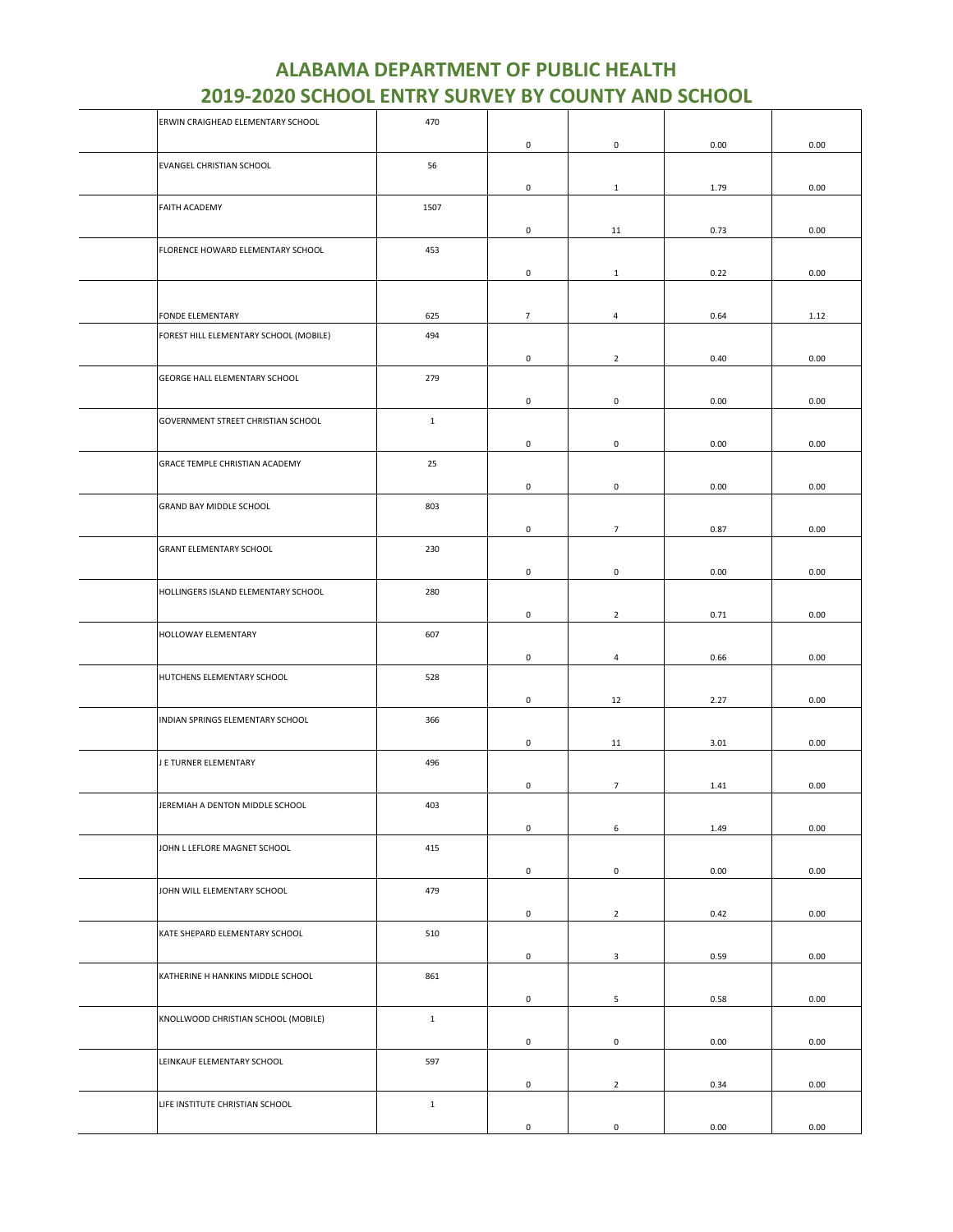| LIGHTHOUSE BAPTIST ACADEMY           | $\mathbf{1}$ |                     |                     |      |      |
|--------------------------------------|--------------|---------------------|---------------------|------|------|
|                                      |              | $\mathsf 0$         | $\mathsf{O}\xspace$ | 0.00 | 0.00 |
| LILLIE B WILLIAMSON HIGH SCHOOL      | 756          |                     |                     |      |      |
|                                      |              |                     |                     |      |      |
|                                      |              | 0                   | $\overline{2}$      | 0.26 | 0.00 |
| LITTLE FLOWER CATHOLIC SCHOOL        | 94           |                     |                     |      |      |
|                                      |              | $\mathsf{O}\xspace$ | $\mathsf{O}\xspace$ | 0.00 | 0.00 |
| LOTT MIDDLE SCHOOL                   | 504          |                     |                     |      |      |
|                                      |              | 0                   | 6                   | 1.19 | 0.00 |
| MARY B AUSTIN ELEMENTARY SCHOOL      | 552          |                     |                     |      |      |
|                                      |              |                     |                     |      |      |
|                                      |              | 0                   | 10                  | 1.81 | 0.00 |
| MARY G MONTGOMERY HIGH SCHOOL        | 1911         |                     |                     |      |      |
|                                      |              | 0                   | $\overline{a}$      | 0.21 | 0.00 |
| MARY W BURROUGHS ELEMENTARY SCHOOL   | 319          |                     |                     |      |      |
|                                      |              | $\mathsf{O}\xspace$ | $\mathbf{1}$        | 0.31 | 0.00 |
| MARYVALE ELEMENTARY SCHOOL           | 427          |                     |                     |      |      |
|                                      |              |                     |                     |      |      |
|                                      |              | 0                   | 3                   | 0.70 | 0.00 |
| MATTIE T BLOUNT HIGH SCHOOL          | 1018         |                     |                     |      |      |
|                                      |              | 0                   | $\overline{2}$      | 0.20 | 0.00 |
| MCDAVID-JONES ELEMENTARY SCHOOL      | 472          |                     |                     |      |      |
|                                      |              | $\mathsf{O}\xspace$ | $\overline{4}$      | 0.85 | 0.00 |
| MCGILL-TOOLEN CATHOLIC HIGH SCHOOL   | 959          |                     |                     |      |      |
|                                      |              |                     |                     |      |      |
|                                      |              | 0                   | $\mathsf{O}\xspace$ | 0.00 | 0.00 |
| MEADOWLAKE ELEMENTARY SCHOOL         | 402          |                     |                     |      |      |
|                                      |              | 0                   | $\overline{4}$      | 1.00 | 0.00 |
| MOBILE CHRISTIAN SCHOOL              | 801          |                     |                     |      |      |
|                                      |              | 0                   | 8                   | 1.00 | 0.00 |
|                                      |              |                     |                     |      |      |
| MOBILE COUNTY TRAINING MIDDLE SCHOOL | 202          |                     |                     |      |      |
|                                      |              | 0                   | 0                   | 0.00 | 0.00 |
| MONTESSORI WORLD SCHOOL              | 14           |                     |                     |      |      |
|                                      |              | 0                   | 0                   | 0.00 | 0.00 |
| MORNINGSIDE ELEMENTARY SCHOOL        | 402          |                     |                     |      |      |
|                                      |              | 0                   | 0                   | 0.00 | 0.00 |
|                                      |              |                     |                     |      |      |
| MOST PURE HEART OF MARY SCHOOL       | 128          |                     |                     |      |      |
|                                      |              | $\mathsf{O}\xspace$ | $\mathsf{O}\xspace$ | 0.00 | 0.00 |
| MURPHY HIGH SCHOOL                   | 1366         |                     |                     |      |      |
|                                      |              | $\mathsf{O}\xspace$ | 6                   | 0.44 | 0.00 |
| NAN GRAY DAVIS ELEMENTARY SCHOOL     | 433          |                     |                     |      |      |
|                                      |              | $\mathsf{O}\xspace$ | $\overline{2}$      | 0.46 | 0.00 |
|                                      |              |                     |                     |      |      |
| NORTH MOBILE CHRISTIAN SCHOOL        | 25           |                     |                     |      |      |
|                                      |              | $\mathsf{O}\xspace$ | $\mathbf{1}$        | 4.00 | 0.00 |
| NORTH MOBILE COUNTY MIDDLE SCHOOL    | 494          |                     |                     |      |      |
|                                      |              | 0                   | $\mathbf{3}$        | 0.61 | 0.00 |
| OLD SHELL ROAD MAGNET SCHOOL         | 409          |                     |                     |      |      |
|                                      |              |                     |                     |      |      |
|                                      |              | $\mathsf{O}\xspace$ | 13                  | 3.18 | 0.00 |
| OLIVE J DODGE ELEMENTARY SCHOOL      | 927          |                     |                     |      |      |
|                                      |              | 0                   | 6                   | 0.65 | 0.00 |
| ORCHARD ELEMENTARY SCHOOL            | 440          |                     |                     |      |      |
|                                      |              | 0                   | $\mathbf{1}$        | 0.23 | 0.00 |
|                                      |              |                     |                     |      |      |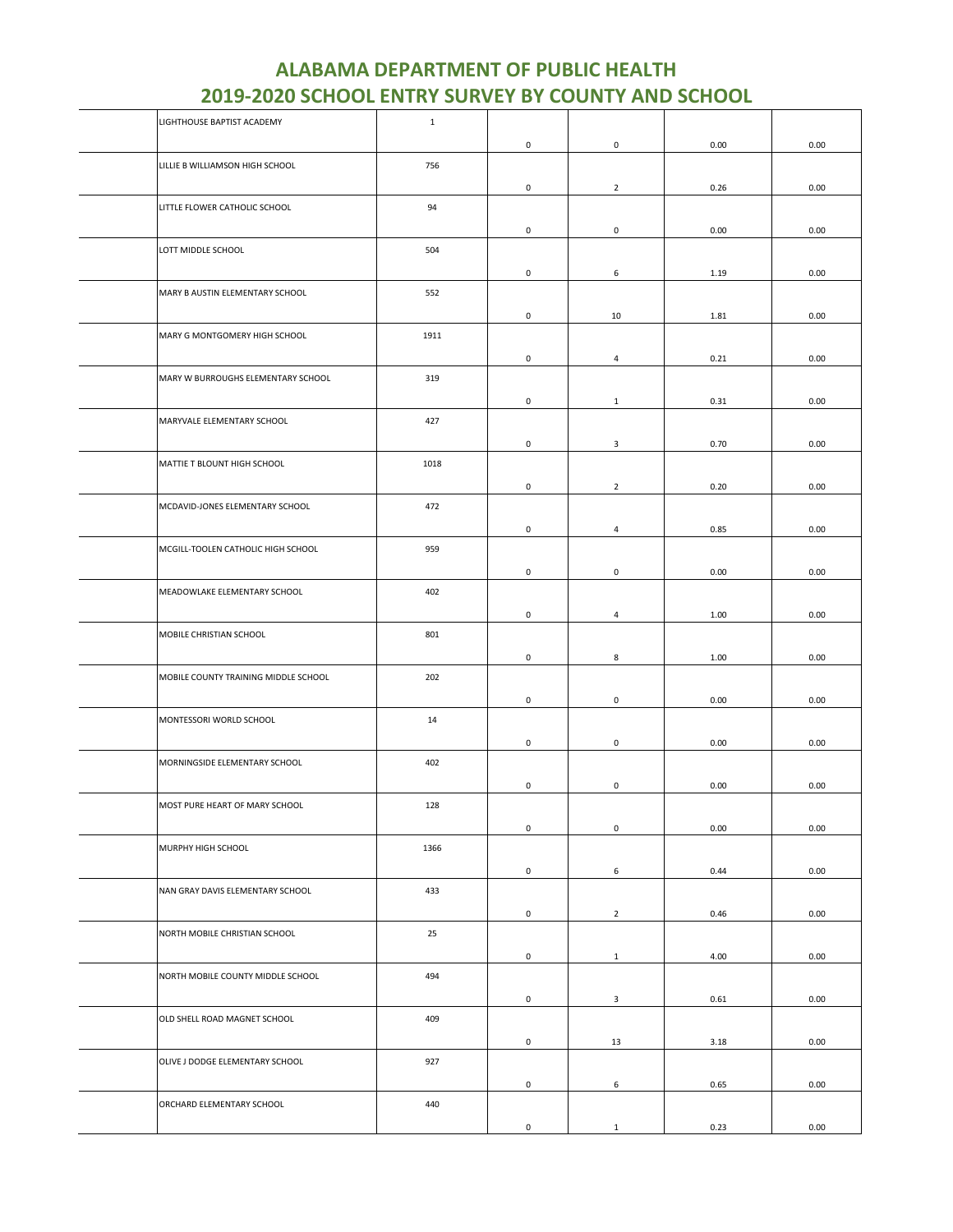| O'ROURKE ELEMENTARY SCHOOL          | 982          |             |                     |      |      |
|-------------------------------------|--------------|-------------|---------------------|------|------|
|                                     |              | $\mathbf 0$ | 5                   | 0.51 | 0.00 |
| PATHWAY SCHOOL                      | 59           |             |                     |      |      |
|                                     |              |             |                     |      |      |
|                                     |              | 0           | $\mathsf 0$         | 0.00 | 0.00 |
| PEARL HASKEW ELEMENTARY             | 533          |             |                     |      |      |
|                                     |              | 0           | $\overline{4}$      | 0.75 | 0.00 |
| PETER F ALBA MIDDLE SCHOOL          | 560          |             |                     |      |      |
|                                     |              | 0           | $\mathbf{1}$        | 0.18 | 0.00 |
| PHILLIPS PREPARATORY MIDDLE SCHOOL  | 675          |             |                     |      |      |
|                                     |              | 0           | 12                  | 1.78 | 0.00 |
| PILLANS MIDDLE SCHOOL               | 154          |             |                     |      |      |
|                                     |              |             |                     |      |      |
|                                     |              | 0           | $\mathsf{O}$        | 0.00 | 0.00 |
| PRICHARD PREPARATORY SCHOOL         | 118          |             |                     |      |      |
|                                     |              | $\mathbf 0$ | $\overline{2}$      | 1.69 | 0.00 |
| REVELATION CHRISTIAN SCHOOL         | $\mathbf{1}$ |             |                     |      |      |
|                                     |              | 0           | $\mathsf 0$         | 0.00 | 0.00 |
| ROBERT E LEE ELEMENTARY SCHOOL      | 786          |             |                     |      |      |
|                                     |              | $\mathbf 0$ | 14                  | 1.78 | 0.00 |
| SAFE HAVEN CHRISTIAN ACADEMY        | 50           |             |                     |      |      |
|                                     |              |             |                     |      |      |
|                                     |              | 0           | $\mathbf{1}$        | 2.00 | 0.00 |
| SAINT ELMO ELEMENTARY SCHOOL        | 416          |             |                     |      |      |
|                                     |              | 0           | $\overline{a}$      | 0.96 | 0.00 |
| SARALAND EARLY EDUCATION CENTER     | 496          |             |                     |      |      |
|                                     |              | 0           | 9                   | 1.81 | 0.00 |
| SARALAND ELEMENTARY SCHOOL          | 933          |             |                     |      |      |
|                                     |              | 0           | 17                  | 1.82 | 0.00 |
| SARALAND HIGH SCHOOL                | 1099         |             |                     |      |      |
|                                     |              |             |                     |      |      |
|                                     |              | 0           | 9                   | 0.82 | 0.00 |
| SARALAND MIDDLE SCHOOL/ADAMS CAMPUS | 746          |             |                     |      |      |
|                                     |              | $\mathbf 0$ | 14                  | 1.88 | 0.00 |
| SATSUMA CHRISTIAN SCHOOL            | 15           |             |                     |      |      |
|                                     |              | $\mathbf 0$ | $\mathsf{O}$        | 0.00 | 0.00 |
| SATSUMA HIGH SCHOOL                 | 775          |             |                     |      |      |
|                                     |              | 0           | 12                  | 1.55 | 0.00 |
|                                     |              |             |                     |      |      |
|                                     |              |             |                     |      |      |
| SCARBOROUGH MODEL MIDDLE            | 665          | 14          | $\overline{4}$      | 0.60 | 2.11 |
| SEMMES ELEMENTARY SCHOOL            | 528          |             |                     |      |      |
|                                     |              | 0           | 10                  | 1.89 | 0.00 |
| SEMMES MIDDLE SCHOOL                | 1479         |             |                     |      |      |
|                                     |              | 0           | 15                  | 1.01 | 0.00 |
| SPENCER-WESTLAWN ELEMENTARY SCHOOL  | 445          |             |                     |      |      |
|                                     |              | 0           | $\overline{4}$      | 0.90 | 0.00 |
| ST IGNATIUS SCHOOL                  | 463          |             |                     |      |      |
|                                     |              |             |                     |      |      |
|                                     |              | 0           | $\mathbf 0$         | 0.00 | 0.00 |
| ST PAULS EPISCOPAL SCHOOL           | 119          |             |                     |      |      |
|                                     |              | 0           | $\overline{2}$      | 1.68 | 0.00 |
| ST. DOMINIC CATHOLIC SCHOOL         | $1\,$        |             |                     |      |      |
|                                     |              | 0           | $\mathsf{O}\xspace$ | 0.00 | 0.00 |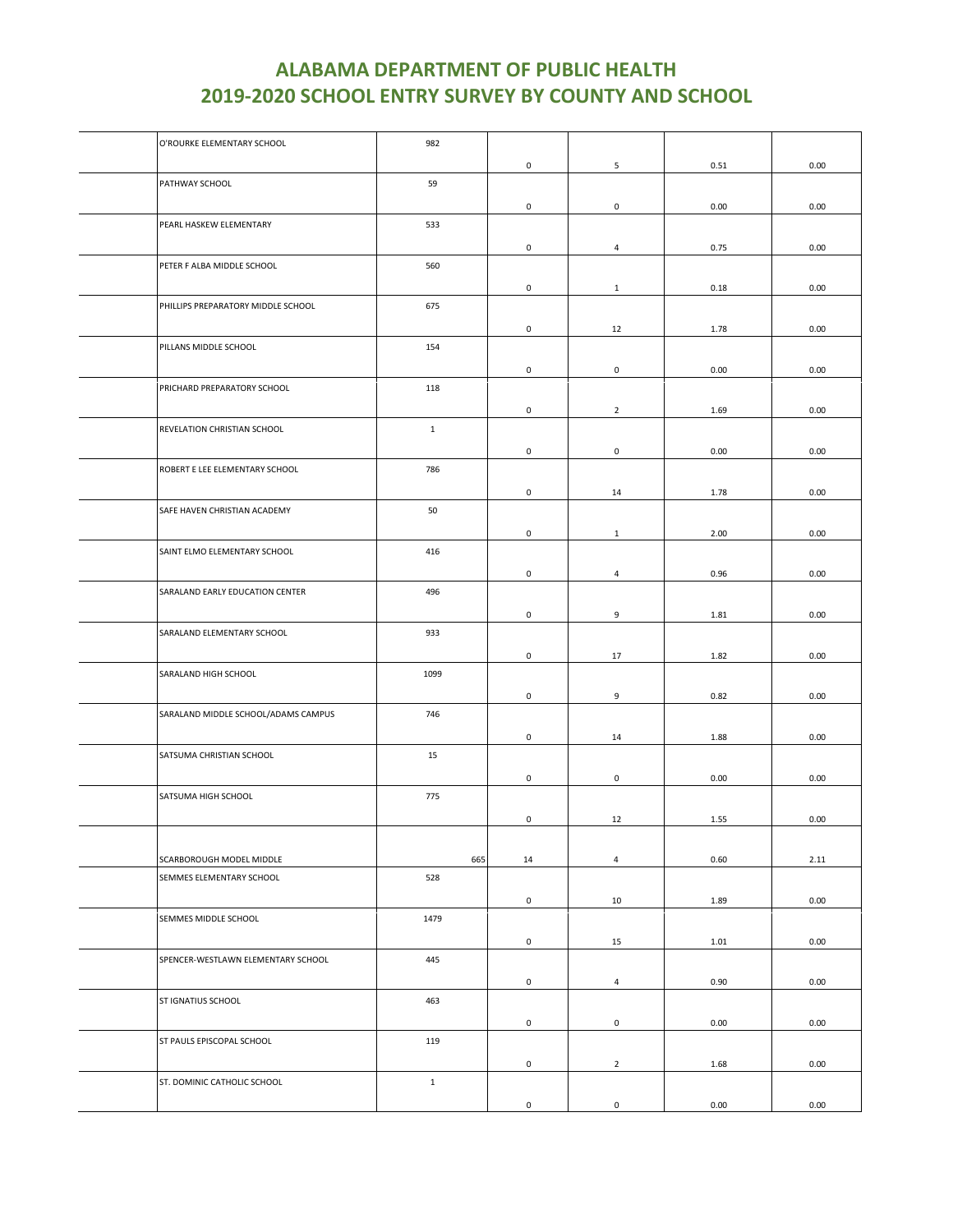|               | ST. JOHN'S DELIVERANCE SCHOOL FOR TOMORROW | 9    |                     |                     |          |      |
|---------------|--------------------------------------------|------|---------------------|---------------------|----------|------|
|               |                                            |      | 0                   | 0                   | 0.00     | 0.00 |
|               | ST. LUKE'S EPISCOPAL SCHOOL                | 443  |                     |                     |          |      |
|               |                                            |      | 0                   | $\overline{4}$      | 0.90     | 0.00 |
|               | ST. MARY CATHOLIC SCHOOL                   | 494  |                     |                     |          |      |
|               |                                            |      | 0                   | $\overline{2}$      | 0.40     | 0.00 |
|               |                                            |      |                     |                     |          |      |
|               | ST. PAUL'S EPISCOPAL SCHOOL                | 1213 | 3                   | 15                  | 1.24     | 0.25 |
|               | ST. PIUS X CATHOLIC SCHOOL                 | 146  |                     |                     |          |      |
|               |                                            |      |                     |                     |          |      |
|               |                                            |      | 0                   | 0                   | 0.00     | 0.00 |
|               | ST. VINCENT DE PAUL CATHOLIC SCHOOL        | 53   |                     |                     |          |      |
|               |                                            |      | 0                   | 0                   | 0.00     | 0.00 |
|               | SW ALABAMA REGIONAL SCHOOL DEAF-BLIND      | 40   |                     |                     |          |      |
|               |                                            |      | 0                   | $\mathbf{1}$        | 2.50     | 0.00 |
|               | TANNER WILLIAMS ELEMENTARY SCHOOL          | 307  |                     |                     |          |      |
|               |                                            |      | $\mathsf{O}\xspace$ | 10                  | 3.26     | 0.00 |
|               | TAYLOR WHITE ELEMENTARY SCHOOL             | 402  |                     |                     |          |      |
|               |                                            |      | 0                   | $\overline{2}$      | 0.50     | 0.00 |
|               | THE PATHWAY                                | 90   |                     |                     |          |      |
|               |                                            |      |                     |                     |          |      |
|               |                                            |      | $\mathsf{O}\xspace$ | $\mathbf{1}$        | 1.11     | 0.00 |
|               | THEODORE HIGH SCHOOL                       | 1355 |                     |                     |          |      |
|               |                                            |      | 0                   | $\overline{4}$      | 0.30     | 0.00 |
|               | TRINITY LUTHERAN SCHOOL                    | 96   |                     |                     |          |      |
|               |                                            |      | $\mathsf{O}\xspace$ | $\mathsf{O}\xspace$ | 0.00     | 0.00 |
|               | UMS-WRIGHT PREPARATORY SCHOOL              | 1108 |                     |                     |          |      |
|               |                                            |      | 0                   | $\mathbf{1}$        | 0.09     | 0.00 |
|               | W. P. DAVIDSON HIGH SCHOOL                 | 1624 |                     |                     |          |      |
|               |                                            |      |                     | 8                   |          |      |
|               | WC GRIGGS ELEMENTARY SCHOOL                | 659  | 0                   |                     | 0.49     | 0.00 |
|               |                                            |      |                     |                     |          |      |
|               |                                            |      | 0                   | $\overline{2}$      | 0.30     | 0.00 |
|               | WD ROBBINS ELEMENTARY SCHOOL               | 310  | $\mathsf 0$         | $\mathsf 0$         | 0.00     | 0.00 |
|               |                                            |      |                     |                     |          |      |
|               | WESLEYAN CHRISTIAN ACADEMY                 | 27   | $\mathsf 0$         | $\mathsf{O}\xspace$ | 0.00     | 0.00 |
|               |                                            |      |                     |                     |          |      |
|               | WH COUNCIL TRADITIONAL SCHOOL              | 736  | 0                   | 3                   | 0.41     | 0.00 |
|               |                                            |      |                     |                     |          |      |
|               | WHITLEY ELEMENTARY SCHOOL                  | 263  | $\mathsf 0$         | $1\,$               | 0.38     | 0.00 |
|               |                                            |      |                     |                     |          |      |
|               | WILMER ELEMENTARY SCHOOL                   | 486  | $\mathsf 0$         | $\overline{7}$      | 1.44     | 0.00 |
|               |                                            |      |                     |                     |          |      |
|               |                                            |      |                     |                     |          |      |
| <b>MONROE</b> | EXCEL HIGH SCHOOL                          | 1016 | $\mathsf{O}\xspace$ | 12                  | $1.18\,$ | 0.00 |
|               |                                            |      |                     |                     |          |      |
|               | J F SHIELDS HIGH SCHOOL                    | 205  |                     |                     |          |      |
|               |                                            |      | $\mathsf{O}\xspace$ | $\mathbf 0$         | 0.00     | 0.00 |
|               | J U BLACKSHER SCHOOL                       | 759  |                     |                     |          |      |
|               |                                            |      | $\mathsf{O}\xspace$ | 10                  | 1.32     | 0.00 |
|               | MONROE ACADEMY                             | 336  |                     |                     |          |      |
|               |                                            |      | $\mathsf{O}\xspace$ | $\mathbf{3}$        | 0.89     | 0.00 |
|               | MONROE COUNTY HIGH SCHOOL                  | 373  |                     |                     |          |      |
|               |                                            |      |                     |                     |          |      |
|               |                                            |      | 0                   | $\mathsf{O}\xspace$ | 0.00     | 0.00 |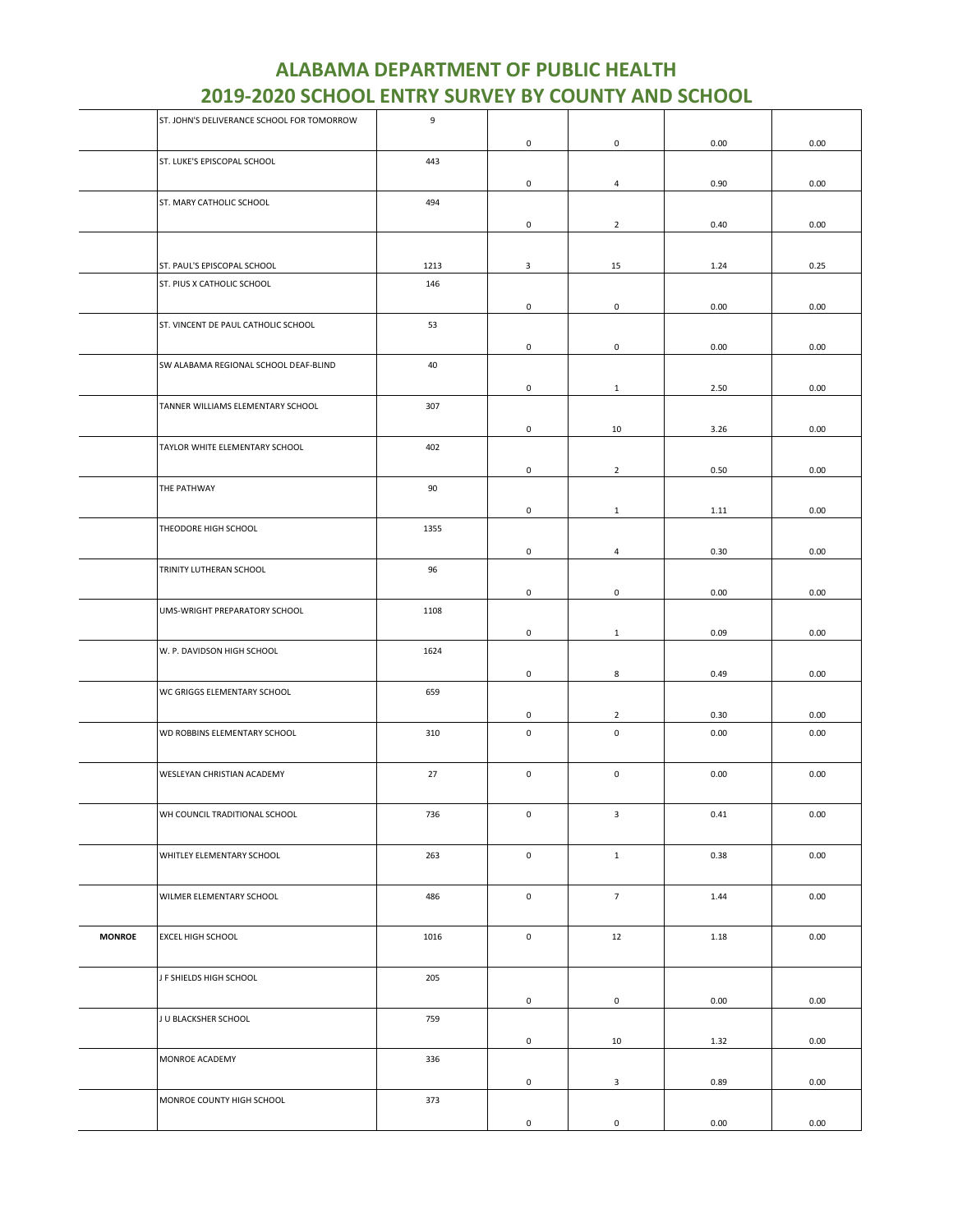|                   | EATA FARA ACITA                         | .              | and the<br>- - | <u>UNII AND</u>     | <u>JUNUL</u> |      |
|-------------------|-----------------------------------------|----------------|----------------|---------------------|--------------|------|
|                   | MONROE INTERMEDIATE SCHOOL              | 76             |                |                     |              |      |
|                   |                                         |                |                |                     |              |      |
|                   |                                         |                | $\mathsf 0$    | $\mathsf{O}\xspace$ | 0.00         | 0.00 |
|                   | MONROEVILLE ELEMENTARY SCHOOL           | 493            |                |                     |              |      |
|                   |                                         |                | $\mathbf 0$    | 0                   | 0.00         | 0.00 |
|                   |                                         |                |                |                     |              |      |
|                   | MONROEVILLE MIDDLE SCHOOL               | 381            |                |                     |              |      |
|                   |                                         |                | $\mathbf 0$    | $\mathbf{1}$        | 0.26         | 0.00 |
|                   |                                         |                |                |                     |              |      |
|                   | PRIVATE SCHOOL 1                        | 8              |                |                     |              |      |
|                   |                                         |                | 0              | 5                   | 62.50        | 0.00 |
|                   |                                         |                |                |                     |              |      |
|                   |                                         |                |                |                     |              |      |
| <b>MONTGOMERY</b> | ALABAMA CHRISTIAN ACADEMY               | 822            | $\mathbf 0$    | 5                   | 0.61         | 0.00 |
|                   | BALDWIN ART AND ACADEMICS MAGNET        | 559            |                |                     |              |      |
|                   |                                         |                |                |                     |              |      |
|                   | BEAR EXPLORATION CENTER                 | 527            | $\mathsf 0$    | $\overline{2}$      | 0.36         | 0.00 |
|                   |                                         |                |                |                     |              |      |
|                   |                                         |                | $\mathsf 0$    | $\overline{2}$      | 0.38         | 0.00 |
|                   | BELLINGRATH MIDDLE SCHOOL               | 125            |                |                     |              |      |
|                   |                                         |                | $\mathbf 0$    | $\mathsf{O}\xspace$ | 0.00         | 0.00 |
|                   | BETHANY CHRISTIAN ACADEMY               | 58             |                |                     |              |      |
|                   |                                         |                |                |                     |              |      |
|                   |                                         |                | 0              | 0                   | 0.00         | 0.00 |
|                   | BLOUNT ELEMENTARY SCHOOL                | 485            |                |                     |              |      |
|                   |                                         |                | $\mathbf 0$    | 0                   | 0.00         | 0.00 |
|                   | BOOKER T WASHINGTON MAGNET HIGH SCHOOL  | 439            |                |                     |              |      |
|                   | (MONTGOMERY)                            |                |                |                     |              |      |
|                   |                                         |                | $\mathsf 0$    | 0                   | 0.00         | 0.00 |
|                   | BREWBAKER INTERMEDIATE SCHOOL           | 463            |                |                     |              |      |
|                   |                                         |                | $\mathbf 0$    | 0                   | 0.00         | 0.00 |
|                   | BREWBAKER MIDDLE SCHOOL                 | 1089           |                |                     |              |      |
|                   |                                         |                |                |                     |              |      |
|                   |                                         |                | $\mathsf 0$    | $\mathbf{1}$        | 0.09         | 0.00 |
|                   | BREWBAKER PRIMARY SCHOOL                | 573            |                |                     |              |      |
|                   |                                         |                | $\mathsf 0$    | $\mathbf{1}$        | 0.17         | 0.00 |
|                   | BREWBAKER TECHNOLOGY MAGNET HIGH SCHOOL | 518            |                |                     |              |      |
|                   |                                         |                |                |                     |              |      |
|                   |                                         |                | $\mathsf 0$    | 4                   | 0.77         | 0.00 |
|                   | CAPITOL HEIGHTS MIDDLE SCHOOL           | 608            |                |                     |              |      |
|                   |                                         |                | $\mathsf 0$    | $\mathsf{O}\xspace$ | 0.00         | 0.00 |
|                   | CARR MIDDLE SCHOOL                      | 866            |                |                     |              |      |
|                   |                                         |                |                |                     |              |      |
|                   |                                         |                | $\mathsf 0$    | 3                   | 0.35         | 0.00 |
|                   | CARVER ELEMENTARY SCHOOL                | 329            |                |                     |              |      |
|                   |                                         |                | $\mathbf 0$    | 6                   | 1.82         | 0.00 |
|                   | CARVER SENIOR HIGH SCHOOL               | 894            |                |                     |              |      |
|                   |                                         |                | $\mathsf 0$    |                     | 0.11         | 0.00 |
|                   | CATOMA ELEMENTARY SCHOOL                | 243            |                | $\mathbf{1}$        |              |      |
|                   |                                         |                |                |                     |              |      |
|                   |                                         |                | $\mathbf 0$    | $\mathsf{O}\xspace$ | 0.00         | 0.00 |
|                   | CHILDRENS CENTER                        | 82             |                |                     |              |      |
|                   |                                         |                | $\mathbf 0$    | $\mathbf{1}$        | 1.22         | 0.00 |
|                   | CHISHOLM ELEMENTARY SCHOOL              | 475            |                |                     |              |      |
|                   |                                         |                |                |                     |              |      |
|                   |                                         |                | $\mathbf 0$    | $\mathbf{1}$        | 0.21         | 0.00 |
|                   | CHURCHILL ACADEMY                       | 122            |                |                     |              |      |
|                   |                                         |                | $\mathsf 0$    | $\overline{2}$      | 1.64         | 0.00 |
|                   | CORNERSTONE CLASSICAL CHRISTIAN ACADEMY | $\overline{2}$ |                |                     |              |      |
|                   |                                         |                |                |                     |              |      |
|                   |                                         |                | $\mathsf 0$    | 0                   | 0.00         | 0.00 |
|                   | CRUMP ELEMENTARY SCHOOL                 | 552            |                |                     |              |      |
|                   |                                         |                | $\mathbf 0$    | $\mathsf 0$         | 0.00         | 0.00 |
|                   | DALRAIDA ELEMENTARY SCHOOL              | 751            |                |                     |              |      |
|                   |                                         |                |                |                     |              |      |

DANNELLY ELEMENTARY SCHOOL 666

0 10 1.33 0.00

0 2 0.30 0.00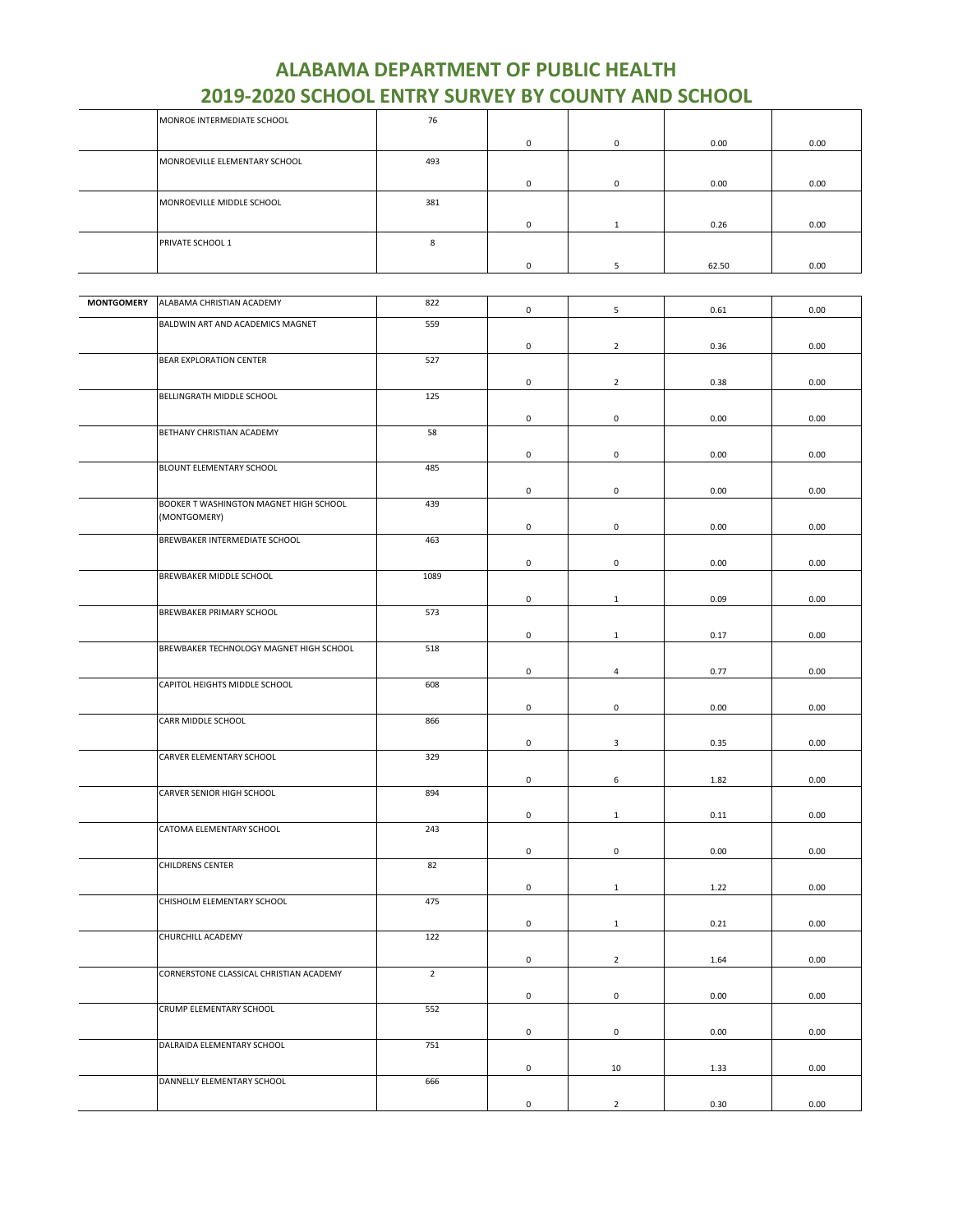| DAVIS ELEMENTARY SCHOOL                | 477            |                     |                     |      |       |
|----------------------------------------|----------------|---------------------|---------------------|------|-------|
|                                        |                | 0                   | $\mathbf{3}$        | 0.63 | 0.00  |
| DOZIER ELEMENTARY SCHOOL               | 499            |                     |                     |      |       |
|                                        |                |                     |                     |      |       |
| DUNBAR-RAMER SCHOOL                    | 101            | 0                   | $\overline{2}$      | 0.40 | 0.00  |
|                                        |                |                     |                     |      |       |
|                                        |                | 0                   | $\mathsf 0$         | 0.00 | 0.00  |
| EASTWOOD CHRISTIAN SCHOOL              | 250            |                     |                     |      |       |
|                                        |                | 0                   | 13                  | 5.20 | 0.00  |
| EVANGEL CHRISTIAN ACADEMY              | 161            |                     |                     |      |       |
|                                        |                |                     |                     |      |       |
|                                        |                | 0                   | $\mathbf{3}$        | 1.86 | 0.00  |
| FEWS SECONDARY ACCELERATION ACADEMY    | $\overline{7}$ |                     |                     |      |       |
|                                        |                | 0                   | $\mathsf 0$         | 0.00 | 0.00  |
| FIRST SCHOOL                           | 20             |                     |                     |      |       |
|                                        |                | 0                   | $\mathsf{O}\xspace$ | 0.00 | 0.00  |
|                                        |                |                     |                     |      |       |
|                                        |                |                     |                     |      |       |
| FIRST UNITED METHODIST FIRST SCHOOL    | 43             | 5                   | 0                   | 0.00 | 11.63 |
| FITZPATRICK ELEMENTARY SCHOOL          | 210            |                     |                     |      |       |
|                                        |                | $\mathbf 0$         | $\mathbf 0$         | 0.00 | 0.00  |
| FLOWERS ELEMENTARY SCHOOL              | 405            |                     |                     |      |       |
|                                        |                | 0                   | $\overline{2}$      | 0.49 | 0.00  |
| FLOYD ELEMENTARY SCHOOL (MONTGOMERY)   | 57             |                     |                     |      |       |
|                                        |                |                     |                     |      |       |
|                                        |                | $\mathsf{O}\xspace$ | $\mathsf 0$         | 0.00 | 0.00  |
| FLOYD MIDDLE SCHOOL                    | 480            |                     |                     |      |       |
|                                        |                | $\mathsf 0$         | $\overline{2}$      | 0.42 | 0.00  |
| FOREST AVENUE ELEMENTARY SCHOOL        | 684            |                     |                     |      |       |
|                                        |                |                     |                     |      |       |
| FRUITFUL GROUND CHRISTIAN EDUCATION    | 14             | 0                   | $\overline{4}$      | 0.58 | 0.00  |
| DEVELOPMENT CENTER                     |                |                     |                     |      |       |
|                                        |                | 0                   | $\mathsf 0$         | 0.00 | 0.00  |
| GARRETT ELEMENTARY SCHOOL              | 561            |                     |                     |      |       |
|                                        |                | 0                   | $\overline{4}$      | 0.71 | 0.00  |
| GOODWYN MIDDLE SCHOOL                  | 946            |                     |                     |      |       |
|                                        |                |                     |                     |      |       |
|                                        |                | $\mathbf 0$         | $\overline{4}$      | 0.42 | 0.00  |
| HALCYON ELEMENTARY SCHOOL              | 548            |                     |                     |      |       |
|                                        |                | 0                   | $\overline{4}$      | 0.73 | 0.00  |
| HERITAGE CHILD DEVELOPMENT CENTER      | $\overline{7}$ |                     |                     |      |       |
|                                        |                | 0                   | $\mathsf 0$         | 0.00 | 0.00  |
| HIGHLAND AVENUE ELEMENTARY SCHOOL      | 411            |                     |                     |      |       |
|                                        |                |                     |                     |      |       |
|                                        |                | 0                   | $\mathbf{1}$        | 0.24 | 0.00  |
| HIGHLAND GARDENS ELEMENTARY SCHOOL     | 497            |                     |                     |      |       |
|                                        |                | $\pmb{0}$           | $\mathbf 0$         | 0.00 | 0.00  |
| HOLY CROSS EPISCOPAL SCHOOL            | 55             |                     |                     |      |       |
|                                        |                | $\mathsf 0$         | $\mathsf 0$         | 0.00 | 0.00  |
| HOOPER ACADEMY                         | 251            |                     |                     |      |       |
|                                        |                |                     |                     |      |       |
|                                        |                | 0                   | $\overline{2}$      | 0.80 | 0.00  |
| JEFFERSON DAVIS HIGH SCHOOL            | 1826           |                     |                     |      |       |
|                                        |                | 0                   | 3                   | 0.16 | 0.00  |
| JOHNSON ELEMENTARY SCHOOL (MONTGOMERY) | 400            |                     |                     |      |       |
|                                        |                |                     |                     |      |       |
| KING ELEMENTARY                        | 227            | $\mathbf 0$         | $\overline{4}$      | 1.00 | 0.00  |
|                                        |                |                     |                     |      |       |
|                                        |                | 0                   | $\mathbf 0$         | 0.00 | 0.00  |
| LANIER SENIOR HIGH SCHOOL              | 914            |                     |                     |      |       |
|                                        |                | $\mathbf 0$         | $\mathbf{1}$        | 0.11 | 0.00  |
| LEE HIGH SCHOOL (MONTGOMERY)           | 1290           |                     |                     |      |       |
|                                        |                |                     |                     |      |       |
| LIGHTHOUSE CHRISTIAN ACADEMY           | 95             | 0                   | $\mathsf 0$         | 0.00 | 0.00  |
|                                        |                |                     |                     |      |       |
|                                        |                | 0                   | $\mathsf{O}\xspace$ | 0.00 | 0.00  |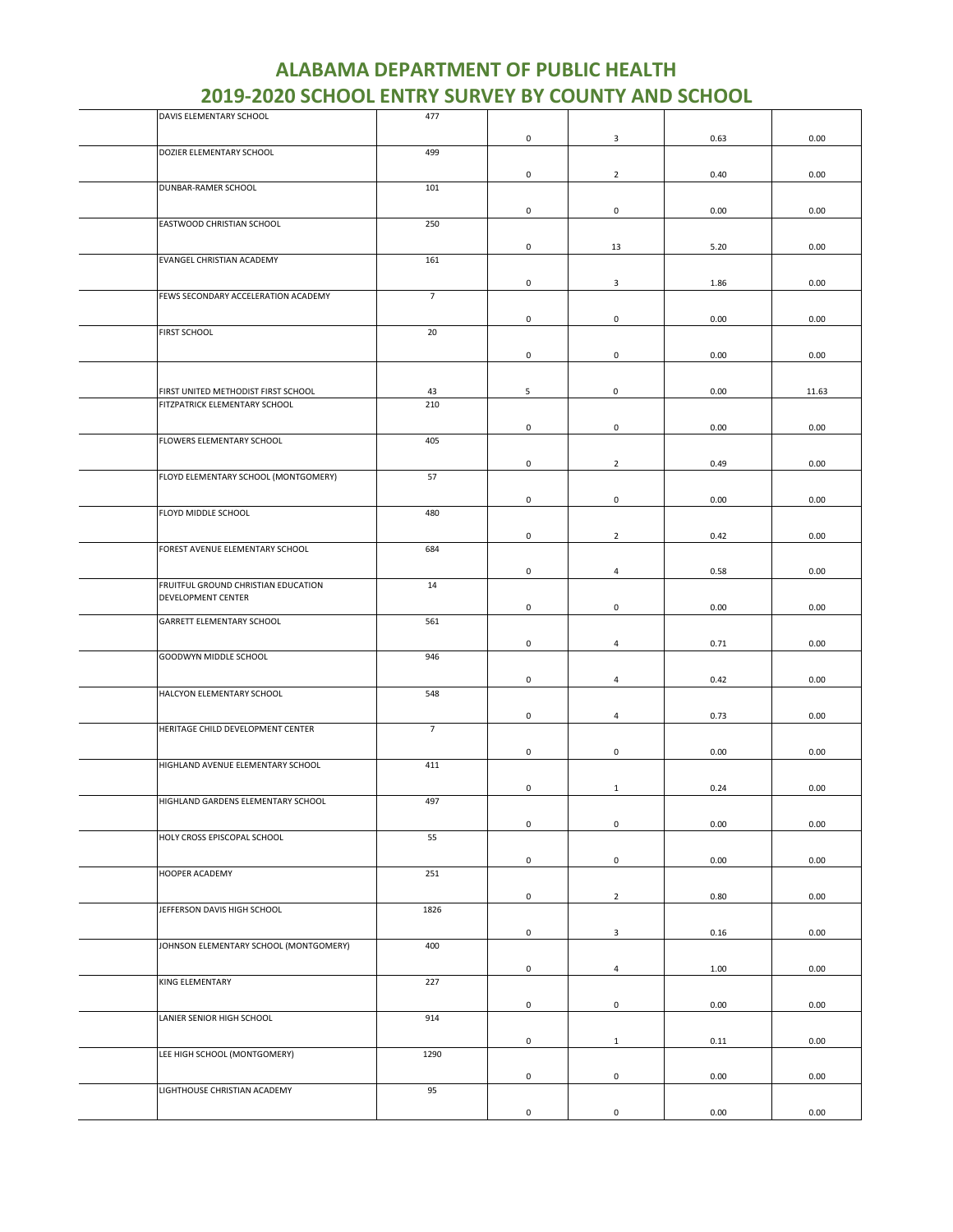Τ

┬

| LITTLE FLOCK MINISTRIES, INC.             | 13             | 13                  | $\mathsf{O}\xspace$ | 0.00   | 100.00 |
|-------------------------------------------|----------------|---------------------|---------------------|--------|--------|
|                                           |                |                     |                     |        |        |
| LOVELESS ACADEMIC MAGNET PROGRAM HIGH     | 484            |                     |                     |        |        |
|                                           |                | 0                   | $\overline{2}$      | 0.41   | 0.00   |
| MACMILLAN INTERNATIONAL AT MCKEE          | 376            |                     |                     |        |        |
|                                           |                | 0                   | 3                   | 0.80   | 0.00   |
| MACON-EAST ACADEMY                        | $1\,$          |                     |                     |        |        |
|                                           |                | 0                   | 0                   | 0.00   | 0.00   |
| MCKEE MIDDLE SCHOOL                       | 708            |                     |                     |        |        |
|                                           |                | $\mathsf{O}\xspace$ | $\mathbf{1}$        | 0.14   | 0.00   |
| MONTESSORI SCHOOL AT HAMPSTEAD            | 5              |                     |                     |        |        |
|                                           |                | $\mathsf{O}\xspace$ | $\mathbf 0$         | 0.00   | 0.00   |
| MONTGOMERY CATHOLIC PREPARATORY SCHOOL    | 405            |                     |                     |        |        |
|                                           |                | 0                   | $\mathsf{O}\xspace$ | 0.00   | 0.00   |
| MONTGOMERY CHRISTIAN SCHOOL               | 71             |                     |                     |        |        |
|                                           |                | $\mathsf{O}\xspace$ | $\mathbf 0$         | 0.00   | 0.00   |
| MORNINGVIEW ELEMENTARY SCHOOL             | 491            |                     |                     |        |        |
|                                           |                | 0                   | $\overline{2}$      | 0.41   | 0.00   |
| MORRIS ELEMENTARY SCHOOL                  | 550            |                     |                     |        |        |
|                                           |                | $\mathsf{O}\xspace$ | 4                   | 0.73   | 0.00   |
| NIXON ELEMENTARY SCHOOL                   | 300            |                     |                     |        |        |
|                                           |                | 0                   | $\mathbf{1}$        | 0.33   | 0.00   |
| PARK CROSSING HIGH SCHOOL                 | 1015           |                     |                     |        |        |
|                                           |                | $\mathsf{O}\xspace$ | $\mathsf 0$         | 0.00   | 0.00   |
| PIKE ROAD ELEMENTARY SCHOOL               | 935            |                     |                     |        |        |
|                                           |                | 0                   | $\overline{4}$      | 0.43   | 0.00   |
| PIKE ROAD GEORGIA WASHINGTON CAMPUS (HIGH | 647            |                     |                     |        |        |
| SCHOOL)                                   |                |                     |                     |        |        |
| PIKE ROAD HISTORIC SCHOOL                 | 663            | 0                   | $\mathbf{3}$        | 0.46   | 0.00   |
|                                           |                |                     |                     |        |        |
| PINTLALA ELEMENTARY SCHOOL                | 123            | 0                   | $\mathbf{1}$        | 0.15   | 0.00   |
|                                           |                |                     |                     |        |        |
| RESURRECTION CATHOLIC SCHOOL              | $1\,$          | $\pmb{0}$           | $\mathbf{1}$        | 0.81   | 0.00   |
|                                           |                |                     |                     |        |        |
| SAINT JAMES SCHOOL                        | 683            | 0                   | $\mathbf 0$         | 0.00   | 0.00   |
|                                           |                |                     |                     |        |        |
|                                           |                | $\pmb{0}$           | $\mathbf 0$         | 0.00   | 0.00   |
| SOUTHLAWN ELEMENTARY SCHOOL               | 272            |                     |                     |        |        |
|                                           |                | 0                   | 4                   | 1.47   | 0.00   |
| SOUTHLAWN MIDDLE SCHOOL                   | 413            |                     |                     |        |        |
|                                           |                | 0                   | 0                   | 0.00   | 0.00   |
| SUCCESS UNLIMITED ACADEMY                 | 382            |                     |                     |        |        |
|                                           |                | $\mathsf{O}\xspace$ | $\mathsf 0$         | 0.00   | 0.00   |
| TEST PRIVATE SCHOOL #2                    | $\mathbf{1}$   |                     |                     |        |        |
|                                           |                | 0                   | $\mathbf{1}$        | 100.00 | 0.00   |
| TEST PUBLIC SCHOOL                        | $\overline{7}$ |                     |                     |        |        |
|                                           |                | $\mathsf{O}\xspace$ | $\overline{4}$      | 57.14  | 0.00   |
| THE MONTGOMERY ACADEMY                    | 428            |                     |                     |        |        |
|                                           |                | 0                   | $\overline{2}$      | 0.47   | 0.00   |
| TRINITY PRESBYTERIAN SCHOOL               | 665            |                     |                     |        |        |
|                                           |                | $\mathsf{O}\xspace$ | 14                  | 2.11   | 0.00   |
| VAUGHN ROAD ELEMENTARY SCHOOL             | 450            |                     |                     |        |        |
|                                           |                | 0                   | $\mathbf{1}$        | 0.22   | 0.00   |
| WARES FERRY ROAD ELEMENTARY SCHOOL        | 407            |                     |                     |        |        |
|                                           |                | $\mathsf{O}\xspace$ | $\mathbf{1}$        | 0.25   | 0.00   |
| WILSON ELEMENTARY SCHOOL                  | 415            |                     |                     |        |        |
|                                           |                | 0                   | $\mathbf{1}$        | 0.24   | 0.00   |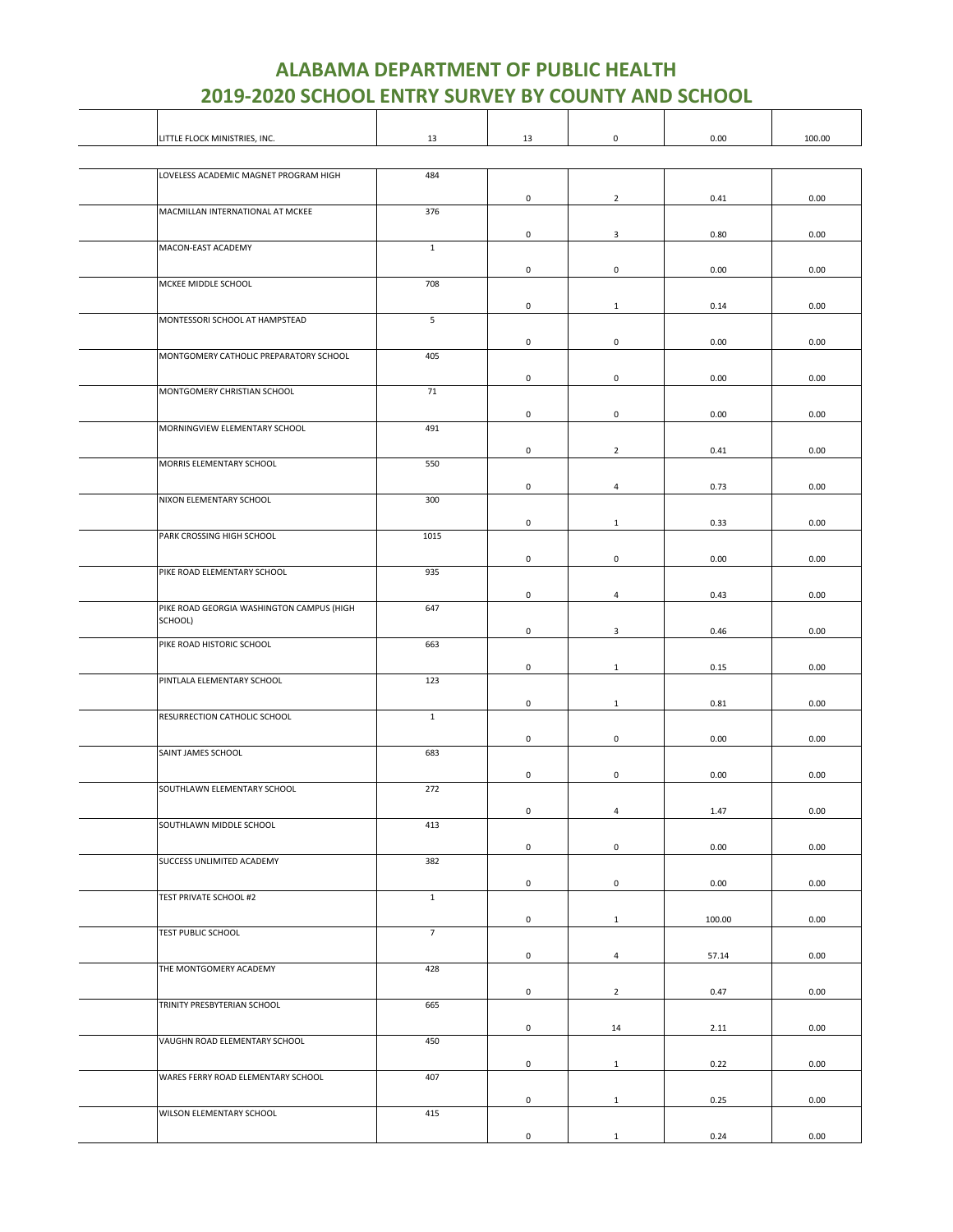|               | WYNTON BLOUNT ELEMENTARY                                         | 358       | $\mathsf 0$         | $\mathbf{1}$        | 0.28 | 0.00 |
|---------------|------------------------------------------------------------------|-----------|---------------------|---------------------|------|------|
|               | ZELIA STEPHENS EARLY CHILDHOOD CENTER                            | 6         |                     |                     |      |      |
|               |                                                                  |           | 0                   | $\mathbf 0$         | 0.00 | 0.00 |
| <b>MORGAN</b> | ALBERT P BREWER HIGH SCHOOL                                      | 8         | $\mathsf{O}\xspace$ | $\mathsf 0$         | 0.00 | 0.00 |
|               | AUSTIN HIGH SCHOOL                                               | 1058      |                     |                     |      |      |
|               |                                                                  |           | 0                   | 3                   | 0.28 | 0.00 |
|               | AUSTIN JUNIOR HIGH SCHOOL                                        | 749       |                     |                     |      |      |
|               |                                                                  |           | 0                   | $\overline{4}$      | 0.53 | 0.00 |
|               | AUSTIN MIDDLE SCHOOL                                             | 806       |                     |                     |      |      |
|               |                                                                  |           | 0                   | $\overline{2}$      | 0.25 | 0.00 |
|               | AUSTINVILLE ELEMENTARY SCHOOL                                    | 394       |                     |                     |      |      |
|               |                                                                  |           |                     |                     |      |      |
|               | BANKS-CADDELL ELEMENTARY SCHOOL                                  | 423       | $\mathsf{O}\xspace$ | $\mathsf{O}\xspace$ | 0.00 | 0.00 |
|               |                                                                  |           |                     |                     |      |      |
|               |                                                                  | 394       | 0                   | 3                   | 0.71 | 0.00 |
|               | BARKLEY BRIDGE ELEMENTARY SCHOOL                                 |           |                     |                     |      |      |
|               |                                                                  |           | 0                   | 8                   | 2.03 | 0.00 |
|               | BENJAMIN DAVIS ELEMENTARY SCHOOL                                 | 233       |                     |                     |      |      |
|               |                                                                  |           | 0                   | 3                   | 1.29 | 0.00 |
|               | CHESTNUT GROVE ELEMENTARY SCHOOL                                 | 376       |                     |                     |      |      |
|               |                                                                  |           | $\mathsf{O}\xspace$ | $\mathsf 3$         | 0.80 | 0.00 |
|               | COTACO SCHOOL                                                    | 473       |                     |                     |      |      |
|               |                                                                  |           | 0                   | 0                   | 0.00 | 0.00 |
|               | CRESTLINE ELEMENTARY SCHOOL (HARTSELLE)                          | 457       |                     |                     |      |      |
|               |                                                                  |           | 0                   | 6                   | 1.31 | 0.00 |
|               | DANVILLE HIGH SCHOOL                                             | 410       |                     |                     |      |      |
|               |                                                                  |           | 0                   | $\mathbf{1}$        | 0.24 | 0.00 |
|               | DANVILLE MIDDLE SCHOOL                                           | 329       |                     |                     |      |      |
|               |                                                                  |           | $\mathsf{O}\xspace$ | $\mathsf{O}\xspace$ | 0.00 | 0.00 |
|               | DANVILLE-NEEL ELEMENTARY SCHOOL                                  | 501       |                     |                     |      |      |
|               |                                                                  |           |                     |                     |      |      |
|               |                                                                  |           | 0                   | $\overline{7}$      | 1.40 | 0.00 |
|               |                                                                  |           |                     |                     |      |      |
|               | DECATUR HERITAGE CHRISTIAN ACADEMY<br>DECATUR HIGH DEVELOPMENTAL | 327<br>38 | 17                  | 6                   | 1.83 | 5.20 |
|               |                                                                  |           |                     |                     |      |      |
|               | DECATUR HIGH SCHOOL                                              | 708       | $\mathsf{O}\xspace$ | $\mathsf{O}\xspace$ | 0.00 | 0.00 |
|               |                                                                  |           |                     |                     |      |      |
|               |                                                                  |           | 0                   | $\mathbf{1}$        | 0.14 | 0.00 |
|               | DECATUR MIDDLE SCHOOL                                            | 842       |                     |                     |      |      |
|               |                                                                  |           | 0                   | 3                   | 0.36 | 0.00 |
|               | EAST LAWRENCE ELEMENTARY SCHOOL                                  | 485       |                     |                     |      |      |
|               |                                                                  |           | $\mathsf{O}\xspace$ | $\mathsf 0$         | 0.00 | 0.00 |
|               | EAST LAWRENCE HIGH SCHOOL                                        | 343       |                     |                     |      |      |
|               |                                                                  |           | $\mathsf{O}\xspace$ | $\mathbf{1}$        | 0.29 | 0.00 |
|               | EAST LAWRENCE MIDDLE SCHOOL                                      | 412       |                     |                     |      |      |
|               |                                                                  |           | $\mathsf 0$         | $\overline{2}$      | 0.49 | 0.00 |
|               | EASTWOOD ELEMENTARY SCHOOL                                       | 185       |                     |                     |      |      |
|               |                                                                  |           | $\mathsf{O}\xspace$ | $1\,$               | 0.54 | 0.00 |
|               | EVA SCHOOL                                                       | 356       |                     |                     |      |      |
|               |                                                                  |           | $\mathsf{O}\xspace$ | 6                   | 1.69 | 0.00 |
|               |                                                                  |           |                     |                     |      |      |

| <b>FALKVILLE ELEMENTARY SCHOOL</b> | 212 |  |      |      |
|------------------------------------|-----|--|------|------|
|                                    |     |  | 0.00 | 0.00 |
| <b>FALKVILLE HIGH SCHOOL</b>       | 335 |  |      |      |
|                                    |     |  | 0.30 | 0.00 |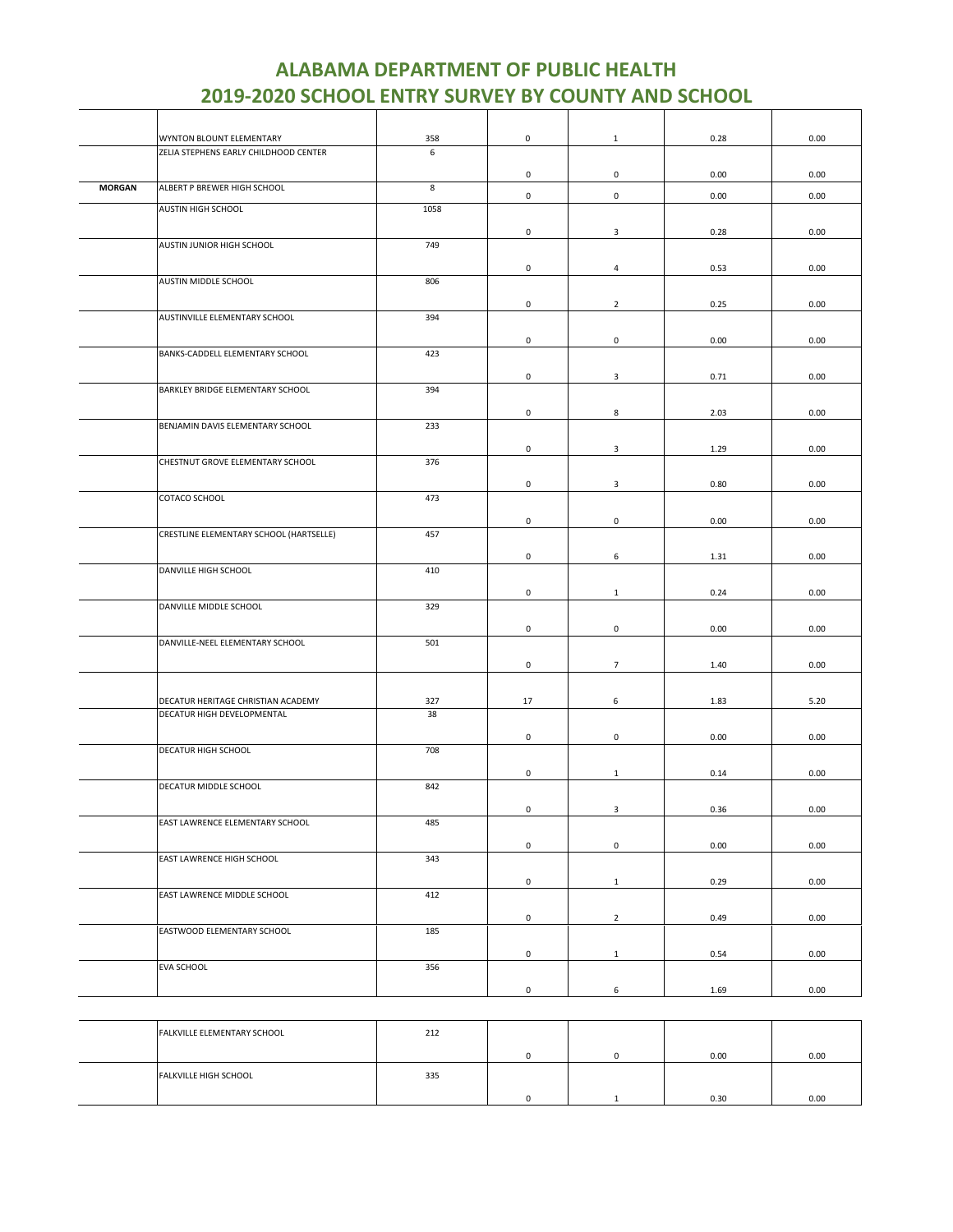|              | FE BURLESON ELEMENTARY SCHOOL              | 530  |                     |                     |      |      |
|--------------|--------------------------------------------|------|---------------------|---------------------|------|------|
|              |                                            |      | $\mathsf{O}\xspace$ | 9                   | 1.70 | 0.00 |
|              | FRANCES NUNGESTER ELEMENTARY SCHOOL        | 353  |                     |                     |      |      |
|              |                                            |      | $\mathsf{O}\xspace$ |                     |      |      |
|              |                                            |      |                     | $\mathbf{1}$        | 0.28 | 0.00 |
|              | HARTSELLE HIGH SCHOOL                      | 1031 |                     |                     |      |      |
|              |                                            |      | $\mathsf{O}\xspace$ | 12                  | 1.16 | 0.00 |
|              | HARTSELLE INTERMEDIATE SCHOOL              | 514  |                     |                     |      |      |
|              |                                            |      | 0                   | $\mathbf{3}$        | 0.58 | 0.00 |
|              | HARTSELLE JUNIOR HIGH SCHOOL               | 517  |                     |                     |      |      |
|              |                                            |      | 0                   | $\overline{7}$      | 1.35 | 0.00 |
|              | JULIAN HARRIS ELEMENTARY SCHOOL            | 340  |                     |                     |      |      |
|              |                                            |      |                     |                     |      |      |
|              |                                            |      | 0                   | 4                   | 1.18 | 0.00 |
|              | LACEYS SPRING ELEMENTARY SCHOOL            | 323  |                     |                     |      |      |
|              |                                            |      | $\mathsf{O}\xspace$ | 3                   | 0.93 | 0.00 |
|              | LEON SHEFFIELD MAGNET ELEMENTARY SCHOOL    | 329  |                     |                     |      |      |
|              |                                            |      | 0                   | $\mathbf{1}$        | 0.30 | 0.00 |
|              | OAK PARK ELEMENTARY SCHOOL                 | 365  |                     |                     |      |      |
|              |                                            |      |                     |                     |      |      |
|              |                                            |      | 0                   | 3                   | 0.82 | 0.00 |
|              | PRICEVILLE ELEMENTARY SCHOOL               | 633  |                     |                     |      |      |
|              |                                            |      | $\mathsf 0$         | 5                   | 0.79 | 0.00 |
|              | PRICEVILLE HIGH SCHOOL                     | 470  |                     |                     |      |      |
|              |                                            |      | 0                   | 4                   | 0.85 | 0.00 |
|              | PRICEVILLE JUNIOR HIGH SCHOOL              | 453  |                     |                     |      |      |
|              |                                            |      |                     |                     |      |      |
|              |                                            |      | 0                   | 3                   | 0.66 | 0.00 |
|              |                                            |      |                     |                     |      |      |
|              | SAINT ANN CATHOLIC                         | 98   | 0                   | 0                   | 0.00 | 0.00 |
|              | SPARKMAN ELEMENTARY SCHOOL (MORGAN COUNTY) | 130  |                     |                     |      |      |
|              |                                            |      | 0                   | $\mathsf{O}\xspace$ | 0.00 | 0.00 |
|              | UNION HILL SCHOOL                          | 208  |                     |                     |      |      |
|              |                                            |      |                     |                     |      |      |
|              |                                            |      | 0                   | 0                   | 0.00 | 0.00 |
|              | WALTER JACKSON ELEMENTARY SCHOOL           | 289  |                     |                     |      |      |
|              |                                            |      | 0                   | $\overline{2}$      | 0.69 | 0.00 |
|              | WEST DECATUR ELEMENTARY SCHOOL             | 323  |                     |                     |      |      |
|              |                                            |      | $\mathsf{O}\xspace$ | $\mathbf 0$         | 0.00 | 0.00 |
|              | WEST MORGAN ELEMENTARY SCHOOL              | 435  |                     |                     |      |      |
|              |                                            |      |                     |                     |      |      |
|              |                                            |      | $\mathsf 0$         | $\mathbf{1}$        | 0.23 | 0.00 |
|              | WEST MORGAN HIGH SCHOOL                    | 431  |                     |                     |      |      |
|              |                                            |      | $\mathsf 0$         | $\mathbf{1}$        | 0.23 | 0.00 |
|              | WEST MORGAN MIDDLE SCHOOL                  | 465  |                     |                     |      |      |
|              |                                            |      | $\mathsf{O}\xspace$ | $\overline{2}$      | 0.43 | 0.00 |
|              | WOODMEADE ELEMENTARY SCHOOL                | 355  |                     |                     |      |      |
|              |                                            |      |                     |                     |      |      |
|              |                                            |      | 0                   | $\overline{2}$      | 0.56 | 0.00 |
| <b>PERRY</b> | FRANCIS MARION SCHOOL                      | 669  | $\mathsf 0$         | $\mathbf 0$         | 0.00 | 0.00 |
|              | MARION ACADEMY                             | 41   |                     |                     |      |      |
|              |                                            |      | 0                   | $\mathbf 0$         | 0.00 | 0.00 |
|              |                                            |      |                     |                     |      |      |
|              | ROBERT C HATCH HIGH SCHOOL                 | 504  |                     |                     |      |      |
|              |                                            |      | 0                   | 0                   | 0.00 | 0.00 |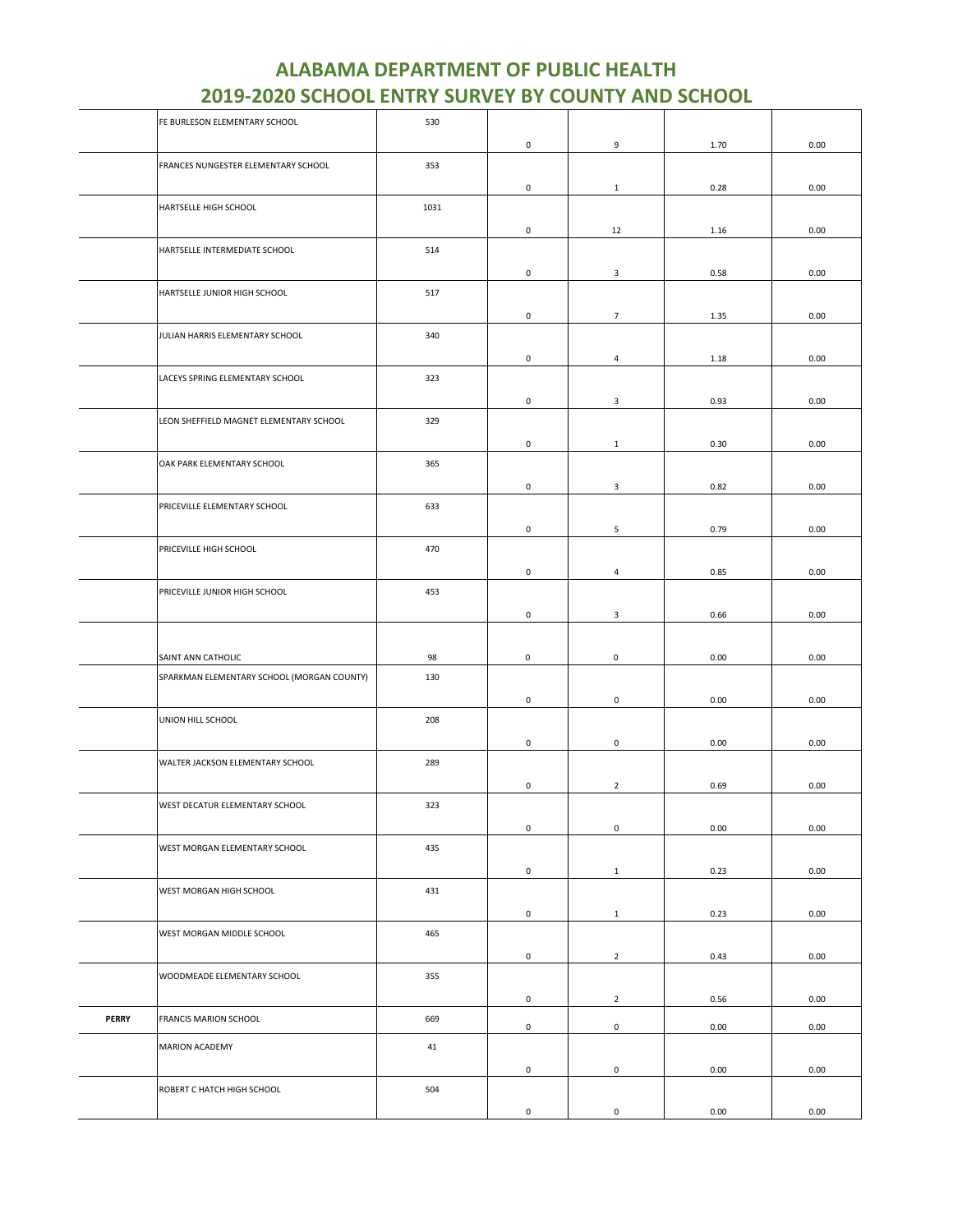| <b>PICKENS</b>  | GORDO ELEMENTARY SCHOOL           | 602 | 0                   | 4              | 0.66 | 0.00 |
|-----------------|-----------------------------------|-----|---------------------|----------------|------|------|
|                 | GORDO HIGH SCHOOL                 | 566 |                     |                |      |      |
|                 |                                   |     | 0                   | 6              | 1.06 | 0.00 |
|                 | PICKENS ACADEMY                   | 258 |                     |                |      |      |
|                 |                                   |     | 0                   | $\overline{2}$ | 0.78 | 0.00 |
|                 | PICKENS COUNTY HIGH SCHOOL        | 42  |                     |                |      |      |
|                 |                                   |     | 0                   | $\mathbf 0$    | 0.00 | 0.00 |
|                 | REFORM ELEMENTARY SCHOOL          | 186 |                     |                |      |      |
|                 |                                   |     | 0                   | $\mathsf 0$    | 0.00 | 0.00 |
| <b>PIKE</b>     | <b>BANKS SCHOOL</b>               | 315 | 0                   | $\mathbf 0$    | 0.00 | 0.00 |
|                 | CHARLES HENDERSON HIGH SCHOOL     | 505 |                     |                |      |      |
|                 |                                   |     | 0                   | $\mathbf 0$    | 0.00 | 0.00 |
|                 | CHARLES HENDERSON MIDDLE SCHOOL   | 276 |                     |                |      |      |
|                 |                                   |     | 0                   | $\mathbf 0$    | 0.00 | 0.00 |
|                 |                                   |     |                     |                |      |      |
|                 | COVENANT CHRISTIAN SCHOOL         | 69  | $\overline{2}$      | $\mathbf{3}$   | 4.35 | 2.90 |
|                 | GOSHEN ELEMENTARY SCHOOL          | 428 |                     |                |      |      |
|                 |                                   |     | 0                   | $\mathsf 0$    | 0.00 | 0.00 |
|                 | <b>GOSHEN HIGH SCHOOL</b>         | 364 |                     |                |      |      |
|                 |                                   |     | 0                   | $\mathbf{1}$   | 0.27 | 0.00 |
|                 | NEW LIFE CHRISTIAN ACADEMY        | 35  |                     |                |      |      |
|                 |                                   |     | 0                   | $1\,$          | 2.86 | 0.00 |
|                 | PIKE COUNTY ELEMENTARY SCHOOL     | 392 |                     |                |      |      |
|                 |                                   |     | 0                   | $\overline{2}$ | 0.51 | 0.00 |
|                 | PIKE COUNTY HIGH SCHOOL           | 459 |                     |                |      |      |
|                 |                                   |     | 0                   | $\mathbf 0$    | 0.00 | 0.00 |
|                 | PIKE LIBERAL ARTS SCHOOL          | 409 |                     |                |      |      |
|                 |                                   |     | $\mathsf{O}\xspace$ | $\sqrt{5}$     | 1.22 | 0.00 |
|                 | TROY ELEMENTARY SCHOOL            | 953 |                     |                |      |      |
| <b>RANDOLPH</b> | FAITH CHRISTIAN ACADEMY (ROANOKE) | 38  | 0                   | $\mathbf 0$    | 0.00 | 0.00 |
|                 |                                   |     | 0                   | $\mathsf 0$    | 0.00 | 0.00 |
|                 | HANDLEY HIGH SCHOOL               | 494 |                     |                |      |      |
|                 |                                   |     | 0                   | $\overline{2}$ | 0.40 | 0.00 |
|                 | HANDLEY MIDDLE SCHOOL             | 530 |                     |                |      |      |
|                 |                                   |     | 0                   | 5              | 0.94 | 0.00 |
|                 | KNIGHT ENLOE ELEMENTARY SCHOOL    | 403 |                     |                |      |      |
|                 |                                   |     | 0                   | $\overline{2}$ | 0.50 | 0.00 |
|                 | RANDOLPH COUNTY HIGH SCHOOL       | 414 | 0                   | $\mathbf 0$    |      |      |
|                 | ROCK MILLS JUNIOR HIGH SCHOOL     | 156 |                     |                | 0.00 | 0.00 |
|                 |                                   |     | 0                   | $\mathbf 0$    | 0.00 | 0.00 |
|                 | WADLEY HIGH SCHOOL                | 397 |                     |                |      |      |
|                 |                                   |     | $\mathsf{O}\xspace$ | $\mathbf{1}$   | 0.25 | 0.00 |
|                 | WEDOWEE ELEMENTARY SCHOOL         | 275 |                     |                |      |      |
|                 |                                   |     | 0                   | $\mathbf{1}$   | 0.36 | 0.00 |
|                 | WEDOWEE MIDDLE SCHOOL             | 192 |                     |                |      |      |
|                 |                                   |     | 0                   | $\mathsf 0$    | 0.00 | 0.00 |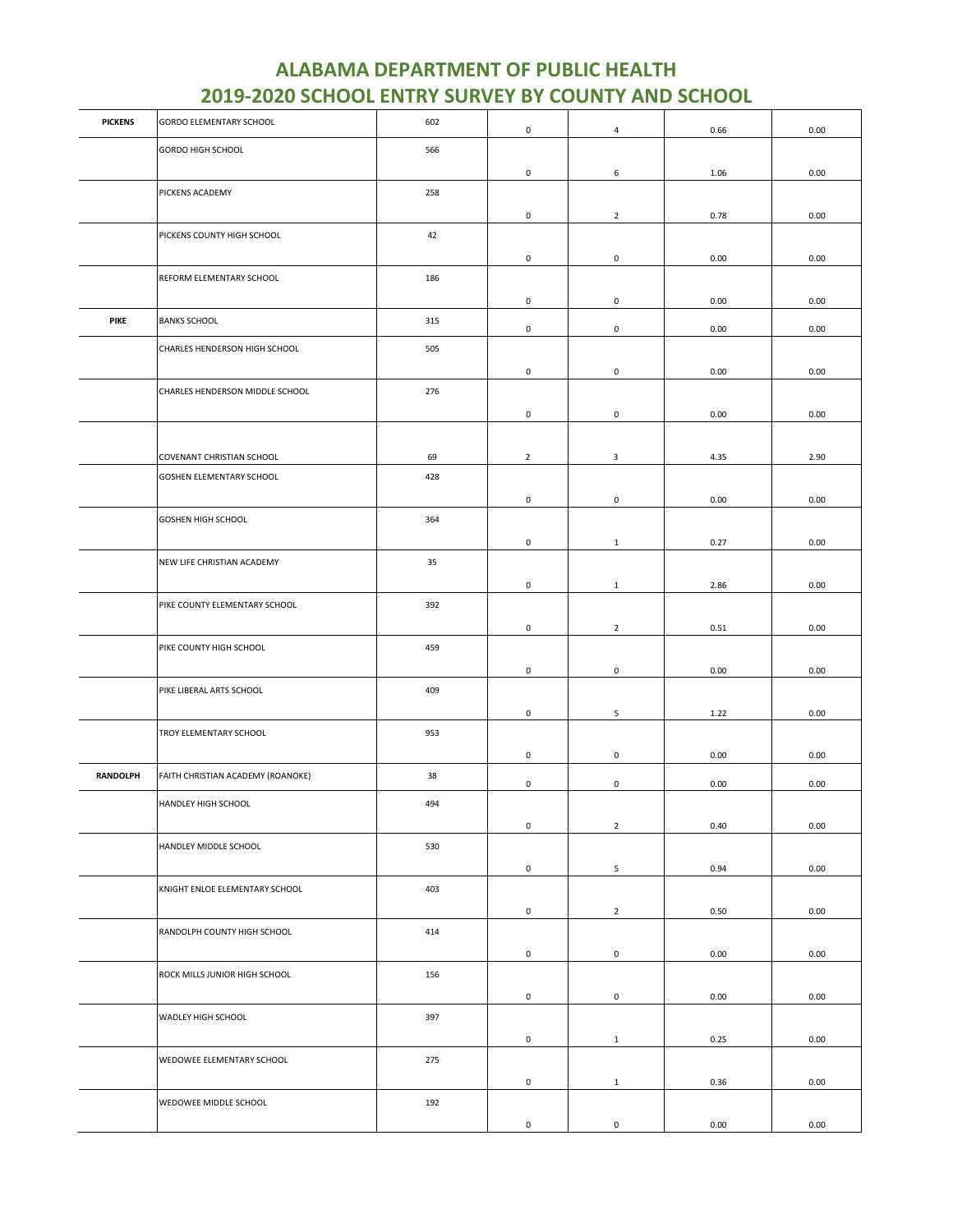|                | WOODLAND ELEMENTARY SCHOOL                          | 344            |                     |                 |       |      |
|----------------|-----------------------------------------------------|----------------|---------------------|-----------------|-------|------|
|                |                                                     |                | 0                   | $\mathbf{1}$    | 0.29  | 0.00 |
|                |                                                     |                |                     |                 |       |      |
|                | WOODLAND HIGH SCHOOL                                | 291            |                     |                 |       |      |
|                |                                                     |                |                     |                 |       |      |
| <b>RUSSELL</b> | CENTRAL FRESHMAN ACADEMY                            | 487            | $\mathbf 0$         | $\mathbf{1}$    | 0.34  | 0.00 |
|                | CENTRAL HIGH SCHOOL - PHENIX CITY                   | 1274           | $\mathsf{O}\xspace$ | $\overline{2}$  | 0.41  | 0.00 |
|                |                                                     |                |                     |                 |       |      |
|                | DIXIE ELEMENTARY SCHOOL                             | 197            | 0                   | 5               | 0.39  | 0.00 |
|                |                                                     |                |                     |                 |       |      |
|                | LADONIA ELEMENTARY SCHOOL                           | 279            | 0                   | $\mathbf 0$     | 0.00  | 0.00 |
|                |                                                     |                |                     |                 |       |      |
|                | LAKEWOOD ELEMENTARY SCHOOL (PHENIX CITY)            | 310            | 0                   | $\mathbf 0$     | 0.00  | 0.00 |
|                |                                                     |                |                     |                 |       |      |
|                | LAKEWOOD PRIMARY SCHOOL                             | 534            | 0                   | $\mathbf{1}$    | 0.32  | 0.00 |
|                |                                                     |                |                     |                 |       |      |
|                |                                                     |                | 0                   | 1               | 0.19  | 0.00 |
|                | MEADOWLANE ELEMENTARY SCHOOL                        | 120            |                     |                 |       |      |
|                |                                                     |                | 0                   | 0               | 0.00  | 0.00 |
|                | MOUNT OLIVE INTERMEDIATE SCHOOL (RUSSELL<br>COUNTY) | 417            |                     |                 |       |      |
|                |                                                     |                | $\mathsf{O}\xspace$ | 5               | 1.20  | 0.00 |
|                | MT OLIVE PRIMARY SCHOOL (RUSSELL COUNTY)            | 419            |                     |                 |       |      |
|                |                                                     |                | 0                   | $\overline{4}$  | 0.95  | 0.00 |
|                | OLIVER ELEMENTARY SCHOOL (RUSSELL COUNTY)           | 396            |                     |                 |       |      |
|                |                                                     |                | 0                   | 6               | 1.52  | 0.00 |
|                | PHENIX CHRISTIAN SCHOOL                             | $\overline{4}$ |                     |                 |       |      |
|                |                                                     |                | 0                   | $\mathbf{1}$    | 25.00 | 0.00 |
|                | PHENIX CITY ELEMENTARY SCHOOL                       | 537            |                     |                 |       |      |
|                |                                                     |                | 0                   | $\mathbf{1}$    | 0.19  | 0.00 |
|                | PHENIX CITY INTERMEDIATE SCHOOL                     | 819            |                     |                 |       |      |
|                |                                                     |                | 0                   | $\mathsf 0$     | 0.00  | 0.00 |
|                | RIDGECREST ELEMENTARY SCHOOL (PHENIX CITY)          | 493            |                     |                 |       |      |
|                |                                                     |                | 0                   | $\overline{2}$  | 0.41  | 0.00 |
|                | RUSSELL COUNTY HIGH SCHOOL                          | 928            |                     |                 |       |      |
|                |                                                     |                | 0                   | $\mathbf{3}$    | 0.32  | 0.00 |
|                | RUSSELL COUNTY MIDDLE SCHOOL                        | 807            |                     |                 |       |      |
|                |                                                     |                | 0                   | $\mathbf 0$     | 0.00  | 0.00 |
|                | SHERWOOD ELEMENTARY SCHOOL                          | 331            |                     |                 |       |      |
|                |                                                     |                | 0                   | $\overline{2}$  | 0.60  | 0.00 |
|                | SOUTH GIRARD SCHOOL                                 | 334            |                     |                 |       |      |
|                |                                                     |                | 0                   | $\mathbf{1}$    | 0.30  | 0.00 |
|                | WESTVIEW ELEMENTARY SCHOOL                          | 308            |                     |                 |       |      |
|                |                                                     |                | $\mathsf{O}\xspace$ | $\mathbf{1}$    | 0.32  | 0.00 |
| <b>SHELBY</b>  | BERRY MIDDLE SCHOOL                                 | 483            | $\mathsf{O}\xspace$ | $7\overline{ }$ | 1.45  | 0.00 |
|                | BRIARWOOD CHRISTIAN SCHOOL-SOUTH CAMPUS             | 759            |                     |                 |       |      |
|                |                                                     |                | 0                   | 6               | 0.79  | 0.00 |
|                | CALERA ELEMENTARY SCHOOL                            | 763            |                     |                 |       |      |
|                |                                                     |                | $\mathsf{O}\xspace$ | 12              | 1.57  | 0.00 |
|                | CALERA HIGH SCHOOL                                  | 911            |                     |                 |       |      |
|                |                                                     |                | 0                   | $\overline{4}$  | 0.44  | 0.00 |
|                | CALERA INTERMEDIATE SCHOOL                          | 742            |                     |                 |       |      |
|                |                                                     |                | 0                   | 5               | 0.67  | 0.00 |
|                | CALERA MIDDLE SCHOOL                                | 829            |                     |                 |       |      |
|                |                                                     |                | 0                   |                 |       | 0.00 |
|                | CHELSEA HIGH SCHOOL                                 | 1308           |                     | 9               | 1.09  |      |
|                |                                                     |                |                     |                 |       |      |
|                |                                                     |                | $\mathsf{O}\xspace$ | 10              | 0.76  | 0.00 |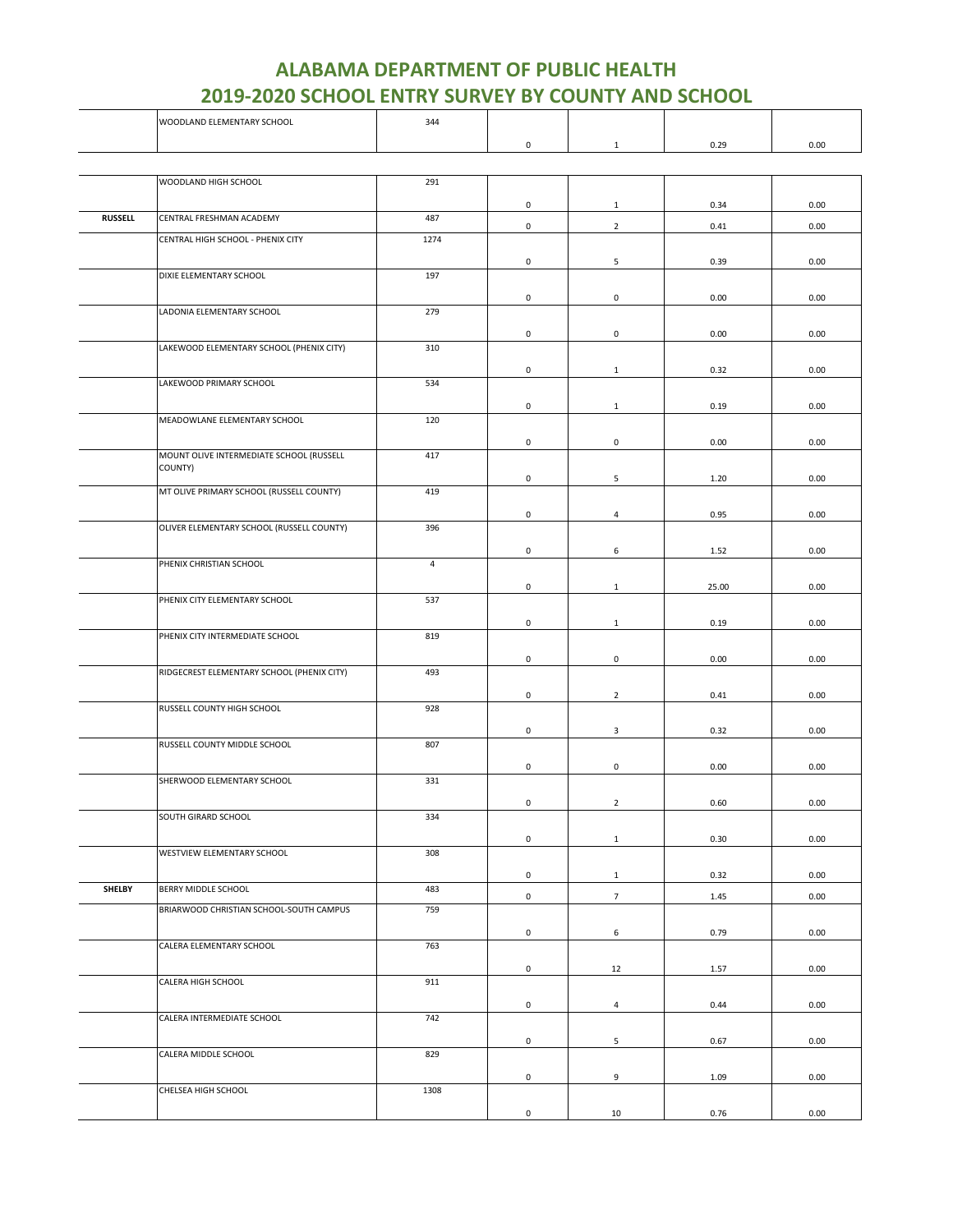| CHELSEA MIDDLE SCHOOL                     | 1134 |                     |                |      |      |
|-------------------------------------------|------|---------------------|----------------|------|------|
|                                           |      | 0                   | 15             | 1.32 | 0.00 |
| CHELSEA PARK ELEMENTARY SCHOOL            | 905  |                     |                |      |      |
|                                           |      |                     |                |      |      |
|                                           |      | $\mathsf{O}\xspace$ | 19             | 2.10 | 0.00 |
| COLUMBIANA MIDDLE SCHOOL                  | 414  |                     |                |      |      |
|                                           |      | 0                   | $\overline{2}$ | 0.48 | 0.00 |
| COOSA VALLEY ACADEMY                      | 184  |                     |                |      |      |
|                                           |      |                     |                |      |      |
|                                           |      | 0                   | 3              | 1.63 | 0.00 |
|                                           |      |                     |                |      |      |
| CORNERSTONE CHRISTIAN SCHOOL              | 215  | $\overline{2}$      | 11             | 5.12 | 0.93 |
| CREEK VIEW ELEMENTARY SCHOOL              | 881  |                     |                |      |      |
|                                           |      | 0                   | 12             | 1.36 | 0.00 |
| DEVELOPING ALABAMA YOUTH FOUNDATION       | 50   |                     |                |      |      |
|                                           |      |                     |                |      |      |
|                                           |      | 0                   | 0              | 0.00 | 0.00 |
| ELVIN HILL ELEMENTARY SCHOOL              | 509  |                     |                |      |      |
|                                           |      | $\mathsf 0$         | $\overline{2}$ | 0.39 | 0.00 |
| FOREST OAKS ELEMENTARY SCHOOL             | 694  |                     |                |      |      |
|                                           |      |                     |                |      |      |
|                                           |      | 0                   | 15             | 2.16 | 0.00 |
| GREYSTONE ELEMENTARY SCHOOL               | 186  |                     |                |      |      |
|                                           |      | 0                   | $\overline{2}$ | 1.08 | 0.00 |
| HELENA ELEMENTARY SCHOOL                  | 875  |                     |                |      |      |
|                                           |      |                     |                |      |      |
|                                           |      | 0                   | 12             | 1.37 | 0.00 |
| HELENA HIGH SCHOOL                        | 1351 |                     |                |      |      |
|                                           |      | 0                   | 15             | 1.11 | 0.00 |
| HELENA INTERMEDIATE SCHOOL                | 932  |                     |                |      |      |
|                                           |      |                     |                |      |      |
|                                           |      | 0                   | 11             | 1.18 | 0.00 |
| HELENA MIDDLE SCHOOL                      | 1062 |                     |                |      |      |
|                                           |      | 0                   | 18             | 1.69 | 0.00 |
| HILLTOP MONTESSORI SCHOOL                 | 158  |                     |                |      |      |
|                                           |      |                     |                |      |      |
| INDIAN SPRINGS SCHOOL                     | 335  | 0                   | 5              | 3.16 | 0.00 |
|                                           |      |                     |                |      |      |
|                                           |      | 0                   | 6              | 1.79 | 0.00 |
| INVERNESS ELEMENTARY SCHOOL               | 610  |                     |                |      |      |
|                                           |      | 0                   | 10             | 1.64 | 0.00 |
| JOSEPH BRUNO MONTESSORI ACADEMY           | 123  |                     |                |      |      |
|                                           |      |                     |                |      |      |
|                                           |      | 0                   | $\mathbf{1}$   | 0.81 | 0.00 |
| LINDA NOLEN LEARNING CENTER               | 101  |                     |                |      |      |
|                                           |      | 0                   | $\overline{2}$ | 1.98 | 0.00 |
| MEADOW VIEW ELEMENTARY SCHOOL (ALABASTER) | 878  |                     |                |      |      |
|                                           |      |                     |                |      |      |
|                                           |      | 0                   | 8              | 0.91 | 0.00 |
| MONTEVALLO ELEMENTARY SCHOOL              | 673  |                     |                |      |      |
|                                           |      | $\mathsf{O}\xspace$ | $\mathbf{3}$   | 0.45 | 0.00 |
| MONTEVALLO HIGH SCHOOL                    | 435  |                     |                |      |      |
|                                           |      |                     |                |      |      |
|                                           |      | $\mathsf 0$         | $\mathbf{3}$   | 0.69 | 0.00 |
| MONTEVALLO MIDDLE SCHOOL                  | 396  |                     |                |      |      |
|                                           |      | $\mathsf 0$         | 3              | 0.76 | 0.00 |
| MT LAUREL ELEMENTARY SCHOOL               | 550  |                     |                |      |      |
|                                           |      |                     |                |      |      |
| OAK MOUNTAIN ELEMENTARY SCHOOL            | 661  | 0                   | 10             | 1.82 | 0.00 |
|                                           |      |                     |                |      |      |
|                                           |      | $\mathsf 0$         | 14             | 2.12 | 0.00 |
|                                           |      |                     |                |      |      |

OAK MOUNTAIN HIGH SCHOOL 1472 0 13 0.88 0.00 **OAK MOUNTAIN INTERMEDIATE SCHOOL** 675 0 7 1.04 0.00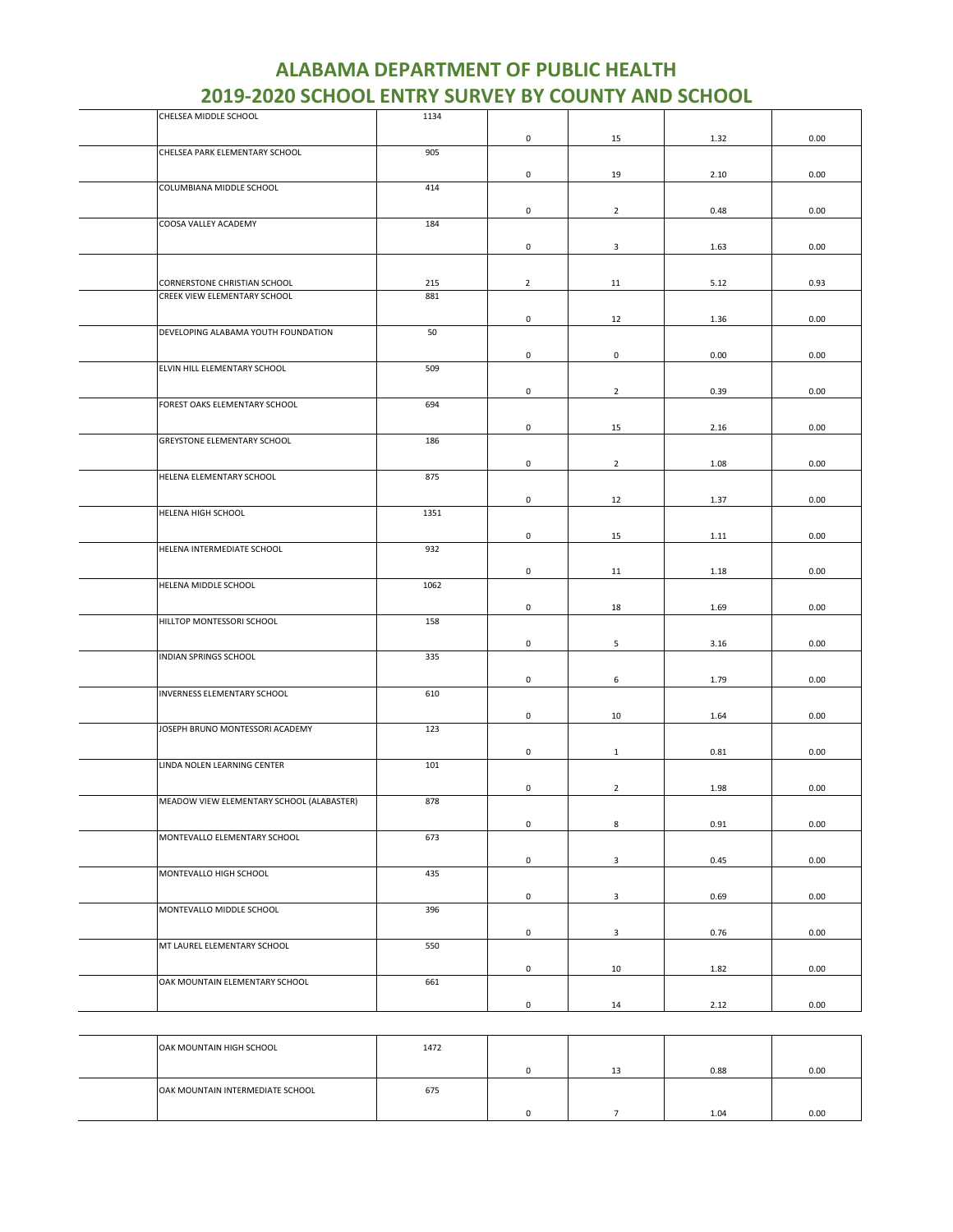| <b>ALABAMA DEPARTMENT OF PUBLIC HEALTH</b>                |
|-----------------------------------------------------------|
| <b>2019-2020 SCHOOL ENTRY SURVEY BY COUNTY AND SCHOOL</b> |

|                 | OAK MOUNTAIN MIDDLE SCHOOL             | 1095 |                     |                     |      |      |
|-----------------|----------------------------------------|------|---------------------|---------------------|------|------|
|                 |                                        |      | 0                   | 16                  | 1.46 | 0.00 |
|                 | OUR LADY OF THE VALLEY CATHOLIC SCHOOL | 188  | $\mathsf 0$         | $\mathsf{O}\xspace$ | 0.00 | 0.00 |
|                 | PELHAM HIGH SCHOOL                     | 1018 | 0                   | 14                  | 1.38 | 0.00 |
|                 | PELHAM OAKS ELEMENTARY SCHOOL          | 665  |                     |                     |      |      |
|                 | PELHAM PARK MIDDLE SCHOOL              | 810  | 0                   | $\overline{7}$      | 1.05 | 0.00 |
|                 | PELHAM RIDGE ELEMENTARY SCHOOL         | 861  | $\mathsf 0$         | 9                   | 1.11 | 0.00 |
|                 | RIVERCHASE ELEMENTARY SCHOOL           | 243  | $\mathsf 0$         | 8                   | 0.93 | 0.00 |
|                 | ROBERT F BUMPUS MIDDLE SCHOOL          | 256  | 0                   | 8                   | 3.29 | 0.00 |
|                 |                                        |      | $\mathsf 0$         | $\sqrt{5}$          | 1.95 | 0.00 |
|                 | SHELBY COUNTY HIGH SCHOOL              | 530  | $\mathsf 0$         | $\mathsf 0$         | 0.00 | 0.00 |
|                 | SHELBY ELEMENTARY SCHOOL               | 175  | 0                   | $\overline{2}$      | 1.14 | 0.00 |
|                 | SPAIN PARK HIGH SCHOOL                 | 251  | 0                   | 5                   | 1.99 | 0.00 |
|                 | THE HILLSBORO SCHOOL                   | 18   | $\mathsf{O}\xspace$ | $\mathbf 0$         | 0.00 | 0.00 |
|                 | THOMPSON HIGH SCHOOL                   | 2030 |                     |                     |      |      |
|                 | THOMPSON INTERMEDIATE SCHOOL           | 891  | $\mathsf{O}\xspace$ | 15                  | 0.74 | 0.00 |
|                 | THOMPSON MIDDLE SCHOOL                 | 1470 | 0                   | 8                   | 0.90 | 0.00 |
|                 | VINCENT ELEMENTARY SCHOOL              | 361  | $\mathsf{O}\xspace$ | 20                  | 1.36 | 0.00 |
|                 | VINCENT MIDDLE HIGH SCHOOL             | 458  | 0                   | $\mathbf{1}$        | 0.28 | 0.00 |
|                 |                                        |      | 0                   | $\mathbf{3}$        | 0.66 | 0.00 |
|                 | WILSONVILLE ELEMENTARY SCHOOL          | 173  | $\mathsf{O}\xspace$ | 6                   | 3.47 | 0.00 |
| <b>ST.CLAIR</b> | ASHVILLE ELEMENTARY SCHOOL             | 464  | $\mathsf{O}\xspace$ | $7\overline{ }$     | 1.51 | 0.00 |
|                 | ASHVILLE HIGH SCHOOL                   | 393  | $\mathsf{O}\xspace$ | $\mathbf{1}$        | 0.25 | 0.00 |
|                 | ASHVILLE MIDDLE SCHOOL                 | 366  | $\mathsf{O}\xspace$ | 11                  | 3.01 | 0.00 |
|                 | BIBLE METHODIST CHRISTIAN SCHOOL       | 85   |                     |                     |      |      |
|                 | COOSA VALLEY ELEMENTARY SCHOOL         | 439  | $\mathsf{O}\xspace$ | $5\phantom{.0}$     | 5.88 | 0.00 |
|                 | DURAN JUNIOR HIGH SCHOOL               | 292  | $\mathsf{O}\xspace$ | 5                   | 1.14 | 0.00 |
|                 |                                        |      | $\mathsf{O}\xspace$ | $\sqrt{4}$          | 1.37 | 0.00 |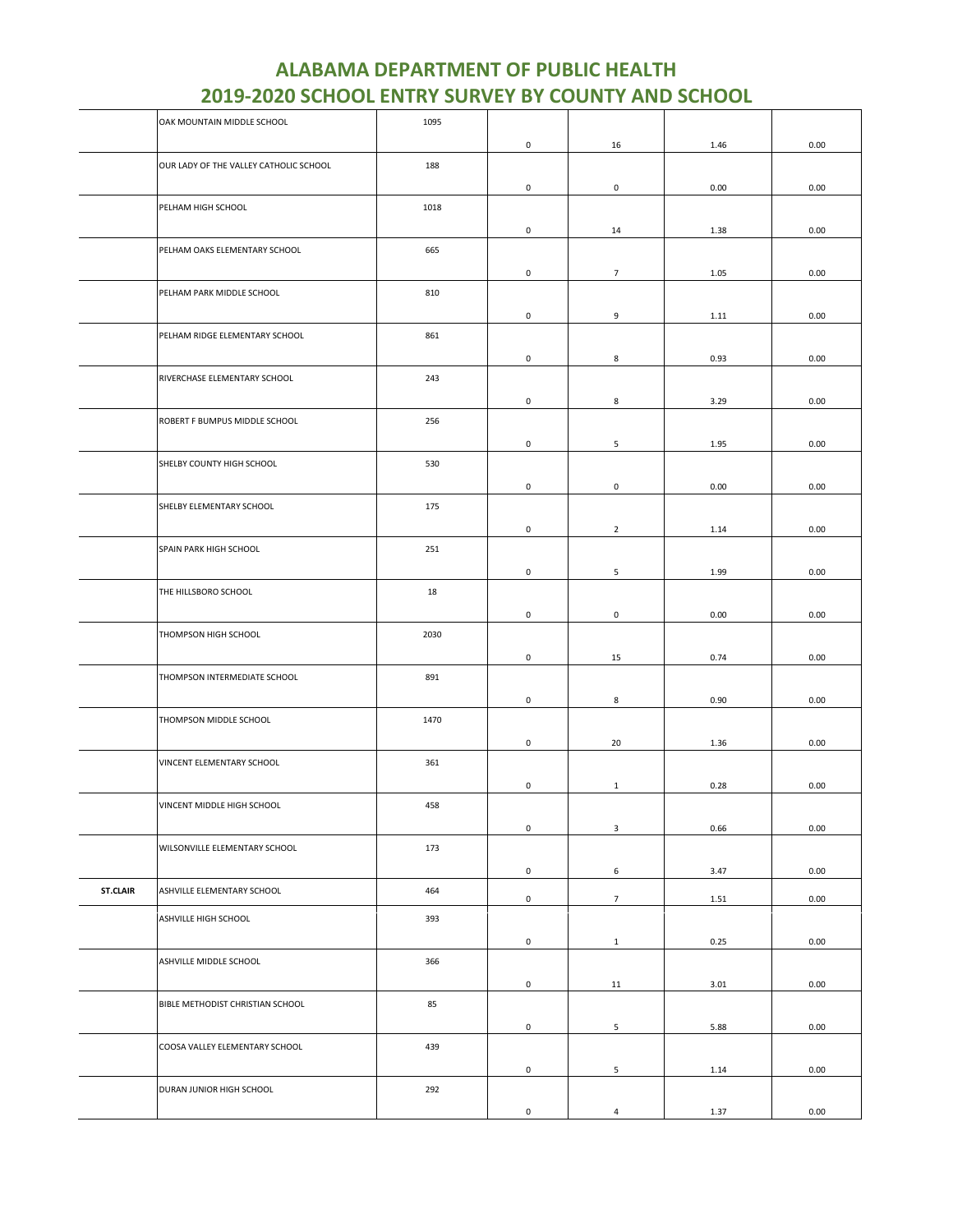|               | <b>DURAN SOUTH</b>                           | 298  |                     |                |      |      |
|---------------|----------------------------------------------|------|---------------------|----------------|------|------|
|               |                                              |      | $\mathsf{O}\xspace$ | 3              | 1.01 | 0.00 |
|               | EDEN ELEMENTARY SCHOOL                       | 394  |                     |                |      |      |
|               |                                              |      | 0                   | 10             |      | 0.00 |
|               |                                              |      |                     |                | 2.54 |      |
|               | GATHERING PLACE CHRISTIAN ACADEMY            | 98   |                     |                |      |      |
|               |                                              |      | 0                   | $\mathsf 0$    | 0.00 | 0.00 |
|               | IOLA ROBERTS ELEMENTARY SCHOOL               | 378  |                     |                |      |      |
|               |                                              |      | 0                   | $\overline{4}$ | 1.06 | 0.00 |
|               | MARGARET ELEMENTARY                          | 618  |                     |                |      |      |
|               |                                              |      | 0                   | 8              | 1.29 | 0.00 |
|               | MOODY ELEMENTARY SCHOOL                      | 770  |                     |                |      |      |
|               |                                              |      |                     |                |      |      |
|               |                                              |      | $\mathsf{O}\xspace$ | 11             | 1.43 | 0.00 |
|               | MOODY HIGH SCHOOL                            | 693  |                     |                |      |      |
|               |                                              |      | $\mathsf{O}\xspace$ | $\overline{2}$ | 0.29 | 0.00 |
|               | MOODY JUNIOR HIGH SCHOOL                     | 377  |                     |                |      |      |
|               |                                              |      | 0                   | $\overline{4}$ | 1.06 | 0.00 |
|               | MOODY MIDDLE SCHOOL                          | 454  |                     |                |      |      |
|               |                                              |      |                     |                |      |      |
|               |                                              |      | $\mathsf{O}\xspace$ | 5              | 1.10 | 0.00 |
|               | ODENVILLE ELEMENTARY SCHOOL                  | 404  |                     |                |      |      |
|               |                                              |      | $\mathsf{O}\xspace$ | $\overline{4}$ | 0.99 | 0.00 |
|               | ODENVILLE INTERMEDIATE SCHOOL                | 351  |                     |                |      |      |
|               |                                              |      | 0                   | $\overline{2}$ | 0.57 | 0.00 |
|               | ODENVILLE MIDDLE SCHOOL                      | 483  |                     |                |      |      |
|               |                                              |      | 0                   | $\overline{2}$ | 0.41 | 0.00 |
|               |                                              |      |                     |                |      |      |
|               | PELL CITY HIGH SCHOOL                        | 1095 |                     |                |      |      |
|               |                                              |      | $\mathsf{O}\xspace$ | $10\,$         | 0.91 | 0.00 |
|               | RAGLAND HIGH SCHOOL                          | 468  |                     |                |      |      |
|               |                                              |      | 0                   | 0              | 0.00 | 0.00 |
|               | SPRINGVILLE ELEMENTARY SCHOOL                | 878  |                     |                |      |      |
|               |                                              |      | 0                   | 16             | 1.82 | 0.00 |
|               | SPRINGVILLE HIGH SCHOOL                      | 722  |                     |                |      |      |
|               |                                              |      |                     |                |      |      |
|               |                                              |      | 0                   | $\overline{2}$ | 0.28 | 0.00 |
|               | SPRINGVILLE MIDDLE SCHOOL                    | 583  |                     |                |      |      |
|               |                                              |      | $\mathsf 0$         | 9              | 1.54 | 0.00 |
|               | ST CLAIR COUNTY HIGH SCHOOL                  | 638  |                     |                |      |      |
|               |                                              |      | $\mathsf 0$         | $\mathsf S$    | 0.78 | 0.00 |
|               | ST. CLAIR COUNTY VIRTUAL PREPARATORY ACADEMY | 131  |                     |                |      |      |
|               |                                              |      | $\mathsf{O}\xspace$ | $\mathsf 0$    | 0.00 | 0.00 |
|               | STEELE JUNIOR HIGH SCHOOL                    |      |                     |                |      |      |
|               |                                              | 181  |                     |                |      |      |
|               |                                              |      | $\mathsf 0$         | $\mathsf 0$    | 0.00 | 0.00 |
|               | VICTORY CHRISTIAN SCHOOL                     | 359  |                     |                |      |      |
|               |                                              |      | 0                   | 24             | 6.69 | 0.00 |
|               | WALTER M KENNEDY SCHOOL                      | 468  |                     |                |      |      |
|               |                                              |      | 0                   | 9              | 1.92 | 0.00 |
|               | WILLIAMS INTERMEDIATE SCHOOL                 | 664  |                     |                |      |      |
|               |                                              |      |                     |                |      |      |
|               |                                              |      | $\mathsf 0$         | 6              | 0.90 | 0.00 |
| <b>SUMTER</b> | UNIVERSITY CHARTER SCHOOL                    | 418  | $\mathsf{O}\xspace$ | $\mathbf 1$    | 0.24 | 0.00 |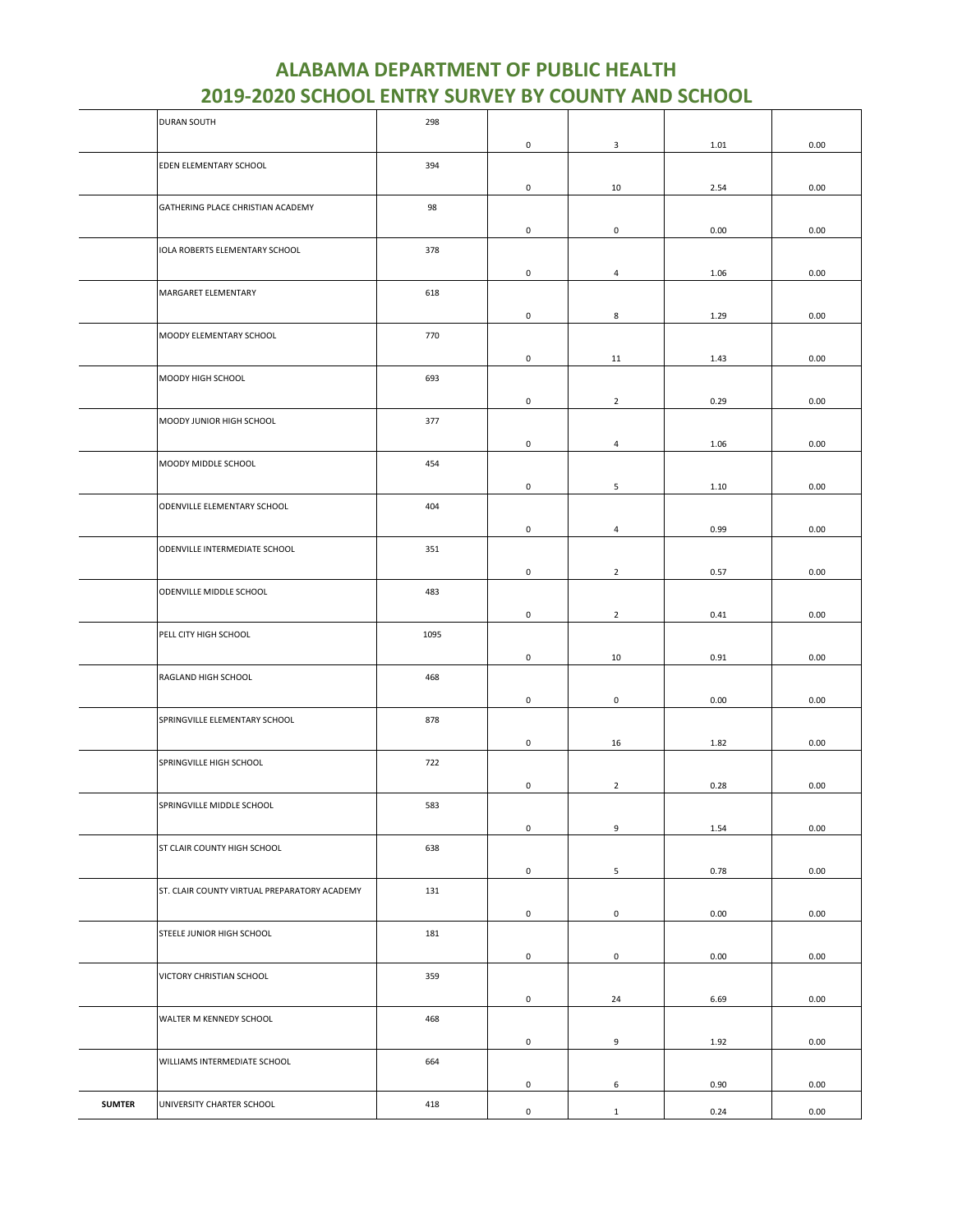| <b>TALLADEGA</b> | AH WATWOOD ELEMENTARY SCHOOL         | 270 |  | 0.00 | 0.00 |
|------------------|--------------------------------------|-----|--|------|------|
|                  | ALABAMA INSTITUTE FOR DEAF AND BLIND | 391 |  | 1.53 | 0.00 |
|                  |                                      |     |  |      |      |

| ASCENSION LEADERSHIP ACADEMY           | 30  |                     |                |      |      |
|----------------------------------------|-----|---------------------|----------------|------|------|
|                                        |     | 0                   | $\mathsf 0$    | 0.00 | 0.00 |
| BB COMER MEMORIAL ELEMENTARY SCHOOL    | 504 |                     |                |      |      |
|                                        |     | $\mathsf{O}\xspace$ | $\overline{2}$ | 0.40 | 0.00 |
| BB COMER MEMORIAL HIGH SCHOOL          | 389 |                     |                |      |      |
|                                        |     | 0                   | 3              | 0.77 | 0.00 |
| CHARLES R DREW MIDDLE SCHOOL           | 460 |                     |                |      |      |
|                                        |     | 0                   | 3              | 0.65 | 0.00 |
| CHILDERSBURG ELEMENTARY SCHOOL         | 224 |                     |                |      |      |
|                                        |     | $\mathsf 0$         | $\mathbf 1$    | 0.45 | 0.00 |
| CHILDERSBURG HIGH SCHOOL               | 386 |                     |                |      |      |
|                                        |     | 0                   | $\mathsf 0$    | 0.00 | 0.00 |
| CHILDERSBURG MIDDLE SCHOOL             | 397 |                     |                |      |      |
|                                        |     | 0                   | $\overline{2}$ | 0.50 | 0.00 |
| CL SALTER ELEMENTARY SCHOOL            | 218 |                     |                |      |      |
|                                        |     | 0                   | $\mathbf 0$    | 0.00 | 0.00 |
| EVELYN D HOUSTON ELEMENTARY SCHOOL     | 397 |                     |                |      |      |
|                                        |     | $\mathsf 0$         | $\overline{2}$ | 0.50 | 0.00 |
| FAYETTEVILLE HIGH SCHOOL               | 644 |                     |                |      |      |
|                                        |     | 0                   | $\mathbf{1}$   | 0.16 | 0.00 |
| GRAHAM ELEMENTARY SCHOOL               | 207 |                     |                |      |      |
|                                        |     | 0                   | $\overline{2}$ | 0.97 | 0.00 |
| INDIAN VALLEY ELEMENTARY SCHOOL        | 411 |                     |                |      |      |
|                                        |     | $\mathsf 0$         | $\overline{2}$ | 0.49 | 0.00 |
| KNOLLWOOD CHRISTIAN SCHOOL (SYLACAUGA) | 42  |                     |                |      |      |
|                                        |     | 0                   | $\mathbf 0$    | 0.00 | 0.00 |
| LINCOLN ELEMENTARY SCHOOL              | 740 |                     |                |      |      |
|                                        |     | 0                   | 9              | 1.22 | 0.00 |
| LINCOLN HIGH SCHOOL                    | 552 |                     |                |      |      |
|                                        |     | $\mathsf 0$         | $\overline{2}$ | 0.36 | 0.00 |
| MUNFORD ELEMENTARY SCHOOL              | 639 |                     |                |      |      |
|                                        |     | 0                   | 8              | 1.25 | 0.00 |
| MUNFORD HIGH SCHOOL                    | 467 |                     |                |      |      |
|                                        |     | $\mathsf 0$         | $\overline{2}$ | 0.43 | 0.00 |
| MUNFORD MIDDLE SCHOOL                  | 388 |                     |                |      |      |
|                                        |     | $\mathsf 0$         | $\mathbf{1}$   | 0.26 | 0.00 |
| NICHOLS-LAWSON MIDDLE SCHOOL           | 501 |                     |                |      |      |
|                                        |     | $\mathsf{O}\xspace$ | $\mathbf{3}$   | 0.60 | 0.00 |
| PINECREST ELEMENTARY SCHOOL            | 440 |                     |                |      |      |
|                                        |     | 0                   | $\mathbf{1}$   | 0.23 | 0.00 |
| RAYMOND L YOUNG ELEMENTARY SCHOOL      | 196 |                     |                |      |      |
|                                        |     | $\mathsf{O}\xspace$ | $\mathbf{1}$   | 0.51 | 0.00 |
| STEMLEY ROAD ELEMENTARY SCHOOL         | 365 |                     |                |      |      |
|                                        |     | $\mathsf{O}\xspace$ | $\overline{2}$ | 0.55 | 0.00 |
|                                        |     |                     |                |      |      |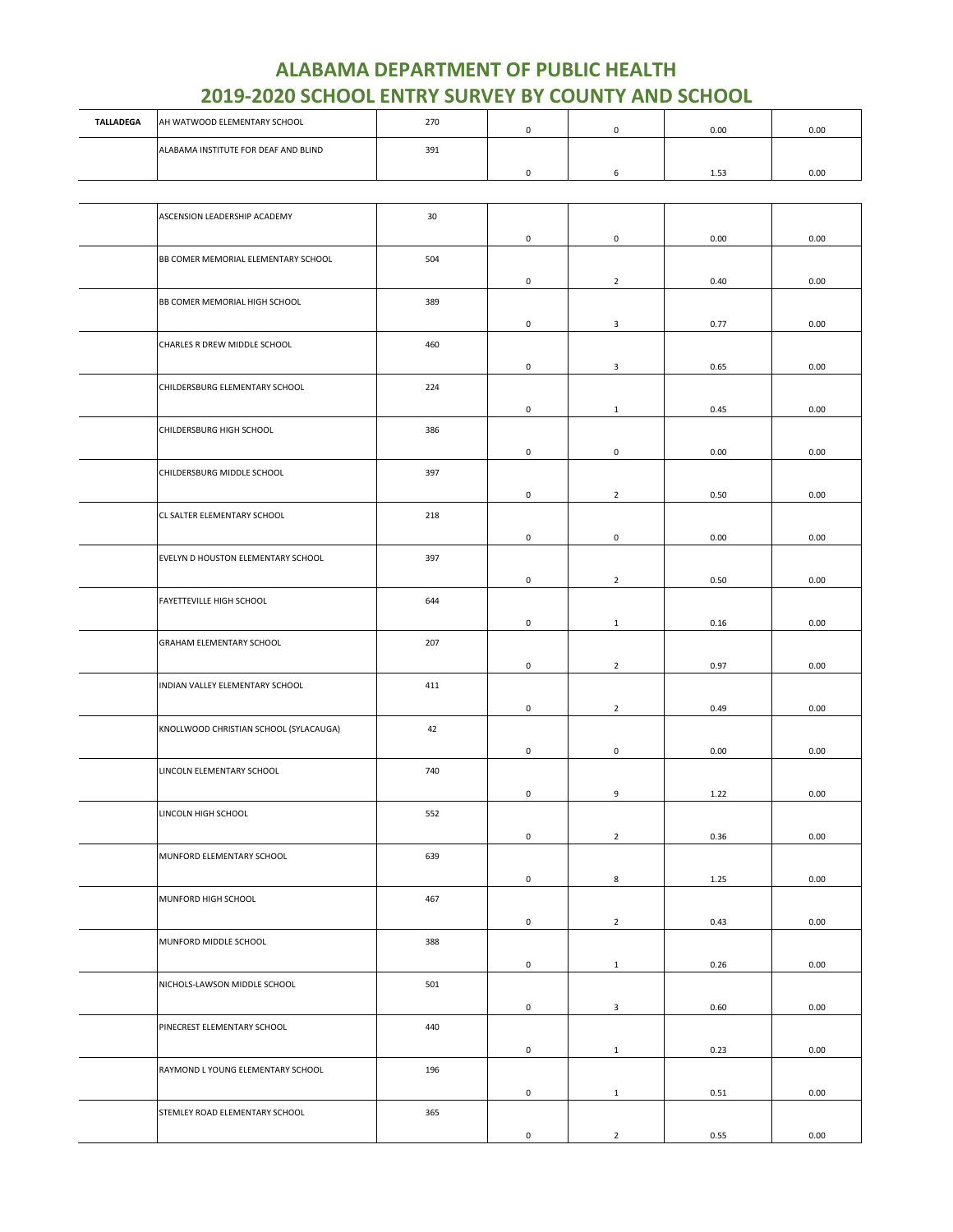|                   | SYCAMORE SCHOOL                         | 203            |                     |                     |      |          |
|-------------------|-----------------------------------------|----------------|---------------------|---------------------|------|----------|
|                   |                                         |                | 0                   | $\mathbf{1}$        | 0.49 | 0.00     |
|                   | SYLACAUGA HIGH SCHOOL                   | 632            |                     |                     |      |          |
|                   |                                         |                |                     |                     |      |          |
|                   |                                         |                | $\mathsf 0$         | 5                   | 0.79 | 0.00     |
|                   | TALLADEGA COUNTY CENTRAL HIGH           | 153            |                     |                     |      |          |
|                   |                                         |                | 0                   | $\pmb{0}$           | 0.00 | 0.00     |
|                   | TALLADEGA HIGH SCHOOL                   | 465            |                     |                     |      |          |
|                   |                                         |                | 0                   | $\mathbf{1}$        | 0.22 | 0.00     |
|                   | WINTERBORO HIGH SCHOOL                  | 344            |                     |                     |      |          |
|                   |                                         |                |                     |                     |      |          |
|                   |                                         |                | $\mathsf 0$         | $\mathbf{1}$        | 0.29 | 0.00     |
|                   | ZORA ELLIS JUNIOR HIGH SCHOOL           | 243            |                     |                     |      |          |
|                   |                                         |                | 0                   | 1                   | 0.41 | 0.00     |
| <b>TALLAPOOSA</b> | ALEXANDER CITY MIDDLE SCHOOL            | 435            |                     |                     |      |          |
|                   |                                         |                | $\mathsf{O}\xspace$ | $\mathbf{1}$        | 0.23 | 0.00     |
|                   | BENJAMIN RUSSELL HIGH SCHOOL            | 836            |                     |                     |      |          |
|                   |                                         |                | 0                   | 3                   | 0.36 | 0.00     |
|                   | DADEVILLE ELEMENTARY SCHOOL             | 622            |                     |                     |      |          |
|                   |                                         |                | 0                   | $\overline{4}$      | 0.64 | 0.00     |
|                   |                                         |                |                     |                     |      |          |
|                   | DADEVILLE HIGH SCHOOL                   | 462            |                     |                     |      |          |
|                   |                                         |                | $\mathsf{O}\xspace$ | $\overline{2}$      | 0.43 | 0.00     |
|                   | HORSESHOE BEND HIGH SCHOOL              | 775            |                     |                     |      |          |
|                   |                                         |                | 0                   | 12                  | 1.55 | 0.00     |
|                   | JIM PEARSON ELEMENTARY SCHOOL           | 716            |                     |                     |      |          |
|                   |                                         |                |                     |                     |      |          |
|                   |                                         |                | 0                   | 3                   | 0.42 | 0.00     |
|                   | LYMAN WARD MILITARY ACADEMY             | $\mathbf 1$    |                     |                     |      |          |
|                   |                                         |                | $\mathsf 0$         | $\mathsf 0$         | 0.00 | 0.00     |
|                   | NATHANIEL H STEPHENSON ELEMNTARY SCHOOL | 483            |                     |                     |      |          |
|                   |                                         |                | 0                   | $\mathsf 0$         | 0.00 | 0.00     |
|                   |                                         |                |                     |                     |      |          |
|                   | REELTOWN HIGH SCHOOL                    | 915            |                     |                     |      |          |
|                   |                                         |                | 0                   | 3                   | 0.33 | 0.00     |
|                   | WILLIAM L RADNEY ELEMENTARY SCHOOL      | 472            |                     |                     |      |          |
|                   |                                         |                | $\mathsf 0$         | $\overline{2}$      | 0.42 | 0.00     |
|                   | AMERICAN CHRISTIAN ACADEMY              | 883            |                     |                     |      |          |
|                   |                                         |                |                     |                     |      |          |
|                   |                                         |                | $\mathsf{O}\xspace$ | 4                   | 0.45 | $0.00\,$ |
|                   | ARCADIA ELEMENTARY SCHOOL               | 378            |                     |                     |      |          |
|                   |                                         |                | $\mathsf 0$         | $\overline{2}$      | 0.53 | 0.00     |
|                   | BIG SANDY ELEMENTARY SCHOOL             | 354            |                     |                     |      |          |
|                   |                                         |                | $\mathsf 0$         | 3                   | 0.85 | 0.00     |
|                   | BROOKWOOD ELEMENTARY SCHOOL             | 498            |                     |                     |      |          |
|                   |                                         |                |                     |                     |      |          |
|                   |                                         |                | $\mathsf 0$         | 9                   | 1.81 | 0.00     |
|                   | BROOKWOOD HIGH SCHOOL                   | 963            |                     |                     |      |          |
|                   |                                         |                | $\mathsf{O}\xspace$ | $\mathbf{1}$        | 0.10 | 0.00     |
|                   | BROOKWOOD MIDDLE SCHOOL                 | 820            |                     |                     |      |          |
|                   |                                         |                | $\mathsf{O}\xspace$ |                     | 0.98 | 0.00     |
|                   |                                         |                |                     | 8                   |      |          |
|                   | BUHL ELEMENTARY SCHOOL                  | 209            |                     |                     |      |          |
|                   |                                         |                | $\mathsf{O}\xspace$ | $\mathsf 0$         | 0.00 | 0.00     |
|                   | CAPITOL SCHOOL                          | $\overline{2}$ |                     |                     |      |          |
|                   |                                         |                | $\mathsf{O}\xspace$ | $\mathsf{O}\xspace$ | 0.00 | 0.00     |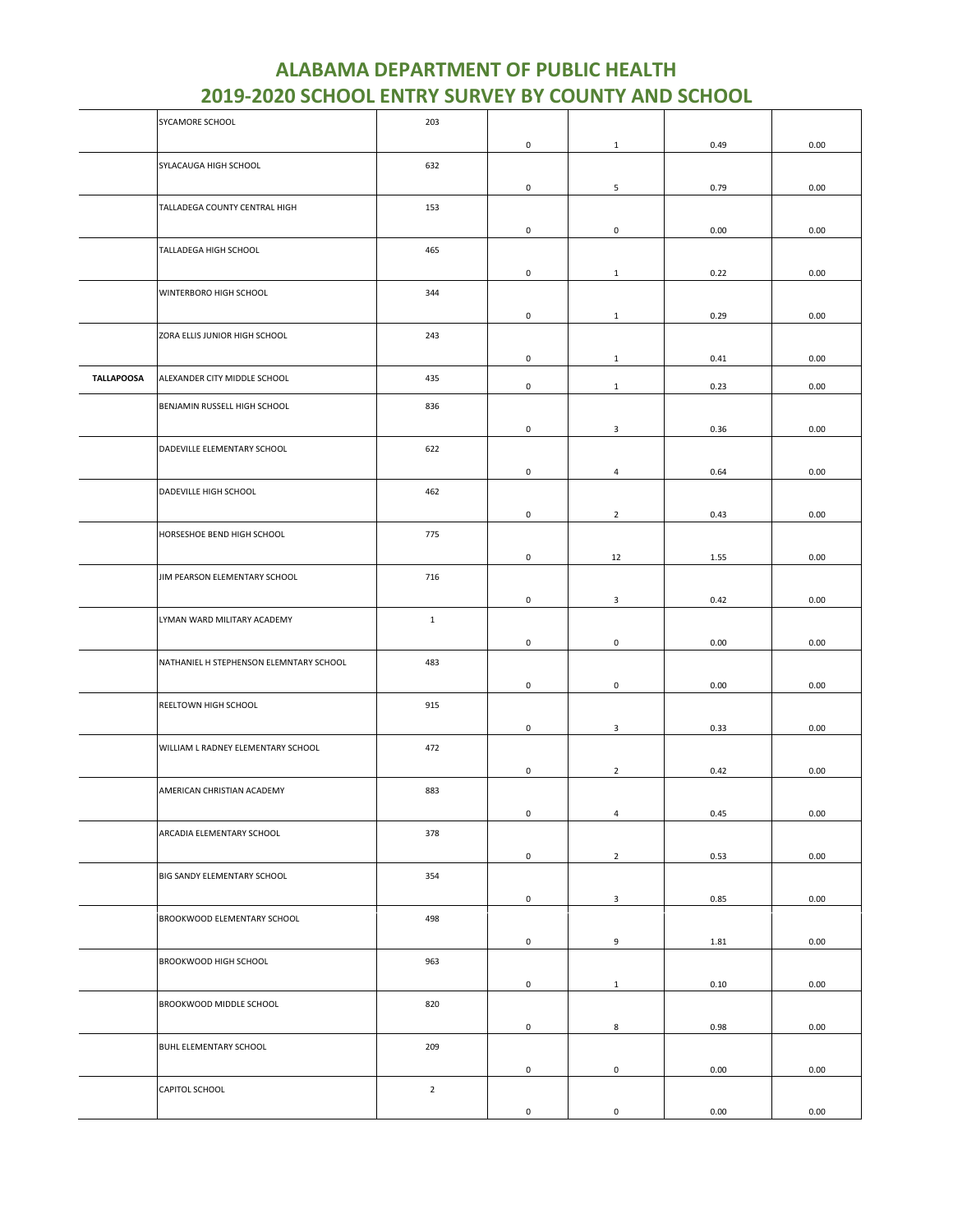| CENTRAL ELEMENTARY SCHOOL - TUSCALOOSA | 298 |            |                |      |      |
|----------------------------------------|-----|------------|----------------|------|------|
|                                        |     | 0          | $\mathbf{1}$   | 0.34 | 0.00 |
| CENTRAL HIGH SCHOOL - TUSCALOOSA       | 715 |            |                |      |      |
|                                        |     | 0          | 1              | 0.14 | 0.00 |
| COLLINS-RIVERSIDE MIDDLE SCHOOL        | 424 |            |                |      |      |
|                                        |     | $^{\circ}$ | $\overline{2}$ | 0.47 | 0.00 |
| COTTONDALE ELEMENTARY SCHOOL           | 388 |            |                |      |      |
|                                        |     | $^{\circ}$ | 3              | 0.77 | 0.00 |
| CRESTMONT ELEMENTARY SCHOOL            | 335 |            |                |      |      |
|                                        |     | 0          | $\overline{2}$ | 0.60 | 0.00 |
| DAVIS-EMERSON MIDDLE SCHOOL            | 358 |            |                |      |      |
|                                        |     | 0          | 4              | 1.12 | 0.00 |

| DUNCANVILLE MIDDLE SCHOOL            | 469  |                     |                |          |      |
|--------------------------------------|------|---------------------|----------------|----------|------|
|                                      |      | $\mathsf 0$         | $\overline{2}$ | 0.43     | 0.00 |
| EASTWOOD MIDDLE SCHOOL               | 666  |                     |                |          |      |
|                                      |      | 0                   | $\overline{4}$ | 0.60     | 0.00 |
| ECHOLS MIDDLE SCHOOL                 | 767  |                     |                |          |      |
|                                      |      | $\mathsf 0$         | $\overline{7}$ | 0.91     | 0.00 |
| ENGLEWOOD ELEMENTARY SCHOOL          | 544  |                     |                |          |      |
|                                      |      |                     |                |          |      |
| FAUCETT-VESTAVIA ELEMENTARY SCHOOL   | 402  | $\mathsf{O}\xspace$ | 5              | 0.92     | 0.00 |
|                                      |      |                     |                |          |      |
|                                      |      | $\mathsf{O}\xspace$ | $\overline{4}$ | $1.00\,$ | 0.00 |
| FLATWOODS ELEMENTARY SCHOOL          | 425  |                     |                |          |      |
|                                      |      | 0                   | $\overline{2}$ | 0.47     | 0.00 |
| HILLCREST HIGH SCHOOL - TUSCALOOSA   | 1302 |                     |                |          |      |
|                                      |      | $\mathsf 0$         | $\overline{4}$ | 0.31     | 0.00 |
| HILLCREST MIDDLE SCHOOL              | 548  |                     |                |          |      |
|                                      |      |                     |                |          |      |
| HOLT ELEMENTARY SCHOOL               | 452  | $\mathsf{O}\xspace$ | 6              | 1.09     | 0.00 |
|                                      |      |                     |                |          |      |
|                                      |      | $\mathsf{O}\xspace$ | $\mathbf{1}$   | 0.22     | 0.00 |
| HOLT HIGH SCHOOL                     | 412  |                     |                |          |      |
|                                      |      | $\mathsf 0$         | $\mathbf{1}$   | 0.24     | 0.00 |
| HOLY SPIRIT ELEMENTARY SCHOOL        | 205  |                     |                |          |      |
|                                      |      | $\mathsf 0$         | $\mathbf{1}$   | 0.49     | 0.00 |
| HOLY SPIRIT HIGH SCHOOL              | 187  |                     |                |          |      |
|                                      |      |                     |                |          |      |
|                                      |      | 0                   | $\mathbf{1}$   | 0.53     | 0.00 |
| HUNTINGTON PLACE ELEMENTARY SCHOOL   | 545  |                     |                |          |      |
|                                      |      | $\mathsf{O}\xspace$ | $\overline{7}$ | 1.28     | 0.00 |
| LAKE VIEW ELEMENTARY SCHOOL          | 634  |                     |                |          |      |
|                                      |      | 0                   | 6              | 0.95     | 0.00 |
| MARTIN L KING JR ELEMENTARY SCHOOL - | 348  |                     |                |          |      |
| <b>TUSCALOOSA</b>                    |      | $\mathsf 0$         | $\mathsf 0$    | 0.00     | 0.00 |
| MATTHEWS ELEMENTARY SCHOOL           | 442  |                     |                |          |      |
|                                      |      |                     |                |          |      |
|                                      |      | $\mathsf 0$         | $\mathsf 0$    | 0.00     | 0.00 |
| MAXWELL ELEMENTARY SCHOOL            | 535  |                     |                |          |      |
|                                      |      | 0                   | 6              | 1.12     | 0.00 |
| MYRTLEWOOD ELEMENTARY SCHOOL         | 253  |                     |                |          |      |
|                                      |      | $\mathsf{O}\xspace$ | $\overline{4}$ | 1.58     | 0.00 |
| NORTHPORT ELEMENTARY SCHOOL          | 544  |                     |                |          |      |
|                                      |      |                     |                |          |      |
| NORTHRIDGE HIGH SCHOOL               | 1118 | 0                   | $\overline{7}$ | 1.29     | 0.00 |
|                                      |      |                     |                |          |      |
|                                      |      | $\mathsf 0$         | 8              | 0.72     | 0.00 |
|                                      |      |                     |                |          |      |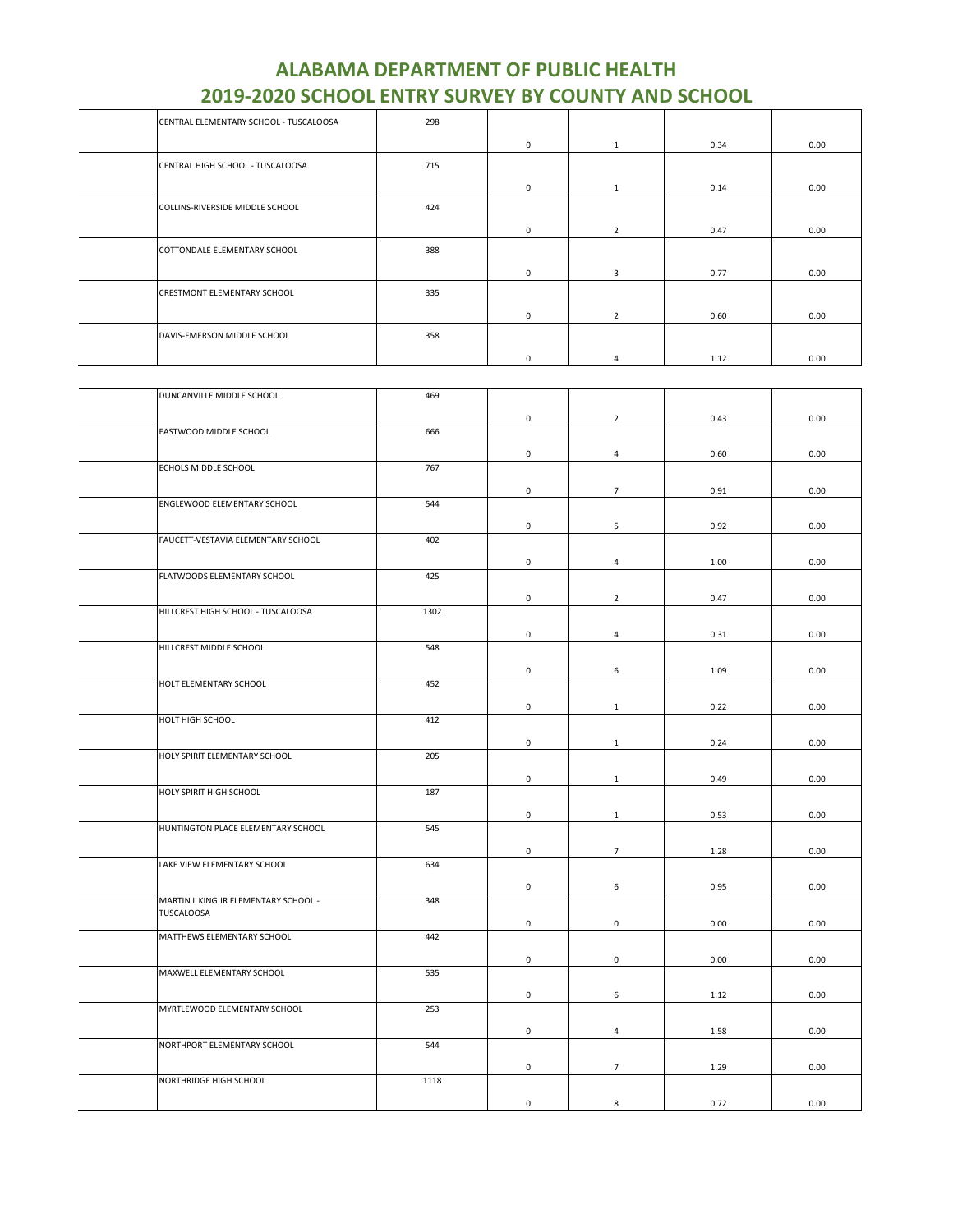|               | NORTHRIDGE MIDDLE SCHOOL                  | 832  |                     |                         |      |      |
|---------------|-------------------------------------------|------|---------------------|-------------------------|------|------|
|               |                                           |      | $\pmb{0}$           | $\overline{\mathbf{4}}$ | 0.48 | 0.00 |
|               | NORTHSIDE HIGH SCHOOL                     | 468  |                     |                         |      |      |
|               |                                           |      |                     |                         |      |      |
|               | NORTHSIDE MIDDLE SCHOOL                   | 355  | 0                   | $\overline{2}$          | 0.43 | 0.00 |
|               |                                           |      |                     |                         |      |      |
|               |                                           |      | 0                   | $\overline{4}$          | 1.13 | 0.00 |
|               | OAKDALE ELEMENTARY SCHOOL                 | 278  |                     |                         |      |      |
|               |                                           |      | 0                   | 4                       | 1.44 | 0.00 |
|               | PAUL W BRYANT HIGH SCHOOL                 | 1060 |                     |                         |      |      |
|               |                                           |      |                     |                         |      |      |
|               |                                           |      | $\mathsf{O}\xspace$ | $\mathbf{1}$            | 0.09 | 0.00 |
|               | ROCK QUARRY ELEMENTARY SCHOOL             | 571  |                     |                         |      |      |
|               |                                           |      | $\mathsf 0$         | $\overline{7}$          | 1.23 | 0.00 |
|               | SIPSEY VALLEY HIGH SCHOOL                 | 509  |                     |                         |      |      |
|               |                                           |      |                     |                         |      |      |
|               | SIPSEY VALLEY MIDDLE SCHOOL               | 544  | $\mathsf 0$         | 3                       | 0.59 | 0.00 |
|               |                                           |      |                     |                         |      |      |
|               |                                           |      | 0                   | 5                       | 0.92 | 0.00 |
|               | SKYLAND ELEMENTARY SCHOOL                 | 389  |                     |                         |      |      |
|               |                                           |      | $\mathbf 0$         | $\mathbf{1}$            | 0.26 | 0.00 |
|               | SOUTHVIEW ELEMENTARY SCHOOL               | 438  |                     |                         |      |      |
|               |                                           |      |                     |                         |      |      |
|               |                                           |      | 0                   | $\mathsf 0$             | 0.00 | 0.00 |
|               | SPRAYBERRY EDUCATION CENTER               | 51   |                     |                         |      |      |
|               |                                           |      | 0                   | $\mathbf{1}$            | 1.96 | 0.00 |
|               | TAYLORVILLE PRIMARY SCHOOL                | 520  |                     |                         |      |      |
|               |                                           |      | $\mathsf{O}\xspace$ | $\overline{4}$          | 0.77 | 0.00 |
|               | THE ALBERTA SCHOOL OF PERFORMING ARTS     | 650  |                     |                         |      |      |
|               |                                           |      |                     |                         |      |      |
|               |                                           |      | $\mathsf 0$         | 3                       | 0.46 | 0.00 |
|               | TUSCALOOSA ACADEMY                        | 377  |                     |                         |      |      |
|               |                                           |      | $\mathsf 0$         | $\overline{2}$          | 0.53 | 0.00 |
|               | TUSCALOOSA CHRISTIAN SCHOOL               | 302  |                     |                         |      |      |
|               |                                           |      |                     |                         |      |      |
|               | TUSCALOOSA COUNTY HIGH SCHOOL             | 1554 | $\mathsf 0$         | 5                       | 1.66 | 0.00 |
|               |                                           |      |                     |                         |      |      |
|               |                                           |      | $\pmb{0}$           | 9                       | 0.58 | 0.00 |
|               | TUSCALOOSA MAGNET SCHOOL-ELEMENTARY       | 292  |                     |                         |      |      |
|               |                                           |      | 0                   | $\overline{2}$          | 0.68 | 0.00 |
|               | TUSCALOOSA MAGNET SCHOOL-MIDDLE           | 175  |                     |                         |      |      |
|               |                                           |      |                     |                         |      |      |
|               | UNIVERSITY PLACE ELEMENTARY SCHOOL -      | 476  | 0                   | $\mathbf{1}$            | 0.57 | 0.00 |
|               | TUSCALOOSA                                |      |                     |                         |      |      |
|               |                                           |      | 0                   | $\mathbf{1}$            | 0.21 | 0.00 |
|               | VANCE ELEMENTARY SCHOOL                   | 430  |                     |                         |      |      |
|               |                                           |      | $\mathsf 0$         | $\overline{2}$          | 0.47 | 0.00 |
|               | VERNER ELEMENTARY SCHOOL                  | 469  |                     |                         |      |      |
|               |                                           |      |                     |                         |      |      |
|               |                                           |      | $\mathsf 0$         | $\overline{2}$          | 0.43 | 0.00 |
|               | WALKER ELEMENTARY SCHOOL                  | 651  |                     |                         |      |      |
|               |                                           |      | 0                   | 8                       | 1.23 | 0.00 |
|               | WESTLAWN MIDDLE SCHOOL - TUSCALOOSA       | 502  |                     |                         |      |      |
|               |                                           |      | $\mathsf{O}\xspace$ | $\mathsf 0$             | 0.00 | 0.00 |
|               | WESTWOOD ELEMENTARY SCHOOL                | 259  |                     |                         |      |      |
|               |                                           |      |                     |                         |      |      |
|               |                                           |      | $\mathbf 0$         | 3                       | 1.16 | 0.00 |
|               | WOODLAND FORREST ELEMENTARY SCHOOL        | 480  |                     |                         |      |      |
|               |                                           |      | $\mathbf 0$         | 3                       | 0.63 | 0.00 |
| <b>WALKER</b> | BANKHEAD MIDDLE SCHOOL                    | 304  |                     |                         |      |      |
|               |                                           |      | $\mathsf 0$         | $\mathbf{1}$            | 0.33 | 0.00 |
|               | CARBON HILL ELEMENTARY-JUNIOR HIGH SCHOOL | 512  |                     |                         |      |      |
|               |                                           |      | 0                   | $\mathbf{3}$            | 0.59 | 0.00 |
|               | CARBON HILL HIGH SCHOOL                   | 328  |                     |                         |      |      |
|               |                                           |      | $\mathsf{O}\xspace$ | $\mathbf{1}$            | 0.30 | 0.00 |
|               | CORDOVA ELEMENTARY SCHOOL                 | 348  |                     |                         |      |      |
|               |                                           |      |                     |                         |      |      |
|               |                                           |      | 0                   | 3                       | 0.86 | 0.00 |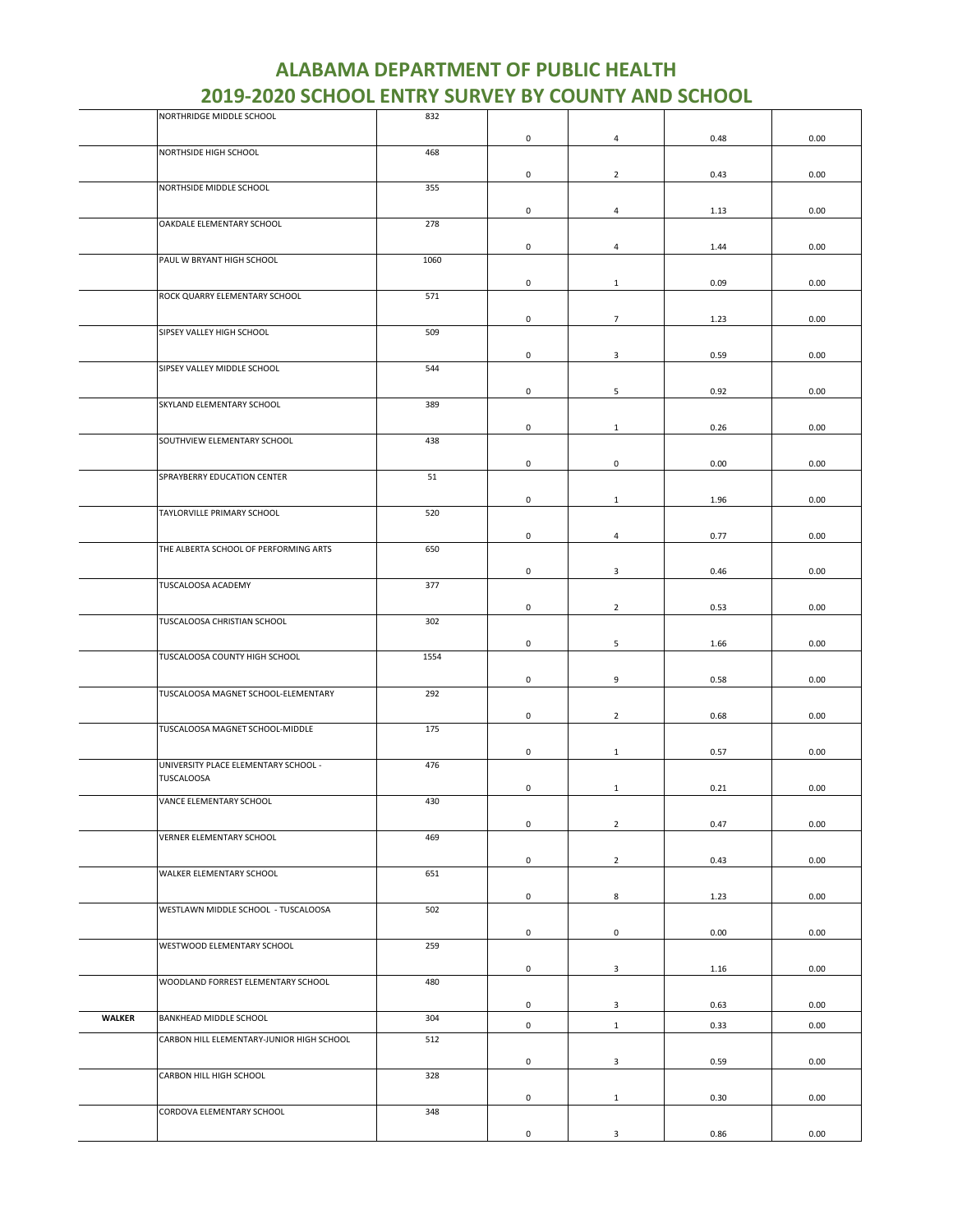| <b>CORDOVA HIGH SCHOOL</b>     | 488 |  |      |      |
|--------------------------------|-----|--|------|------|
|                                |     |  | 0.20 | 0.00 |
| <b>CURRY ELEMENTARY SCHOOL</b> | 480 |  |      |      |
|                                |     |  | 0.63 | 0.00 |
| <b>CURRY HIGH SCHOOL</b>       | 470 |  |      |      |
|                                |     |  | 0.00 | 0.00 |

|                   | <b>CURRY MIDDLE SCHOOL</b>      | 346 |                     |                     |      |      |
|-------------------|---------------------------------|-----|---------------------|---------------------|------|------|
|                   |                                 |     | $\mathbf 0$         | $\overline{2}$      | 0.58 | 0.00 |
|                   | DORA HIGH SCHOOL                | 467 |                     |                     |      |      |
|                   |                                 |     |                     |                     |      |      |
|                   |                                 |     | $\mathsf 0$         | $\overline{2}$      | 0.43 | 0.00 |
|                   | JASPER HIGH SCHOOL              | 774 |                     |                     |      |      |
|                   |                                 |     | 0                   | $\mathbf{1}$        | 0.13 | 0.00 |
|                   |                                 |     |                     |                     |      |      |
|                   | JASPER JUNIOR HIGH SCHOOL       | 421 |                     |                     |      |      |
|                   |                                 |     | 0                   | $\mathbf{1}$        | 0.24 | 0.00 |
|                   | LUPTON JUNIOR HIGH SCHOOL       | 432 |                     |                     |      |      |
|                   |                                 |     |                     |                     |      |      |
|                   |                                 |     | $\mathsf 0$         | $\mathbf{1}$        | 0.23 | 0.00 |
|                   | MADDOX INTERMEDIATE SCHOOL      | 618 |                     |                     |      |      |
|                   |                                 |     | $\mathsf{O}\xspace$ | $\mathbf 0$         | 0.00 | 0.00 |
|                   |                                 |     |                     |                     |      |      |
|                   | MEMORIAL PARK ELEMENTARY SCHOOL | 443 |                     |                     |      |      |
|                   |                                 |     | 0                   | $\mathbf 0$         | 0.00 | 0.00 |
|                   | OAKMAN HIGH SCHOOL              | 370 |                     |                     |      |      |
|                   |                                 |     |                     |                     |      |      |
|                   |                                 |     | 0                   | $\mathbf 0$         | 0.00 | 0.00 |
|                   | OAKMAN MIDDLE SCHOOL            | 629 |                     |                     |      |      |
|                   |                                 |     |                     |                     |      |      |
|                   |                                 |     | $\mathsf{O}\xspace$ | $\mathsf{O}\xspace$ | 0.00 | 0.00 |
|                   | PARRISH ELEMENTARY SCHOOL       | 237 |                     |                     |      |      |
|                   |                                 |     | $\mathbf 0$         | $\mathbf{1}$        | 0.42 | 0.00 |
|                   |                                 |     |                     |                     |      |      |
|                   | SUMITON ELEMENTARY SCHOOL       | 600 |                     |                     |      |      |
|                   |                                 |     | $\mathsf{O}\xspace$ | 4                   | 0.67 | 0.00 |
|                   | SUMITON MIDDLE SCHOOL           | 470 |                     |                     |      |      |
|                   |                                 |     |                     |                     |      |      |
|                   |                                 |     | $\mathsf 0$         | 5                   | 1.06 | 0.00 |
|                   | TR SIMMONS ELEMENTARY SCHOOL    | 402 |                     |                     |      |      |
|                   |                                 |     |                     |                     |      |      |
|                   |                                 |     | $\mathsf 0$         | $\overline{2}$      | 0.50 | 0.00 |
|                   | VALLEY JUNIOR HIGH SCHOOL       | 544 |                     |                     |      |      |
|                   |                                 |     | 0                   | $\mathbf{1}$        | 0.18 | 0.00 |
|                   |                                 |     |                     |                     |      |      |
| <b>WASHINGTON</b> | CHATOM ELEMENTARY SCHOOL        | 263 | $\mathsf 0$         | $\mathbf{1}$        | 0.38 | 0.00 |
|                   | FRUITDALE HIGH SCHOOL           | 354 |                     |                     |      |      |
|                   |                                 |     |                     |                     |      |      |
|                   |                                 |     | 0                   | $\mathbf{1}$        | 0.28 | 0.00 |
|                   | LEROY HIGH SCHOOL               | 543 |                     |                     |      |      |
|                   |                                 |     |                     |                     |      |      |
|                   |                                 |     | $\mathbf 0$         | $\mathbf{1}$        | 0.18 | 0.00 |
|                   | MCINTOSH ELEMENTARY SCHOOL      | 230 |                     |                     |      |      |
|                   |                                 |     | $\mathbf 0$         | $\mathbf 0$         | 0.00 | 0.00 |
|                   |                                 |     |                     |                     |      |      |
|                   | MCINTOSH HIGH SCHOOL            | 182 |                     |                     |      |      |
|                   |                                 |     | $\mathbf 0$         | $\mathbf 0$         | 0.00 | 0.00 |
|                   | MILLRY HIGH SCHOOL              | 469 |                     |                     |      |      |
|                   |                                 |     |                     |                     |      |      |
|                   |                                 |     | $\mathbf 0$         | $\mathbf{1}$        | 0.21 | 0.00 |
|                   | WASHINGTON COUNTY HIGH SCHOOL   | 495 |                     |                     |      |      |
|                   |                                 |     |                     |                     |      |      |
|                   |                                 |     | 0                   | $\mathsf{O}\xspace$ | 0.00 | 0.00 |